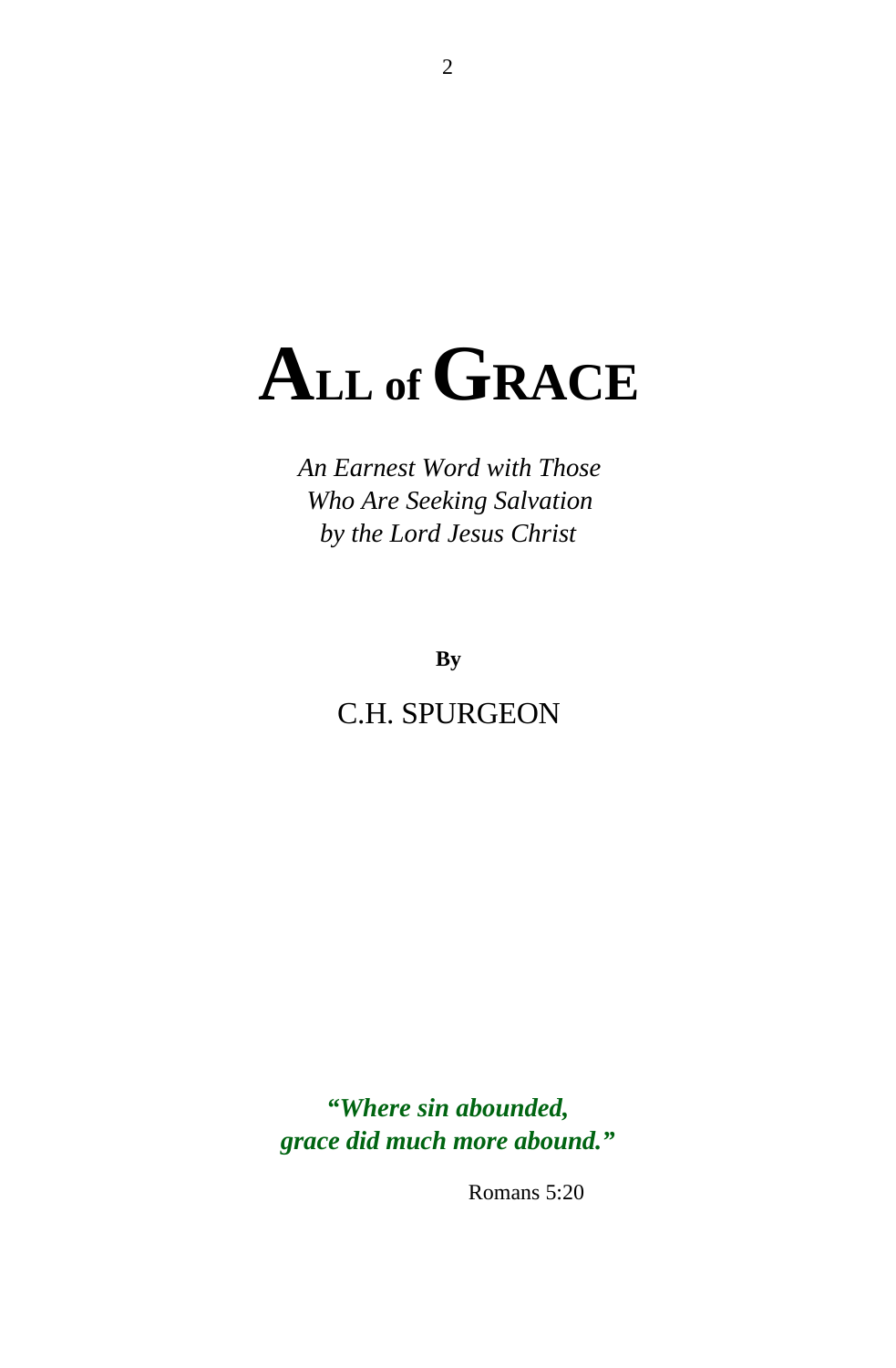**CONTENTS** 

To You What Are We At? God Justifieth The Ungodly "It Is God That Justifieth" Just and the Justifier Concerning Deliverance from Sinning By Grace Through Faith Faith, What Is It? How May Faith Be Illustrated? Why Are We Saved by Faith? Alas! I Can Do Nothing! The Increase of Faith Regeneration and the Holy Spirit "My Redeemer Liveth" Repentance Must Go with Forgiveness How Repentance Is Given The Fear of Final Falling Confirmation Why Saints Persevere Close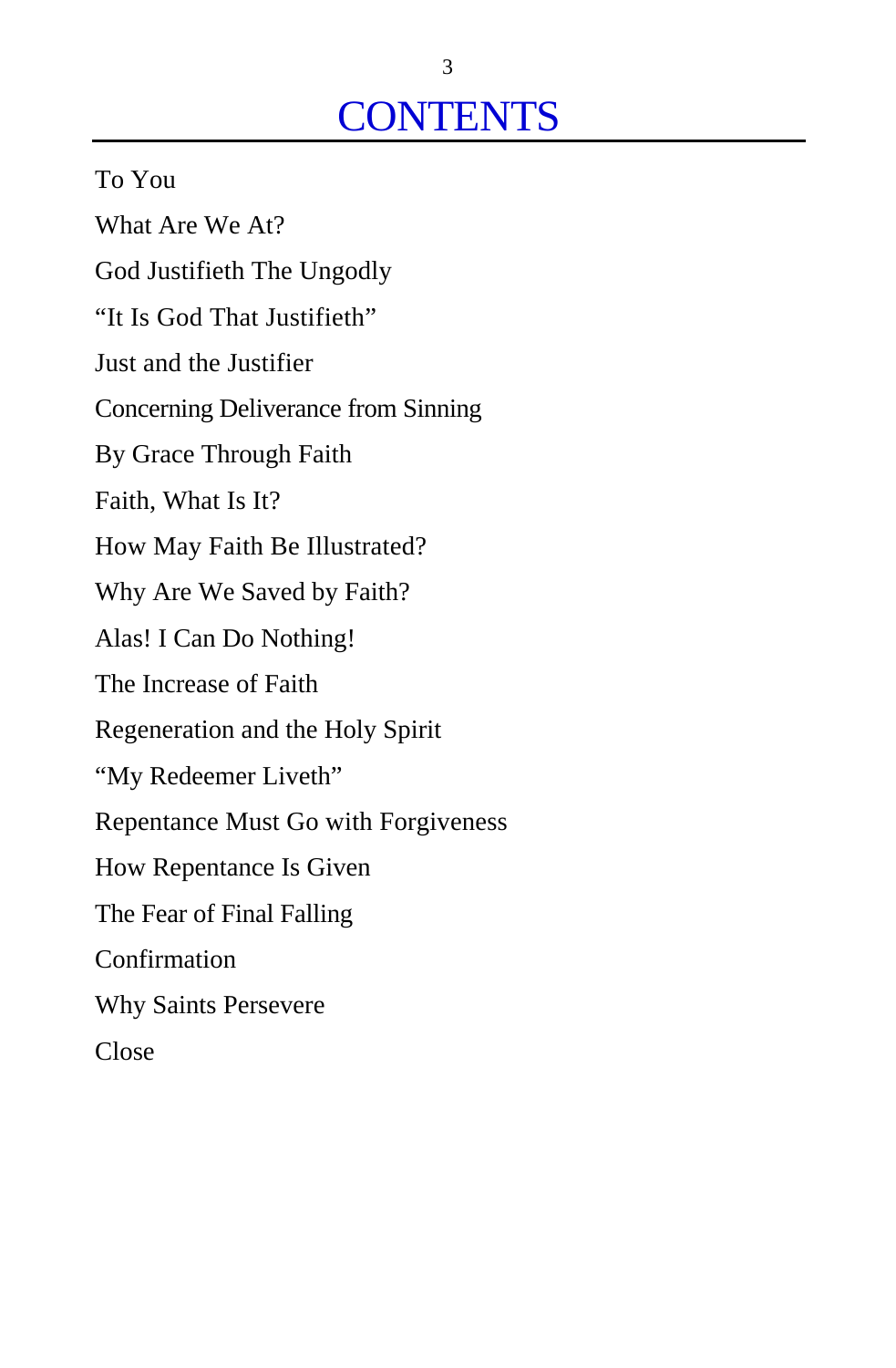# TO YOU

E WHO SPOKE and wrote this message will be greatly disappointed if it does not lead many to the Lord Jesus. It is sent **L** forth in childlike dependence upon the power of God the Holy Ghost, to use it in the conversion of millions, if so He pleases. No doubt many poor men and women will take up this little volume, and the Lord will visit them with grace. To answer this end, the very plainest language has been chosen, and many homely expressions have been used. But if those of wealth and rank should glance at this book, the Holy Ghost can impress *them* also; since that which can be understood by the unlettered is none the less attractive to the instructed. Oh that some might read it who will become great winners of souls! H

Who knows how many will find their way to peace by what they read here? A more important question to you, dear reader, is this — *Will you be one of them?*

A certain man placed a fountain by the wayside, and he hung up a cup near to it by a little chain. He was told some time after that a great art-critic had found much fault with its design. "But," said he, "do many thirsty persons drink at it?" Then they told him that thousands of poor people, men, women, and children, slaked their thirst at this fountain; and he smiled and said, that he was little troubled by the critic's observation, only he hoped that on some sultry summer's day the critic himself might fill the cup, and he refreshed, and praise the name of the Lord.

Here is my fountain, and here is my cup: find fault if you please; but *do drink of the water of life*. I only care for this. I had rather bless the soul of the poorest crossing-sweeper, or rag-gatherer, than please a prince of the blood, and fail to convert him to God.

Reader, do you mean business in reading these pages? If so, we are agreed at the outset; but nothing short of your finding Christ and Heaven is the business aimed at here. Oh that we may seek this together! I do so by dedicating this little book with prayer. Will not you join me by looking up to God, and asking Him to bless you while you read? Providence has put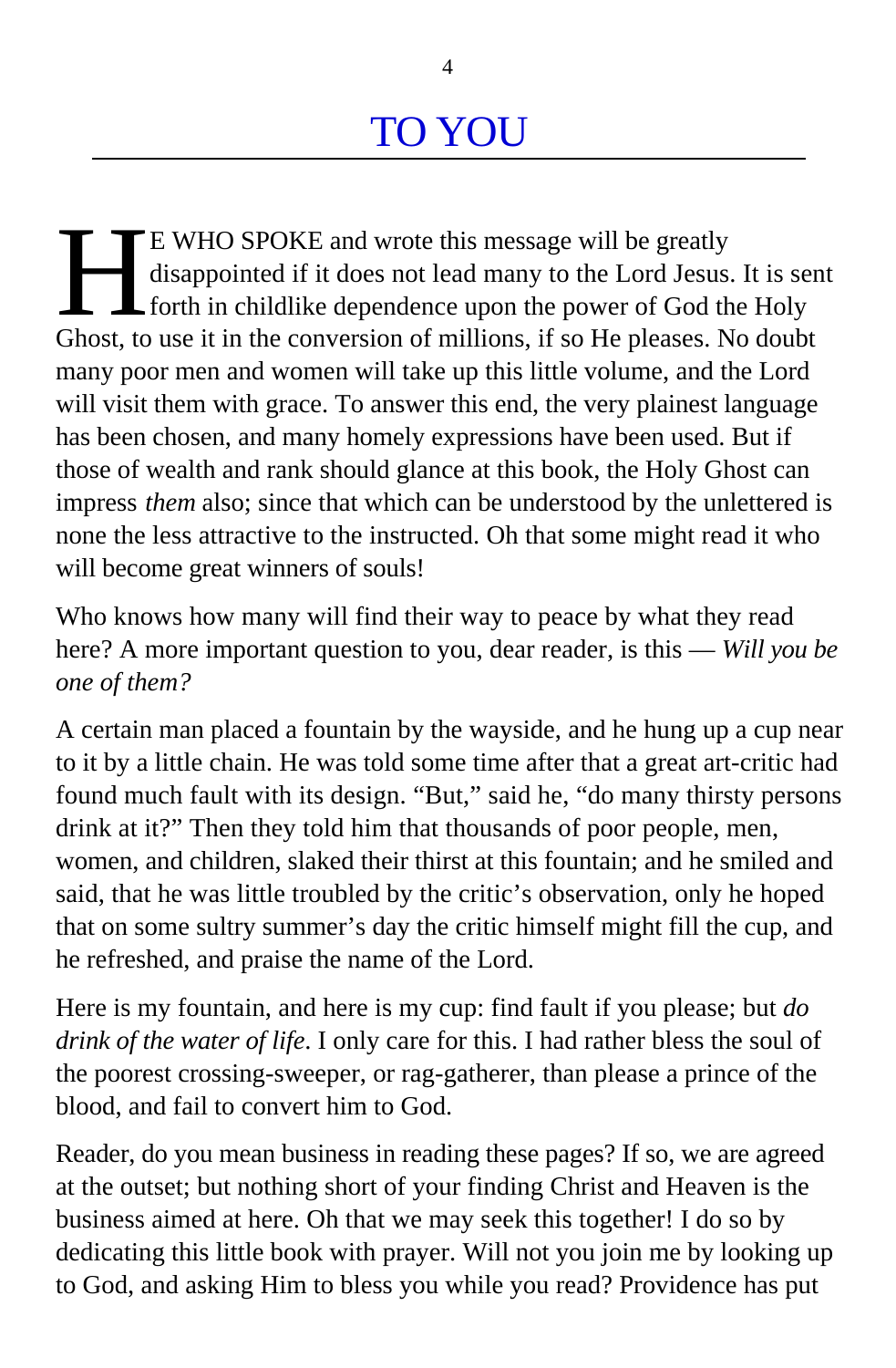these pages in your way, you have a little spare time in which to read them, and you feel willing to give your attention to them. These are good signs. Who knows but the set time of blessing is come for you? At any rate, "The Holy Ghost saith, Today, if ye will hear his voice, harden not your hearts."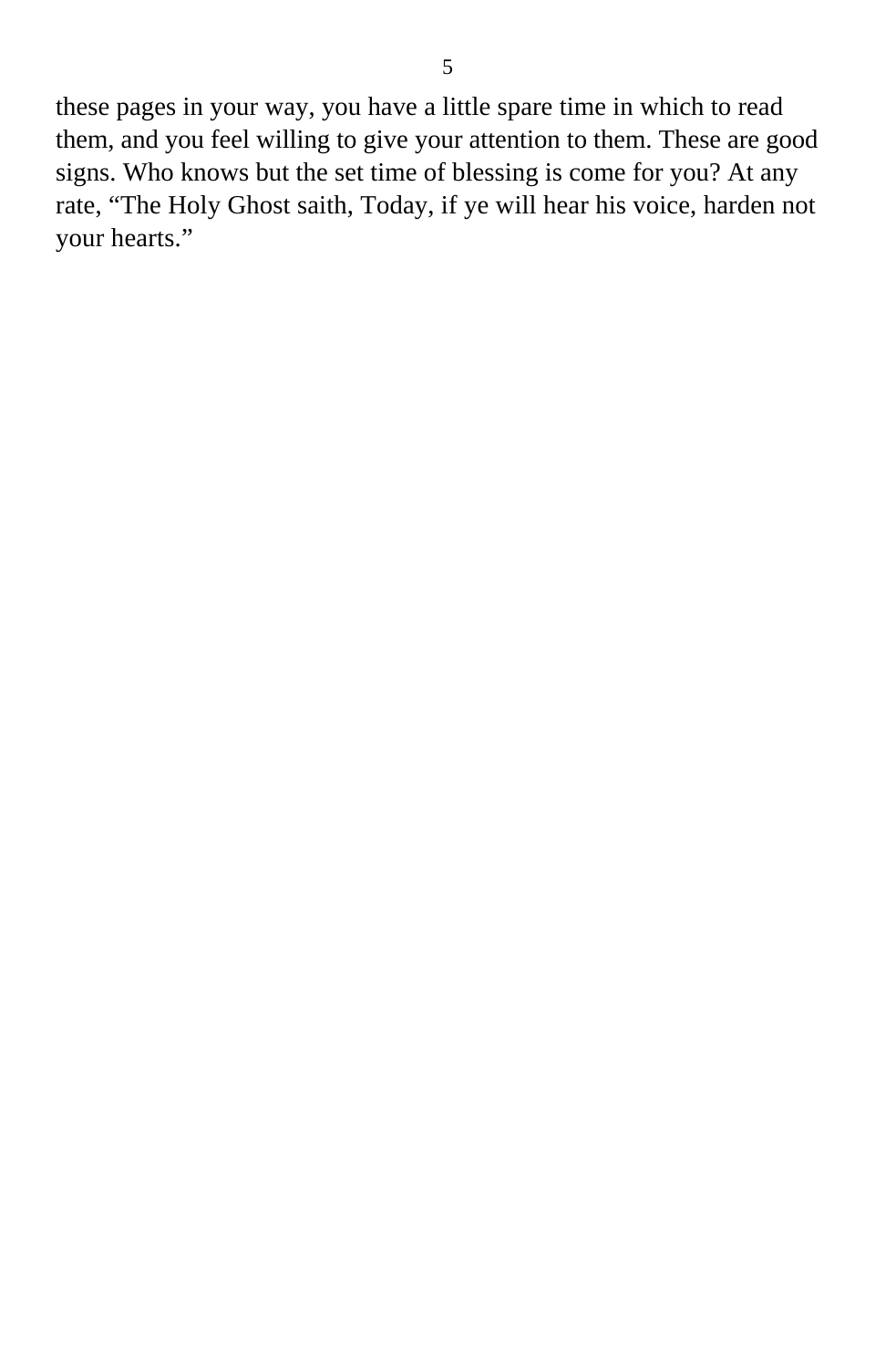### WHAT ARE WE AT?

HEARD A STORY; I think it came from the North Country: A minister called upon a poor woman, intending to give her help; for he knew that she was very poor. With his money in his hand, he knocked **At the door;** but she was very poor. With his money in his hand, he knock the door; but she did not answer. He concluded she was not at home, and went his way. A little after he met her at the church, and told her that he had remembered her need: "I called at your house, and knocked several times, and I suppose you were not at home, for I had no answer." "At what hour did you call, sir?" "It was about noon." "Oh, dear," she said, "I heard you, sir, and I am so sorry I did not answer; but *I thought it was the man calling for the rent*." Many a poor woman knows what this meant. Now, it is my desire to be heard, and therefore I want to say that I am not calling for the rent; indeed, it is not the object of this book to ask anything of you, but to tell you that salvation is ALL OF GRACE, which means, *free, gratis, for nothing*.

Oftentimes, when we are anxious to win attention, our hearer thinks, "Ah! now I am going to be told my duty. It is the man calling for that which is due to God, and I am sure I have nothing wherewith to pay. I will not be at home." No, this book does not come to make a demand upon you, but to bring you something. We are not going to talk about law, and duty, and punishment, but about love, and goodness, and forgiveness, and mercy, and eternal life. Do not, therefore, act as if you were not at home: do not turn a deaf ear, or a careless heart. I am asking nothing of you in the name of God or man. It is not my intent to make any requirement at your hands; but I come in God's name, to bring you a free gift, which it shall be to your present and eternal joy to receive. Open the door, and let my pleadings enter. "Come now, and let us reason together." The Lord himself invites you to a conference concerning your immediate and endless happiness, and He would not have done this if He did not mean well toward you. Do not refuse the Lord Jesus who knocks at your door; for He knocks with a hand which was nailed to the tree for such as you are. Since His only and sole object is your good, incline your ear and come to Him. Hearken diligently, and let the good word sink into your soul. It may be that the hour is come in which you shall enter upon that new life which is the beginning of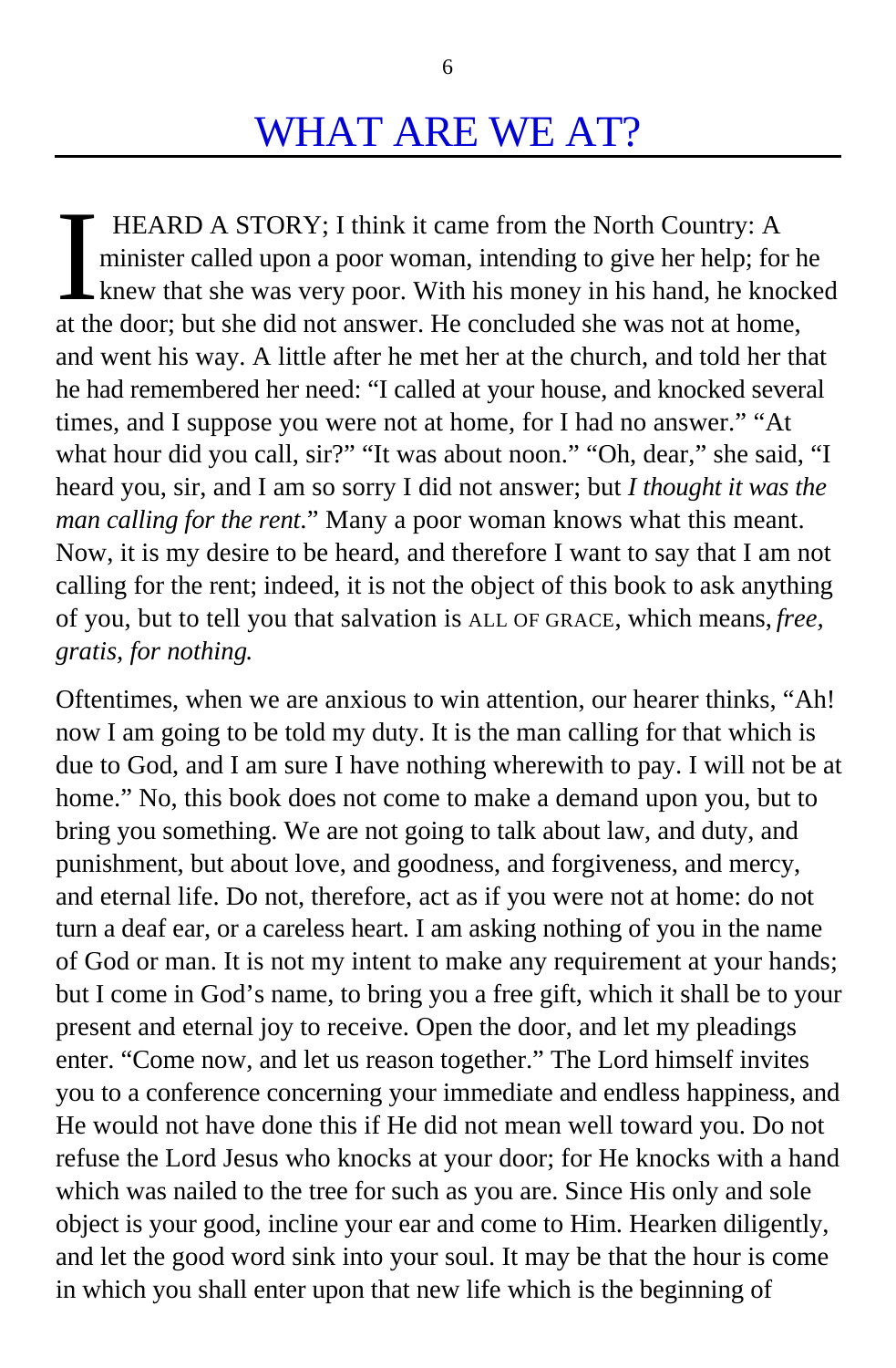heaven. Faith cometh by hearing, and reading is a sort of hearing: faith may come to you while you are reading this book. Why not? O blessed Spirit of all grace, make it so!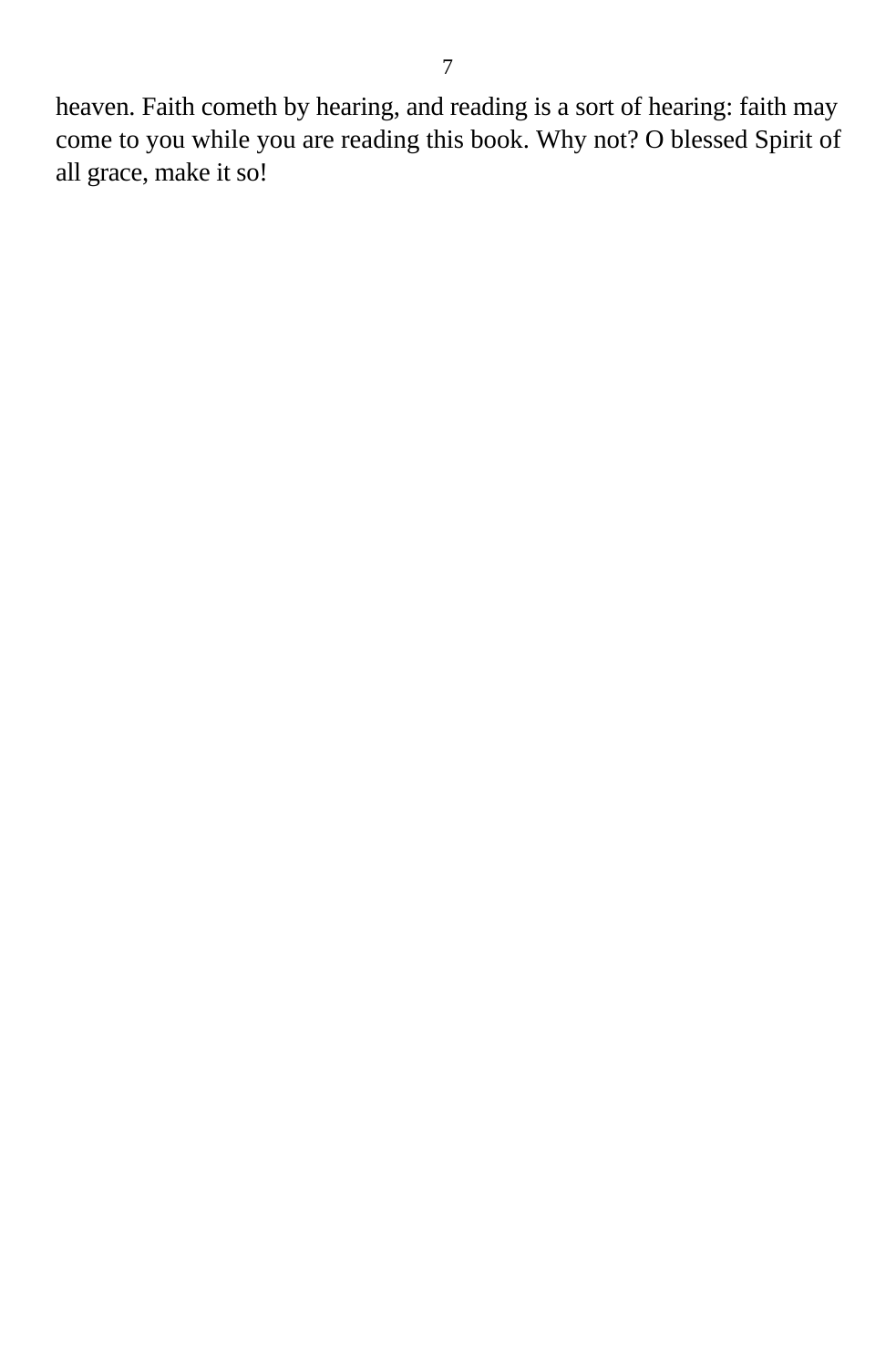### GOD JUSTIFIETH THE UNGODLY

HIS MESSAGE is for you. You will find the text in the Epistle to the Romans, in the fourth chapter and the fifth verse: T

#### *To him that worketh not, but believeth on him that justifieth the ungodly, his faith is counted for righteousness.*

I call your attention to those words, "*Him that justifieth the ungodly*." They seem to me to be very wonderful words.

Are you not surprised that there should be such an expression as that in the Bible, "That justifieth the ungodly?" I have heard that men that hate the doctrines of the cross bring it as a charge against God, that He saves wicked men and receives to Himself the vilest of the vile. See how this Scripture accepts the charge, and plainly states it! By the mouth of His servant Paul, by the inspiration of the Holy Ghost, He takes to Himself the title of "Him that justifieth the ungodly." He makes those just who are unjust, forgives those who deserve to be punished, and favors those who deserve no favor. You thought, did you not, that salvation was for the good? that God's grace was for the pure and holy, who are free from sin? It has fallen into your mind that, if you were excellent, then God would reward you; and you have thought that because you are not worthy, therefore there could be no way of your enjoying His favor. You must be somewhat surprised to read a text like this: "Him that justifieth the ungodly." I do not wonder that you are surprised; for with all my familiarity with the great grace of God, I never cease to wonder at it. It does sound surprising, does it not, that it should be possible for a holy God to justify an unholy man? We, according to the natural legality of our hearts, are always talking about our own goodness and our own worthiness, and we stubbornly hold to it that there must be somewhat in us in order to win the notice of God. Now, God, who sees through all deceptions, knows that there is no goodness whatever in us. He says that "there is none righteous, no not one." He knows that "all our righteousnesses are as filthy rags," and, therefore the Lord Jesus did not come into the world to look after goodness and righteousness with him,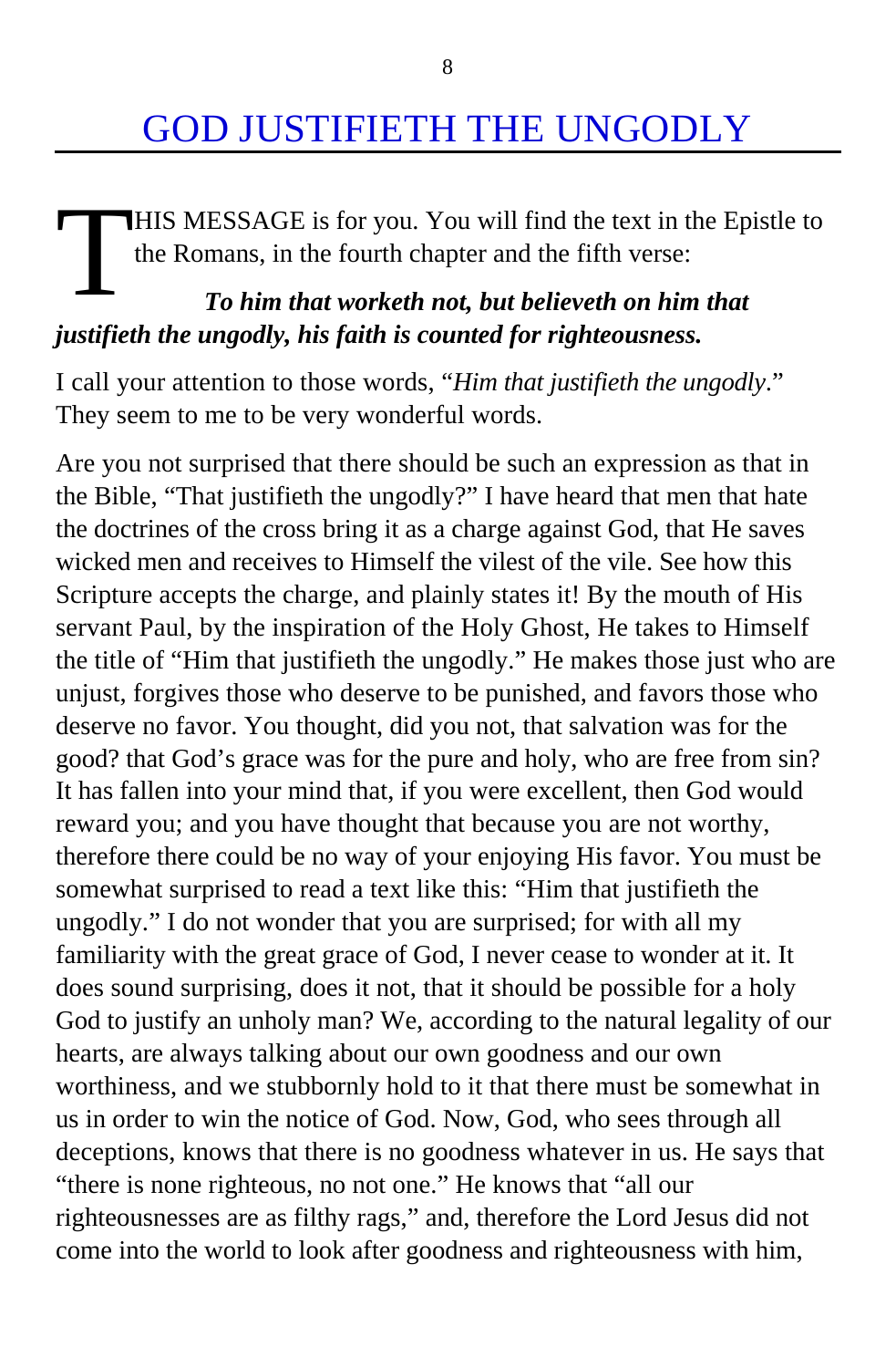and to bestow them upon persons who have none of them. He comes, not because we *are* just, but to make us so: he justifieth the ungodly.

When a counselor comes into court, if he is an honest man, he desires to plead the case of an innocent person and justify him before the court from the things which are falsely laid to his charge. It should be the lawyer's object to justify the innocent person, and he should not attempt to screen the guilty party. It lies not in man's right nor in man's power truly to justify the guilty. This is a miracle reserved for the Lord alone. God, the infinitely just Sovereign, knows that there is not a just man upon earth that doeth good and sinneth not, and therefore, in the infinite sovereignty of His divine nature and in the splendor of His ineffable love, He undertakes the task, not so much of justifying the just as of justifying the ungodly. God has devised ways and means of making the ungodly man to stand justly accepted before Him: He has set up a system by which with perfect justice He can treat the guilty as if he had been all his life free from offense, yea, can treat him as if he were wholly free from sin. He justifieth the ungodly.

Jesus Christ came into the world to save *sinners*. It is a very surprising thing — a thing to be marveled at most of all by those who enjoy it. I know that it is to me even to this day the greatest wonder that I ever heard of, that God should ever justify *me*. I feel myself to be a lump of unworthiness, a mass of corruption, and a heap of sin, apart from His almighty love. I know by a full assurance that I am justified by faith which is in Christ Jesus, and treated as if I had been perfectly just, and made an heir of God and a joint heir with Christ; and yet by nature I must take my place among the most sinful. I, who am altogether undeserving, am treated as if I had been deserving. I am loved with as much love as if I had always been godly, whereas aforetime I was ungodly. Who can help being astonished at this? Gratitude for such favor stands dressed in robes of wonder.

Now, while this is very surprising, I want you to notice how available it makes the gospel to you and to me. If God justifieth the *ungodly*, then, dear friend, He can justify *you*. Is not that the very kind of person that you are? If you are unconverted at this moment, it is a very proper description of you; you have lived without God, you have been the reverse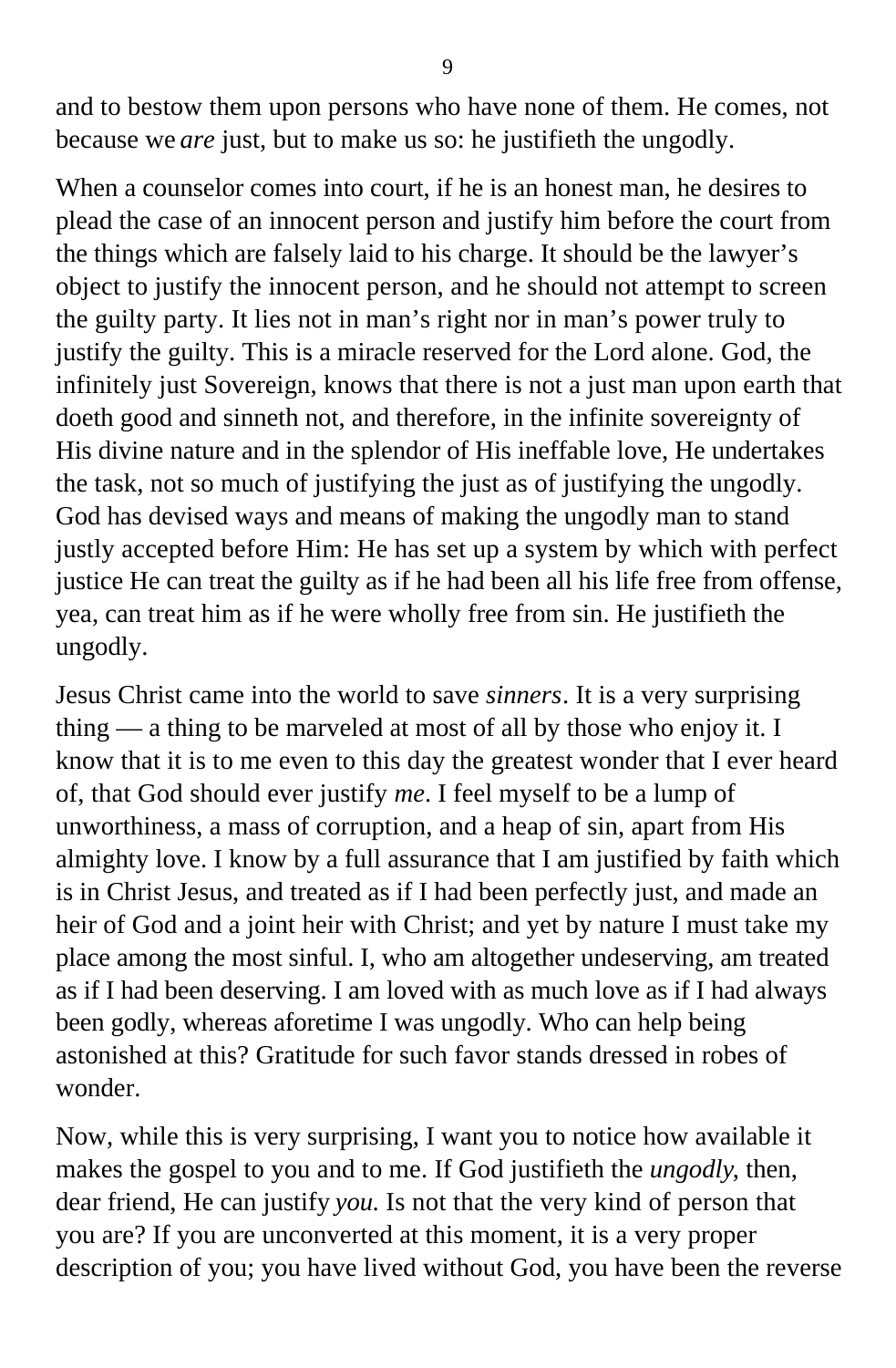of godly; in one word, you have been and are *ungodly*. Perhaps you have not even attended a place of worship on Sunday, but have lived in disregard of God's day, and house, and Word — this proves you to have been ungodly. Sadder still, it may be you have even tried to doubt God's existence, and have gone the length of saying that you did so. You have lived on this fair earth, which is full of the tokens of God's presence, and all the while you have shut your eyes to the clear evidences of His power and Godhead. You have lived as if there were no God. Indeed, you would have been very pleased if you could have demonstrated to yourself to a certainty that there was no God whatever. Possibly you have lived a great many years in this way, so that you are now pretty well settled in your ways, and yet God is not in any of them. If you were labeled

#### **UNGODLY**

it would as well describe you as if the sea were to be labeled salt water. Would it not?

Possibly you are a person of another sort; you have regularly attended to all the outward forms of religion, and yet you have had no heart in them at all, but have been really ungodly. Though meeting with the people of God, you have never met with God for yourself; you have been in the choir, and yet have not praised the Lord with your heart. You have lived without any love to God in your heart, or regard to his commands in your life. Well, you are just the kind of man to whom this gospel is sent — this gospel which says that God justifieth *the ungodly*. It is very wonderful, but it is happily available for you. It just suits you. Does it not? How I wish that you would accept it! If you are a sensible man, you will see the remarkable grace of God in providing for such as you are, and you will say to yourself, "Justify the ungodly! Why, then, should not I be justified, and justified at once?"

Now, observe further, that *it must be so* — that the salvation of God is for those who do not deserve it, and have no preparation for it. It is reasonable that the statement should be put in the Bible; for, dear friend, no others need justifying but those who have no justification of their own. If any of my readers are perfectly righteous, they want no justifying. You feel that you are doing your duty well, and almost putting heaven under an obligation to you. What do you want with a Savior, or with mercy? What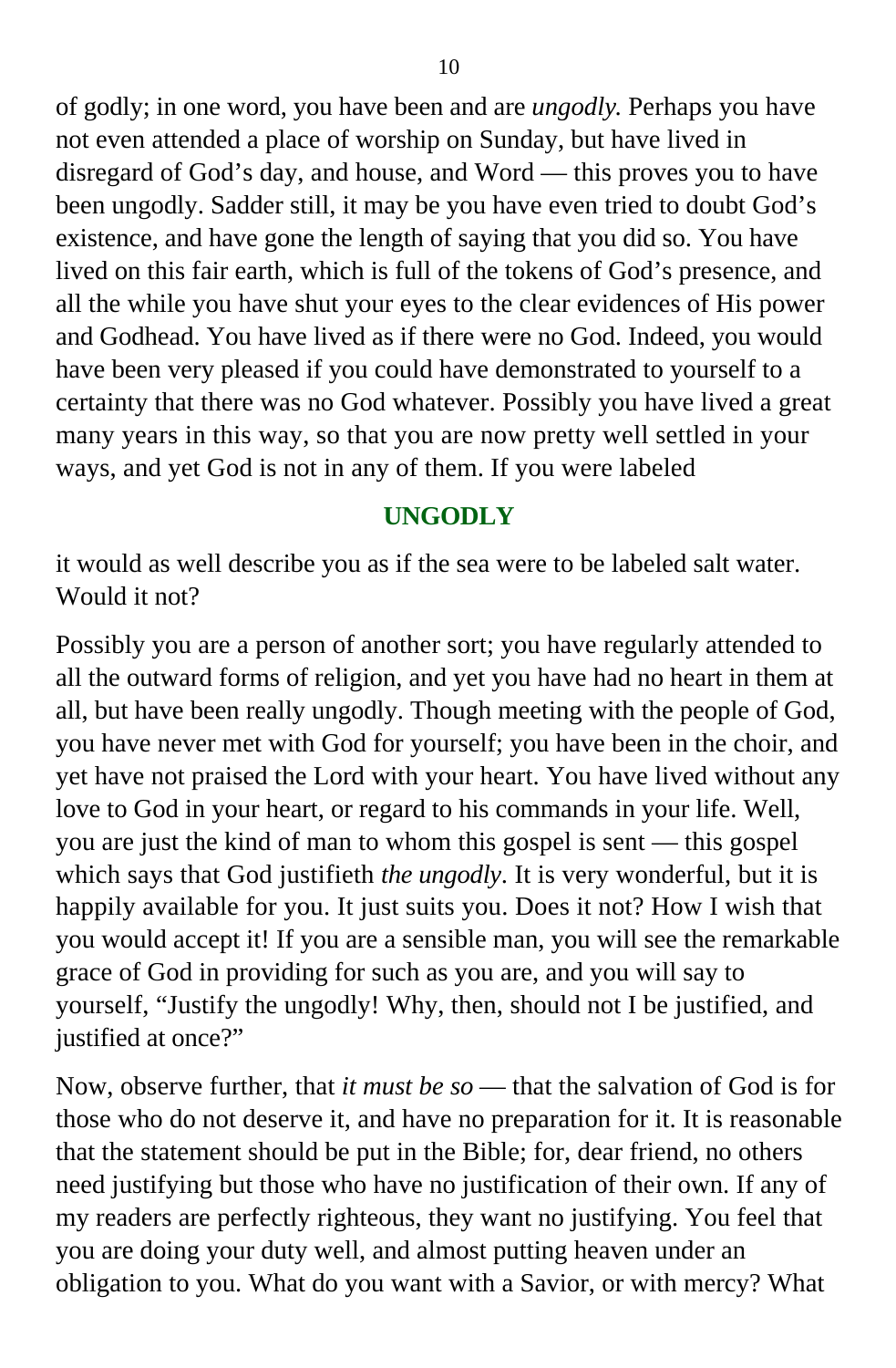do you want with justification? You will be tired of my book by this time, for it will have no interest to you.

If any of you are giving yourselves such proud airs, listen to me for a little while. You will be lost, as sure as you are alive. You righteous men, whose righteousness is all of your own working, are either deceivers or deceived; for the Scripture cannot lie, and it saith plainly, "There is none righteous, no, not one." In any case I have no gospel to preach to the self-righteous, no, not a word of it. Jesus Christ himself came not to call the righteous, and I am not going to do what He did not do. If I called you, you would not come, and, therefore, I will not call you, under that character. No, I bid you rather look at that righteousness of yours till you see what a delusion it is. It is not half so substantial as a cobweb. Have done with it! Flee from it! Oh believe that the only persons that can need justification are those who are not in themselves just! They need that something should be done for them to make them just before the judgment seat of God. Depend upon it, the Lord only does that which is needful. Infinite wisdom never attempts that which is unnecessary. Jesus never undertakes that which is superfluous. To make him just who *is* just is no work for God — that were a labor for a fool; but to make him just who is unjust — that is work for infinite love and mercy. To justify the ungodly — this is a miracle worthy of a God. And for certain it is so.

Now, look. If there be anywhere in the world a physician who has discovered sure and precious remedies, to whom is that physician sent? To those who are perfectly healthy? I think not. Put him down in a district where there are no sick persons, and he feels that he is not in his place. There is nothing for him to do. "The whole have no need of a physician, but they that are sick." Is it not equally clear that the great remedies of grace and redemption are for the sick in soul? They cannot be for the whole, for they cannot be of use to such. If you, dear friend, feel that you are spiritually sick, the Physician has come into the world for you. If you are altogether undone by reason of your sin, you are the very person aimed at in the plan of salvation. I say that the Lord of love had just such as you are in His eye when He arranged the system of grace. Suppose a man of generous spirit were to resolve to forgive all those who were indebted to him; it is clear that this can only apply to those really in his debt. One person owes him a thousand pounds; another owes him fifty pounds; each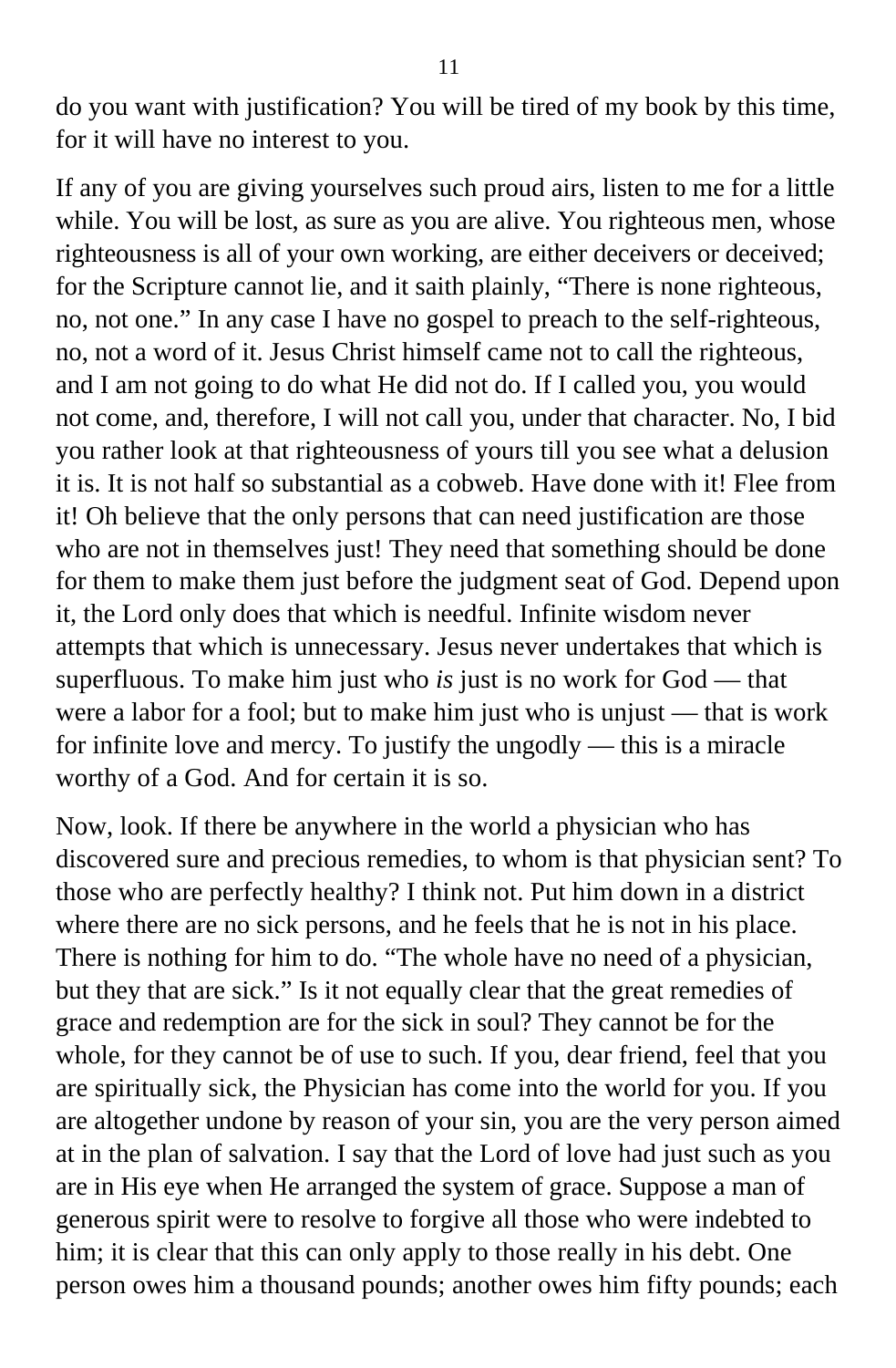one has but to have his bill receipted, and the liability is wiped out. But the most generous person cannot forgive the debts of those who do not owe him anything. It is out of the power of Omnipotence to forgive where there is no sin. Pardon, therefore, cannot be for you who have no sin. Pardon must be for the guilty. Forgiveness must be for the sinful. It were absurd to talk of forgiving those who do not need forgiveness — pardoning those who have never offended.

Do you think that you must be lost because you are a sinner? This is the reason why you can be saved. Because you own yourself to be a sinner I would encourage you to believe that grace is ordained for such as you are. One of our hymn-writers even dared to say:

> A sinner is a sacred thing; The Holy Ghost hath made him so.

It is truly so, that Jesus seeks and saves that which is lost. He died and made a real atonement for real sinners. When men are not playing with words, or calling themselves "miserable sinners," out of mere compliment, I feel overjoyed to meet with them. I would be glad to talk all night to bona fide sinners. The inn of mercy never closes its doors upon such, neither weekdays nor Sunday. Our Lord Jesus did not die for imaginary sins, but His heart's blood was spilt to wash out deep crimson stains, which nothing else can remove.

He that is a black sinner — he is the kind of man that Jesus Christ came to make white. A gospel preacher on one occasion preached a sermon from, "Now also the ax is laid to the root of the trees," and he delivered such a sermon that one of his hearers said to him, "One would have thought that you had been preaching to criminals. Your sermon ought to have been delivered in the county jail." "Oh, no," said the good man, "if I were preaching in the county jail, I should not preach from that text, there I should preach 'This is a faithful saying, and worthy of all acceptation, that Christ Jesus came into the world to save sinners.'" Just so. The law is for the self-righteous, to humble their pride: the gospel is for the lost, to remove their despair.

If you are not lost, what do you want with a Savior? Should the shepherd go after those who never went astray? Why should the woman sweep her house for the bits of money that were never out of her purse? No, the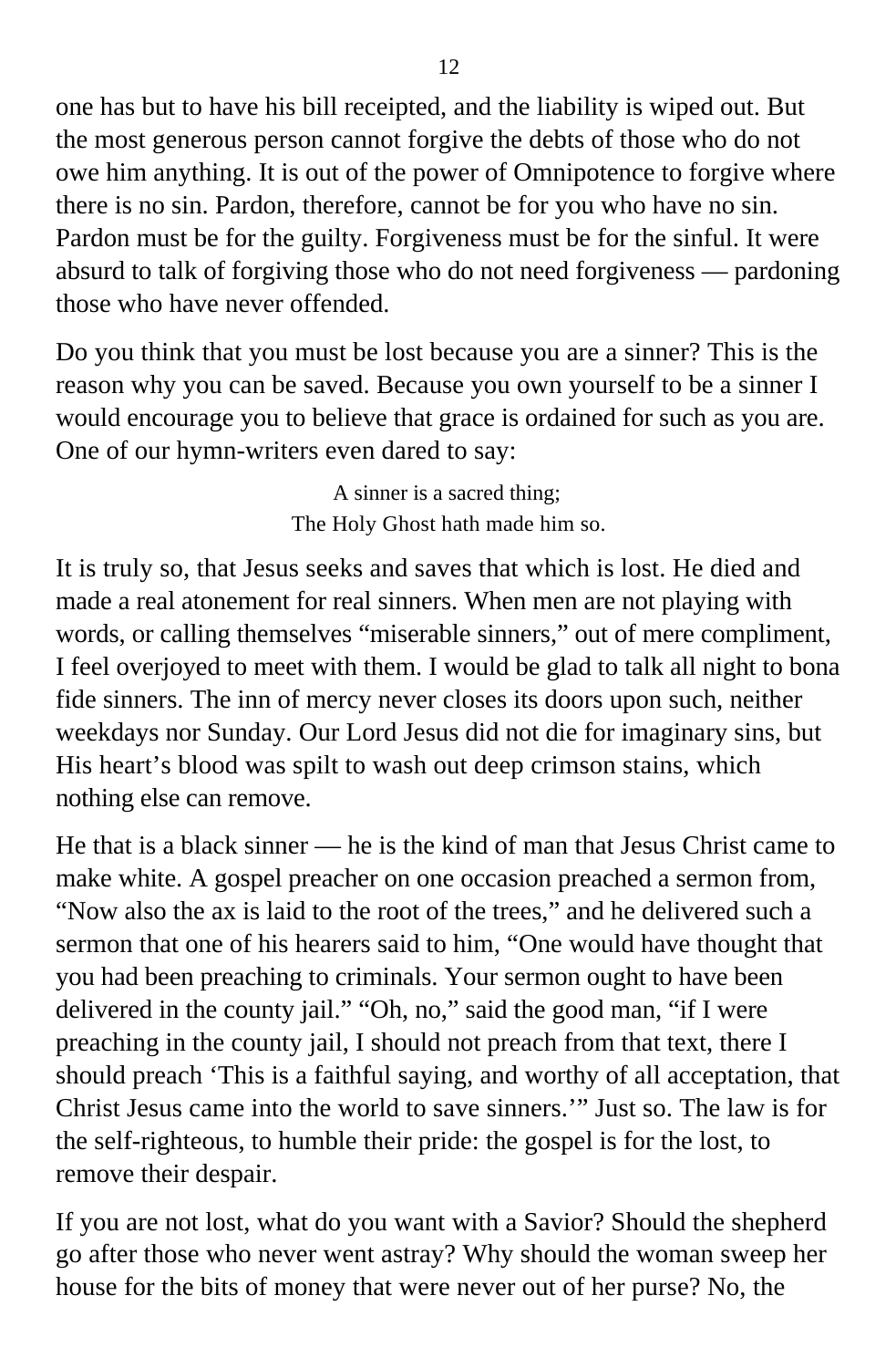medicine is for the diseased; the quickening is for the dead; the pardon is for the guilty; liberation is for those who are bound: the opening of eyes is for those who are blind. How can the Savior, and His death upon the cross, and the gospel of pardon, be accounted for, unless it be upon the supposition that men are guilty and worthy of condemnation? The sinner is the gospel's reason for existence. You, my friend, to whom this word now comes, if you are undeserving, ill-deserving, hell-deserving, you are the sort of man for whom the gospel is ordained, and arranged, and proclaimed. God justifieth the ungodly.

I would like to make this very plain. I hope that I have done so already; but still, plain as it is, it is only the Lord that can make a man see it. It does at first seem most amazing to an awakened man that salvation should really be for him as a lost and guilty one. He thinks that it must be for him as a penitent man, forgetting that his penitence is a part of his salvation. "Oh," says he, "but I must be this and that," — all of which is true, for he shall be this and that as the result of salvation; but salvation comes to him before he has any of the results of salvation. It comes to him, in fact, while he deserves only this bare, beggarly, base, abominable description, "*ungodly*." That is all he is when God's gospel comes to justify him.

May I, therefore, urge upon any who have no good thing about them who fear that they have not even a good feeling, or anything whatever that can recommend them to God — that they will firmly believe that our gracious God is able and willing to take them without anything to recommend them, and to forgive them spontaneously, not because *they* are good, but because *He* is good. Does He not make His sun to shine on the evil as well as on the good? Does He not give fruitful seasons, and send the rain and the sunshine in their time upon the most ungodly nations? Aye, even Sodom had its sun, and Gomorrah had its dew. Oh friend, the great grace of God surpasses my conception and your conception, and I would have you think worthily of it! As high as the heavens are above the earth; so high are God's thoughts above our thoughts. He can abundantly pardon. Jesus Christ came into the world to save sinners: forgiveness is for the guilty.

Do not attempt to touch yourself up and make yourself something other than you really are; but come as you are to Him who justifies the ungodly.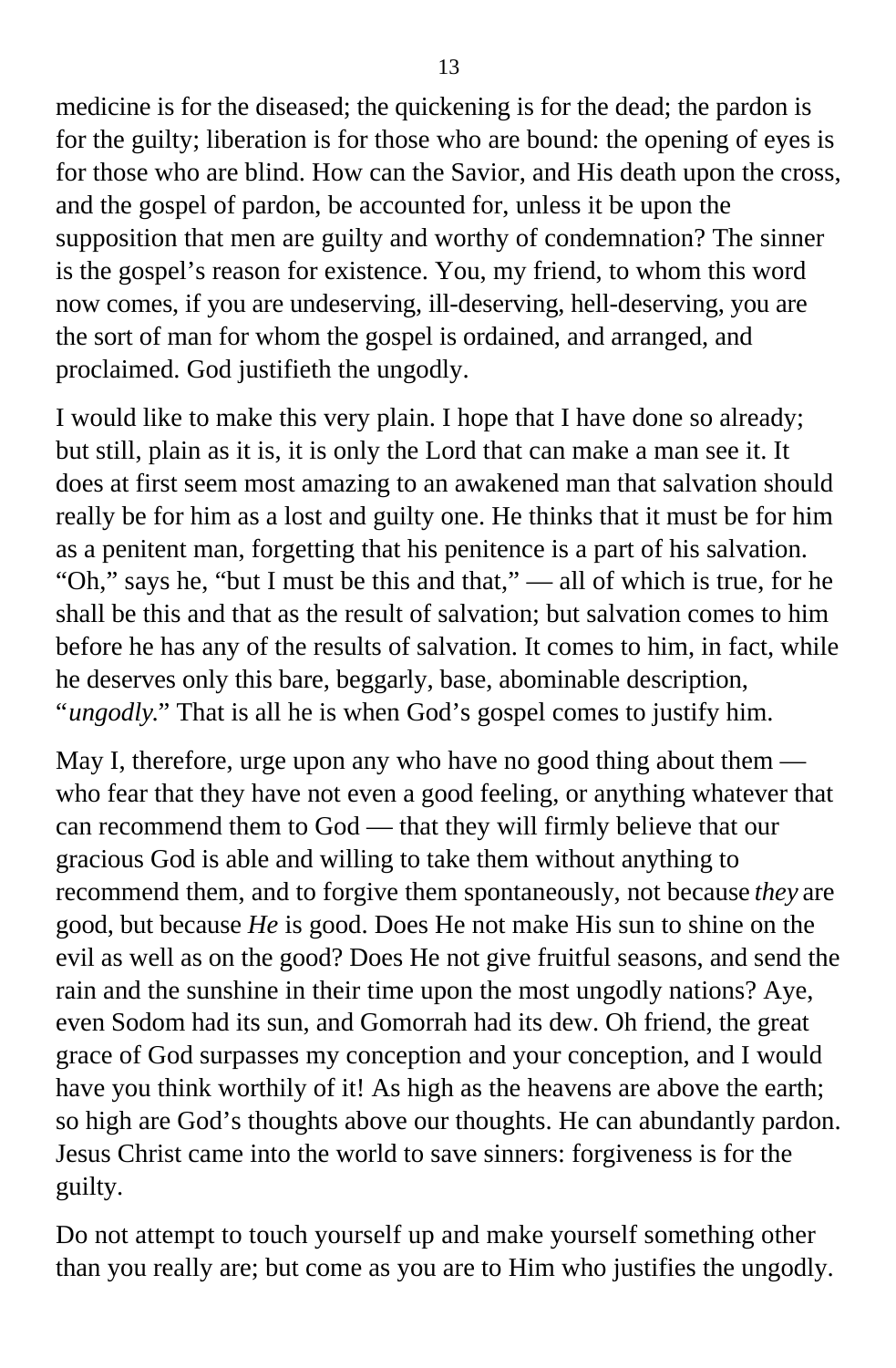A great artist some short time ago had painted a part of the corporation of the city in which he lived, and he wanted, for historic purposes, to include in his picture certain characters well known in the town. A crossing-sweeper, unkempt, ragged, filthy, was known to everybody, and there was a suitable place for him in the picture. The artist said to this ragged and rugged individual, "I will pay you well if you will come down to my studio and let me take your likeness." He came round in the morning, but he was soon sent about his business; for he had washed his face, and combed his hair, and donned a respectable suit of clothes. He was needed as a beggar, and was not invited in any other capacity. Even so, the gospel will receive you into its halls if you come as a sinner, not otherwise. Wait not for reformation, but come at once for salvation. God justifieth *the ungodly*, and that takes *you* up where you now are: it meets you in your worst estate.

Come in your *deshabille*. I mean, come to your heavenly Father in all your sin and sinfulness. Come to Jesus just as you are, leprous, filthy, naked, neither fit to live nor fit to die. Come, you that are the very sweepings of creation; come, though you hardly dare to hope for anything but death. Come, though despair is brooding over you, pressing upon your bosom like a horrible nightmare. Come and ask the Lord to justify another ungodly one. Why should He not? Come for this great mercy of God is meant for such as you are. I put it in the language of the text, and I cannot put it more strongly: the Lord God Himself takes to Himself this gracious title, "Him that justifieth the ungodly." He makes just, and causes to be treated as just, those who by nature are ungodly. Is not that a wonderful word *for you*? Reader, do not delay till you have well considered this matter.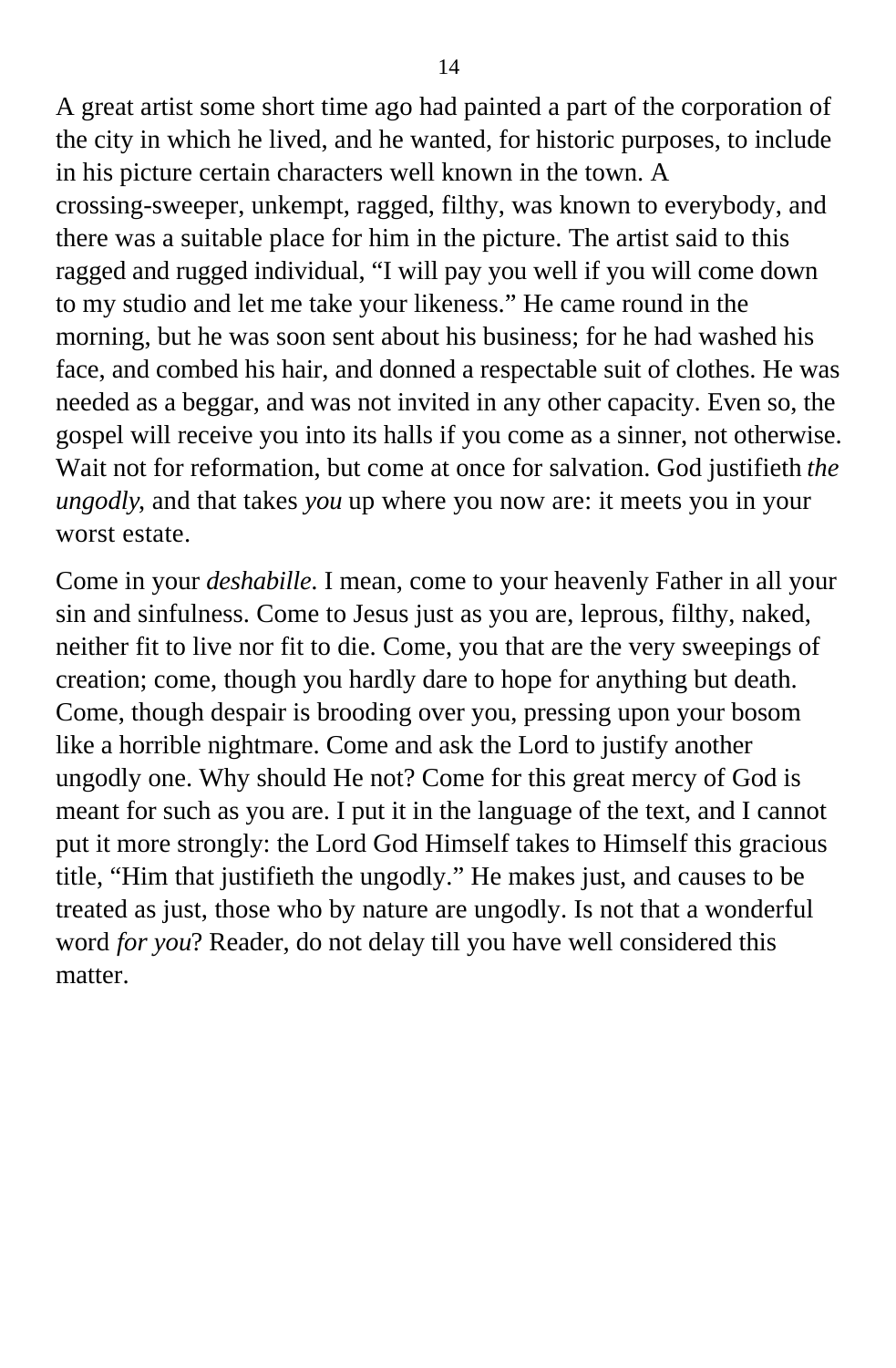### "IT IS GOD THAT JUSTIFIETH"

#### **Romans 8:33**

 WONDERFUL THING it is, this being justified, or made just. If we had never broken the laws of God we should not have needed  $\text{Lit}$ , for we should have been just in ourselves. He who has all his life done the things which he ought to have done, and has never done anything which he ought not to have done, is justified by the law. But you, dear reader, are not of that sort, I am quite sure. You have too much honesty to pretend to be without sin, and therefore you need to be justified. A

Now, if you justify yourself, you will simply be a self-deceiver. Therefore do not attempt it. It is never worth while.

If you ask your fellow mortals to justify you, what can they do? You can make some of them speak well of you for small favors, and others will backbite you for less. Their judgment is not worth much.

Our text says, "It is God that justifieth," and this is a deal more to the point. It is an astonishing fact, and one that we ought to consider with care. Come and see.

In the first place, *nobody else but God would ever have thought of justifying those who are guilty*. They have lived in open rebellion; they have done evil with both hands; they have gone from bad to worse; they have turned back to sin even after they have smarted for it, and have therefore for a while been forced to leave it. They have broken the law, and trampled on the gospel. They have refused proclamations of mercy, and have persisted in ungodliness. How can they be forgiven and justified? Their fellowmen, despairing of them, say, "They are hopeless cases." Even Christians look upon them with sorrow rather than with hope. But not so their God. He, in the splendor of his electing grace having chosen some of them before the foundation of the world, will not rest till He has justified them, and made them to be accepted in the Beloved. Is it not written, "Whom he did predestinate, them he also called: and whom he called them he also justified: and whom he justified, them he also glorified"? Thus you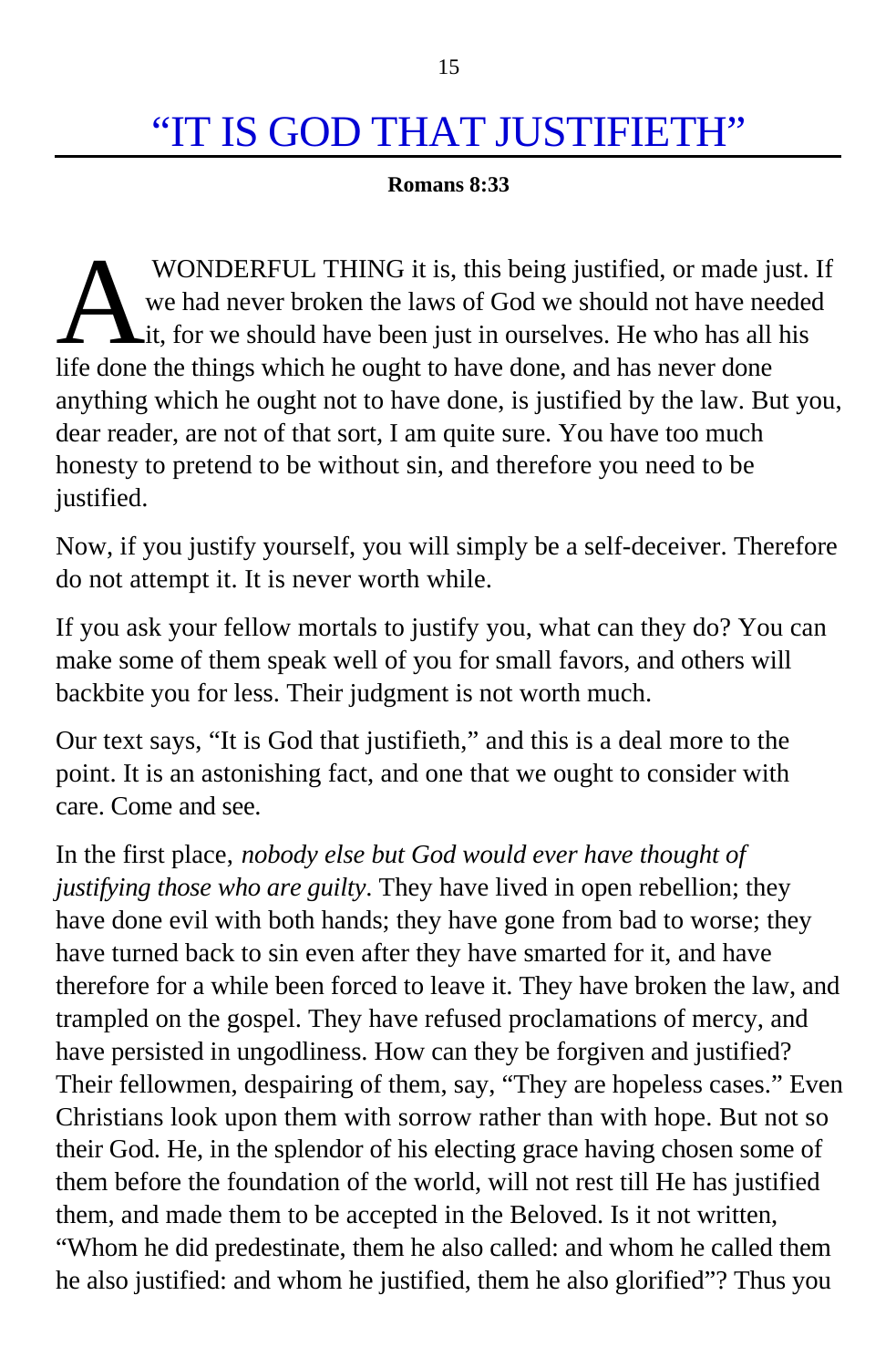see there are some whom the Lord resolves to justify: why should not you and I be of the number?

None but God would ever have thought of justifying *me*. I am a wonder to myself. I doubt not that grace is equally seen in others. Look at Saul of Tarsus, who foamed at the mouth, against God's servants. Like a hungry wolf, he worried the lambs and the sheep right and left; and yet God struck him down on the road to Damascus, and changed his heart, and so fully justified him that ere long, this man became the greatest preacher of justification by faith that ever lived. He must often have marveled that he was justified by faith in Christ Jesus; for he was once a determined stickler for salvation by the works of the law. None but God would have ever thought of justifying such a man as Saul the persecutor; but the Lord God is glorious in grace.

But, even if anybody had thought of justifying the ungodly, *none but God could have done it*. It is quite impossible for any person to forgive offenses which have not been committed against himself. A person has greatly injured you; you can forgive him, and I hope you will; but no third person can forgive him apart from you. If the wrong is done to you, the pardon must come from you. If we have sinned against God, it is in God's power to forgive; for the sin is against Himself. That is why David says, in the fifty-first Psalm: "Against thee, thee only, have I sinned, and done this evil in thy sight"; for then God, against whom the offense is committed, can put the offense away. That which we owe to God, our great Creator can remit, if so it pleases Him; and if He remits it, it is remitted. None but the great God, against whom we have committed the sin, can blot out that sin; let us, therefore, see that we go to Him and seek mercy at His hands. Do not let us be led aside by those who would have us confess to them; they have no warrant in the Word of God for their pretensions. But even if they were ordained to pronounce absolution in God's name, it must still be better to go ourselves to the great Lord through Jesus Christ, the Mediator, and seek and find pardon at His hand; since we are sure that this is the right way. Proxy religion involves too great a risk: you had better see to your soul's matters yourself, and leave them in no man's hands.

Only God can justify the ungodly; but *He can do it to perfection*. He casts our sins behind His back, He blots them out; He says that though they be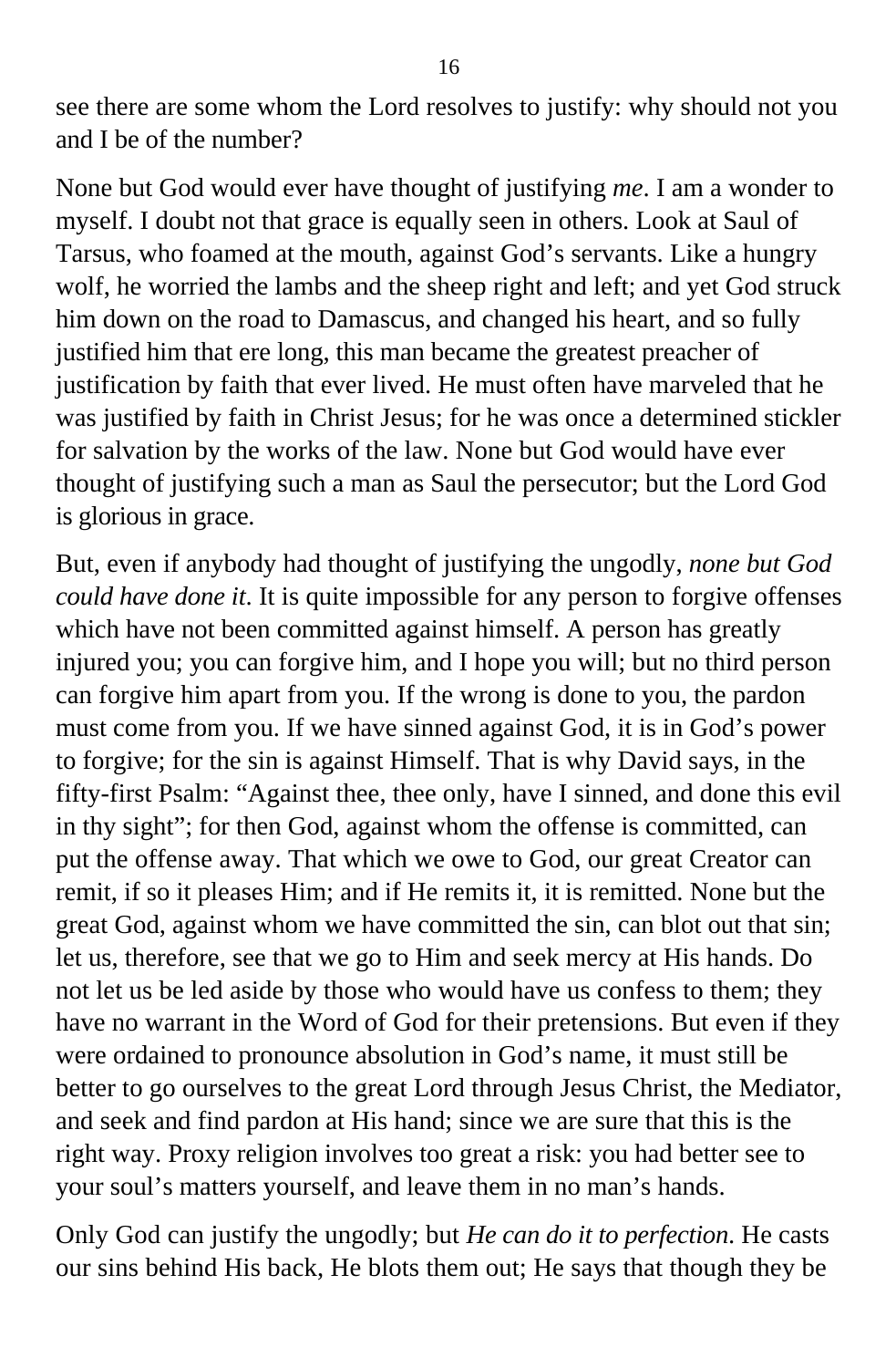sought for, they shall not be found. With no other reason for it but His own infinite goodness, He has prepared a glorious way by which He can make scarlet sins as white as snow, and remove our transgressions from us as far as the east is from the west. He says, "I will not remember your sins." He goes the length of making an end of sin. One of old called out in amazement, "Who is a God like unto thee, that pardoneth iniquity, and passeth by the transgression of the remnant of his heritage? he retaineth not his anger for ever, because he delighteth in mercy" (Micah 7:18).

We are not now speaking of justice, nor of God's dealing with men according to their deserts. If you profess to deal with the righteous Lord on law terms, everlasting wrath threatens you, for that is what you deserve. Blessed be His name, He has not dealt with us after our sins; but now He treats with us on terms of free grace and infinite compassion, and He says, "I will receive you graciously, and love you freely." Believe it, for it is certainly true that the great God is able to treat the guilty with abundant mercy; yea, He is able to treat the ungodly as if they had been always godly. Read carefully the parable of the prodigal son, and see how the forgiving father received the returning wanderer with as much love as if he had never gone away, and had never defiled himself with harlots. So far did he carry this that the elder brother began to grumble at it; but the father never withdrew his love. Oh my brother, however guilty you may be, if you will only come back to your God and Father, He will treat you as if you had never done wrong! He will regard you as just, and deal with you accordingly. What say you to this?

Do you not see — for I want to bring this out clearly, what a splendid thing it is — that as none but God would think of justifying the ungodly, and none but God could do it, yet the Lord can do it? See how the apostle puts the challenge, "Who shall lay anything to the charge of God's elect? It is God that justifieth." If God has justified a man it is well done, it is rightly done, it is justly done, it is everlastingly done. I read a statement in a magazine which is full of venom against the gospel and those who preach it, that we hold some kind of theory by which we imagine that sin can be removed from men. We hold no theory, we publish a fact. The grandest fact under heaven is this — that Christ by His precious blood does actually put away sin, and that God, for Christ's sake, dealing with men on terms of divine mercy, forgives the guilty and justifies them, not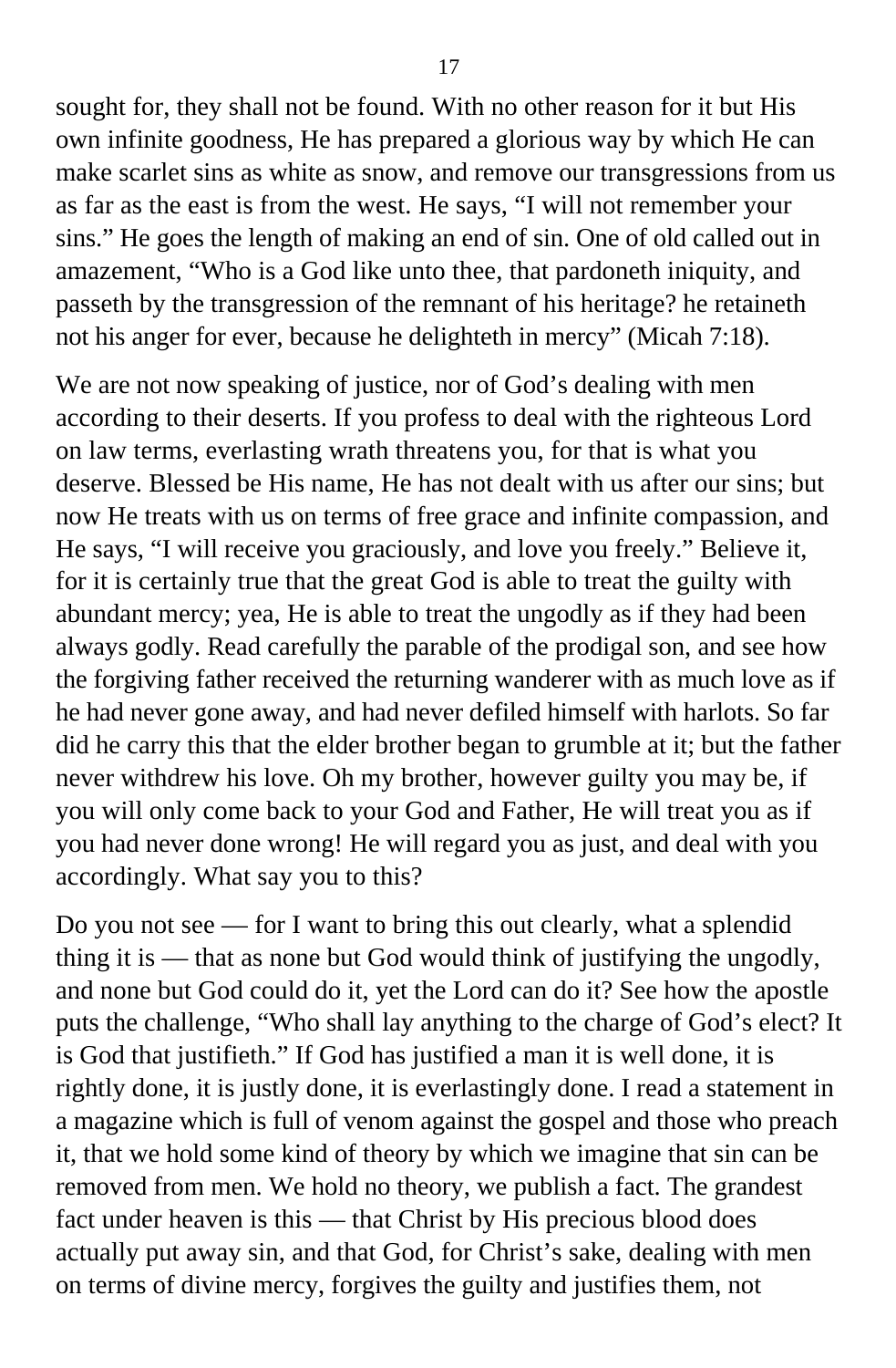according to anything that He sees in them, or foresees will be in them, but according to the riches of His mercy which lie in His own heart. This we have preached, do preach, and will preach as long as we live. "It is God that justifieth" — that justifieth the ungodly; He is not ashamed of doing it, nor are we of preaching it.

The justification which comes from God himself must be beyond question. If the Judge acquits me, who can condemn me? If the highest court in the universe has pronounced me just, who shall lay anything to my charge? Justification from God is a sufficient answer to an awakened conscience. The Holy Spirit by its means breathes peace over our entire nature, and we are no longer afraid. With this justification we can answer all the roarings and railings of Satan and ungodly men. With this we shall be able to die: with this we shall boldly rise again, and face the last great assize.

> Bold shall I stand in that great day, For who aught to my charge shall lay? While by my Lord absolved I am From sin's tremendous curse and blame.

Friend, *the Lord can blot out all your sins*. I make no shot in the dark when I say this. "All *manner* of sin and of blasphemy shall be forgiven unto men." Though you are steeped up to your throat in crime, He can with a word remove the defilement, and say, "I will, be thou clean." The Lord is a great forgiver.

#### *"I BELIEVE IN THE FORGIVENESS OF SINS." DO YOU?*

He can even at this hour pronounce the sentence, "Thy sins be forgiven thee; go in peace;" and if He do this, no power in Heaven, or earth, or under the earth, can put you under suspicion, much less under wrath. Do not doubt the power of Almighty love. *You* could not forgive your fellow man had he offended you as you have offended God; but you must not measure God's corn with your bushel; His thoughts and ways are as much above yours as the heavens are high above the earth.

"Well," say you, "it would be a great miracle if the Lord were to pardon me." Just so. It would be a supreme miracle, and therefore He is likely to do it; for He does "great things and unsearchable" which we looked not for.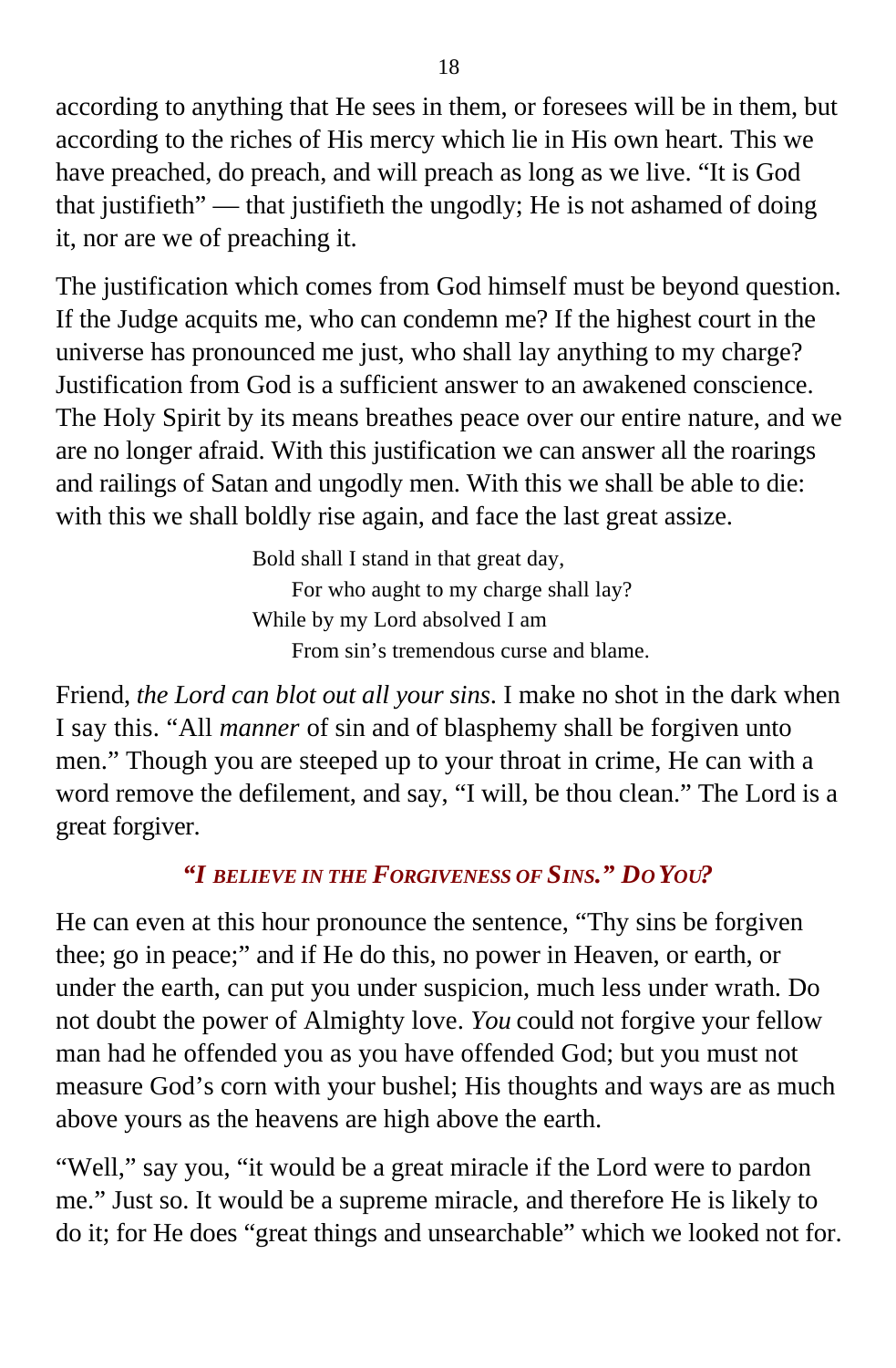I was myself stricken down with a horrible sense of guilt, which made my life a misery to me; but when I heard the command, "Look unto me, and be ye saved, all the ends of the earth, for I am God and there is none else" — I looked, and in a moment the Lord justified me. Jesus Christ, made sin for me, was what I saw, and that sight gave me rest. When those who were bitten by the fiery serpents in the wilderness looked to the serpent of brass they were healed at once; and so was I when I looked to the crucified Savior. The Holy Spirit, who enabled me to believe, gave me peace through believing. I felt as sure that I was forgiven, as before I felt sure of condemnation. I had been certain of my condemnation because the Word of God declared it, and my conscience bore witness to it; but when the Lord justified me I was made equally certain by the same witnesses. The word of the Lord in the Scripture saith, "He that believeth on him is not condemned," and my conscience bears witness that I believed, and that God in pardoning me is just. Thus I have the witness of the Holy Spirit and my own conscience, and these two agree in one. Oh, how I wish that my reader would receive the testimony of God upon this matter, and then full soon he would also have the witness in himself!

I venture to say that a sinner justified by God stands on even a surer footing than a righteous man justified by his works, if such there be. We could never be surer that we had done enough works; conscience would always be uneasy lest, after all, we should come short, and we could only have the trembling verdict of a fallible judgment to rely upon; but when God himself justifies, and the Holy Spirit bears witness thereto by giving us peace with God, why then we feel that the matter is sure and settled, and we enter into rest. No tongue can tell the depth of that calm which comes over the soul which has received the peace of God which passeth all understanding.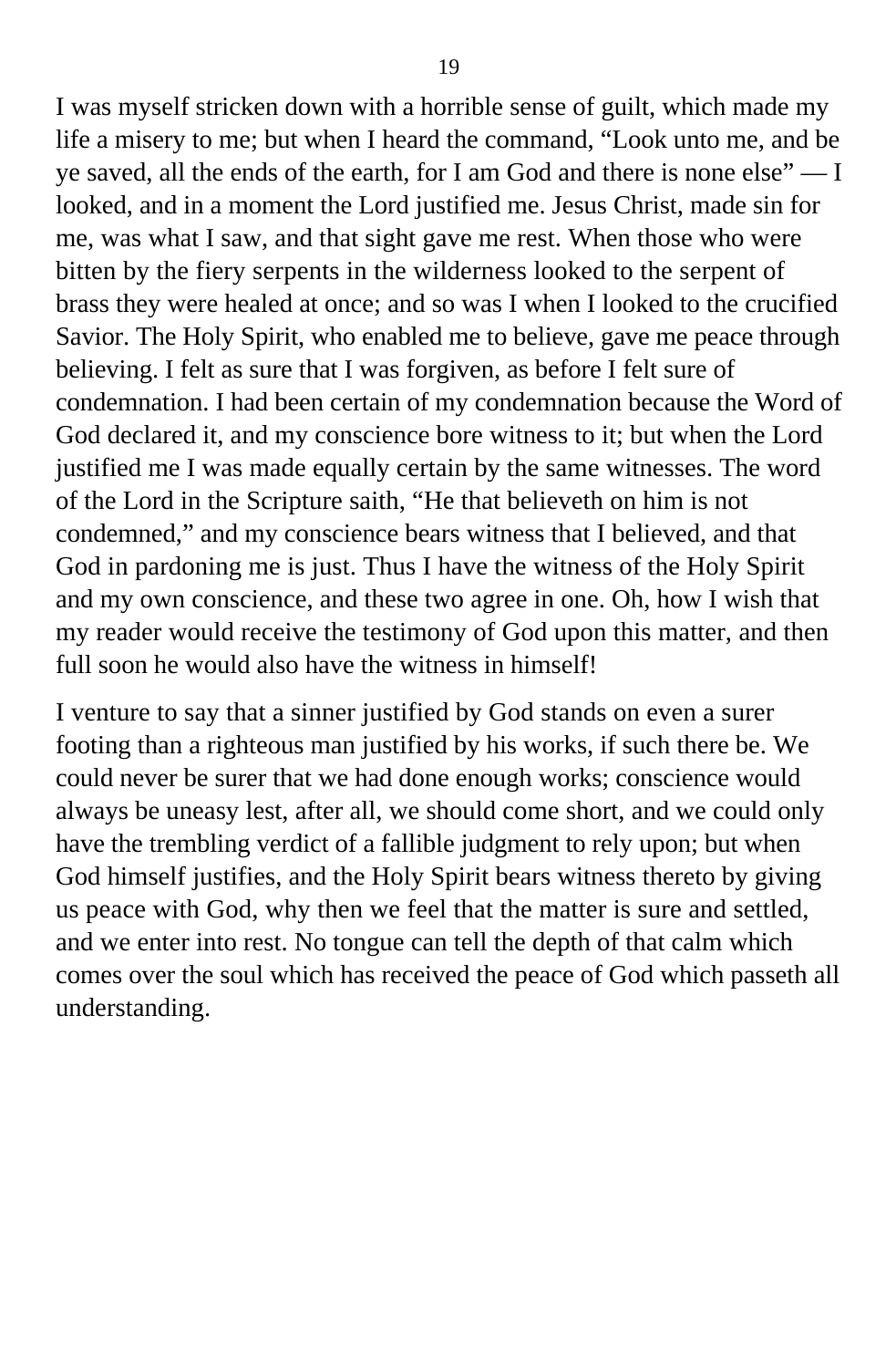# JUST AND THE JUSTIFIER

**T**E HAVE SEEN the ungodly justified, and have considered the great truth, that only God can justify any man; we now come a step further and make the inquiry — *How can a just God justify guilty men?* Here we are met with a full answer in the words of Paul, in Romans 3:21-26. We will read six verses from the chapter so as to get the run of the passage: W

"But now the righteousness of God without the law is manifested, being witnessed by the law and the prophets; even the righteousness of God which is by faith of Jesus Christ unto all and upon all them that believe: for there is no difference; for all have sinned, and come short of the glory of God; being justified freely by his grace through the redemption that is in Christ Jesus: whom God hath set forth to be a propitiation through faith in his blood, to declare his righteousness for the remission of sins that are past, through the forbearance of God; to declare, I say, at this time his righteousness; that he might be just, and the justifier of him which believeth in Jesus"

Here suffer me to give you a bit of personal experience. When I was under the hand of the Holy Spirit, under conviction of sin, I had a clear and sharp sense of the justice of God. Sin, whatever it might be to other people, became to me an intolerable burden. It was not so much that I feared hell, but that I feared sin. I knew myself to be so horribly guilty that I remember feeling that if God did not punish me for sin He ought to do so. I felt that the Judge of all the earth ought to condemn such sin as mine. I sat on the judgment seat, and I condemned myself to perish; for I confessed that had I been God I could have done no other than send such a guilty creature as I was down to the lowest hell. All the while, I had upon my mind a deep concern for the honor of God's name, and the integrity of His moral government. I felt that it would not satisfy my conscience if I could be forgiven unjustly. The sin I had committed must be punished. But then there was the question how God could be just, and yet justify me who had been so guilty. I asked my heart: "How can He be just and yet the justifier?" I was worried and wearied with this question; neither could I see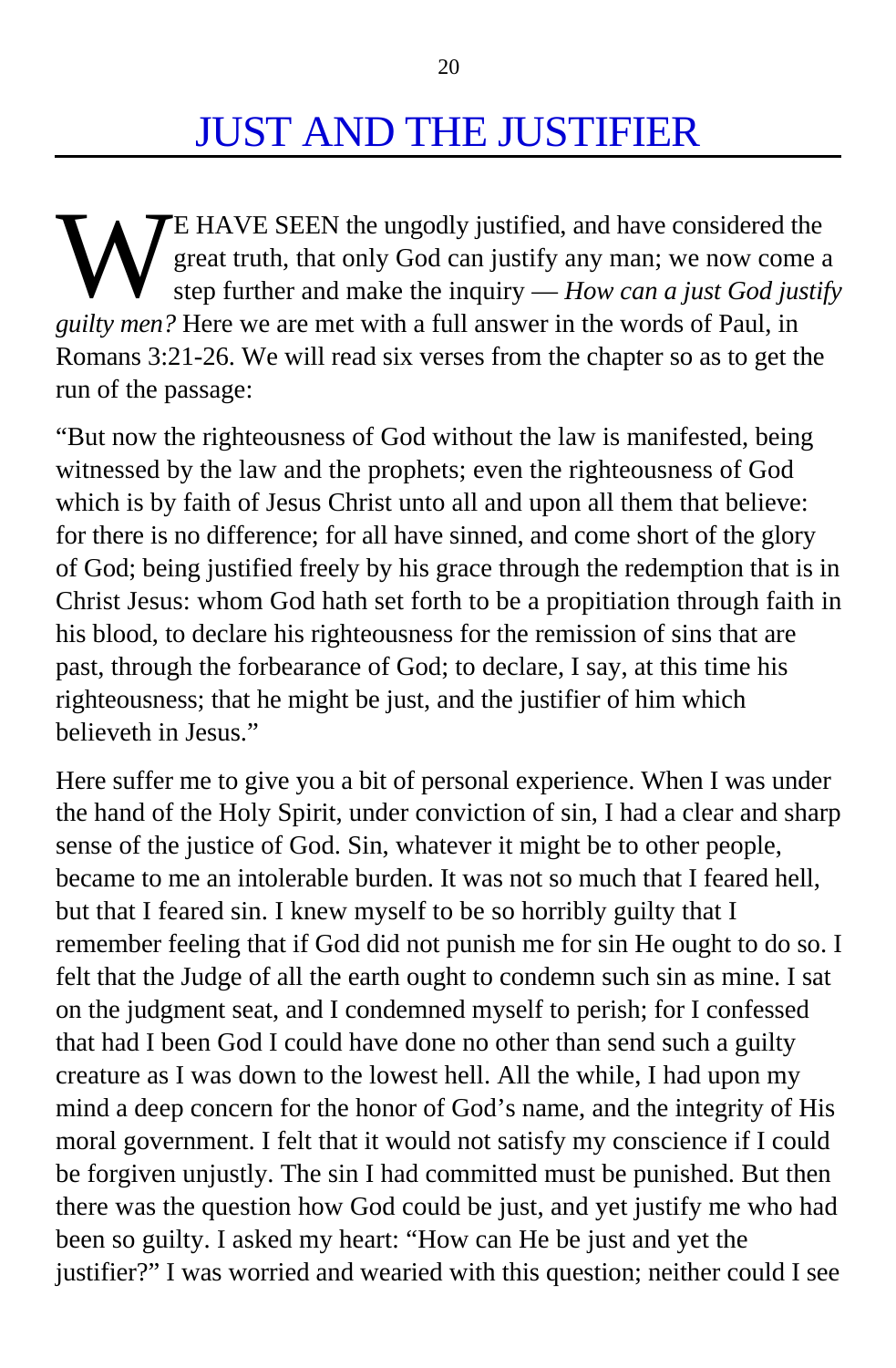any answer to it. Certainly, I could never have invented an answer which would have satisfied my conscience.

The doctrine of the atonement is to my mind one of the surest proofs of the divine inspiration of Holy Scripture. Who would or could have thought of the just Ruler dying for the unjust rebel? This is no teaching of human mythology, or dream of poetical imagination. This method of expiation is only known among men because it is a fact; fiction could not have devised it. God Himself ordained it; it is not a matter which could have been imagined.

I had heard the plan of salvation by the sacrifice of Jesus from my youth up; but I did not know any more about it in my innermost soul than if I had been born and bred a Hottentot. The light was there, but I was blind; it was of necessity that the Lord himself should make the matter plain to me. It came to me as a new revelation, as fresh as if I had never read in Scripture that Jesus was declared to be the propitiation for sins that God might be just. I believe it will have to come as a revelation to every newborn child of God whenever he sees it; I mean that glorious doctrine of the substitution of the Lord Jesus. I came to understand that salvation was possible through vicarious sacrifice; and that provision had been made in the first constitution and arrangement of things for such a substitution. I was made to see that He who is the Son of God, co-equal, and co-eternal with the Father, had of old been made the covenant Head of a chosen people that He might in that capacity suffer for them and save them. Inasmuch as our fall was not at the first a personal one, for we fell in our federal representative, the first Adam, it became possible for us to be recovered by a second representative, even by Him who has undertaken to be the covenant head of His people, so as to be their second Adam. I saw that ere I actually sinned I had fallen by my first father's sin; and I rejoiced that therefore it became possible in point of law for me to rise by a second head and representative. The fall by Adam left a loophole of escape; another Adam can undo the ruin made by the first. When I was anxious about the possibility of a just God pardoning me, I understood and saw by faith that He who is the Son of God became man, and in His own blessed person bore my sin in His own body on the tree. I saw the chastisement of my peace was laid on Him, and that with His stripes I was healed. Dear friend, *have you ever seen that?* Have you ever understood how God can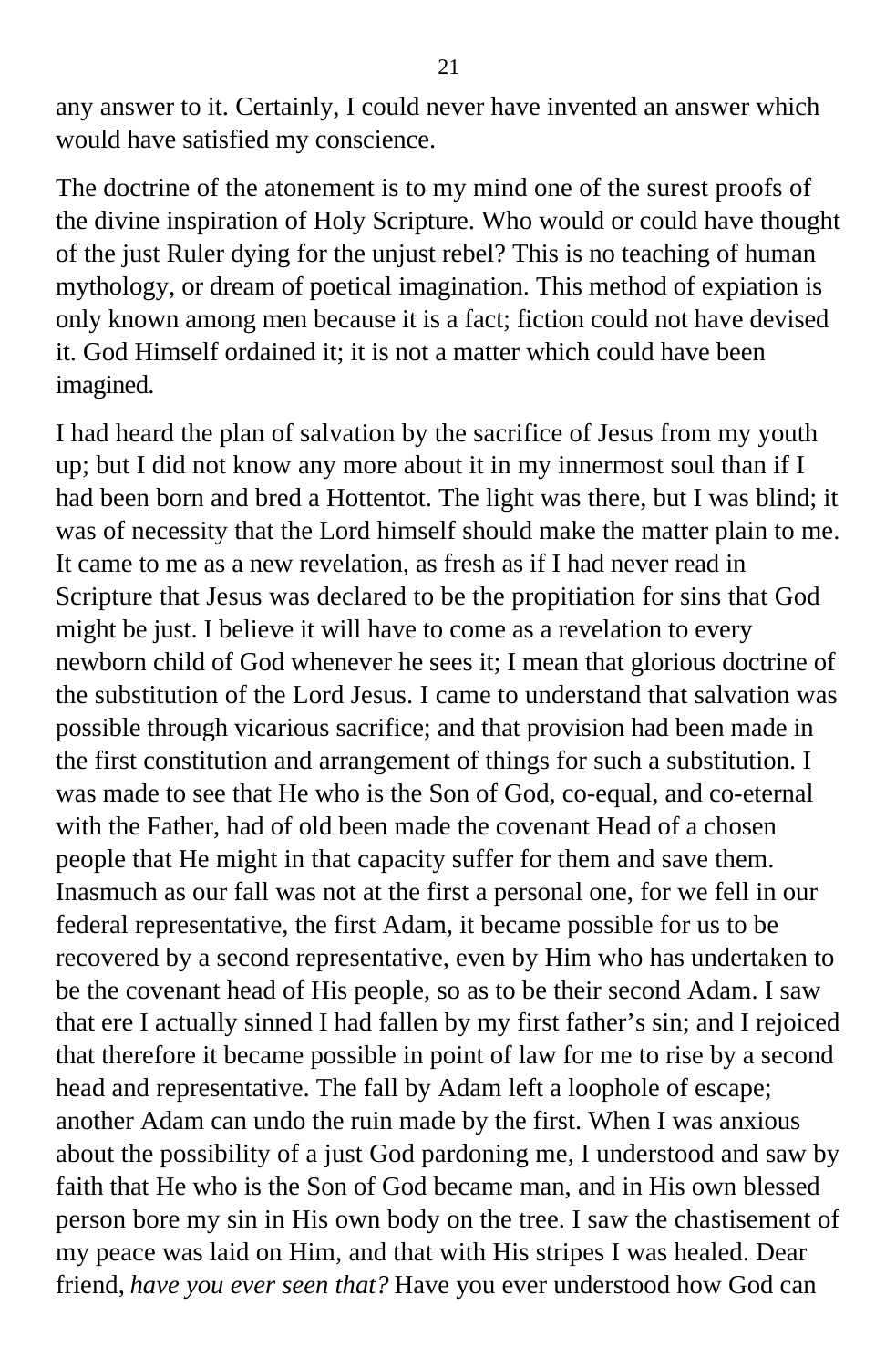be just to the full, not remitting penalty nor blunting the edge of the sword, and yet can be infinitely merciful, and can justify the ungodly who turn to Him? It was because the Son of God, supremely glorious in His matchless person, undertook to vindicate the law by bearing the sentence due to me, that therefore God is able to pass by my sin. The law of God was more vindicated by the death of Christ than it would have been had all transgressors been sent to Hell. For the Son of God to suffer for sin was a more glorious establishment of the government of God, than for the whole race to suffer.

Jesus has borne the death penalty on our behalf. Behold the wonder! There He hangs upon the cross! This is the greatest sight you will ever see. Son of God and Son of Man, there He hangs, bearing pains unutterable, the just for the unjust, to bring us to God. Oh, the glory of that sight! The innocent punished! The Holy One condemned! The Ever-blessed made a curse! The infinitely glorious put to a shameful death! The more I look at the sufferings of the Son of God, the more sure I am that they must meet my case. Why did He suffer, if not to turn aside the penalty from us? If, then, He turned it aside by His death, it is turned aside, and those who believe in Him need not fear it. It must be so, that since expiation is made, God is able to forgive without shaking the basis of His throne, or in the least degree blotting the statute book. Conscience gets a full answer to her tremendous question. The wrath of God against iniquity, whatever that may be, must be beyond all conception terrible. Well did Moses say, "Who knoweth the power of thine anger?" Yet when we hear the Lord of glory cry, "Why hast thou forsaken me?" and see Him yielding up the ghost, we feel that the justice of God has received abundant vindication by obedience so perfect and death so terrible, rendered by so divine a person. If God himself bows before His own law, what more can be done? There is more in the atonement by way of merit, than there is in all human sin by way of demerit.

The great gulf of Jesus' loving self-sacrifice can swallow up the mountains of our sins, all of them. For the sake of the infinite good of this one representative man, the Lord may well look with favor upon other men, however unworthy they may be in and of themselves. It was a miracle of miracles that the Lord Jesus Christ should stand in our stead and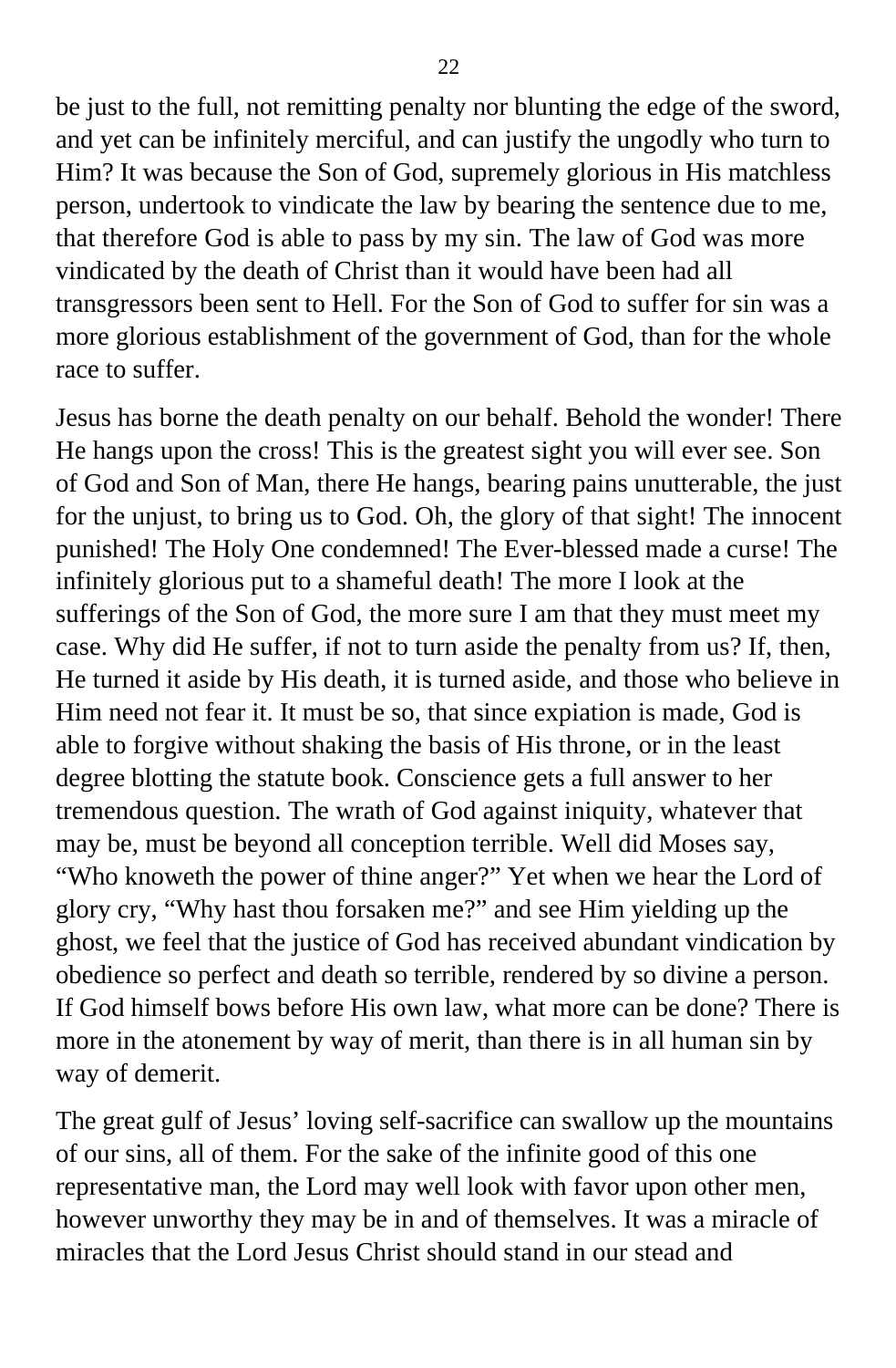Bear that we might never bear His Father's righteous ire.

But he has done so. "It is finished." God will spare the sinner because He did not spare His Son. God can pass by your transgressions because He laid those transgressions upon His only begotten Son nearly two thousand years ago. If you believe in Jesus (that is the point), then your sins were carried away by Him who was the scapegoat for His people.

*What is it to believe in Him?* It is not merely to say, "He is God and the Savior," but to trust Him wholly and entirely, and take Him for all your salvation from this time forth and forever — your Lord, your Master, your all. If you will have Jesus, He has you already. If you believe on Him, I tell you cannot go to hell; for that were to make the sacrifice of Christ of none effect. It cannot be that a sacrifice should be accepted, and yet the soul should die for whom that sacrifice has been received. If the believing soul could be condemned, then why a sacrifice? If Jesus died in my stead, why should I die also? Every believer can claim that the sacrifice was actually made for him: by faith he has laid his hands on it, and made it his own, and therefore he may rest assured that he can never perish. The Lord would not receive this offering on our behalf, and then condemn us to die. The Lord cannot read our pardon written in the blood of His own Son, and then smite us. That were impossible. Oh that you may have grace given you at once to look away to Jesus and to begin at the beginning, even at Jesus, who is the Fountain-head of mercy to guilty man!

"He justifieth the ungodly." "It is God that justifieth," therefore, and for that reason only it can be done, and He does it through the atoning sacrifice of His divine Son. Therefore it can be justly done — so justly done that none will ever question it — so thoroughly done that in the last tremendous day, when heaven and earth shall pass away, there shall be none that shall deny the validity of the justification. "Who is he that condemneth? It is Christ that died. Who shall lay anything to the charge of God's elect? It is God that justifieth."

Now, poor soul! will you come into this lifeboat, just as you are? Here is safety from the wreck! Accept the sure deliverance. "I have nothing with me," say you. You are not asked to bring anything with you. Men who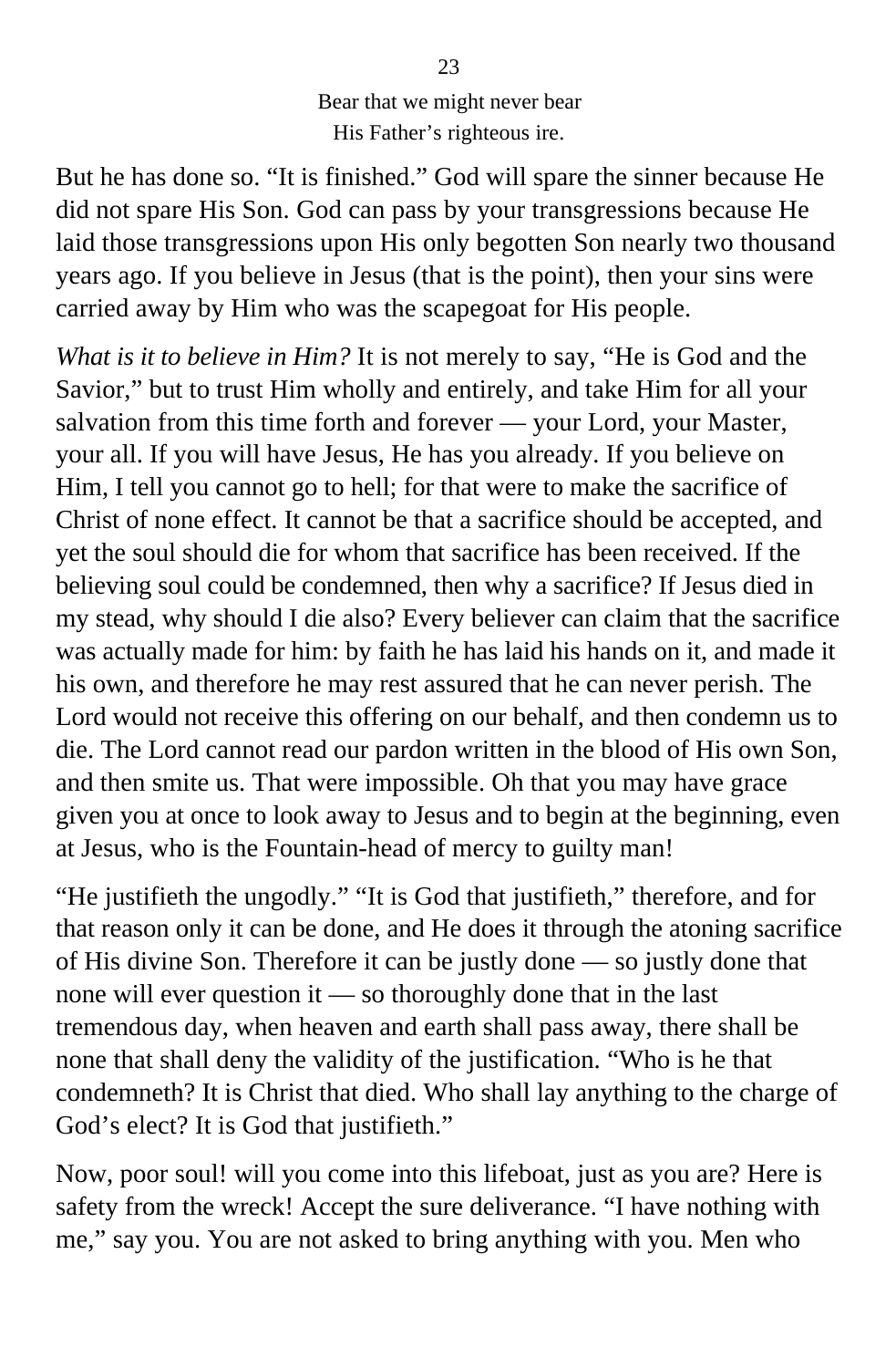escape for their lives will leave even their clothes behind. Leap for it, just as you are.

I will tell you this thing about myself to encourage you. My sole hope for heaven lies in the full atonement made upon Calvary's cross for the ungodly. On that I firmly rely. I have not the shadow of a hope anywhere else. You are in the same condition as I am; for we neither of us have anything of our own worth as a ground of trust. Let us join hands and stand together at the foot of the cross, and trust our souls once for all to Him who shed His blood for the guilty. We will be saved by one and the same Savior. If you perish trusting Him, I must perish too. What can I do more to prove my own confidence in the gospel which I set before you?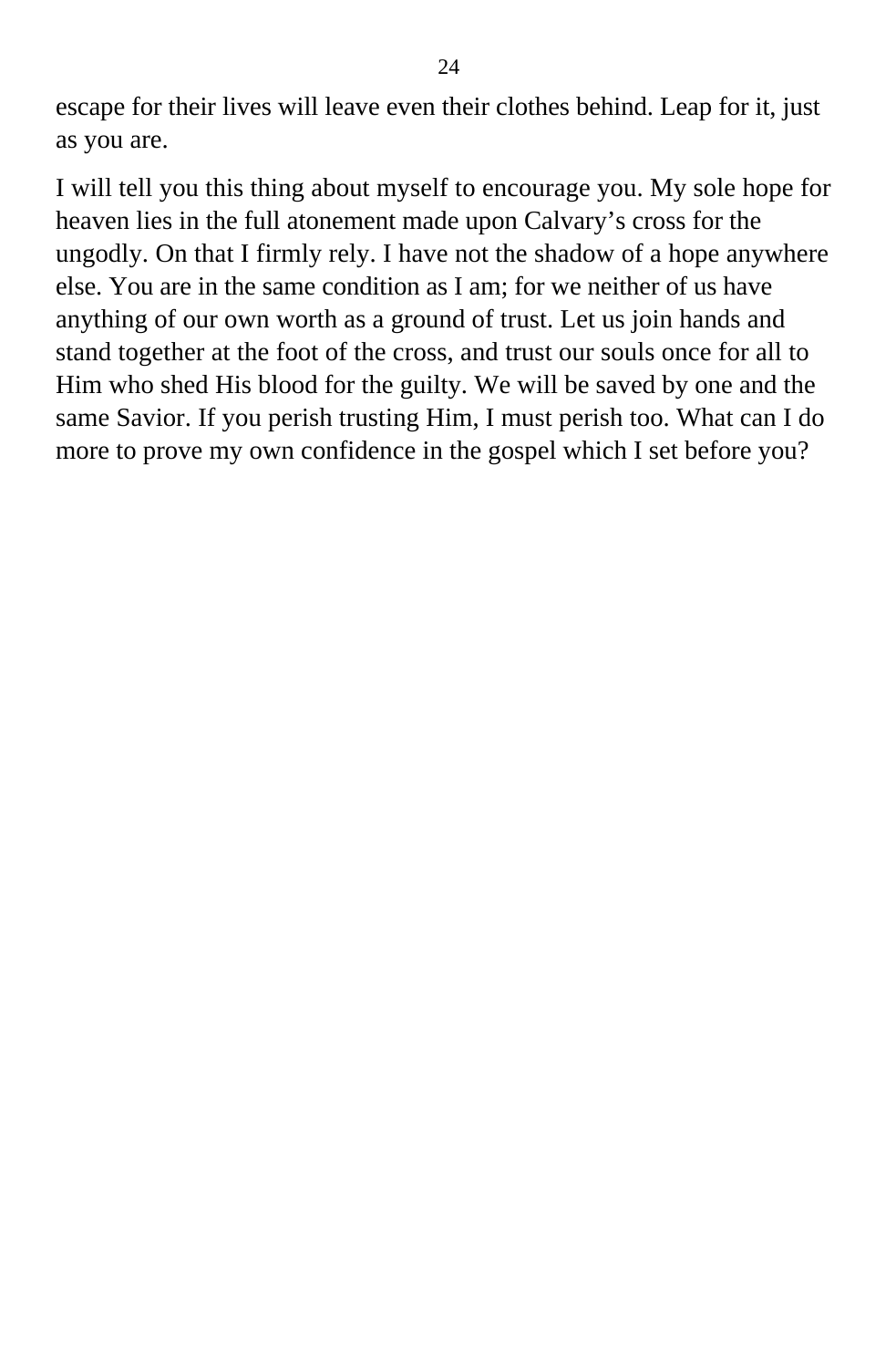# CONCERNING DELIVERANCE FROM SINNING

N THIS PLACE I would say a plain word or two to those who understand the method of justification by faith which is in Christ Jesus, but whose trouble is that they cannot cease from sin. We can never be happy, restful, or spiritually healthy till we become holy. We must be rid of sin; but how is the riddance to be wrought? This is the life-or-death question of many. The old nature is very strong, and they have tried to curb and tame it; but it will not be subdued, and they find themselves, though anxious to be better, if anything growing worse than before. The heart is so hard, the will is so obstinate, the passions are so furious, the thoughts are so volatile, the imagination is so ungovernable, the desires are so wild, that the man feels that he has a den of wild beasts within him, which will eat him up sooner than be ruled by him. We may say of our fallen nature what the Lord said to Job concerning Leviathan: "Wilt thou play with him as with a bird? or wilt thou bind him for thy maidens?" A man might as well hope to hold the north wind in the hollow of his hand as expect to control by his own strength those boisterous powers which dwell within his fallen nature. This is a greater feat than any of the fabled labors of Hercules: God is wanted here. I

"*I could believe that Jesus would forgive sin*," says one, "*but then my trouble is that I sin again, and that I feel such awful tendencies to evil within me*. As surely as a stone, if it be flung up into the air, soon comes down again to the ground, so do I, though I am sent up to heaven by earnest preaching, return again to my insensible state. Alas! I am easily fascinated with the basilisk eyes of sin, and am thus held as under a spell, so that I cannot escape from my own folly."

Dear friend, salvation would be a sadly incomplete affair if it did not deal with this part of our ruined estate. We want to be purified as well as pardoned. Justification without sanctification would not be salvation at all. It would call the leper clean, and leave him to die of his disease; if would forgive the rebellion and allow the rebel to remain an enemy to his king. It would remove the consequences but overlook the cause, and this would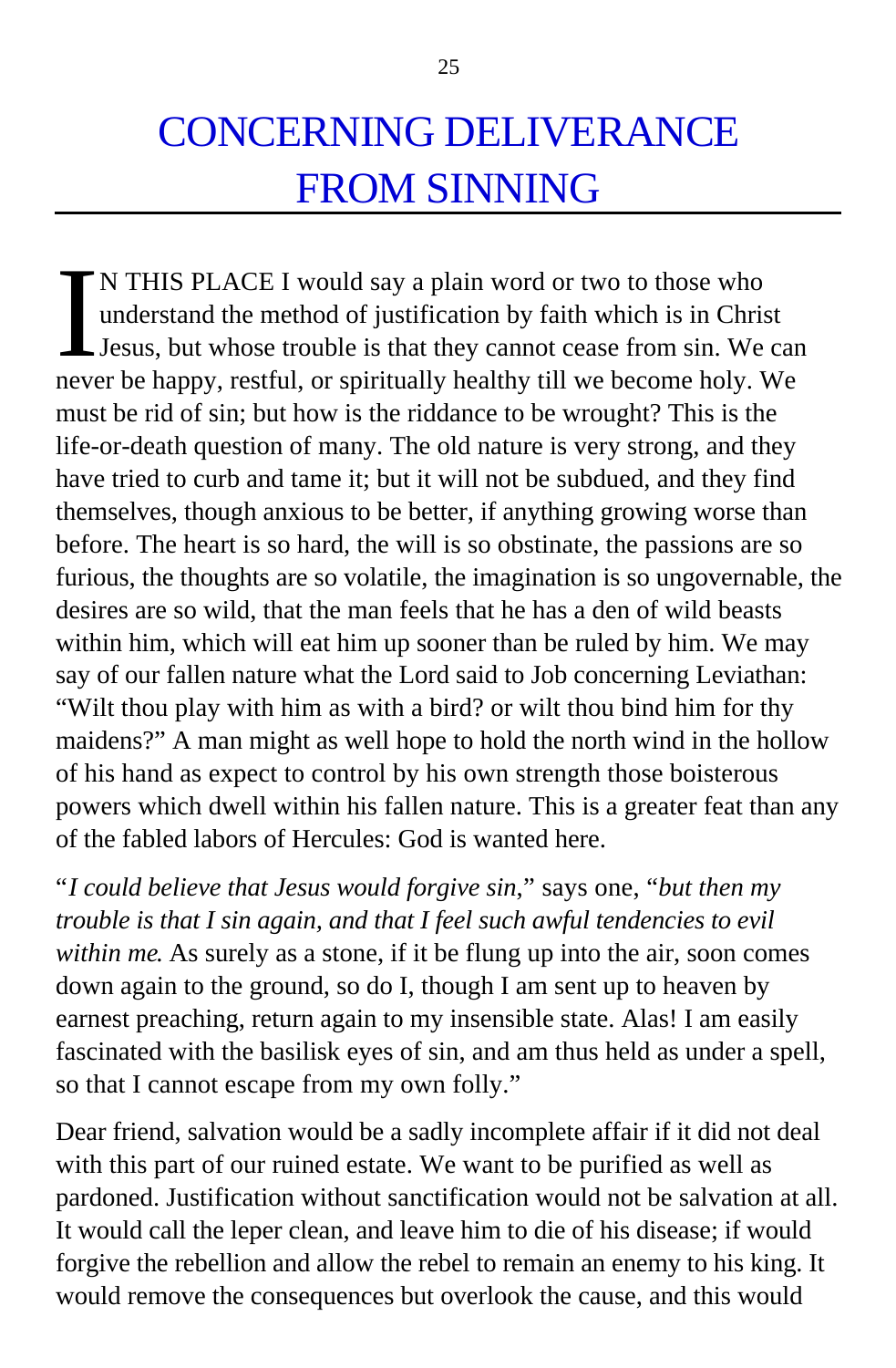leave an endless and hopeless task before us. It would stop the stream for a time, but leave an open fountain of defilement, which would sooner or later break forth with increased power. Remember that the Lord Jesus came to take away sin in three ways; He came to remove *the penalty* of sin, *the power* of sin, and, at last, *the presence* of sin. At once you may reach to the second part — the power of sin may immediately be broken; and so you will be on the road to the third, namely, the removal of the presence of sin. "We know that he was manifested to take away our sins."

The angel said of our Lord, "Thou shalt call his name Jesus, for he shall save his people from their sins." Our Lord Jesus came to destroy in us the works of the devil. That which was said at our Lord's birth was also declared in His death; for when the soldier pierced His side forthwith came there out blood and water, to set forth the double cure by which we are delivered from the guilt and the defilement of sin.

If, however, you are troubled about the power of sin, and about the tendencies of your nature, as you well may be, here is a promise for you. Have faith in it, for it stands in that covenant of grace which is ordered in all things and sure. God, who cannot lie, has said in Ezekiel 36:26:

> *A new heart also will I give you, and a new spirit will I put within you: and I will take away the stony heart out of your flesh, and I will give you an heart of flesh.*

You see, it is all "I will," and "I will." "I will give," and "I will take away." This is the royal style of the King of kings, who is able to accomplish all His will. No word of His shall ever fall to the ground.

The Lord knows right well that you cannot change your own heart, and cannot cleanse your own nature; but He also knows that He can do both. He can cause the Ethiopian to change his skin, and the leopard his spots. Hear this, and be astonished: He can create you a second time; He can cause you to be born again. This is a miracle of grace, but the Holy Ghost will perform it. It would be a very wonderful thing if one could stand at the foot of the Niagara Falls, and could speak a word which should make the river Niagara begin to run up stream, and leap up that great precipice over which it now rolls in stupendous force. Nothing but the power of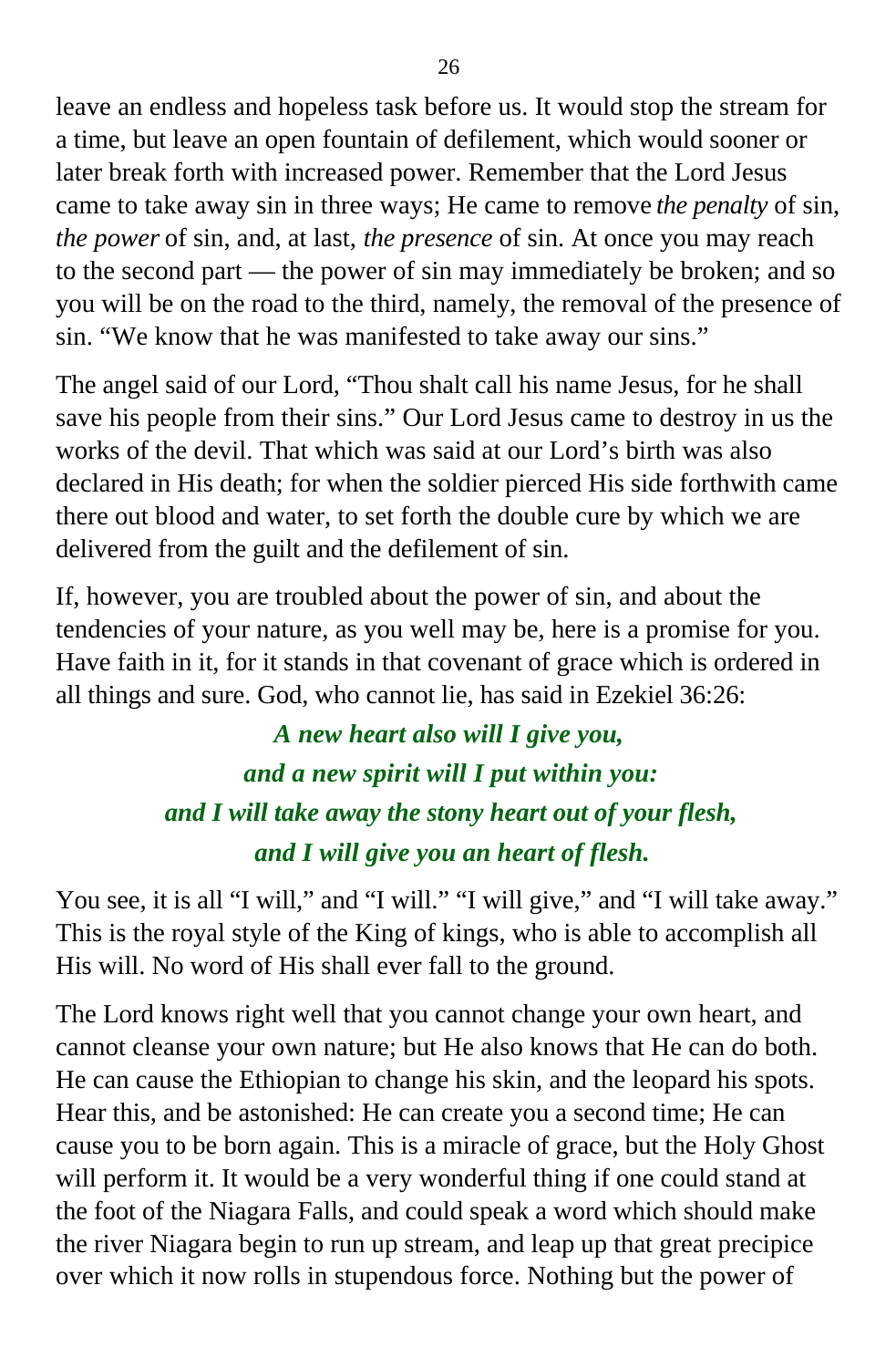God could achieve that marvel; but that would be more than a fit parallel to what would take place if the course of your nature were altogether reversed. All things are possible with God. He can reverse the direction of your desires and the current of your life, and instead of going downward from God, He can make your whole being tend upward toward God. That is, in fact, what the Lord has promised to do for all who are in the covenant; and we know from Scripture that all believers are in the covenant. Let me read the words again:

> *A new spirit will I put within you: and I will take away the stony heart out of your flesh, and will give an heart of flesh.*

> > (Ezekiel 11:19).

What a wonderful promise! And it is yea and amen in Christ Jesus to the glory of God by us. Let us lay hold of it; accept it as true, and appropriate it to ourselves. Then shall it be fulfilled in us, and we shall have, in after days and years, to sing of that wondrous change which the sovereign grace of God has wrought in us.

It is well worthy of consideration that when the Lord takes away the stony heart, that deed is done; and when that is once done, no known power can ever take away that new heart which He gives, and that right spirit which He puts within us. "The gifts and calling of God are without repentance"; that is, without repentance on His part; He does not take away what He once has given. Let Him renew you and you will be renewed. Man's reformations and cleanings up soon come to an end, for the dog returns to his vomit; but when God puts a new heart into us, the new heart is there forever, and never will it harden into stone again. He who made it flesh will keep it so. Herein we may rejoice and be glad forever in that which God creates in the kingdom of His grace.

To put the matter very simply — did you ever hear of Mr. Rowland Hill's illustration of the cat and the sow? I will give it in my own fashion, to illustrate our Savior's expressive words — "Ye must be born again." Do you see that cat? What a cleanly creature she is! How cleverly she washes herself with her tongue and her paws! It is quite a pretty sight! Did you ever see a sow do that? No, you never did. It is contrary to its nature. It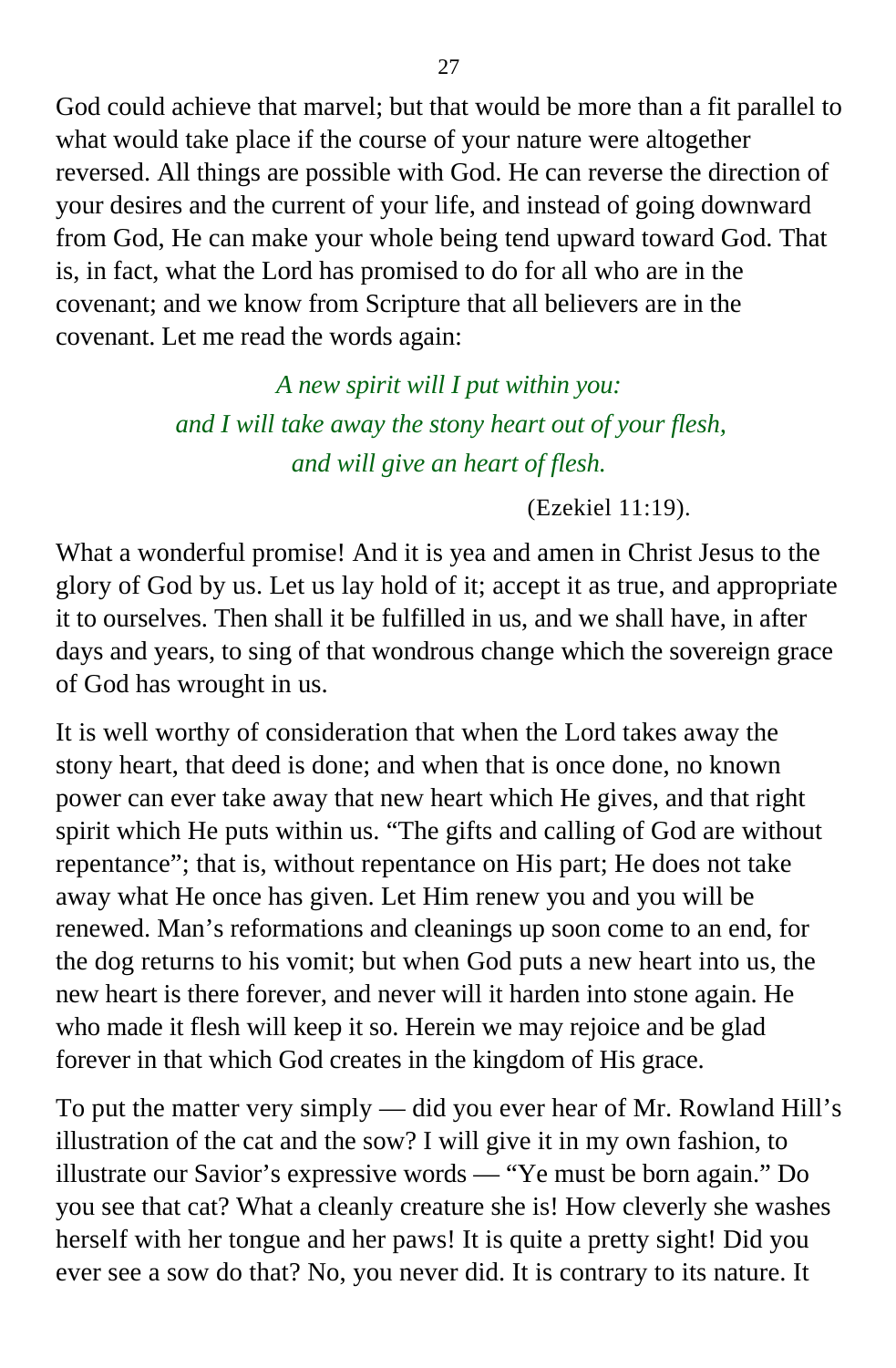prefers to wallow in the mire. Go and teach a sow to wash itself, and see how little success you would gain. It would be a great sanitary improvement if swine would be clean. Teach them to wash and clean themselves as the cat has been doing! Useless task. You may by force wash that sow, but it hastens to the mire, and is soon as foul as ever. The only way in which you can get a sow to wash itself is to transform it into a cat; then it will wash and be clean, but not till then! Suppose that transformation to be accomplished, and then what was difficult or impossible is easy enough; the swine will henceforth be fit for your parlor and your hearth-rug. So it is with an ungodly man; you cannot force him to do what a renewed man does most willingly; you may teach him, and set him a good example, but he cannot learn the art of holiness, for he has no mind to it; his nature leads him another way. When the Lord makes a new man of him, then all things wear a different aspect. So great is this change, that I once heard a convert say, "Either all the world is changed, or else I am." The new nature follows after right as naturally as the old nature wanders after wrong. What a blessing to receive such a nature! Only the Holy Ghost can give it.

Did it ever strike you what a wonderful thing it is for the Lord to give a new heart and a right spirit to a man? You have seen a lobster, perhaps, which has fought with another lobster, and lost one of its claws, and a new claw has grown. That is a remarkable thing; but it is a much more astounding fact that a man should have a new heart given to him. This, indeed, is a miracle beyond the powers of nature. There is a tree. If you cut off one of its limbs, another one may grow in its place; but can you change the tree; can you sweeten sour sap; can you make the thorn bear figs? You can graft something better into it and that is the analogy which nature gives us of the work of grace; but absolutely to change the vital sap of the tree would be a miracle indeed. Such a prodigy and mystery of power God works in all who believe in Jesus.

If you yield yourself up to His divine working, the Lord will alter your nature; He will subdue the old nature, and breathe new life into you. Put your trust in the Lord Jesus Christ, and He will take the stony heart out of your flesh, and He will give you a heart of flesh. Where everything was hard, everything shall be tender; where everything was vicious, everything shall be virtuous: where everything tended downward, everything shall rise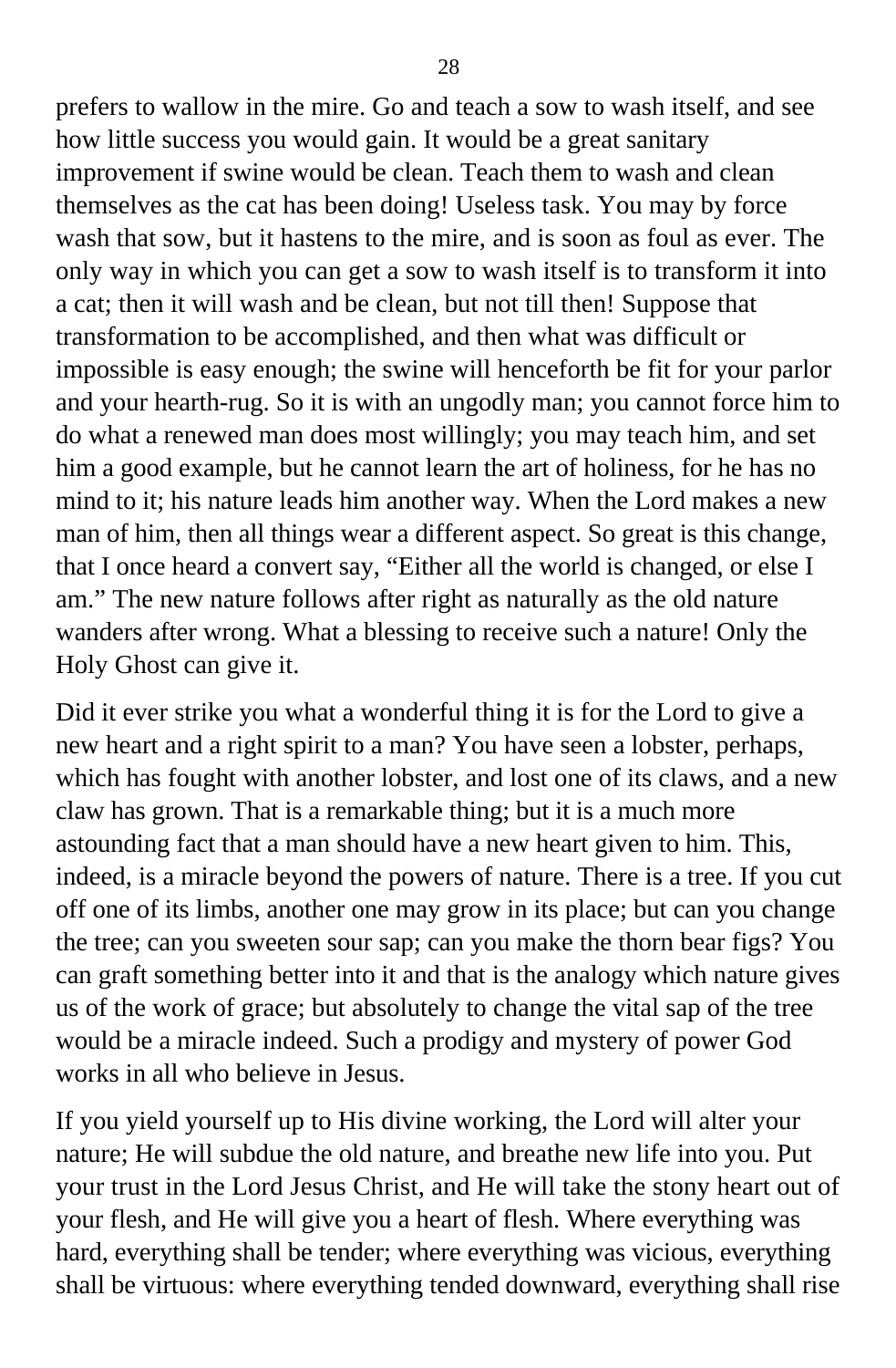upward with impetuous force. The lion of anger shall give place to the lamb of meekness; the raven of uncleanness shall fly before the dove of purity; the vile serpent of deceit shall be trodden under the heel of truth.

I have seen with my own eyes such marvelous changes of moral and spiritual character that I despair of none. I could, if it were fitting, point out those who were once unchaste women who are now pure as the driven snow, and blaspheming men who now delight all around them by their intense devotion. Thieves are made honest, drunkards sober, liars truthful, and scoffers zealous. Wherever the grace of God has appeared to a man it has trained him to deny ungodliness and worldly lusts, and to live soberly, righteously, and godly in this present evil world: and, dear reader, *it will do the same for you*.

"*I cannot make this change*," says one. Who said you could? The Scripture which we have quoted speaks not of what *man* will do, but of what *God* will do. It is God's promise, and it is for Him to fulfill His own engagements. Trust in Him to fulfill His Word to you, and it will be done.

"But how is it to be done?" What business is that of yours? Must the Lord explain His methods before you will believe him? The Lord's working in this matter is a great mystery: the Holy Ghost performs it. He who made the promise has the responsibility of keeping the promise, and He is equal to the occasion. God, who promises this marvelous change, will assuredly carry it out in all who receive Jesus, for to all such He gives power to become the Sons of God. Oh that you would believe it! Oh that you would do the gracious Lord the justice to believe that He can and will do this for you, great miracle though it will be! Oh that you would believe that God cannot lie! Oh that you would trust Him for a new heart, and a right spirit, for He can give them to you! May the Lord give you faith in His promise, faith in His Son, faith in the Holy Spirit, and faith in Him, and to Him shall be praise and honor and glory forever and ever! Amen.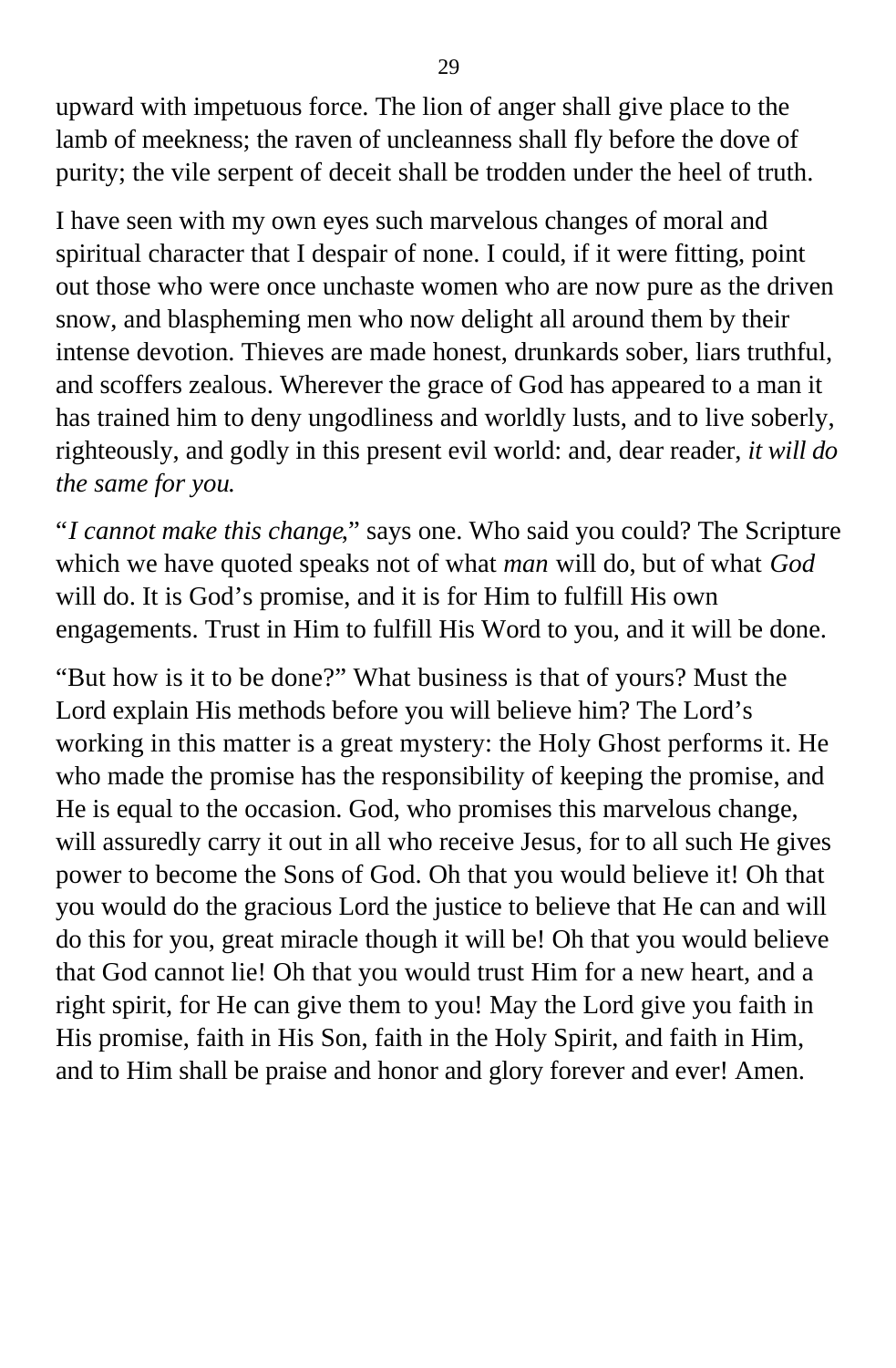## BY GRACE THROUGH FAITH

#### *"By grace are ye saved, through faith"*

(Ephesians 2:8).

 THINK IT WELL to turn a little to one side that I may ask my reader to observe adoringly *the fountain-head* of our salvation, which is the L grace of God. "By grace are ye saved." Because God is gracious, therefore sinful men are forgiven, converted, purified, and saved. It is not because of anything in them, or that ever can be in them, that they are saved; but because of the boundless love, goodness, pity, compassion, mercy, and grace of God. Tarry a moment, then, at the well-head. Behold the pure river of water of life, as it proceeds out of the throne of God and of the Lamb! I

What an abyss is the grace of God! Who can measure its breadth? Who can fathom its depth? Like all the rest of the divine attributes, it is infinite. God is full of love, for "God is love." God is full of goodness; the very name "God" is short for "good." Unbounded goodness and love enter into the very essence of the Godhead. It is because "his mercy endureth for ever" that men are not destroyed; because "his compassions fail not" that sinners are brought to Him and forgiven.

Remember this; or you may fall into error by fixing your minds so much upon the faith which is the channel of salvation as to forget the grace which is the fountain and source even of faith itself. Faith is the work of God's grace in us. No man can say that Jesus is the Christ but by the Holy Ghost. "No man cometh unto me," saith Jesus, "except the Father which hath sent me draw him." So that faith, which is coming to Christ, is the result of divine drawing. Grace is the first and last moving cause of salvation; and faith, essential as it is, is only an important part of the machinery which grace employs. We are saved "through faith," but salvation is "by grace." Sound forth those words as with the archangel's trumpet: "By grace are ye saved." What glad tidings for the undeserving!

Faith occupies the position of *a channel* or *conduit pipe*. Grace is the fountain and the stream; faith is the aqueduct along which the flood of mercy flows down to refresh the thirsty sons of men. It is a great pity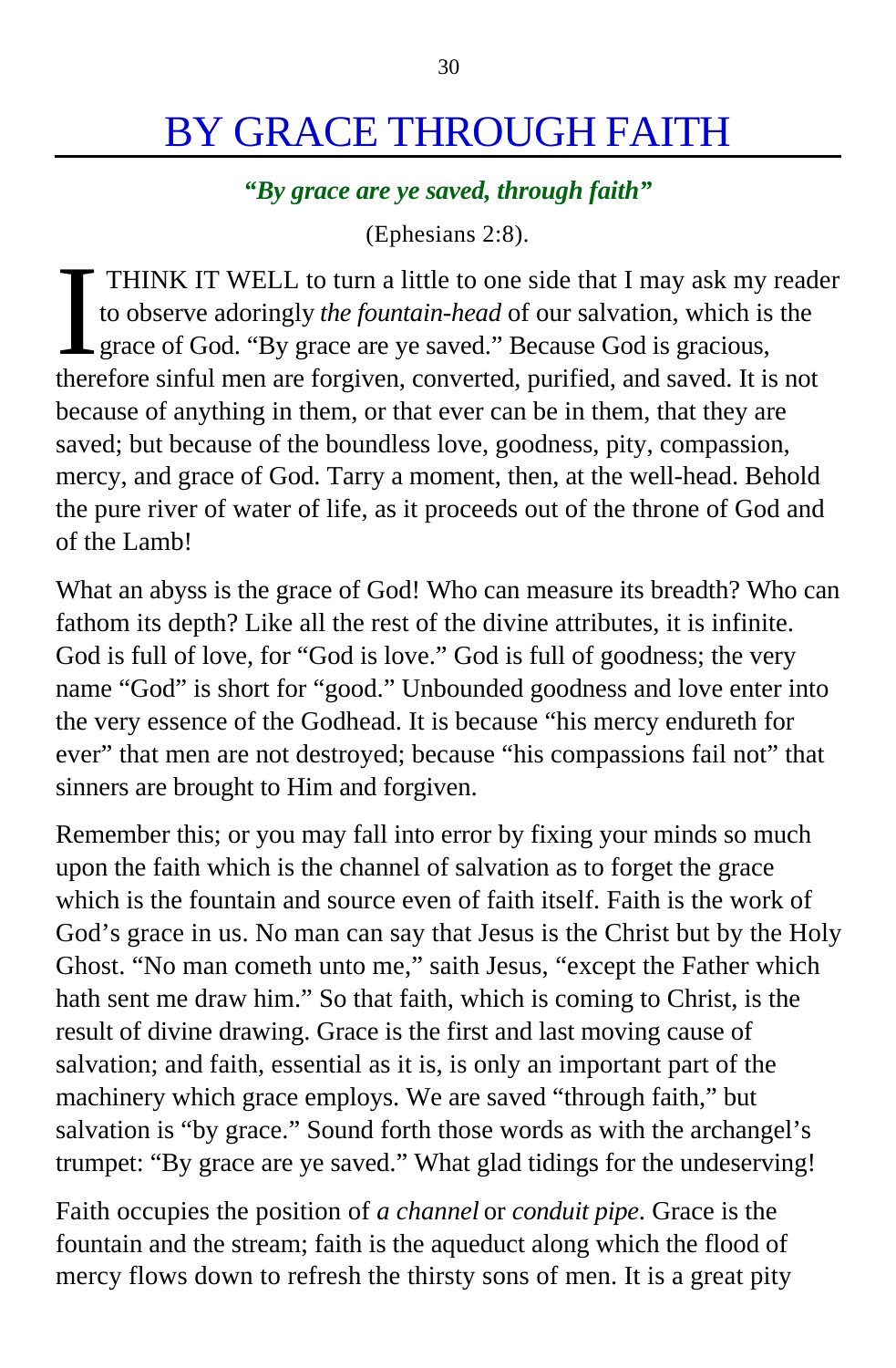when the aqueduct is broken. It is a sad sight to see around Rome the many noble aqueducts which no longer convey water into the city, because the arches are broken and the marvelous structures are in ruins. The aqueduct must be kept entire to convey the current; and, even so, faith must be true and sound, leading right up to God and coming right down to ourselves, that it may become a serviceable channel of mercy to our souls.

Still, I again remind you that faith is only the channel or aqueduct, and not the fountainhead, and we must not look so much to it as to exalt it above the divine source of all blessing which lies in the grace of God. *Never make a Christ out of your faith*, nor think of as if it were the independent source of your salvation. Our life is found in "looking unto Jesus," not in looking to our own faith. By faith all things become possible to us; yet the power is not in the faith, but in the God upon whom faith relies. Grace is the powerful engine, and faith is the chain by which the carriage of the soul is attached to the great motive power. The righteousness of faith is not the moral excellence of faith, but the righteousness of Jesus Christ which faith grasps and appropriates. The peace within the soul is not derived from the contemplation of our own faith; but it comes to us from Him who is our peace, the hem of whose garment faith touches, and virtue comes out of Him into the soul.

See then, dear friend, that the weakness of your faith will not destroy you. A trembling hand may receive a golden gift. The Lord's salvation can come to us though we have only faith as a grain of mustard seed. The power lies in the grace of God, and not in our faith. Great messages can be sent along slender wires, and the peace-giving witness of the Holy Spirit can reach the heart by means of a thread-like faith which seems almost unable to sustain its own weight. Think more of HIM to whom you look than of the look itself. You must look away even from your own looking, and see nothing but Jesus, and the grace of God revealed in Him.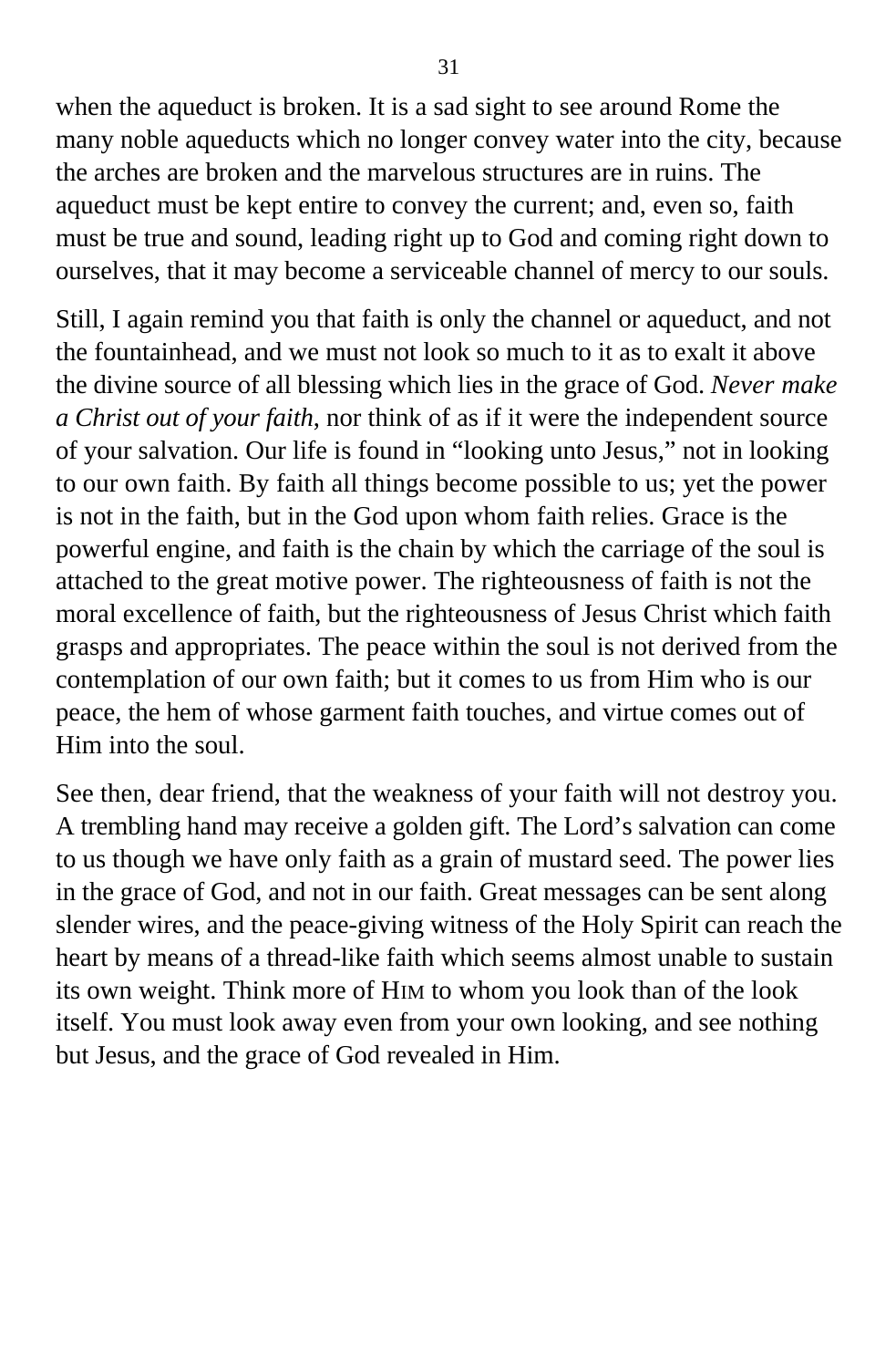# FAITH, WHAT IS IT?

HAT IS THIS FAITH concerning which it is said, "By grace are ye saved, *through faith*?" There are many descriptions of faith; but almost all the definitions I have met with have made me understand it less than I did before I saw them. The Negro said, when he read the chapter, that he would *confound* it; and it is very likely that he did so, though he meant to *expound* it. We may explain faith till nobody understands it. I hope I shall not be guilty of that fault. Faith is the simplest of all things, and perhaps because of its simplicity it is the more difficult to explain. W

What is faith? *It is made up of three things — knowledge, belief, and trust*. *Knowledge* comes first. "How shall they believe in him of whom they have not heard?" I want to be informed of a fact before I can possibly believe it. "Faith cometh by hearing"; we must first hear, in order that we may know what is to be believed. "They that know thy name shall put their trust in thee." A measure of knowledge is essential to faith; hence the importance of getting knowledge. "Incline your ear, and come unto me; hear, and your soul shall live." Such was the word of the ancient prophet, and it is the word of the gospel still. Search the Scriptures and learn what the Holy Spirit teacheth concerning Christ and His salvation. Seek to know God: "For he that cometh to God must believe that he is, and that he is a rewarder of them that diligently seek him." May the Holy Spirit give you the spirit of knowledge, and of the fear of the Lord! Know the gospel: know what the good news is, how it talks of free forgiveness, and of change of heart, of adoption into the family of God, and of countless other blessings. Know especially Christ Jesus the Son of God, the Savior of men, united to us by His human nature, and yet one with God; and thus able to act as Mediator between God and man, able to lay His hand upon both, and to be the connecting link between the sinner and the Judge of all the earth. Endeavor to know more and more of Christ Jesus. Endeavor especially to know the doctrine of the sacrifice of Christ; for the point upon which saving faith mainly fixes itself is this — "God was in Christ, reconciling the world unto himself, not imputing their trespasses unto them." Know that Jesus was "made a curse for us, as it is written, Cursed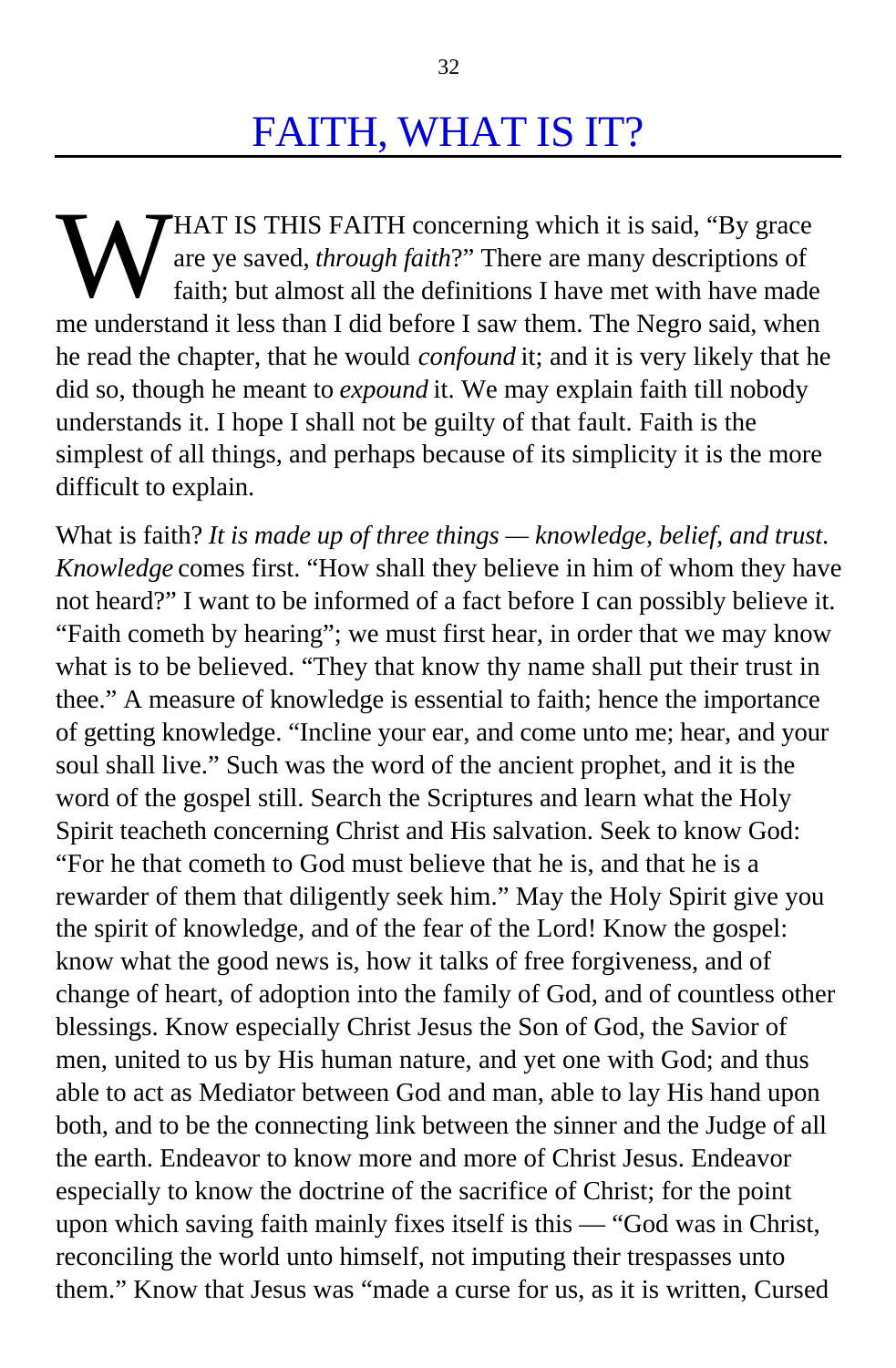is every one that hangeth on a tree." Drink deep of the doctrine of the substitutionary work of Christ; for therein lies the sweetest possible comfort to the guilty sons of men, since the Lord "made him to be sin for us, that we might be made the righteousness of God in him." Faith begins with knowledge.

The mind goes on to *believe* that these things are true. The soul believes that God is, and that He hears the cries of sincere hearts; that the gospel is from God; that justification by faith is the grand truth which God hath revealed in these last days by His Spirit more clearly than before. Then the heart believes that Jesus is verily and in truth our God and Savior, the Redeemer of men, the Prophet, Priest, and King of His people. All this is accepted as sure truth, not to be called in question. I pray that you may at once come to this. Get firmly to believe that "the blood of Jesus Christ, God's dear Son, cleanseth us from all sin"; that His sacrifice is complete and fully accepted of God on man's behalf, so that he that believeth on Jesus is not condemned. Believe these truths as you believe any other statements; for the difference between common faith and saving faith lies mainly in the subjects upon which it is exercised. Believe the witness of God just as you believe the testimony of your own father or friend. "If we receive the witness of men, the witness of God is greater."

So far you have made an advance toward faith; only one more ingredient is needed to complete it, which is *trust*. Commit yourself to the merciful God; rest your hope on the gracious gospel; trust your soul on the dying and living Savior; wash away your sins in the atoning blood; accept His perfect righteousness, and all is well. Trust is the lifeblood of faith; there is no saving faith without it. The Puritans were accustomed to explain faith by the word "recumbency." It meant leaning upon a thing. Lean with all your weight upon Christ. It would be a better illustration still if I said, fall at full length, and lie on the Rock of Ages. Cast yourself upon Jesus; rest in Him; commit yourself to Him. That done, you have exercised saving faith. Faith is not a blind thing; for faith begins with knowledge. It is not a speculative thing; for faith believes facts of which it is sure. It is not an unpractical, dreamy thing; for faith trusts, and stakes its destiny upon the truth of revelation. That is one way of describing what faith is.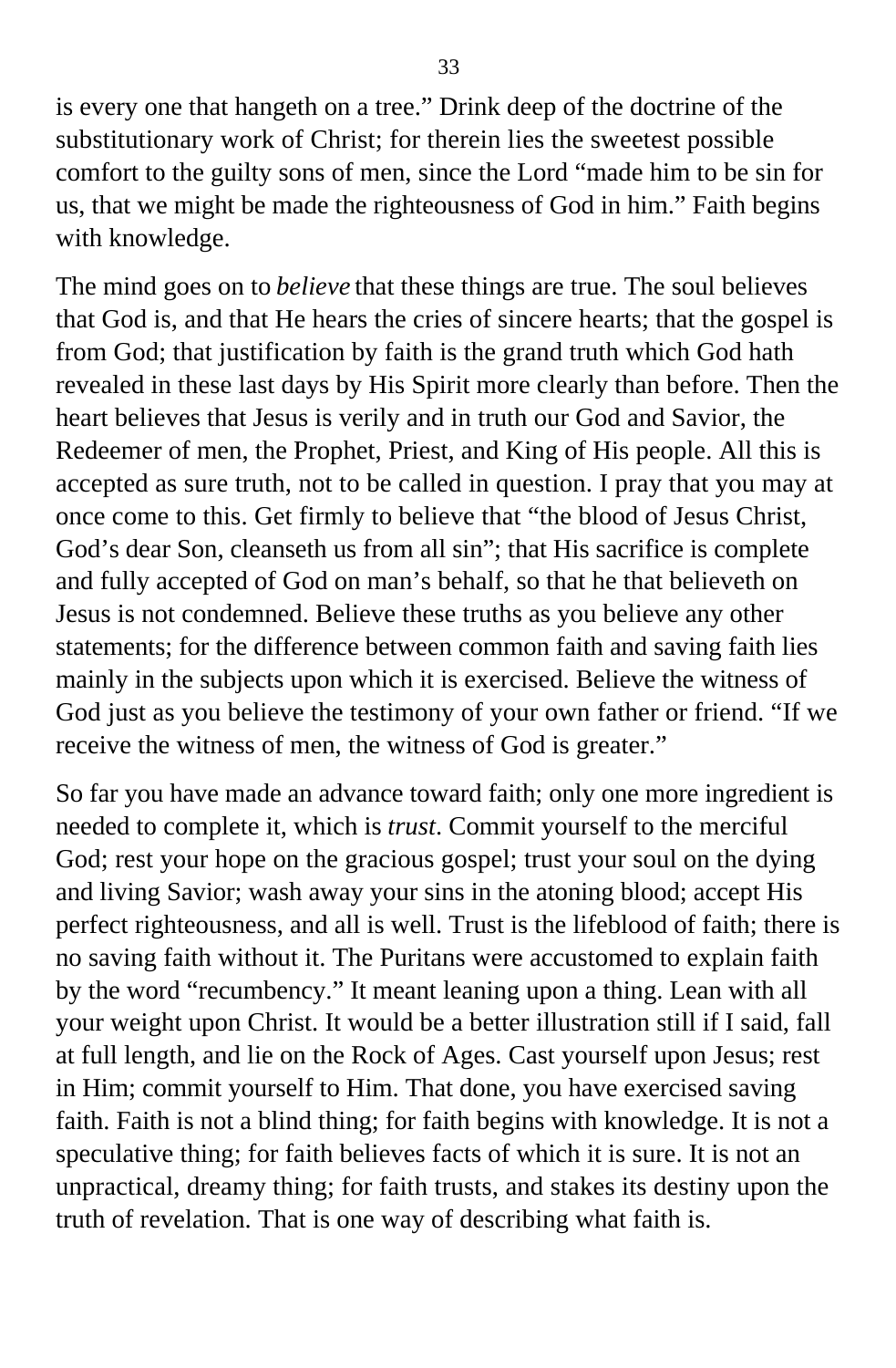Let me try again. *Faith is believing that Christ is what He is said to be, and that He will do what He has promised to do, and then to expect this of Him*. The Scriptures speak of Jesus Christ as being God, God is human flesh; as being perfect in His character; as being made of a sin-offering on our behalf; as bearing our sins in His own body on the tree. The Scripture speaks of Him as having finished transgression, made an end of sin, and brought in everlasting righteousness. The sacred records further tell us that He "rose again from the dead," that He "ever liveth to make intercession for us," that He has gone up into the glory, and has taken possession of Heaven on the behalf of His people, and that He will shortly come again "to judge the world in righteousness, and his people with equity." We are most firmly to believe that it is even so; for this is the testimony of God the Father when He said, "This is my beloved Son; hear ye him." This also is testified by God the Holy Spirit; for the Spirit has borne witness to Christ, both in the inspired Word and by divers miracles, and by His working in the hearts of men. We are to believe this testimony to be true.

Faith also believes that Christ will do what He has promised; that since He has promised to cast out none that come to Him, it is certain that He will not cast *us* out if we come to Him. Faith believes that since Jesus said, "The water that I shall give him shall be in him a well of water springing up into everlasting life, it must be true; and if *we* get this living Water from Christ it will abide in *us*, and will well up within *us* in streams of holy life. Whatever Christ has promised to do He will do, and we must believe this, so as to look for pardon, justification, preservation, and eternal glory from His hands, according as He has promised them to believers in Him.

Then comes the next necessary step. Jesus is what He is said to be, Jesus will do what He says He will do; therefore we must each one *trust Him*, saying, "He will be to me what He says He is, and He will do to me what He has promised to do; I leave myself in the hands of Him who is appointed to save, that He may save me. I rest upon His promise that He will do even as He has said." This is a saving faith, and he that hath it hath everlasting life. Whatever his dangers and difficulties, whatever his darkness and depression, whatever his infirmities and sins, he that believeth thus on Christ Jesus is not condemned, and shall never come into condemnation.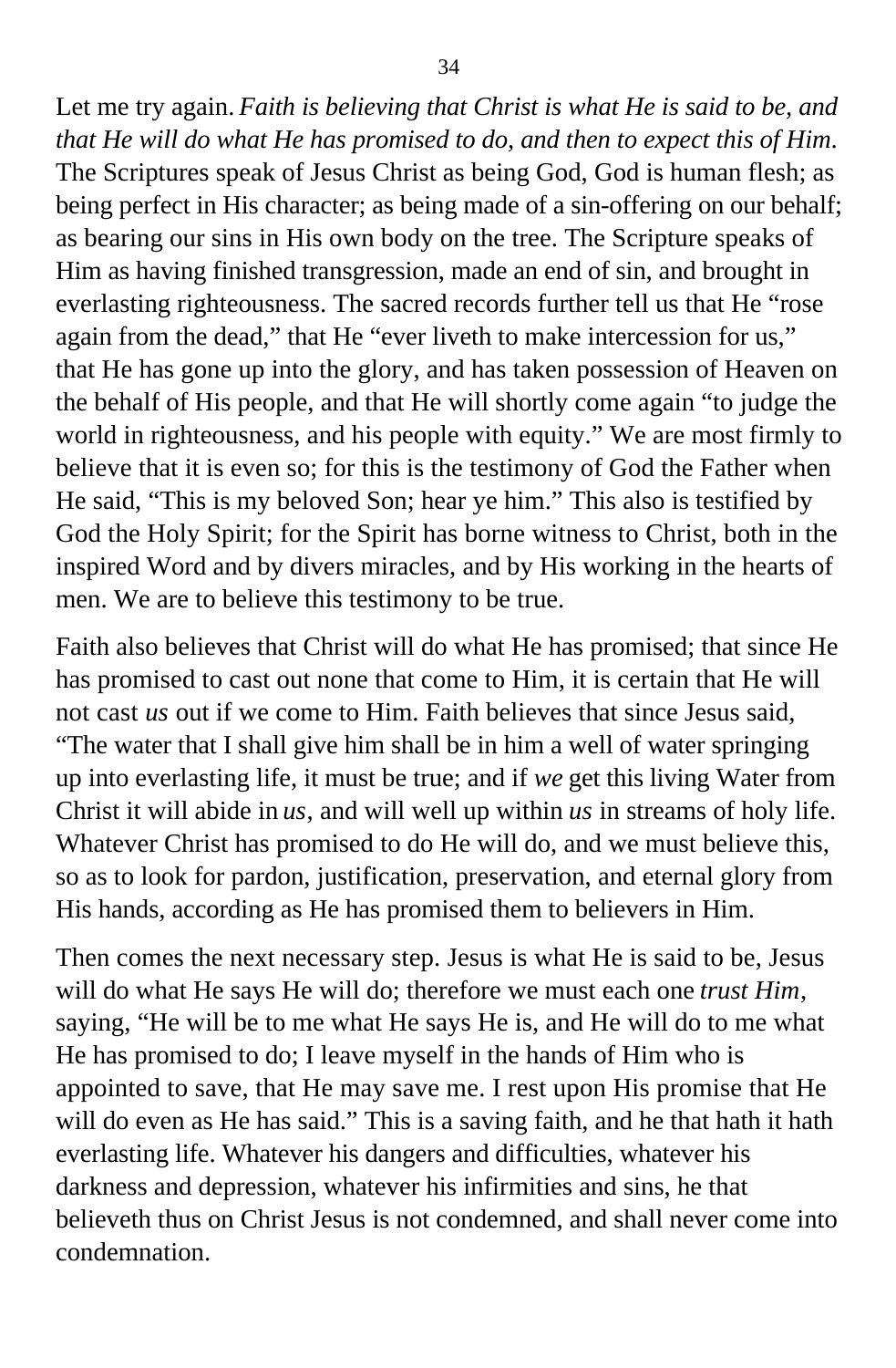May that explanation be of some service! I trust it may be used by the Spirit of God to direct my reader into immediate peace. "Be not afraid; only believe." Trust, and be at rest.

My fear is lest the reader should rest content with understanding what is to be done, and yet never do it. Better the poorest real faith actually at work, than the best ideal of it left in the region of speculation. The great matter is to believe on the Lord Jesus *at once*. Never mind distinctions and definitions. A hungry man eats though he does not understand the composition of his food, the anatomy of his mouth, or the process of digestion: he lives because he eats. Another far more clever person understands thoroughly the science of nutrition; but if he does not eat he will die, with all his knowledge. There are, no doubt, many at this hour in Hell who understood the doctrine of faith, but did not believe. On the other hand, not one who has trusted in the Lord Jesus has ever been cast out, though he may never have been able intelligently to define his faith. Oh dear reader, receive the Lord Jesus into your soul, and you shall live forever!

"HE THAT BELIEVETH IN HIM HATH EVERLASTING LIFE."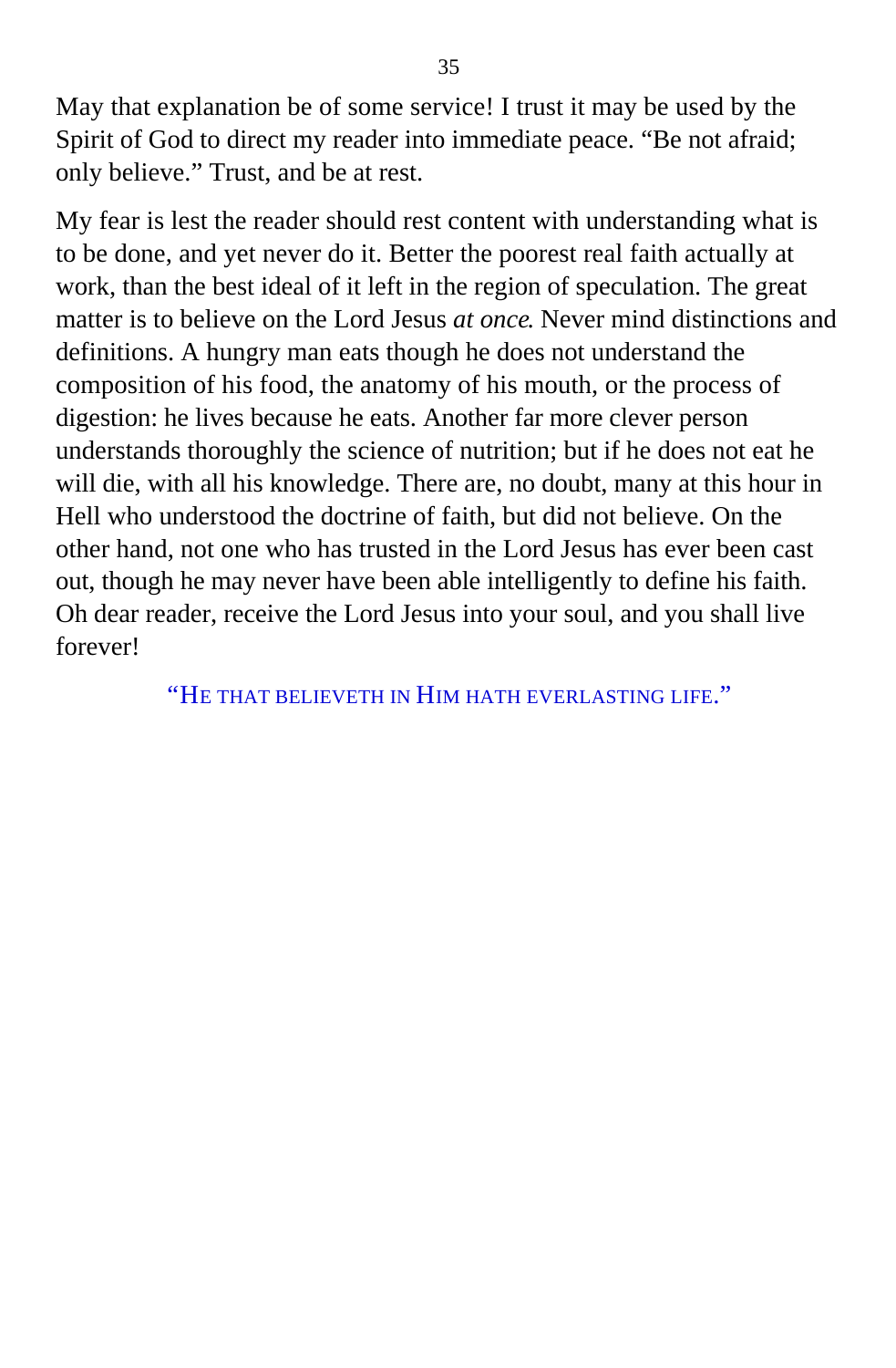## HOW MAY FAITH BE ILLUSTRATED?

O MAKE THE MATTER Of faith clearer still, I will give you a few illustrations. Though the Holy Spirit alone can make my reader see, it is my duty and my joy to furnish all the light I can, and to pray the divine Lord to open blind eyes. Oh that my reader would pray the same prayer for himself!  $\prod_{\text{new the}}$ 

The faith which saves has its analogies in the human frame.

It is *the eye* which looks. By the eye we bring into the mind that which is far away; we can bring the sun and the far-off stars into the mind by a glance of the eye. So by trust we bring the Lord Jesus near to us; and though He be far away in Heaven, He enters into our heart. Only look to Jesus; for the hymn is strictly true —

> There is life in a look at the Crucified One, There is life at this moment for thee.

Faith is *the hand* which grasps. When our hand takes hold of anything for itself, it does precisely what faith does when it appropriates Christ and the blessings of His redemption. Faith says, "Jesus is mine." Faith hears of the pardoning blood, and cries, "I accept it to pardon *me*." Faith calls the legacies of the dying Jesus her own; and they are her own, for faith is Christ's heir; He has given Himself and all that He has to faith. Take, O friend, that which grace has provided for thee. You will not be a thief, for you have a divine permit: "Whosoever will, let him take the water of life freely." He who may have a treasure simply by his grasping it will be foolish indeed if he remains poor.

Faith is the *mouth* which feeds upon Christ. Before food can nourish us, it must be received into us. This is a simple matter — this eating and drinking. We willingly receive into the mouth that which is our food, and then we consent that it should pass down into our inward parts, wherein it is taken up and absorbed into our bodily frame. Paul says, in his Epistle to the Romans, in the tenth chapter, "The word is nigh thee, even in thy mouth." Now then, all that is to be done is to swallow it, to suffer it to go down into the soul. Oh that men had an appetite! For he who is hungry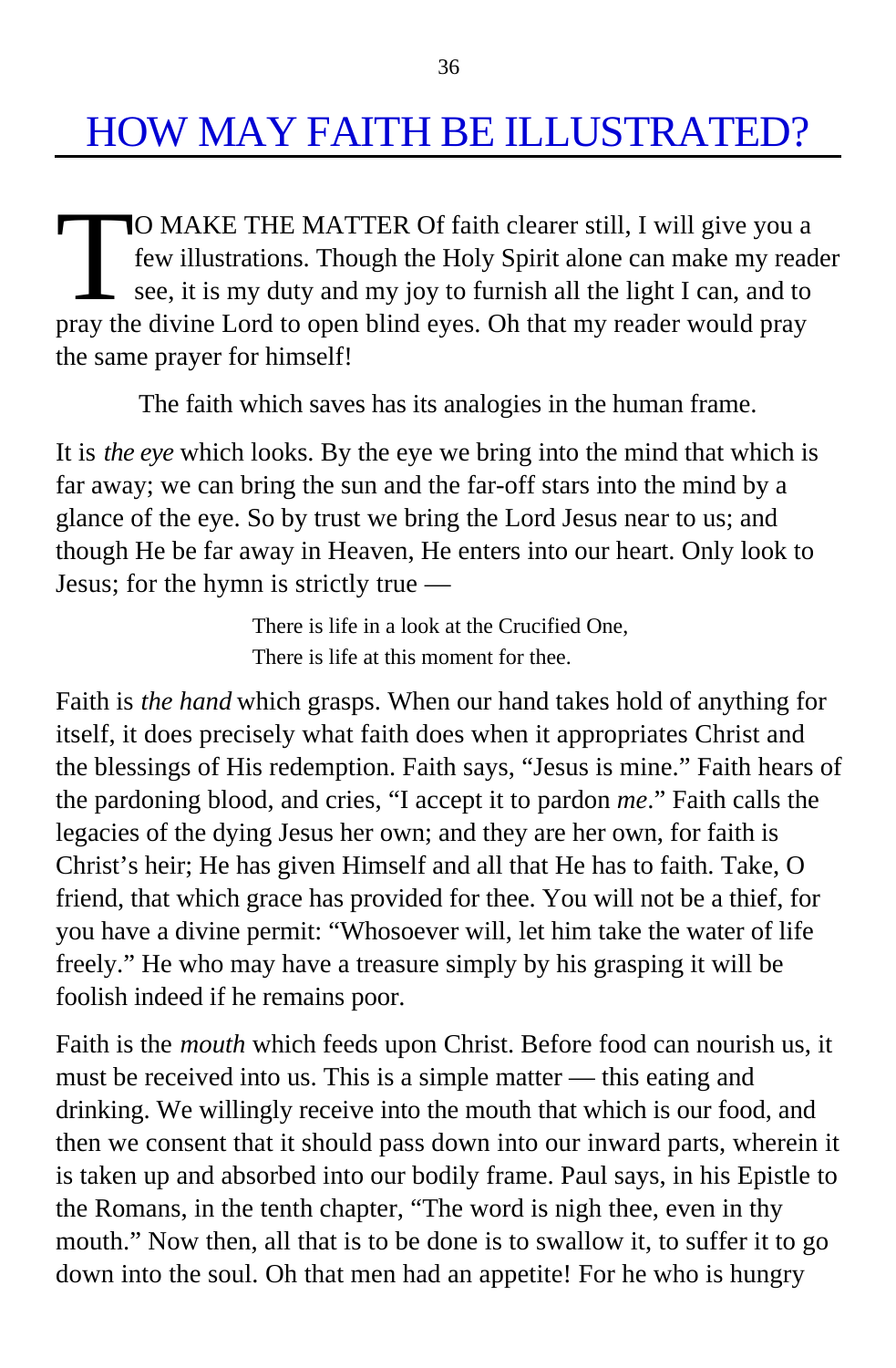and sees meat before him does not need to be taught how to eat. "Give me," said one, "a knife and a fork and a chance." He was fully prepared to do the rest. Truly, a heart which hungers and thirsts after Christ has but to know that He is freely given, and at once it will receive Him. If my reader is in such a case, let him not hesitate to receive Jesus; for he may be sure that he will never be blamed for doing so: for unto "as many as received him, to them gave he power to become the sons of God." He never repulses one, but He authorizes all who come to remain sons for ever.

The pursuits of life illustrate faith in many ways. The farmer buries good seed in the earth, and expects it not only to live but to be multiplied. He has faith in the covenant arrangement, that "seed-time and harvest shall not cease," and he is rewarded for his faith.

The merchant places his money in the care of a banker, and trusts altogether to the honesty and soundness of the bank. He entrusts his capital to another's hands, and feels far more at ease than if he had the solid gold locked up in an iron safe.

The sailor trusts himself to the sea. When he swims he takes his foot from the bottom and rests upon the buoyant ocean. He could not swim if he did not wholly cast himself upon the water.

The goldsmith puts precious metal into the fire which seems eager to consume it, but he receives it back again from the furnace purified by the heat.

You cannot turn anywhere in life without seeing faith in operation between man and man, or between man and natural law. Now, just as we trust in daily life, even so are we to trust in God as He is revealed in Christ Jesus.

Faith exists in different persons in various degrees, according to the amount of their knowledge or growth in grace. Sometimes faith is little more than a simple *clinging* to Christ; a sense of dependence and a willingness so to depend. When you are down at the seaside you will see limpets sticking to the rock. You walk with a soft tread up to the rock; you strike the mollusk a rapid blow with your walking-stick and off he comes. Try the next limpet in that way. You have given him warning; he heard the blow with which you struck his neighbor, and he clings with all his might. You will never get him off; not you! Strike, and strike again, but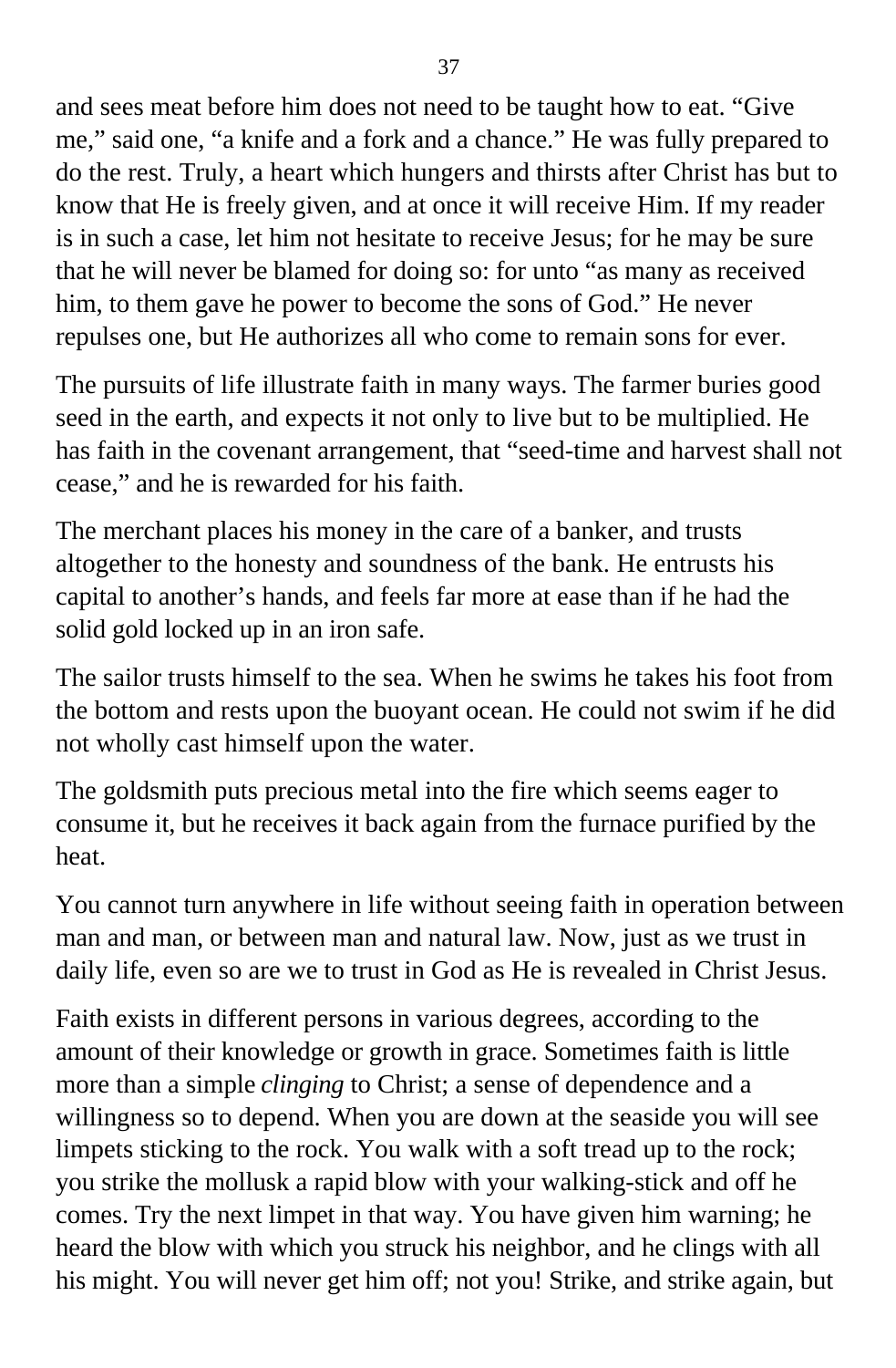you may as soon break the rock. Our little friend, the limpet, does not know much, but he clings. He is not acquainted with the geological formation of the rock, but he clings. He can cling, and he has found something to cling to: this is all his stock of knowledge, and he uses it for his security and salvation. It is the limpet's life to cling to the rock, and it is the sinner's life to cling to Jesus. Thousands of God's people have no more faith than this; they know enough to cling to Jesus with all their heart and soul, and this suffices for present peace and eternal safety. Jesus Christ is to them a Savior strong and mighty, a Rock immovable and immutable; they cling to him for dear life, and this clinging saves them. Reader, cannot you cling? Do so at once.

Faith is seen when one man relies upon another from a knowledge of the superiority of the other. This is a higher faith; the faith which knows the reason for its dependence, and acts upon it. I do not think the limpet knows much about the rock: but as faith grows it becomes more and more intelligent. A blind man trusts himself with his guide because he knows that his friend can see, and, trusting, he walks where his guide conducts him. If the poor man is born blind he does not know what sight is; but he knows that there is such a thing as sight, and that it is possessed by his friend and therefore he freely puts his hand into the hand of the seeing one, and follows his leadership. "We walk by faith, not by sight." "Blessed are they which have not seen, and yet have believed." This is as good an image of faith as well can be; we know that Jesus has about Him merit, and power, and blessing, which we do not possess, and therefore we gladly trust ourselves to Him to be to us what we cannot be to ourselves. We trust Him as the blind man trusts his guide. He never betrays our confidence; but He "is made of God unto us wisdom, and righteousness, and sanctification, and redemption."

Every boy that goes to school has to exert faith while learning. His schoolmaster teaches him geography, and instructs him as to the form of the earth, and the existence of certain great cities and empires. The boy does not himself know that these things are true, except that he believes his teacher, and the books put into his hands. That is what you will have to do with Christ, if you are to be saved; you must simply know because He tells you, believe because He assures you it is even so, and trust yourself with Him because He promises you that salvation will be the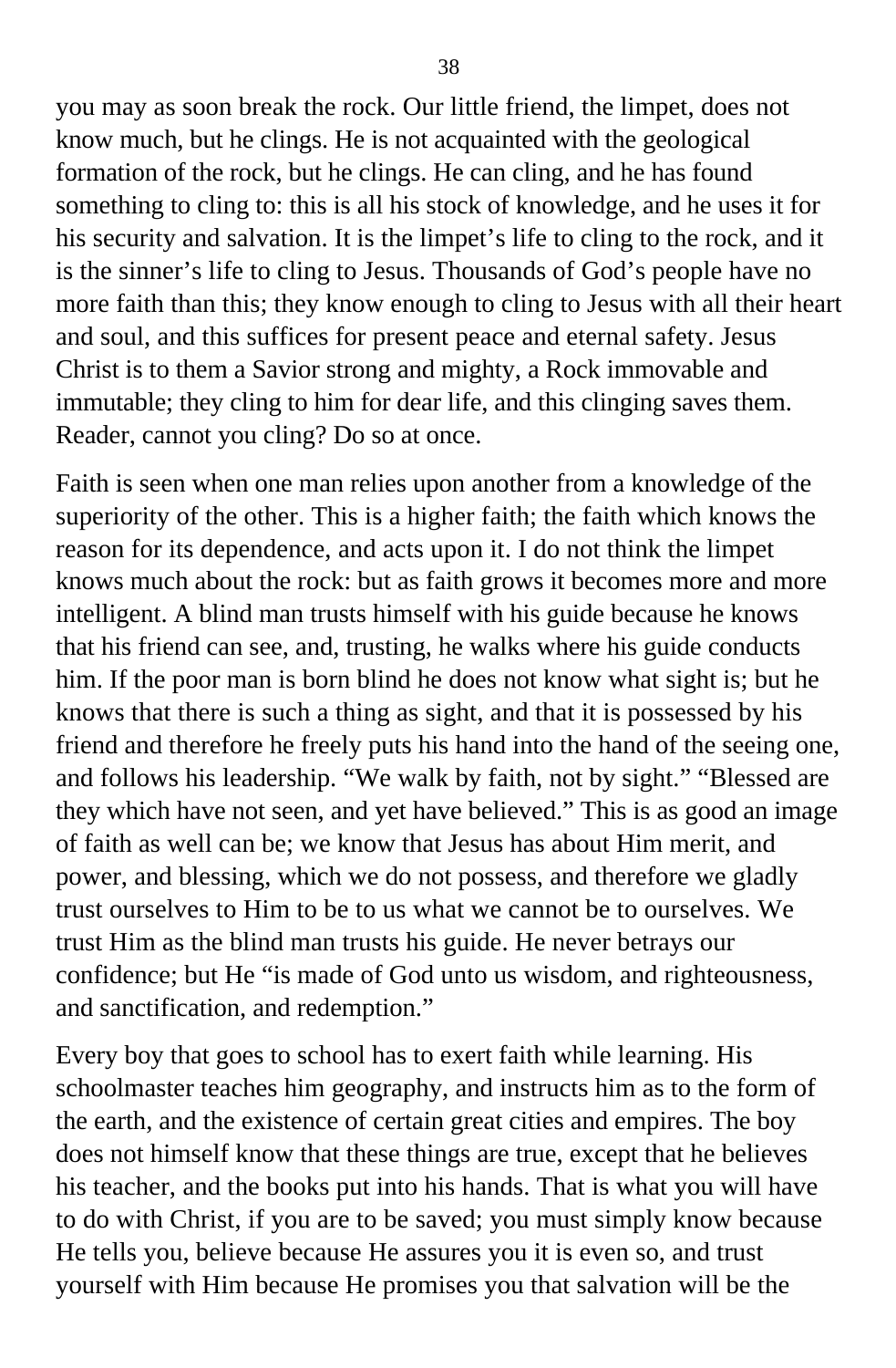result. Almost all that you and I know has come to us by faith. A scientific discovery has been made, and we are sure of it. On what grounds do we believe it? On the authority of certain well-known men of learning, whose reputations are established. We have never made or seen their experiments, but we believe their witness. You must do the like with regard to Jesus: because He teaches you certain truths you are to be His disciple, and believe His words; because He has performed certain acts you are to be His client, and trust yourself with Him. He is infinitely superior to you, and presents himself to your confidence as your Master and Lord. If you will receive Him and His words you shall be saved.

Another and a higher form of faith is that faith which *grows out of love*. Why does a boy trust his father? The reason why the child trusts his father is because he loves him. Blessed and happy are they who have a sweet faith in Jesus, intertwined with deep affection for Him, for this is a restful confidence. These lovers of Jesus are charmed with His character, and delighted with His mission, they are carried away by the lovingkindness that He has manifested, and therefore they cannot help trusting Him, because they so much admire, revere, and love Him.

The way of loving trust in the Savior may thus be illustrated. A lady is the wife of the most eminent physician of the day. She is seized with a dangerous illness, and is smitten down by its power; yet she is wonderfully calm and quiet, for her husband has made this disease his special study, and has healed thousands who were similarly afflicted. She is not in the least troubled, for she feels perfectly safe in the hands of one so dear to her, and in whom skill and love are blended in their highest forms. Her faith is reasonable and natural; her husband, from every point of view, deserves it of her. This is the kind of faith which the happiest of believers exercise toward Christ. There is no physician like Him, none can save as He can; we love Him, and He loves us, and therefore we put ourselves into His hands, accept whatever He prescribes, and do whatever He bids. We feel that nothing can be wrongly ordered while He is the director of our affairs; for He loves us too well to let us perish, or suffer a single needless pang.

Faith is the root of obedience, and this may be clearly seen in the affairs of life. When a captain trusts a pilot to steer his vessel into port he manages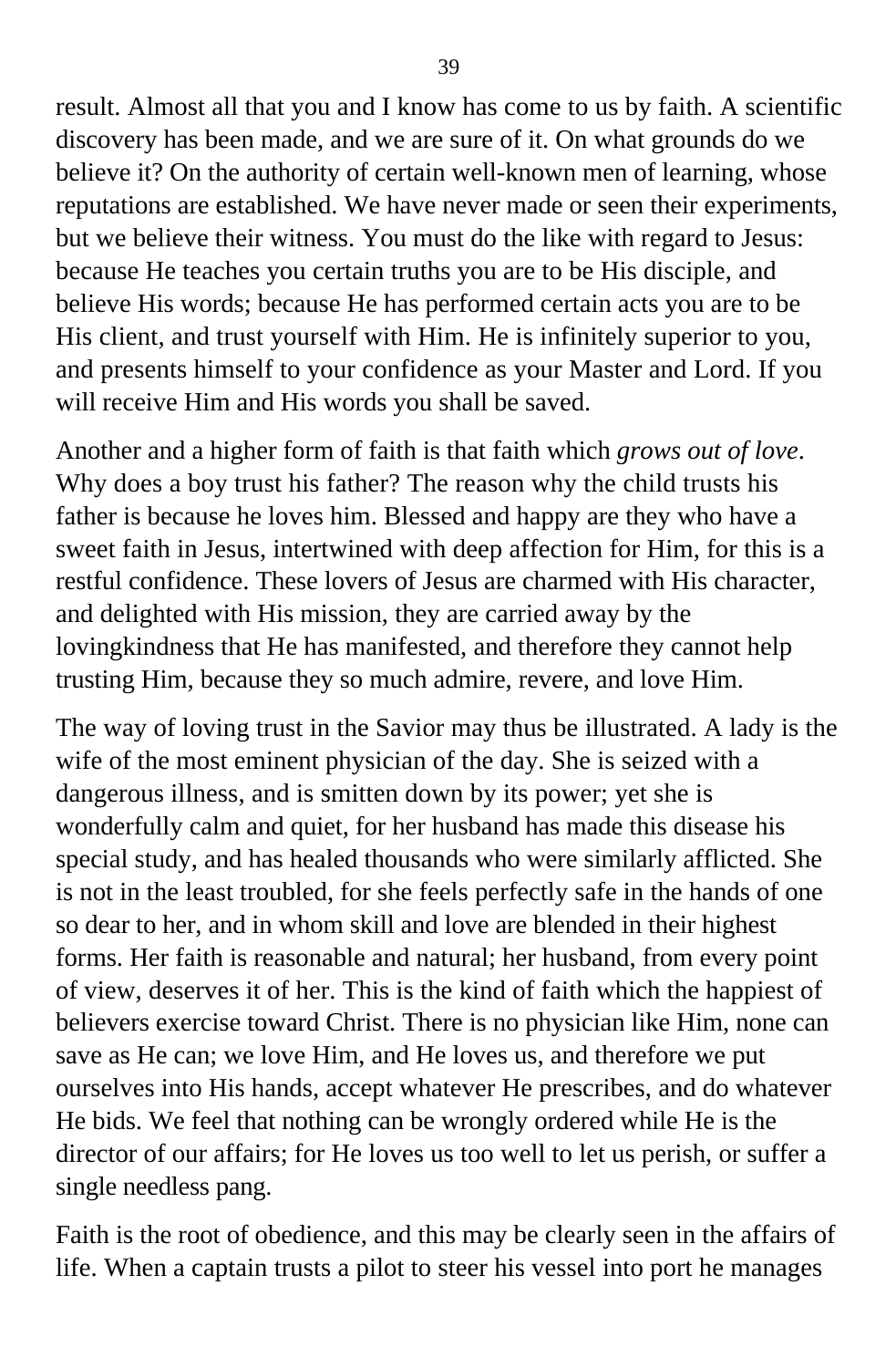the vessel according to his direction. When a traveler trusts a guide to conduct him over a difficult pass, he follows the track which his guide points out. When a patient believes in a physician, he carefully follows his prescriptions and directions. Faith which refuses to obey the commands of the Savior is a mere pretense, and will never save the soul. We trust Jesus to save us; He gives us directions as to the way of salvation; we follow those directions and are saved. Let not my reader forget this. Trust Jesus, and prove your trust by doing whatever He bids you.

A notable form of faith *arises out of assured knowledge*; this comes of growth in grace, and is the faith which believes Christ because it knows Him, and trusts Him because it has proved Him to be infallibly faithful. An old Christian was in the habit of writing T and P in the margin of her Bible whenever she had tried and proved a promise. How easy it is to trust a tried and proved Savior! You cannot do this as yet, but you will do so. Everything must have a beginning. You will rise to strong faith in due time. This matured faith asks not for signs and tokens, but bravely believes. Look at the faith of the master mariner — I have often wondered at it. He looses his cable, he steams away from the land. For days, weeks, or even months, he never sees sail or shore; yet on he goes day and night without fear, till one morning he finds himself exactly opposite to the desired haven toward which he has been steering. How has he found his way over the trackless deep? He has trusted in his compass, his nautical almanac, his glass, and the heavenly bodies; and obeying their guidance, without sighting land, he has steered so accurately that he has not to change a point to enter into port. It is a wonderful thing — that sailing or steaming without sight. Spiritually it is a blessed thing to leave altogether the shores of sight and feeling, and to say, "Good-by" to inward feelings, cheering providences, signs, tokens, and so forth. It is glorious to be far out on the ocean of divine love, believing in God, and steering for Heaven straight away by the direction of the Word of God. "Blessed are they that have not seen, and yet have believed"; to them shall be administered an abundant entrance at the last, and a safe voyage on the way. Will not my reader put his trust in God in Christ Jesus. There I rest with joyous confidence. Brother, come with me, and believe our Father and our Savior. Come at once.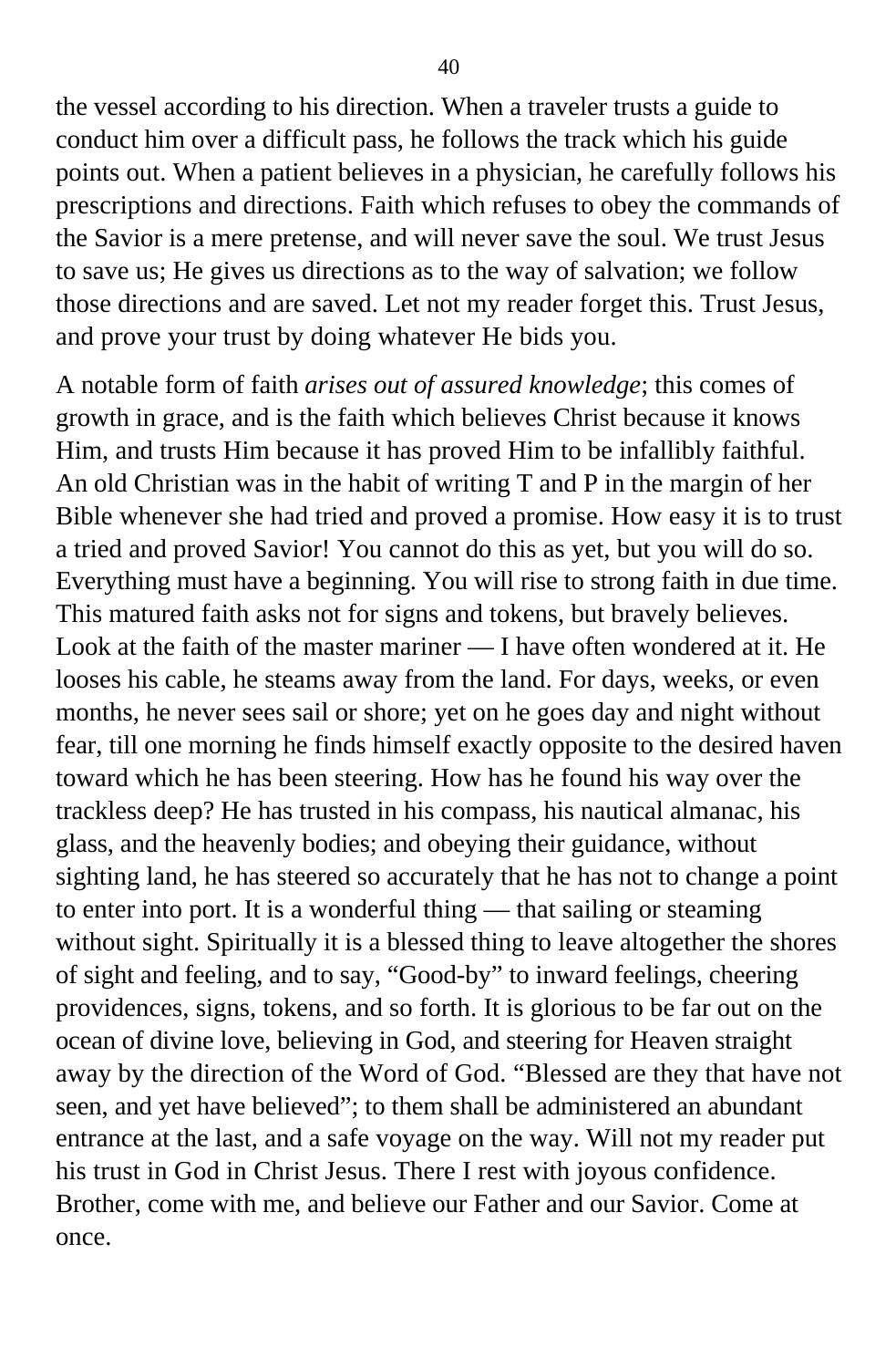## WHY ARE WE SAVED BY FAITH?

HY IS FAITH SELECTED as the channel of salvation? No doubt this inquiry is often made. "By grace are ye saved *through faith*," is assuredly the doctrine of Holy Scripture, and the ordinance of God; but why is it so? Why is faith selected rather than hope, or love, or patience? W

It becomes us to be modest in answering such a question, for God's ways are not always to be understood; nor are we allowed presumptuously to question them. Humbly we would reply that, as far as we can tell, faith has been selected as the channel of grace, because *there is a natural adaptation* in faith to be used as the receiver. Suppose that I am about to give a poor man an alms: I put it into his hand — why? Well, it would hardly be fitting to put it into his ear, or to lay it upon his foot; the hand seems made on purpose to receive. So, in our mental frame, faith is created on purpose to be a receiver: it is the hand of the man, and there is a fitness in receiving grace by its means.

Do let me put this very plainly. Faith which receives Christ is as simple an act as when your child receives an apple from you, because you hold it out and promise to give him the apple if he comes for it. The belief and the receiving relate only to an apple; but they make up precisely the same act as the faith which deals with eternal salvation. What the child's hand is to the apple, that your faith is to the perfect salvation of Christ. The child's hand does not make the apple, nor improve the apple, nor deserve the apple; it only takes it; and faith is chosen by God to be the receiver of salvation, because it does not pretend to create salvation, nor to help in it, but it is content humbly to receive it. "Faith is the tongue that begs pardon, the hand which receives it, and the eye which sees it; but it is not the price which buys it." Faith never makes herself her own plea, she rests all her argument upon the blood of Christ. She becomes a good servant to bring the riches of the Lord Jesus to the soul, because she acknowledges whence she drew them, and owns that grace alone entrusted her with them.

Faith, again, is doubtless selected because *it gives all the glory to God*. It is of faith that it might be by grace, and it is of grace that there might be no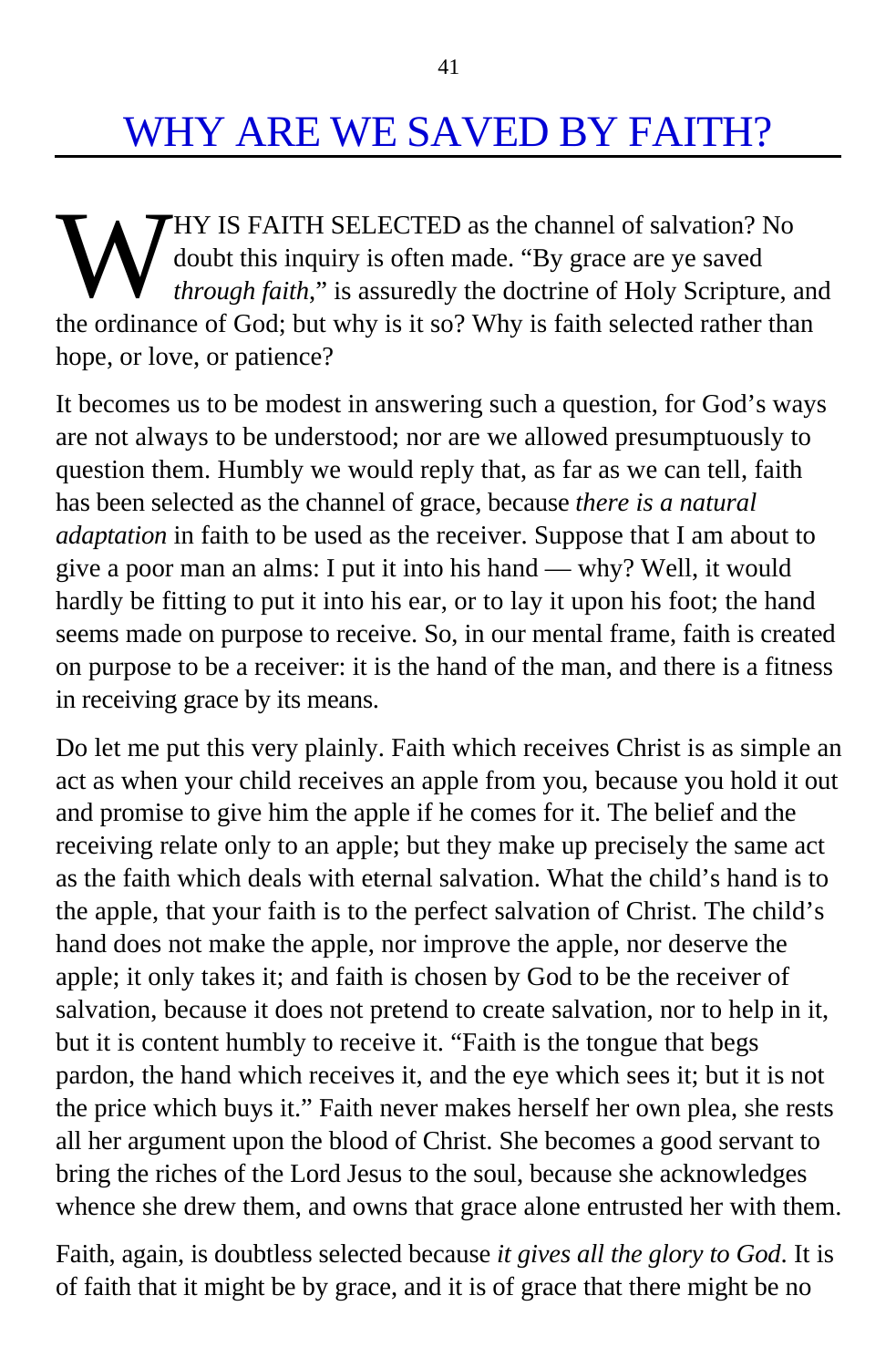boasting; for God cannot endure pride. "The proud he knoweth afar off," and He has no wish to come nearer to them. He will not give salvation in a way which will suggest or foster pride. Paul saith, "Not of works, lest any man should boast." Now, faith excludes all boasting. The hand which receives charity does not say, "I am to be thanked for accepting the gift"; that would be absurd. When the hand conveys bread to the mouth it does not say to the body, "Thank me; for I feed you." It is a very simple thing that the hand does though a very necessary thing; and it never arrogates glory to itself for what it does. So God has selected faith to receive the unspeakable gift of His grace, because it cannot take to itself any credit, but must adore the gracious God who is the giver of all good. Faith sets the crown upon the right head, and therefore the Lord Jesus was wont to put the crown upon the head of faith, saying, "Thy faith hath saved thee; go in peace."

Next, God selects faith as the channel of salvation because *it is a sure method, linking man with God*. When man confides in God, there is a point of union between them, and that union guarantees blessing. Faith saves us because it makes us cling to God, and so brings us into connection with Him. I have often used the following illustration, but I must repeat it, because I cannot think of a better. I am told that years ago a boat was upset above the falls of Niagara, and two men were being carried down the current, when persons on the shore managed to float a rope out to them, which rope was seized by them both. One of them held fast to it and was safely drawn to the bank; but the other, seeing a great log come floating by, unwisely let go the rope and clung to the log, for it was the bigger thing of the two, and apparently better to cling to. Alas! the log with the man on it went right over the vast abyss, because there was no union between the log and the shore. The size of the log was no benefit to him who grasped it; it needed a connection with the shore to produce safety. So when a man trusts to his works, or to sacraments, or to anything of that sort, he will not be saved, because there is no junction between him and Christ; but faith, though it may seem to be like a slender cord, is in the hands of the great God on the shore side; infinite power pulls in the connecting line, and thus draws the man from destruction. Oh the blessedness of faith, because it unites us to God!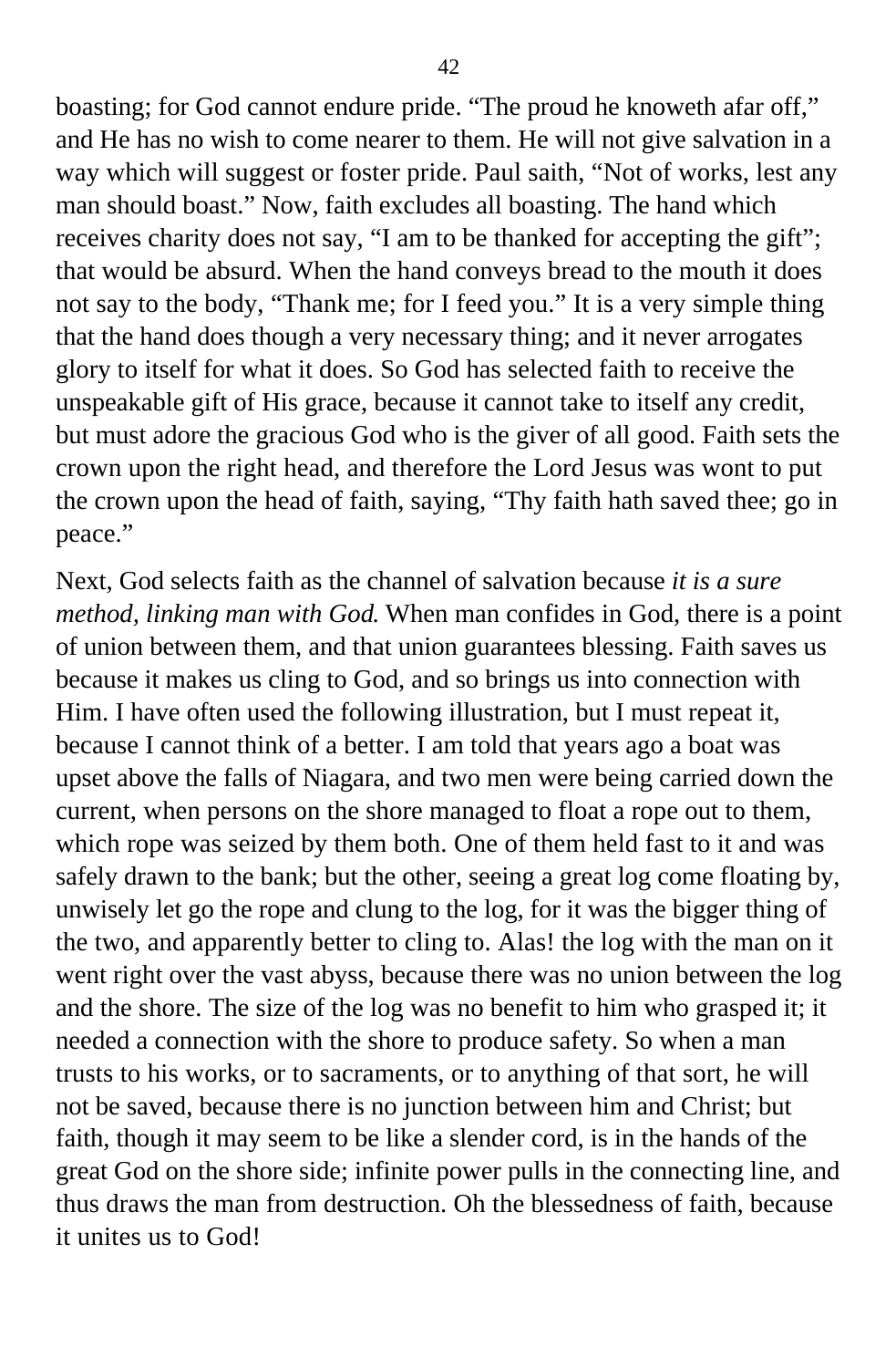Faith is chosen again, because *it touches the springs of action*. Even in common things faith of a certain sort lies at the root of all. I wonder whether I shall be wrong if I say that we never do anything except through faith of some sort. If I walk across my study it is because I believe my legs will carry me. A man eats because he believes in the necessity of food; he goes to business because he believes in the value of money; he accepts a check because he believes that the bank will honor it. Columbus discovered America because he believed that there was another continent beyond the ocean; and the Pilgrim Fathers colonized it because they believed that God would be with them on those rocky shores. Most grand deeds have beessession of the battery and now He can send the sacred current to every part of our nature. When we believe in Christ, and the heart has come into the possession of God, then we are saved from sin, and are moved toward repentance, holiness, zeal, prayer, consecration, and every other gracious thing. "What oil is to the wheels, what weights are to a clock, what wings are to a bird, what sails are to a ship, that faith is to all holy duties and services." Have faith, and all other graces will follow and continue to hold their course.

Faith, again, *has the power of working by love*; it influences the affections toward God, and draws the heart after the best things. He that believes in God will beyond all question love God. Faith is an act of the understanding; but it also proceeds from the heart. "With the heart man believeth unto righteousness"; and hence God gives salvation to faith because it resides next door to the affections, and is near akin to love; and love is the parent and the nurse of every holy feeling and act. Love to God is obedience, love to God is holiness. To love God and to love man is to be conformed to the image of Christ; and this is salvation.

Moreover, *faith creates peace and joy*; he that hath it rests, and is tranquil, is glad and joyous, and this is a preparation for heaven. God gives all heavenly gifts to faith, for this reason among others, that faith worketh in us the life and spirit which are to be eternally manifested in the upper and better world. Faith furnishes us with armor for this life, and education for the life to come. It enables a man both to live and to die without fear; it prepares both for action and for suffering; and hence the Lord selects it as a most convenient medium for conveying grace to us, and thereby securing us for glory.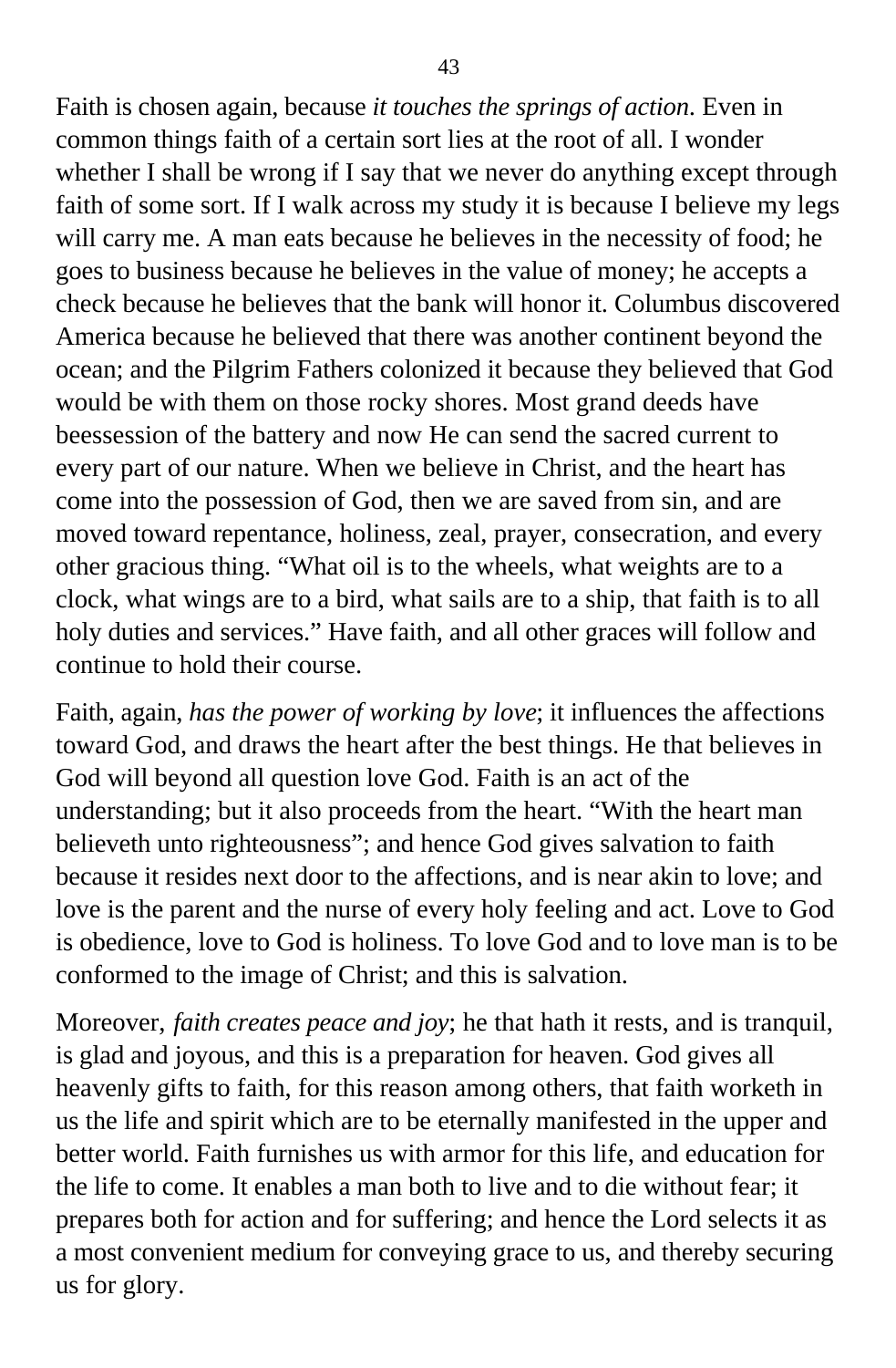Certainly faith does for us what nothing else can do; it gives us joy and peace, and causes us to enter into rest. Why do men attempt to gain salvation by other means? An old preacher says, "A silly servant who is bidden to open a door, sets his shoulder to it and pushes with all his might; but the door stirs not, and he cannot enter, use what strength he may. Another comes with a key, and easily unlocks the door, and enters right readily. Those who would be saved by works are pushing at heaven's gate without result; but faith is the key which opens the gate at once." Reader, will you not use that key? The Lord commands you to believe in His dear Son, therefore you may do so; and doing so you shall live. Is not this the promise of the gospel, "He that believeth and is baptized shall be saved"? (Mark 16:16). What can be your objection to a way of salvation which commends itself to the mercy and the wisdom of our gracious God?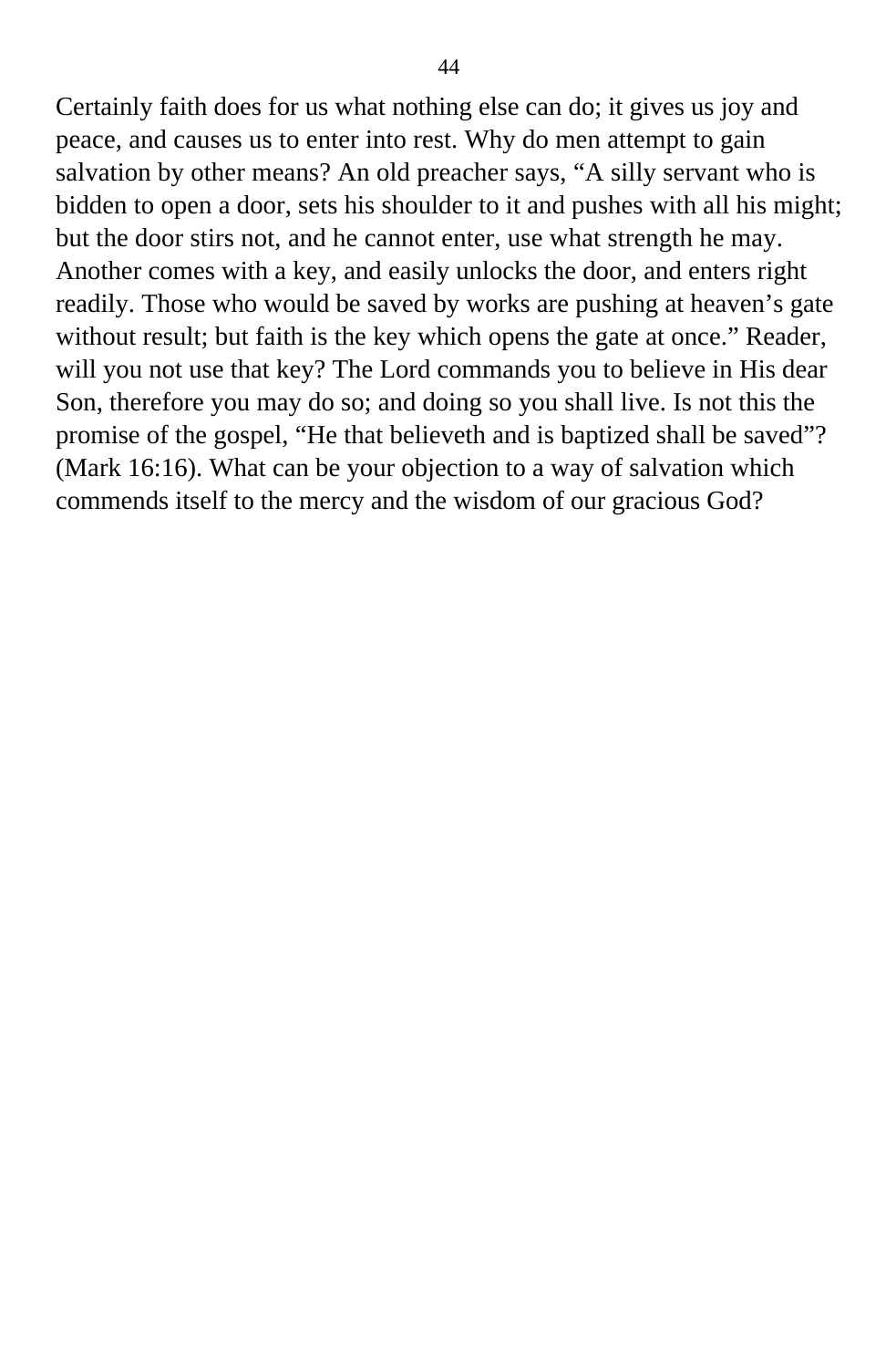# ALAS! I CAN DO NOTHING!

FTER THE ANXIOUS HEART has accepted the doctrine of atonement, and learned the great truth that salvation is by faith in the Lord Jesus, it is often sore troubled with a sense of inability toward that which is good. Many are groaning, "I can do nothing." They are not making this into an excuse, but they feel it as a daily burden. They would if they could. They can each one honestly say, "To will is present with me, but how to perform that which I would I find not." A

This feeling seems to make all the gospel null and void; for what is the use of food to a hungry man if he cannot get at it? Of what avail is the river of the water of life if one cannot drink? We recall the story of the doctor and the poor woman's child. The sage practitioner told the mother that her little one would soon be better under proper treatment, but it was absolutely needful that her boy should regularly drink the best wine, and that he should spend a season at one of the German spas. This, to a widow who could hardly get bread to eat! Now, it sometimes seems to the troubled heart that the simple gospel of "Believe and live," is not, after all, so very simple; for it asks the poor sinner to do what he cannot do. To the really awakened, but half instructed, there appears to be a missing link; yonder is the salvation of Jesus, but how is it to be reached? The soul is without strength, and knows not what to do. It lies within sight of the city of refuge, and cannot enter its gate.

Is this want of strength provided for in the plan of salvation? It is. The work of the Lord is perfect. It begins where we are, and asks nothing of us in order to its completion. When the good Samaritan saw the traveler lying wounded and half dead, he did not bid him rise and come to him, and mount the ass and ride off to the inn. No, "he came where he was," and ministered to him, and lifted him upon the beast and bore him to the inn. Thus doth the Lord Jesus deal with us in our low and wretched estate.

We have seen that God justifieth, that He justifieth the ungodly and that He justifies them through faith in the precious blood of Jesus; we have now to see the condition these ungodly ones are in when Jesus works out their salvation. Many awakened persons are not only troubled about their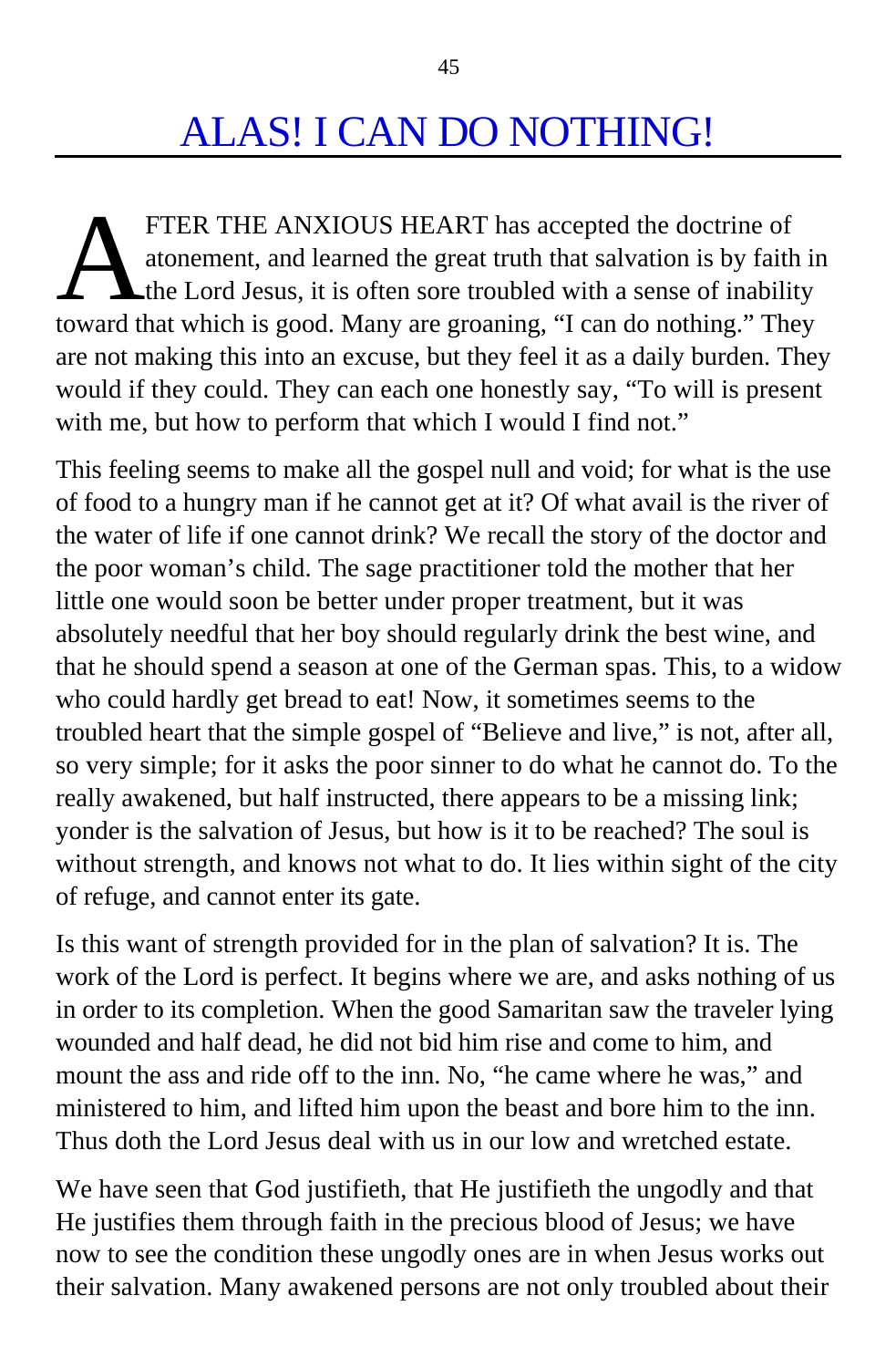sin, but about their moral weakness. They have no strength with which to escape from the mire into which they have fallen, nor to keep out of it in after days. They not only lament over what they have done, but over what they cannot do. They feel themselves to be powerless, helpless, and spiritually lifeless. It may sound odd to say that they feel dead, and yet it is even so. They are, in their own esteem, to all good incapable. They cannot travel the road to Heaven, for their bones are broken. "None of the men of strength have found their hands;" in fact, they are "without strength." Happily, it is written, as the commendation of God's love to us:

### *When we were yet without strength, in due time Christ died for the ungodly*

(Romans 5:6).

Here we see conscious helplessness succored — succored by the interposition of the Lord Jesus. Our helplessness is extreme. It is not written, "When we were comparatively weak Christ died for us"; or, "When we had only a little strength"; but the description is absolute and unrestricted; "When we were yet without strength." We had no strength whatever which could aid in our salvation; our Lord's words were emphatically true, "Without me ye can do nothing." I may go further than the text, and remind you of the great love wherewith the Lord loved us, "even when we were dead in trespasses and sins." To be dead is even more than to be without strength.

The one thing that the poor strengthless sinner has to fix his mind upon, and firmly retain, as his one ground of hope, is the divine assurance that "in due time Christ died for the ungodly." Believe this, and all inability will disappear. As it is fabled of Midas that he turned everything into gold by his touch, so it is true of faith that it turns everything it touches into good. Our very needs and weaknesses become blessings when faith deals with them.

Let us dwell upon certain forms of this want of strength. To begin with, one man will say, "Sir, I do not seem to have strength to collect my thoughts, and keep them fixed upon those solemn topics which concern my salvation; a short prayer is almost too much for me. It is so partly, perhaps, through natural weakness, partly because I have injured myself through dissipation, and partly also because I worry myself with worldly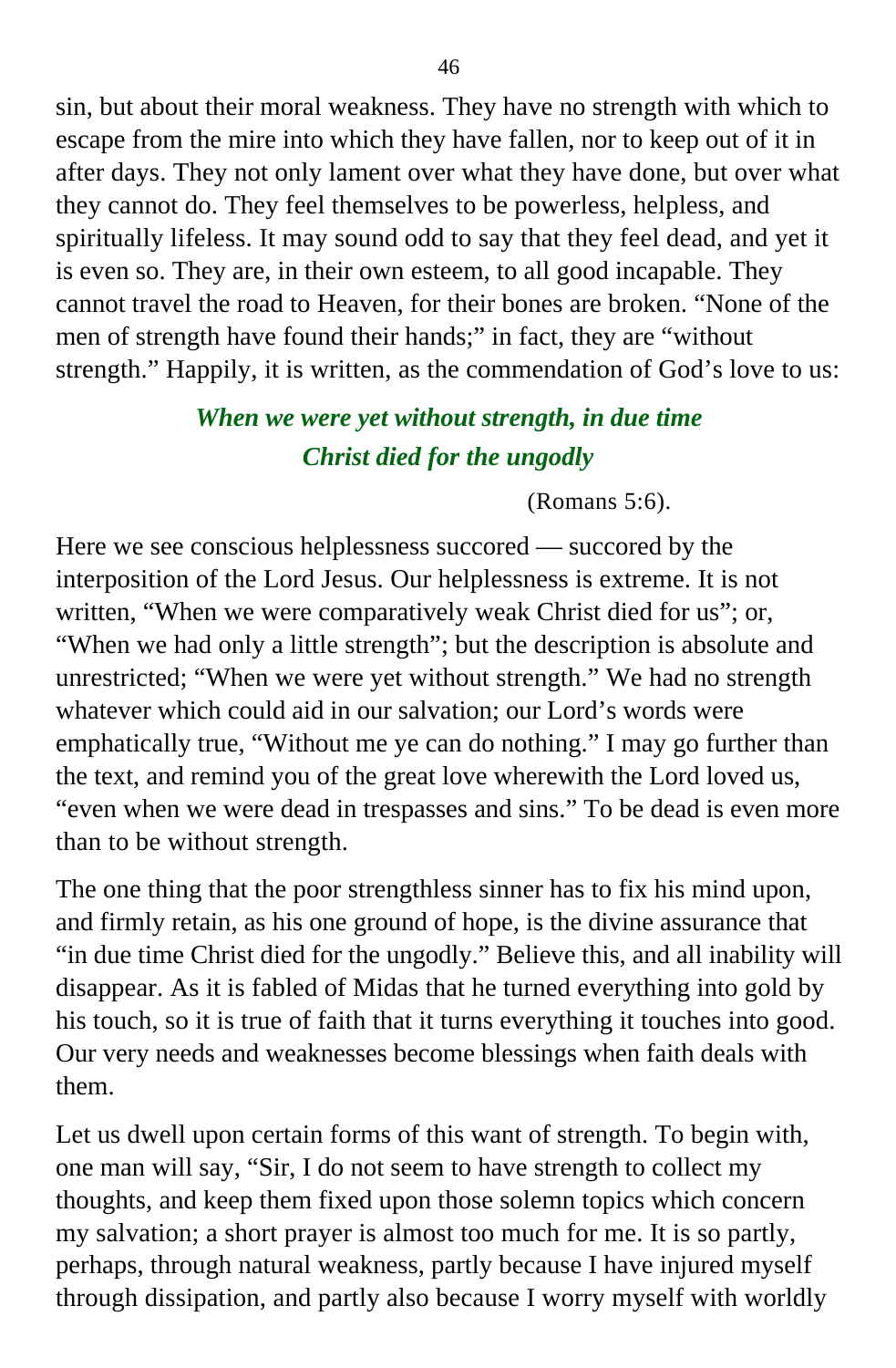cares, so that I am not capable of those high thoughts which are necessary ere a soul can be saved." This is a very common form of sinful weakness. Note this! You are without strength on this point; and there are many like you. They could not carry out a train of consecutive thought to save their lives. Many poor men and women are illiterate and untrained, and these would find deep thought to be very heavy work. Others are so light and trifling by nature, that they could no more follow out a long process of argument and reasoning, than they could fly. They could never attain to the knowledge of any profound mystery if they expended their whole life in the effort. *You* need not, therefore, despair: that which is necessary to salvation is not continuous thought, but a simple reliance upon Jesus. Hold you on to this one fact — "In due time Christ died for the ungodly." This truth will not require from you any deep research or profound reasoning, or convincing argument. There it stands: "In due time Christ died for the ungodly." Fix your mind on that, and rest there.

Let this one great, gracious, glorious fact lie in your spirit till it perfumes all your thoughts, and makes you rejoice even though you are without strength, seeing the Lord Jesus has become your strength and your song, yea, He has become your salvation. According to the Scriptures it is a revealed fact, that in due time Christ died for the ungodly when they were yet without strength. You have heard these words hundreds of times, maybe, and yet you have never before perceived their meaning. There is a cheering savor about them, is there not? Jesus did not die for our righteousness, but He died for our sins. He did not come to save us because we were worth the saving, but because we were utterly worthless, ruined, and undone. He came not to earth out of any reason that was in us, but solely and only out of reasons which He fetched from the depths of His own divine love. In due time He died for those whom He describes, not as godly, but as *ungodly*, applying to them as hopeless an adjective as He could well have selected. If you have but little mind, yet fasten it to this truth, which is fitted to the smallest capacity, and is able to cheer the heaviest heart. Let this text lie under your tongue like a sweet morsel, till it dissolves into your heart and flavors all your thoughts; and then it will little matter though those thoughts should be as scattered as autumn leaves. Persons who have never shone in science, nor displayed the least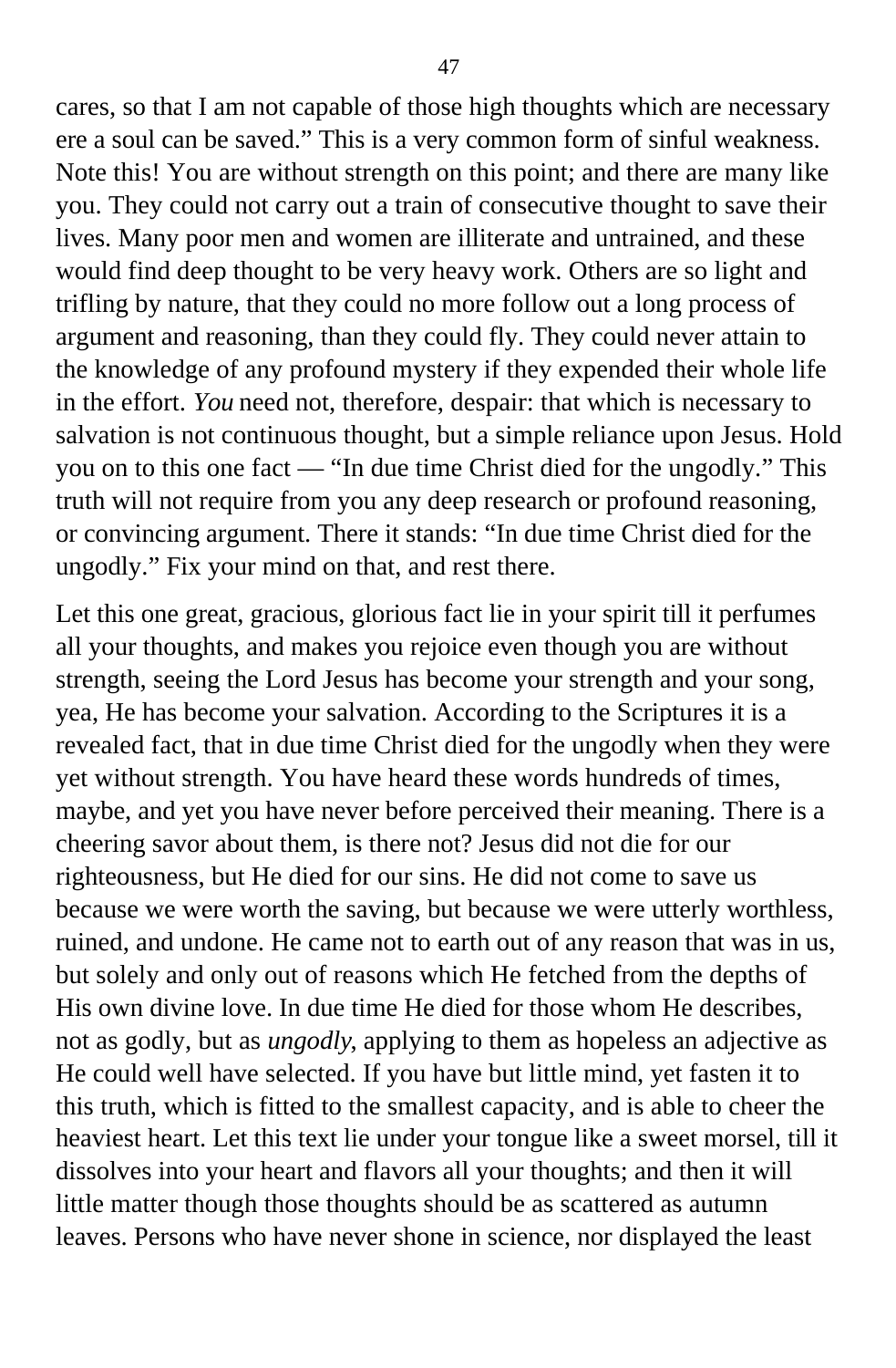originality of mind, have nevertheless been fully able to accept the doctrine of the cross, and have been saved thereby. *Why should not you?*

I hear another man cry, "*Oh, sir my want of strength lies mainly in this, that I cannot repent sufficiently!*" A curious idea men have of what repentance is! Many fancy that so many tears are to be shed, and so many groans are to be heaved, and so much despair is to be endured. Whence comes this unreasonable notion? Unbelief and despair are sins, and therefore I do not see how they can be constituent elements of acceptable repentance; yet there are many who regard them as necessary parts of true Christian experience. They are in great error. Still, I know what they mean, for in the days of my darkness I used to feel in the same way. I desired to repent, but I thought that I could not do it, and yet all the while I was repenting. Odd as it may sound, I felt that I could not feel. I used to get into a corner and weep, because I could not weep; and I fell into bitter sorrow because I could not sorrow for sin. What a jumble it all is when in our unbelieving state we begin to judge our own condition! It is like a blind man looking at his own eyes. My heart was melted within me for fear, because I thought that my heart was as hard as an adamant stone. My heart was broken to think that it would not break. *Now* I can see that I was exhibiting the very thing which I thought I did not possess; but *then* I knew not where I was.

Oh that I could help others into the light which I now enjoy! Fain would I say a word which might shorten the time of their bewilderment. I would say a few plain words, and pray "the Comforter" to apply them to the heart.

Remember that the man who truly repents is never satisfied with his own repentance. We can no more repent perfectly than we can live perfectly. However pure our tears, there will always be some dirt in them: there will be something to be repented of even in our best repentance. But listen! To repent is to change your mind about sin, and Christ, and all the great things of God. There is sorrow implied in this; but the main point is the turning of the heart from sin to Christ. If there be this turning, you have the essence of true repentance, even though no alarm and no despair should ever have cast their shadow upon your mind.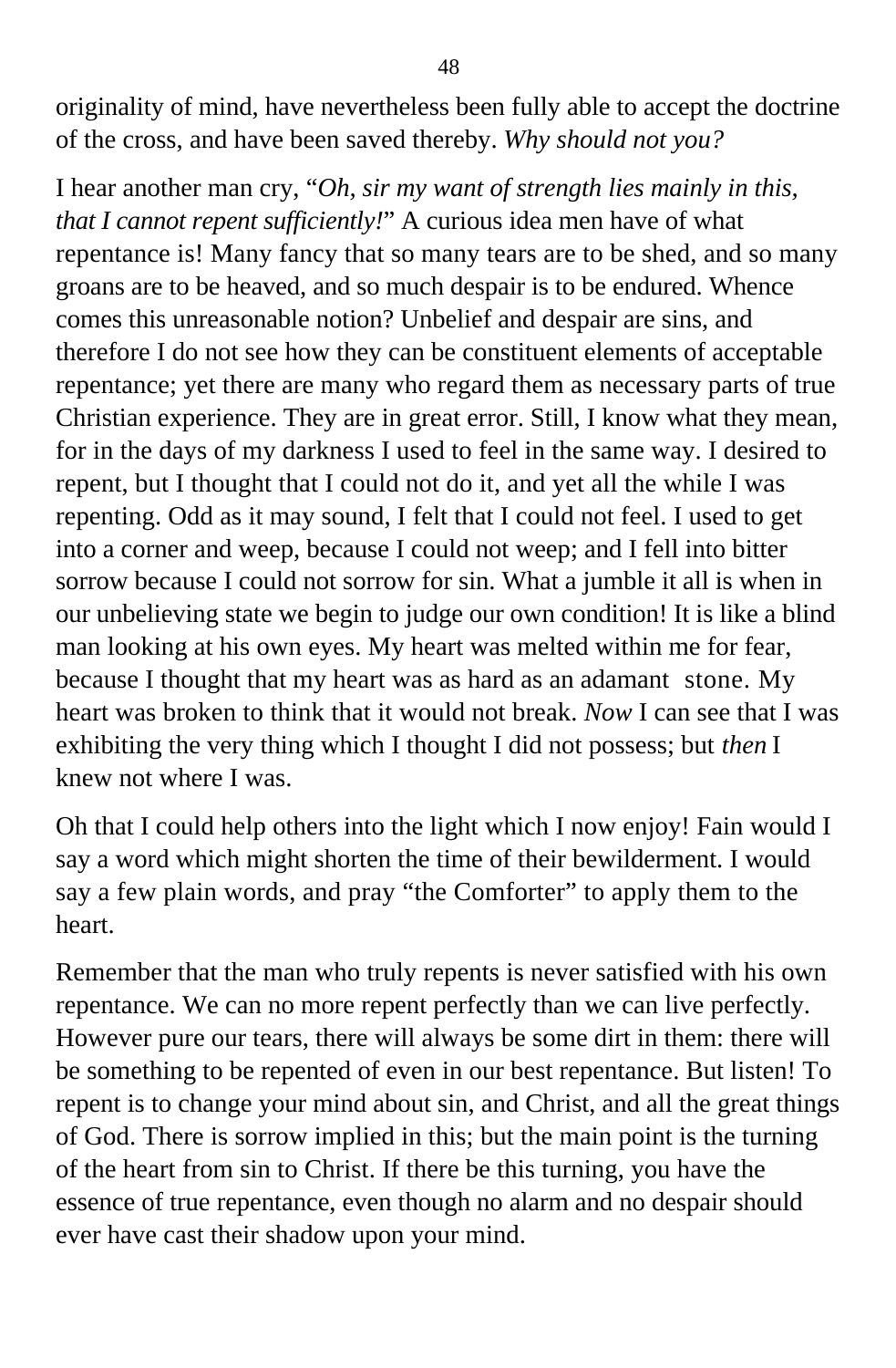If you cannot repent as you would, it will greatly aid you to do so if you will firmly believe that "in due time Christ died for the ungodly." Think of this again and again. How can you continue to be hard-hearted when you know that out of supreme love "Christ died for the ungodly"? Let me persuade you to reason with yourself thus: Ungodly as I am, though this heart of steel will not relent, though I smite in vain upon my breast, yet He died for such as I am, since He died for the ungodly. Oh that I may believe this and feel the power of it upon my flinty heart!

Blot out every other reflection from your soul, and sit down by the hour together, and meditate deeply on this one resplendent display of unmerited, unexpected, unexampled love, "Christ died for the ungodly." Read over carefully the narrative of the Lord's death, as you find it in the four evangelists. If anything can melt your stubborn heart, it will be a sight of the sufferings of Jesus, and the consideration that he suffered all this for His enemies.

> O Jesus! sweet the tears I shed, While at Thy feet I kneel, Gaze on Thy wounded, fainting head, And all Thy sorrows feel. My heart dissolves to see Thee bleed, This heart so hard before; I hear Thee for the guilty plead, And grief o'erflows the more. 'Twas for the sinful Thou didst die, And I a sinner stand: Convinc'd by Thine expiring eye, Slain by Thy piercèd hand.

Surely the cross is that wonder-working rod which can bring water out of a rock. If you understand the full meaning of the divine sacrifice of Jesus, you must repent of ever having been opposed to One who is so full of love. It is written, "They shall look upon *him* whom they have pierced, and they shall mourn for *him*, as one mourneth for his only son, and shall be in bitterness for him, as one that is in bitterness for his firstborn." Repentance will not make you see Christ; but to see Christ will give you repentance. You may not make a Christ out of your repentance, but you must look for repentance to Christ. The Holy Ghost, by turning us to Christ, turns us from sin. Look away, then, from the effect to the cause,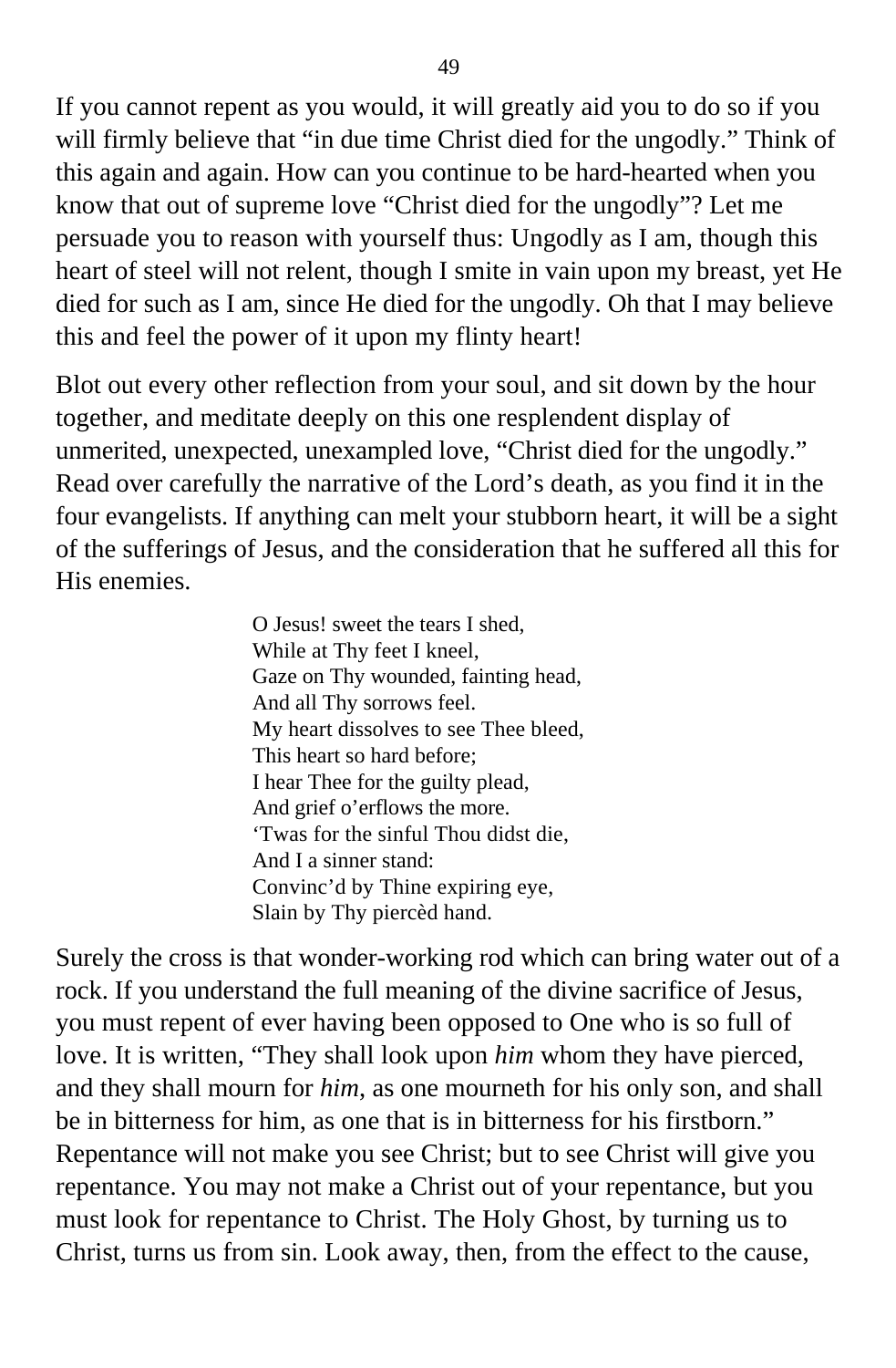from your own repenting to the Lord Jesus, who is exalted on high to give repentance.

I have heard another say, "*I am tormented with horrible thoughts. Wherever I go, blasphemies steal in upon me. Frequently at my work a dreadful suggestion forces itself upon me, and even on my bed I am startled from my sleep by whispers of the evil one. I cannot get away from this horrible temptation*." Friend, I know what you mean, for I have myself been hunted by this wolf. A man might as well hope to fight a swarm of flies with a sword as to master his own thoughts when they are set on by the devil. A poor tempted soul, assailed by satanic suggestions, is like a traveler I have read of, about whose head and ears and whole body there came a swarm of angry bees. He could not keep them off nor escape from them. They stung him everywhere and threatened to be the death of him. I do not wonder you feel that you are without strength to stop these hideous and abominable thoughts which Satan pours into your soul; but yet I would remind you of the Scripture before us — "When we were yet without strength, in due time Christ died for the ungodly." Jesus knew where we were and where we should be; He saw that we could not overcome the prince of the power of the air; He knew that we should be greatly worried by him; but even then, when He saw us in that condition, Christ died for the ungodly. Cast the anchor of your faith upon this. The devil himself cannot tell you that you are not ungodly; believe, then, that Jesus died even for such as you are. Remember Martin Luther's way of cutting the devil's head off with his own sword. "Oh," said the devil to Martin Luther, "you are a sinner." "Yes," said he, "Christ died to save sinners." Thus he smote him with his own sword. Hide you in this refuge, and keep there: "In due time Christ died for the ungodly." If you stand to that truth, your blasphemous thoughts which you have not the strength to drive away will go away of themselves; for Satan will see that he is answering no purpose by plaguing you with them.

These thoughts, if you hate them, are none of yours, but are injections of the Devil, for which he is responsible, and not you. If you strive against them, they are no more yours than are the cursings and falsehoods of rioters in the street. It is by means of these thoughts that the Devil would drive you to despair, or at least keep you from trusting Jesus. The poor diseased woman could not come to Jesus for the press, and you are in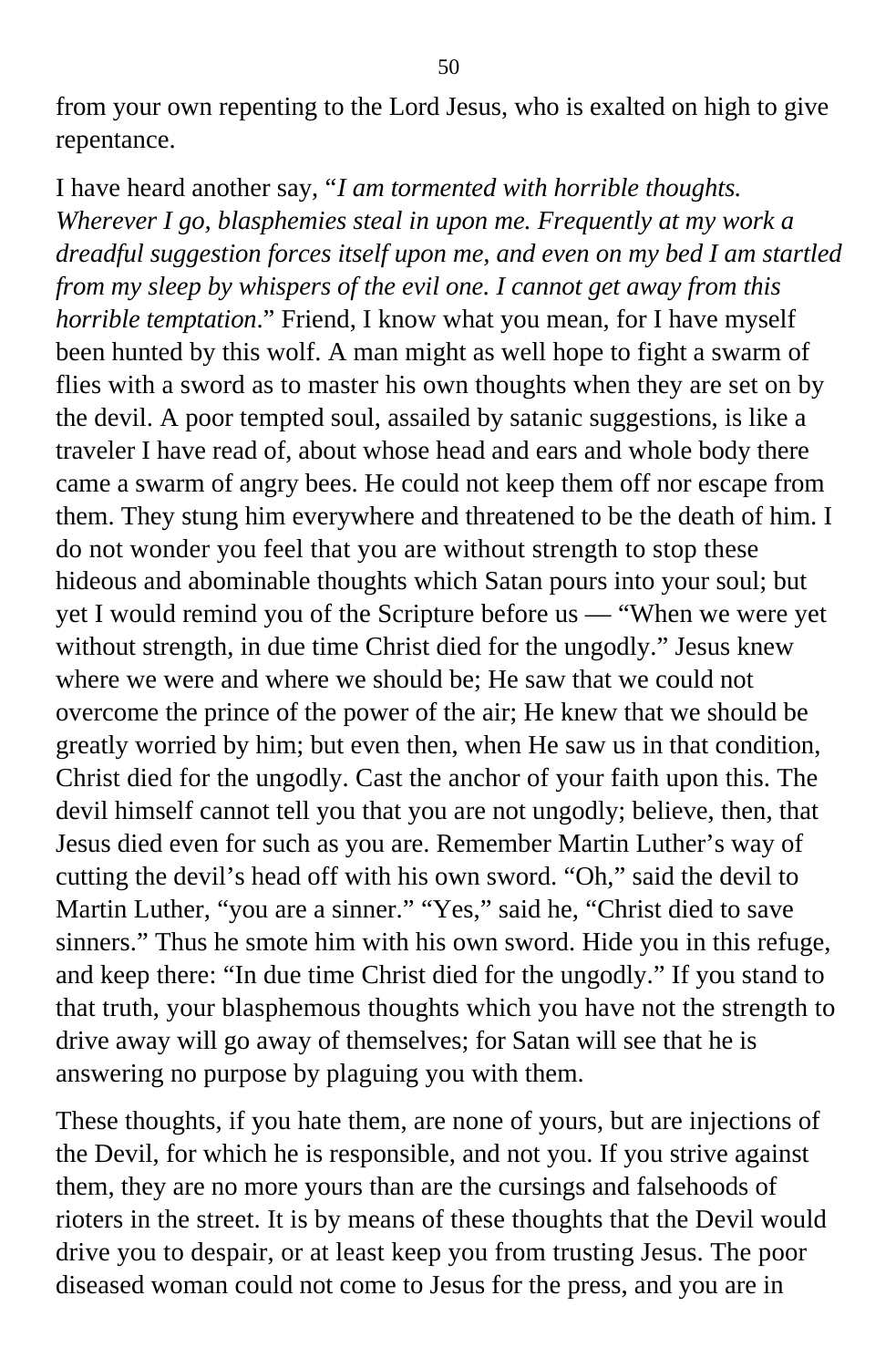much the same condition, because of the rush and throng of these dreadful thoughts. Still, she put forth her finger, and touched the fringe of the Lord's garment, and she was healed. Do you the same.

Jesus died for those who are guilty of "all manner of sin and blasphemy," and therefore I am sure He will not refuse those who are unwillingly the captives of evil thoughts. Cast yourself upon Him, thoughts and all, and see if He be not mighty to

save. He can still those horrible whisperings of the fiend, or He can enable you to see them in their true light, so that you may not be worried by them. In His own way He can and will save you, and at length give you perfect peace. Only trust Him for this and everything else.

Sadly perplexing is that form of inability which lies in a supposed want of power to believe. We are not strangers to the cry:

> Oh that I could believe, Then all would easy be; I would, but cannot; Lord, relieve, My help must come from thee.

Many remain in the dark for years because they have no power, as they say, to do that which is the giving up of all power and reposing in the power of another, even the Lord Jesus. Indeed, it is a very curious thing, this whole matter of believing; for people do not get much help by trying to believe. Believing does not come by trying. If a person were to make a statement of something that happened this day, I should not tell him that I would try to believe him. If I believed in the truthfulness of the man who told the incident to me and said that he saw it, I should accept the statement at once. If I did not think him a true man, I should, of course, disbelieve him; but there would be no *trying* in the matter. Now, when God declares that there is salvation in Christ Jesus, I must either believe Him at once, or make Him a liar. Surely you will not hesitate as to which is the right path in this case, The witness of God must be true, and we are bound at once to believe in Jesus.

But possibly you have been trying to believe too much. Now do not aim at great things. Be satisfied to have a faith that can hold in its hand this one truth, "While we were yet without strength, in due time Christ died for the ungodly." He laid down His life for men while as yet they were not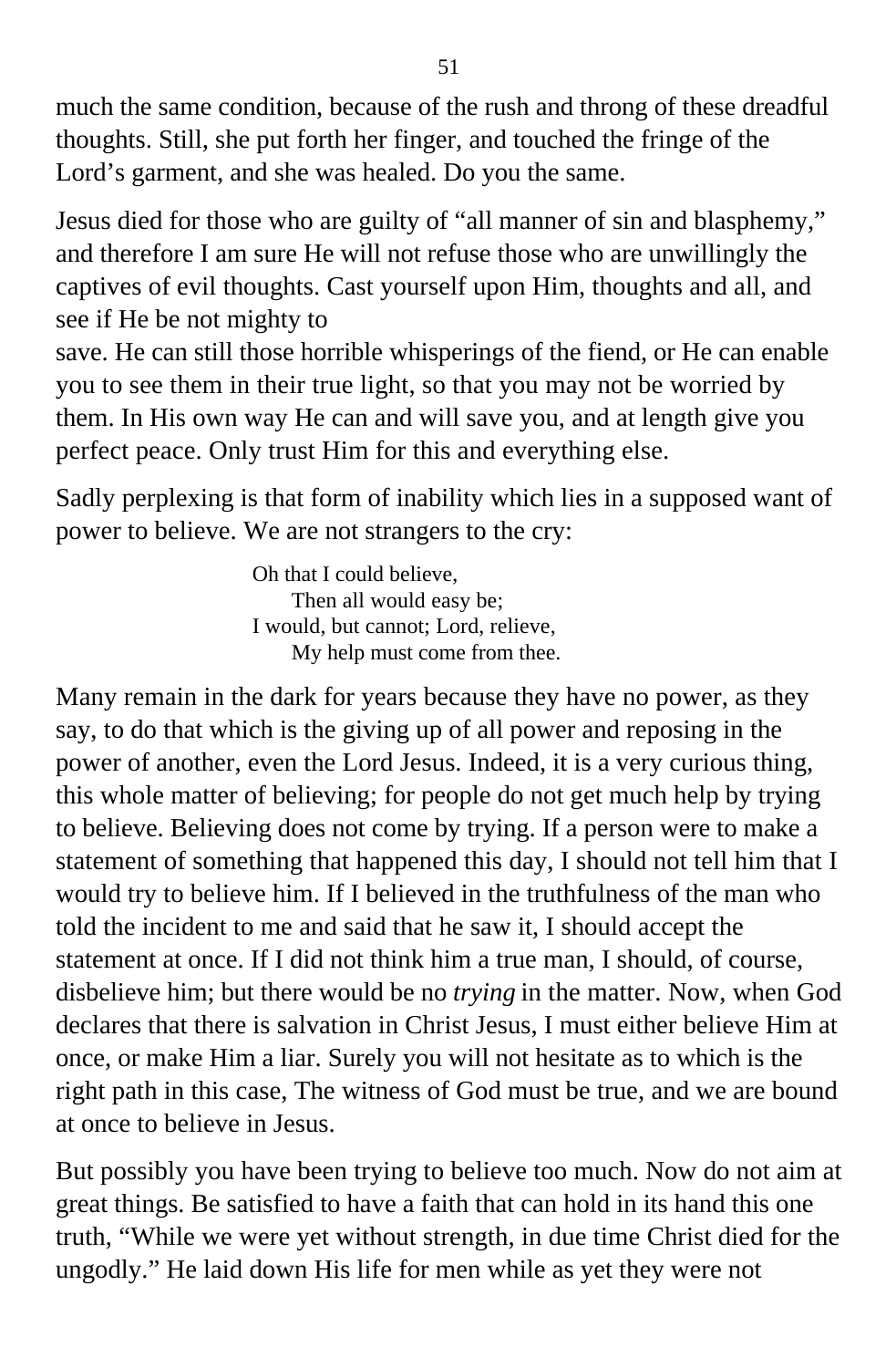believing in Him, nor were able to believe in Him. He died for men, not as believers, but as sinners. He came to make these sinners into believers and saints; but when He died for them He viewed them as utterly without strength. If you hold to the truth that Christ died for the ungodly, and believe it, your faith will save you, and you may go in peace. If you will trust your soul with Jesus, who died for the ungodly, even though you cannot believe all things, nor move mountains, nor do any other wonderful works, yet you are saved. It is not great faith, but true faith, that saves; and the salvation lies not in the faith, but in the Christ in whom faith trusts. Faith as a grain of mustard seed will bring salvation. It is not the measure of faith, but the sincerity of faith, which is the point to be considered. Surely a man can believe what he knows to be true; and as you know Jesus to be true, you, my friend, can believe in Him.

The cross which is the object of faith, is also, by the power of the Holy Spirit, the cause of it. Sit down and watch the dying Savior till faith springs up spontaneously in your heart. There is no place like Calvary for creating confidence. The air of that sacred hill brings health to trembling faith. Many a watcher there has said:

> While I view Thee, wounded, grieving, Breathless on the cursed tree, Lord, I feel my heart believing That Thou suffer'dst thus for me.

"Alas!" cries another, "my want of strength lies in this direction, that I cannot quit my sin, and I know that I cannot go to Heaven and carry my sin with me." I am glad that you know *that*, for it is quite true. You must be divorced from your sin, or you cannot be married to Christ. Recollect the question which flashed into the mind of young Bunyan when at his sports on the green on Sunday: "Wilt thou have thy sins and go to hell, or wilt thou quit thy sins and go to heaven?" That brought him to a dead stand. That is a question which every man will have to answer: for there is no going on in sin and going to heaven. That cannot be. You must quit sin or quit hope. Do you reply, "Yes, I am willing enough. To will is present with me, but how to perform that which l would I find not. Sin masters me, and I have no strength." Come, then, if you have no strength, this text is still true, "When we were yet without strength, in due time Christ died for the ungodly." Can you still believe *that?* However other things may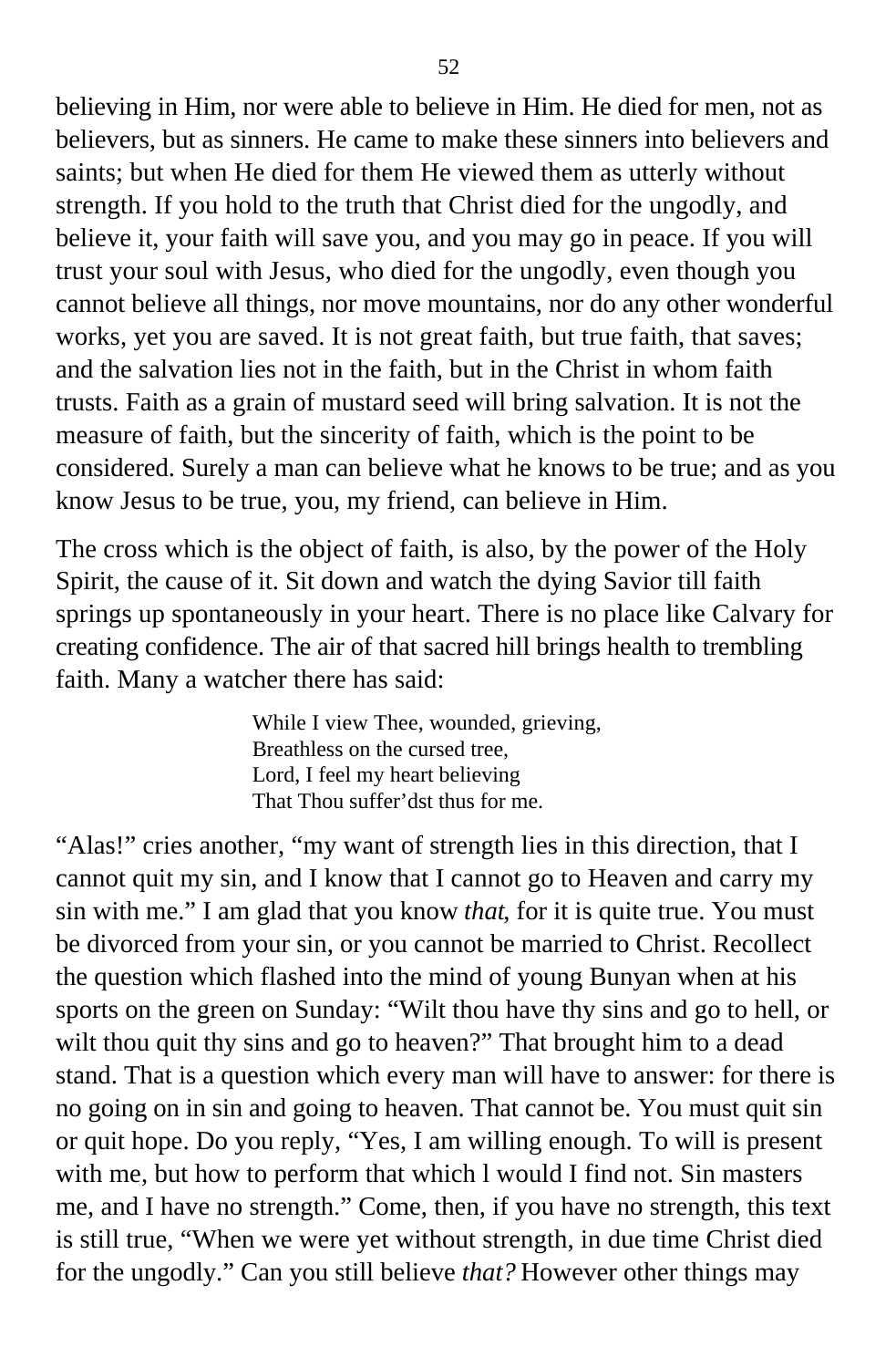seem to contradict it, will you believe it? God has said it, and it is a fact; therefore, hold on to it like grim death, for your only hope lies there. Believe this and trust Jesus, and you shall soon find power with which to slay your sin; but apart from Him, the strong man armed will hold you for ever his bond slave. Personally, I could never have overcome my own sinfulness. I tried and failed. My evil propensities were too many for me, till, in the belief that Christ died for me, I cast my guilty soul on Him, and then I received a conquering principle by which I overcame my sinful self. The doctrine of the cross can be used to slay sin, even as the old warriors used their huge two-handed swords, and mowed down their foes at every stroke. There is nothing like faith in the sinner's Friend: it overcomes all evil. If Christ has died for me, ungodly as I am, without strength as I am, then I cannot live in sin any longer, but must arouse myself to love and serve Him who hath redeemed me. I cannot trifle with the evil which slew my best Friend. I must be holy for His sake. How can I live in sin when He has died to save me from it?

See what a splendid help this is to you that are without strength, to know and believe that in due time Christ died for such ungodly ones as you are. Have you caught the idea yet? It is, somehow, so difficult for our darkened, prejudiced, and unbelieving minds to see the essence of the gospel. At times I have thought, when I have done preaching, that I have laid down the gospel so clearly, that the nose on one's face could not be more plain; and yet I perceive that even intelligent hearers have failed to understand what was meant by "Look unto me and be ye saved." Converts usually say that they did not know the gospel till such and such a day; and yet they had heard it for years. The gospel is unknown, not from want of explanation, but from absence of personal revelation. This the Holy Ghost is ready to give, and will give to those who ask Him. Yet when given, the sum total of the truth revealed all lies within these words: "Christ died for the ungodly."

I hear another bewailing himself thus: "*Oh, sir, my weakness lies in this, that I do not seem to keep long in one mind! I hear the word on a Sunday, and I am impressed; but in the week I meet with an evil companion, and my good feelings are all gone. My fellow workmen do not believe in anything, and they say such terrible things, and I do not know how to answer them, and so I find myself knocked over.*" I know this Plastic Pliable very well,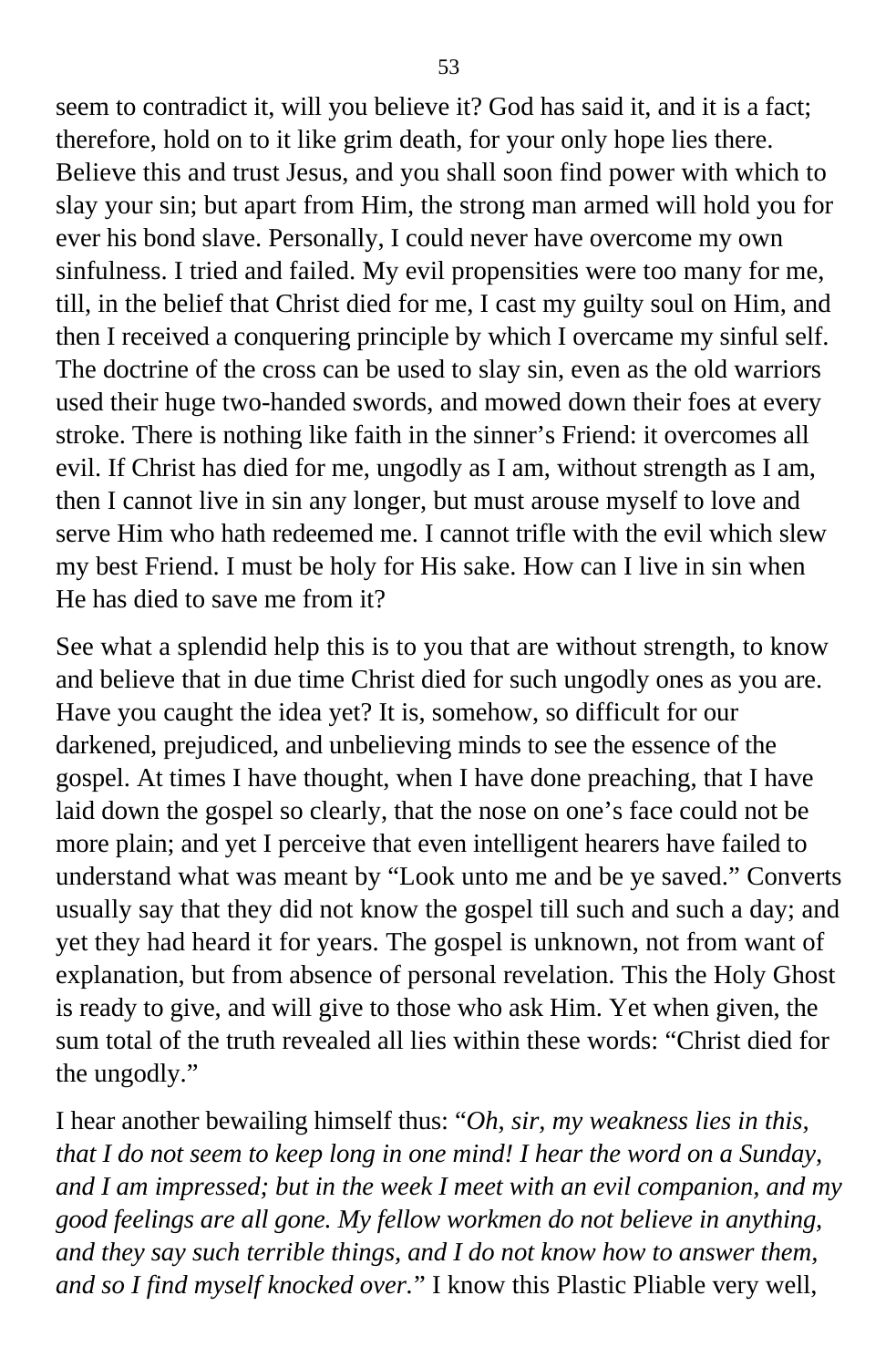and I tremble for him; but at the same time, if he is really sincere, his weakness can be met by divine grace. The Holy Spirit can cast out the evil spirit of the fear of man. He can make the coward brave. Remember, my poor vacillating friend, you must not remain in this state. It will never do to be mean and beggarly to yourself. Stand upright, and look at yourself, and see if you were ever meant to be like a toad under a harrow, afraid for your life either to move or to stand still. Do have a mind of your own. This is not a spiritual matter only, but one which concerns ordinary manliness. I would do many things to please my friends; but to go to hell to please them is more than I would venture. It may be very well to do this and that for good fellowship; but it will never do to lose the friendship of God in order to keep on good terms with men. "I know that," says the man, "but still, though I know it, I cannot pluck up courage. I cannot show my colors. I cannot stand fast." Well, to you also I have the same text to bring: "When we were yet without strength, in due time Christ died for the ungodly." If Peter were here, he would say, "The Lord Jesus died for me even when I was such a poor weak creature that the maid who kept the fire drove me to lie, and to swear that I knew not the Lord." Yes, Jesus died for those who forsook him and fled. Take a firm grip on this truth — "Christ died for the ungodly while they were yet without strength." This is your way out of your cowardice. Get this wrought into your soul, "Christ died for me," and you will soon be ready to die for Him. Believe it, that He suffered in your place and stead, and offered for you a full, true, and satisfactory expiation. If you believe that fact, you will be forced to feel, "I cannot be ashamed of Him who died for me." A full conviction that this is true will nerve you with a dauntless courage. Look at the saints in the martyr age. In the early days of Christianity, when this great thought of Christ's exceeding love was sparkling in all its freshness in the church, men were not only ready to die, but they grew ambitious to suffer, and even presented themselves by hundreds at the judgment seats of the rulers, confessing the Christ. I do not say that they were wise to court a cruel death; but it proves my point, that a sense of the love of Jesus lifts the mind above all fear of what man can do to us. Why should it not produce the same effect in you? Oh that it might now inspire you with a brave resolve to come out upon the Lord's side, and be His follower to the end!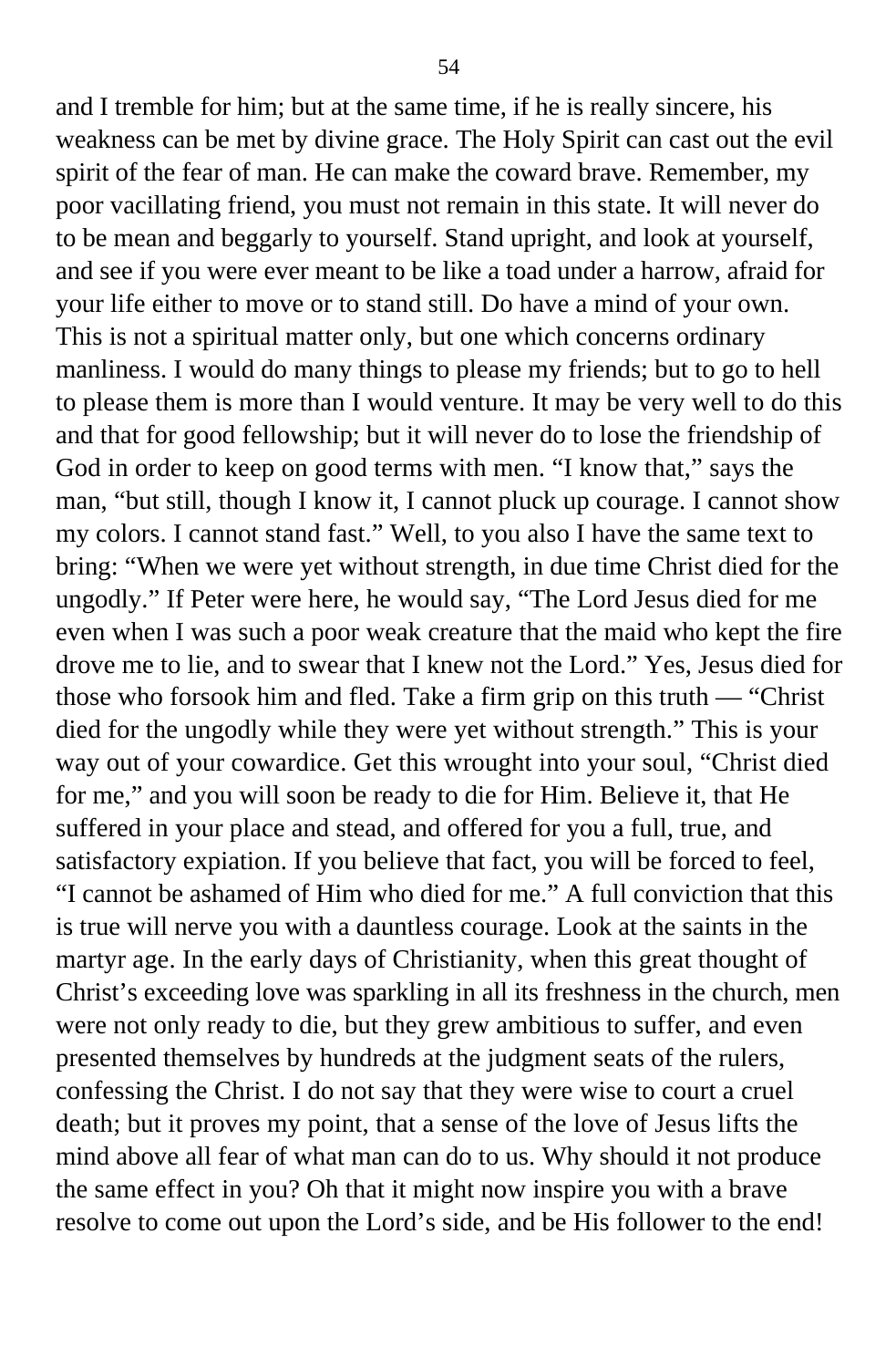May the Holy Spirit help us to come thus far by faith in the Lord Jesus, and it will be well!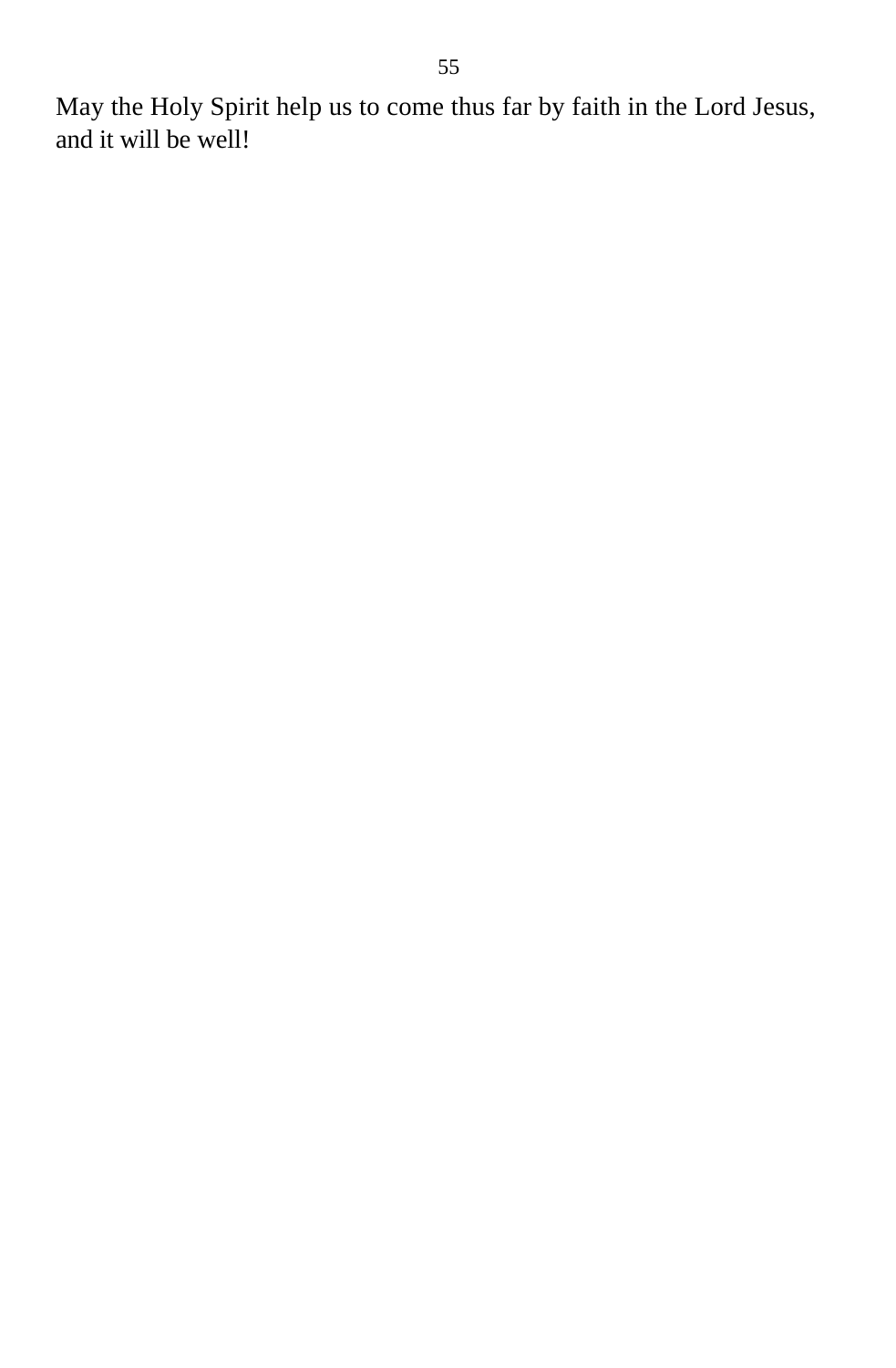## THE INCREASE OF FAITH

OW CAN WE OBTAIN an increase of faith? This is a very earnest question to many. They say they want to believe, but cannot. A great deal of nonsense is talked upon this subject. Let US COW CAN WE OBTAIN an increase of faith? This is a very earnest question to many. They say they want to believe, but cannot. A great deal of nonsense is talked upon this subject. Lus be strictly practical in our dealing needed in religion as anywhere else. "What am I to do in order to believe?" One who was asked the best way to do a certain simple act, replied that the best way to do it was to do it at once. We waste time in discussing methods when the action is simple. The shortest way to believe is to believe. If the Holy Spirit has made you candid, you will believe as soon as truth is set before you. You will believe it because it is true. The gospel command is clear; "Believe in the Lord Jesus Christ, and thou shalt be saved." It is idle to evade this by questions and quibbles. The order is plain; let it be obeyed.

But still, *if you have difficulty, take it before God in prayer*. Tell the great Father exactly what it is that puzzles you, and beg Him by His Holy Spirit to solve the question. If I cannot believe a statement in a book, I am glad to inquire of the author what he means by it; and if he is a true man his explanation will satisfy me; much more will the divine explanation of the hard points of Scripture satisfy the heart of the true seeker. The Lord is willing to make himself known; go to Him and see if it is not so. Repair at once to your closet, and cry, "O Holy Spirit, lead me into the truth! What I know not, teach Thou me."

Furthermore, if faith seems difficult, it is possible that God the Holy Spirit will enable you to believe *if you hear very frequently and earnestly that which you are commanded to believe*. We believe many things because we have heard them so often. Do you not find it so in common life, that if you hear a thing fifty times a day, at last you come to believe it? Some men have come to believe very unlikely statements by this process, and therefore I do not wonder that the good Spirit often blesses the method of often hearing the truth, and uses it to work faith concerning that which is to be believed. It is written, "Faith cometh by hearing"; therefore hear often. If I earnestly and attentively hear the gospel, one of these days I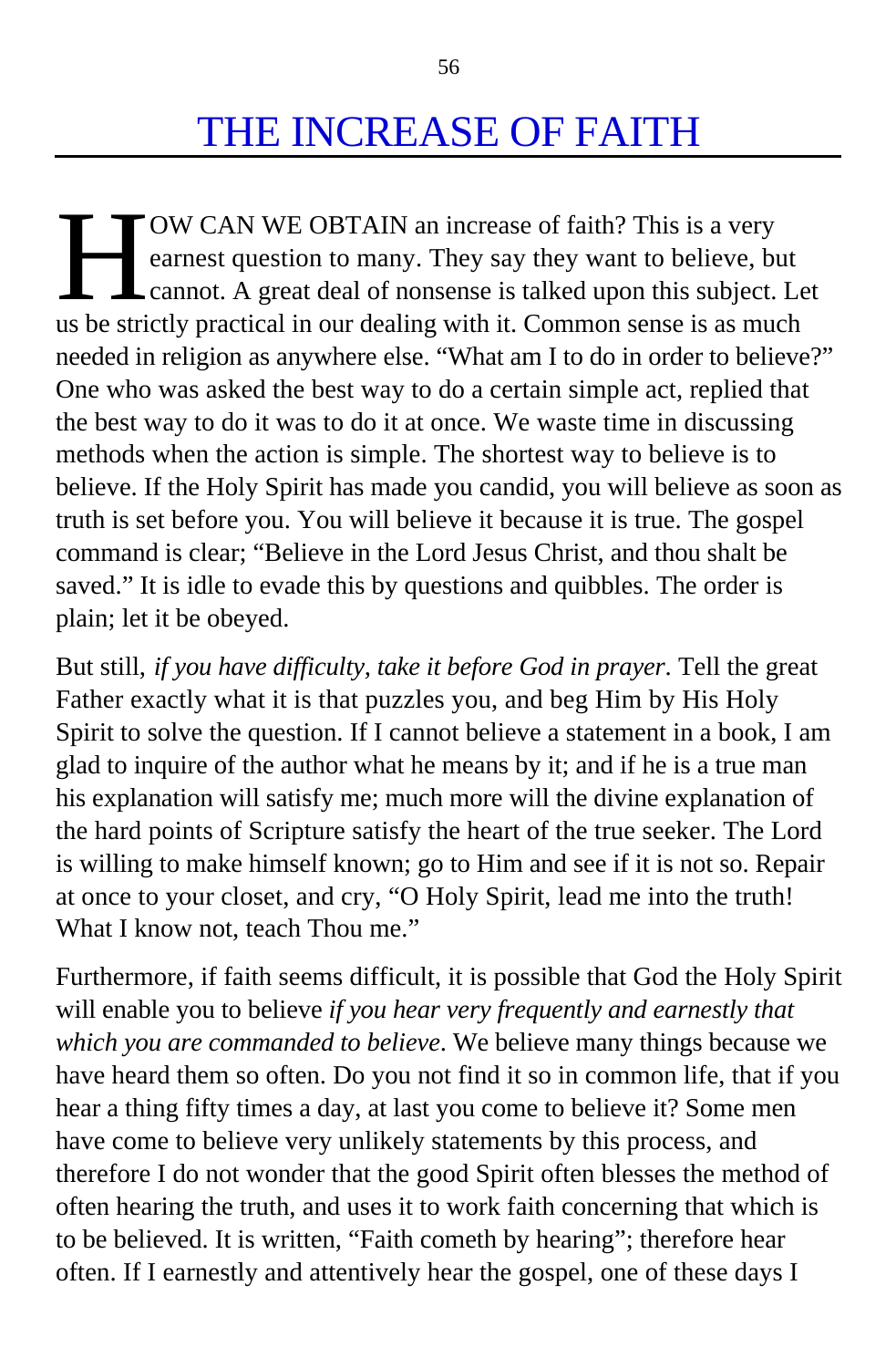shall find myself believing that which I hear, through the blessed operation of the Spirit of God upon my mind. Only mind you hear *the gospel*, and do not distract your mind with either hearing or reading that which is designed to stagger you.

If that, however, should seem poor advice, I would add next, *consider the testimony of others*. The Samaritans believed because of what the woman told them concerning Jesus. Many of our beliefs arise out of the testimony of others. I believe that there is such a country as Japan; I never saw it, and yet I believe that there is such a place because others have been there. I believe that I shall die; I have never died, but a great many have done so whom I once knew, and therefore I have a conviction that I shall die also. The testimony of many convinces me of that fact. Listen, then, to those who tell you how they were saved, how they were pardoned, how they were changed in character. If you will look into the matter you will find that somebody just like yourself has been saved. If you have been a thief, you will find that a thief rejoiced to wash away his sin in the fountain of Christ's blood. If unhappily you have been unchaste, you will find that men and women who have fallen in that way have been cleansed and changed. If you are in despair, you have only to get among God's people, and inquire a little, and you will discover that some of the saints have been equally in despaind joys, that He may produce in sinners a better mind toward their God. Be thankful for the providence which has made you poor, or sick, or sad; for by all this Jesus works the life of your spirit and turns you to Himself. The Lord's mercy often rides to the door of our hearts on the black horse of affliction. Jesus uses the whole range of our experience to wean us from earth and woo us to Heaven. Christ is exalted to the throne of Heaven and earth in order that, by all the processes of His providence, He may subdue hard hearts unto the gracious softening of repentance.

Besides, He is at work at this hour by all His whispers in the conscience, by His inspired Book, by those of us who speak out of that Book, and by praying friends and earnest hearts. He can send a word to you which shall strike your rocky heart as with the rod of Moses, and cause streams of repentance to flow forth. He can bring to your mind some heart-breaking text out of Holy Scripture which shall conquer you right speedily. He can mysteriously soften you, and cause not conscience, and against the Holy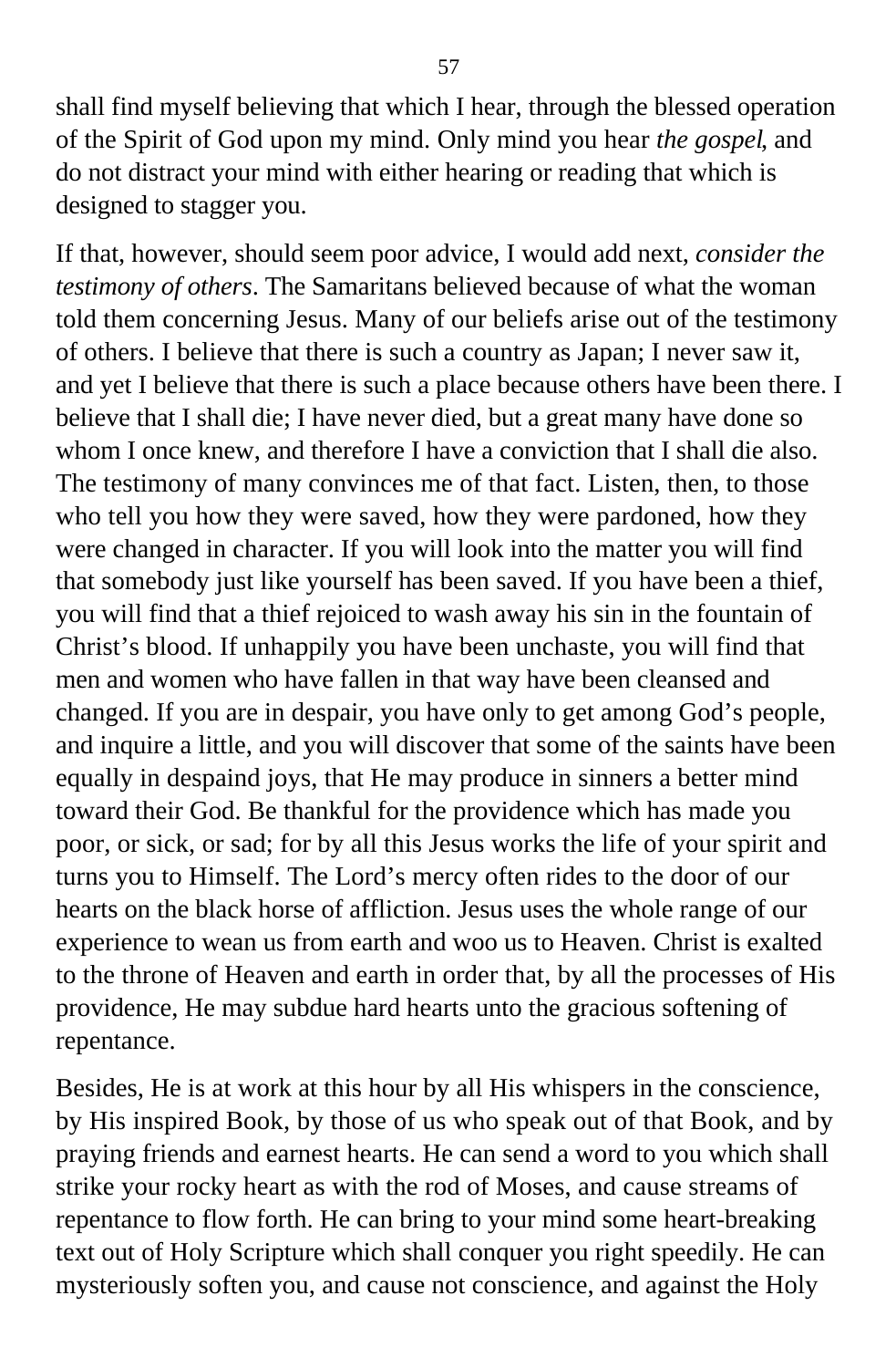Spirit, and against the love of Jesus, there is yet space for repentance. Though you may be as hard as unbelieving at times and they will be pleased to tell you how the Lord delivered them. As you listen to one after another of those who have tried the word of God, and proved it, the divine Spirit will lead you to believe. Have you not heard of the African who was told by the missionary that water sometimes became so hard that a man could walk on it? He declared that he believed a great many things the missionary had told him; but he would never believe that. When he came to England it came to pass that one frosty day he saw the river frozen, but he would not venture on it. He knew that it was a deep river, and he felt certain that he would be drowned if he ventured upon it. He could not be induced to walk the frozen water till his friend and many others went upon it; then he was persuaded, and trusted himself where others had safely ventured. So, while you see others believe in the Lamb of God, and notice their joy and peace, you will yourself be gently led to believe. The experience of others is one of God's ways of helping us to faith. You have either to believe in Jesus or die; there is no hope for you but in Him.

A better plan is this — *note the authority upon which you are commanded to believe*, and this will greatly help you to faith. The authority is not mine, or you might well reject it. But you are commanded to believe upon the authority of God himself. He bids you believe in Jesus Christ, and you must not refuse to obey your Maker. The foreman of a certain works had often heard the gospel, but he was troubled with the fear that he might not come to Christ. His good master one day sent a card around to the works — "Come to my house immediately after work." The foreman appeared at his master's door, and the master came out, and said somewhat roughly, "What do you want, John, troubling me at this time? Work is done, what right have you here?" "Sir," said he, "I had a card from you saying that I was to come after work." "Do you mean to say that merely because you had a card from me you are to come up to my house and call me out after business hours?" "Well, Sir," replied the foreman, "I do not understand you, but it seems to me that, as you sent for me, I had a right to come." "Come in, John," said his master, "I have another message that I want to read to you," and he sat down and read these words: "Come unto me, all ye that labor and are heavy laden, and I will give you rest." "Do you think after such a message from Christ that you can be wrong in coming to him?"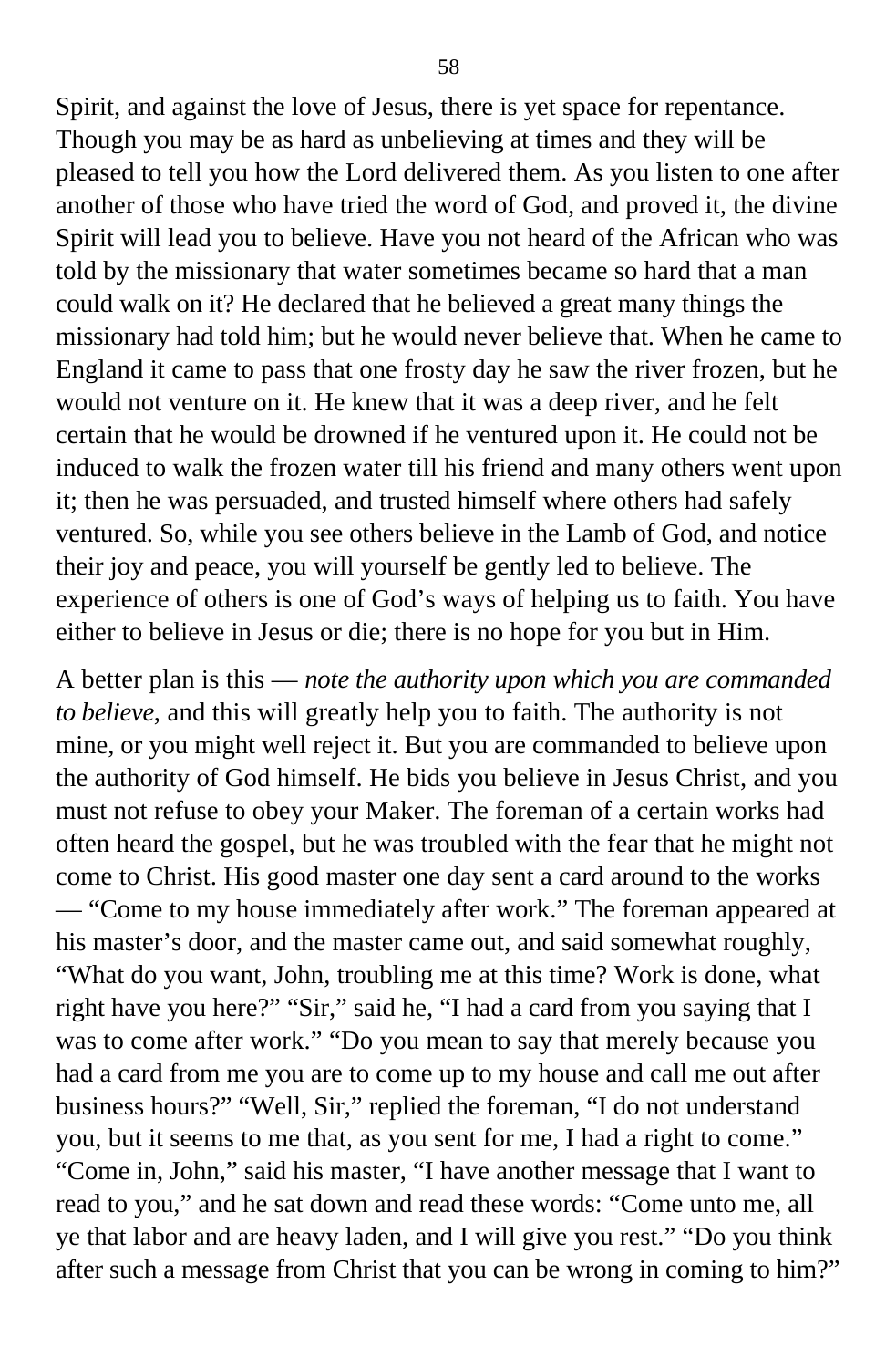The poor man saw it all at once, and believed in the Lord Jesus unto eternal life, because he perceived that he had good warrant and authority for believing. So have you, poor soul! You have good authority for coming to Christ, for the Lord himself bids you trust Him.

If that does not breed faith in you, *think over what it is that you have to believe* — that the Lord Jesus Christ suffered in the place and stead of sinners, and is able to save all who trust Him. Why, this is the most blessed fact that ever men were told to believe; the most suitable, the most comforting, the most divine truth that was ever set before mortal minds. I advise you to think much upon it, and search out the grace and love which it contains. Study the four Evangelists, study Paul's epistles, and then see if the message is not such a credible one that you are forced to believe it.

If that does not do, then *think upon the person of Jesus Christ* — think of *who* He is, and *what* He did, and *where* He is, and *what* He is. How can you doubt *Him?* It is cruelty to distrust the ever truthful Jesus. He has done nothing to deserve distrust; on the contrary, it should be easy to rely upon Him. Why crucify Him anew by unbelief? Is not this crowning Him with thorns again, and spitting upon Him again? What! is He not to be trusted? What worse insult did the soldiers pour upon Him than this? They made Him a martyr; but you make Him a liar — this is worse by far. Do not ask *how can I believe?* But answer another question — *How can you disbelieve?*

If none of these things avail, then there is something wrong about you altogether, and my last word is, *submit yourself to God!* Prejudice or pride is at the bottom of this unbelief. May the Spirit of God take away your enmity and make you yield. You are a rebel, a proud rebel, and that is why you do not believe your God. Give up your rebellion; throw down your weapons; yield at discretion, surrender to your King. I believe that never did a soul throw up its hands in self-despair, and cry, "Lord, I yield," but what faith became easy to it before long. It is because you still have a quarrel with God, and resolve to have your own will and your own way, that therefore you cannot believe. "How can ye believe," said Christ, "that have honor one of another?" Proud self creates unbelief. Submit, O man. Yield to your God, and then shall you sweetly believe in your Savior. May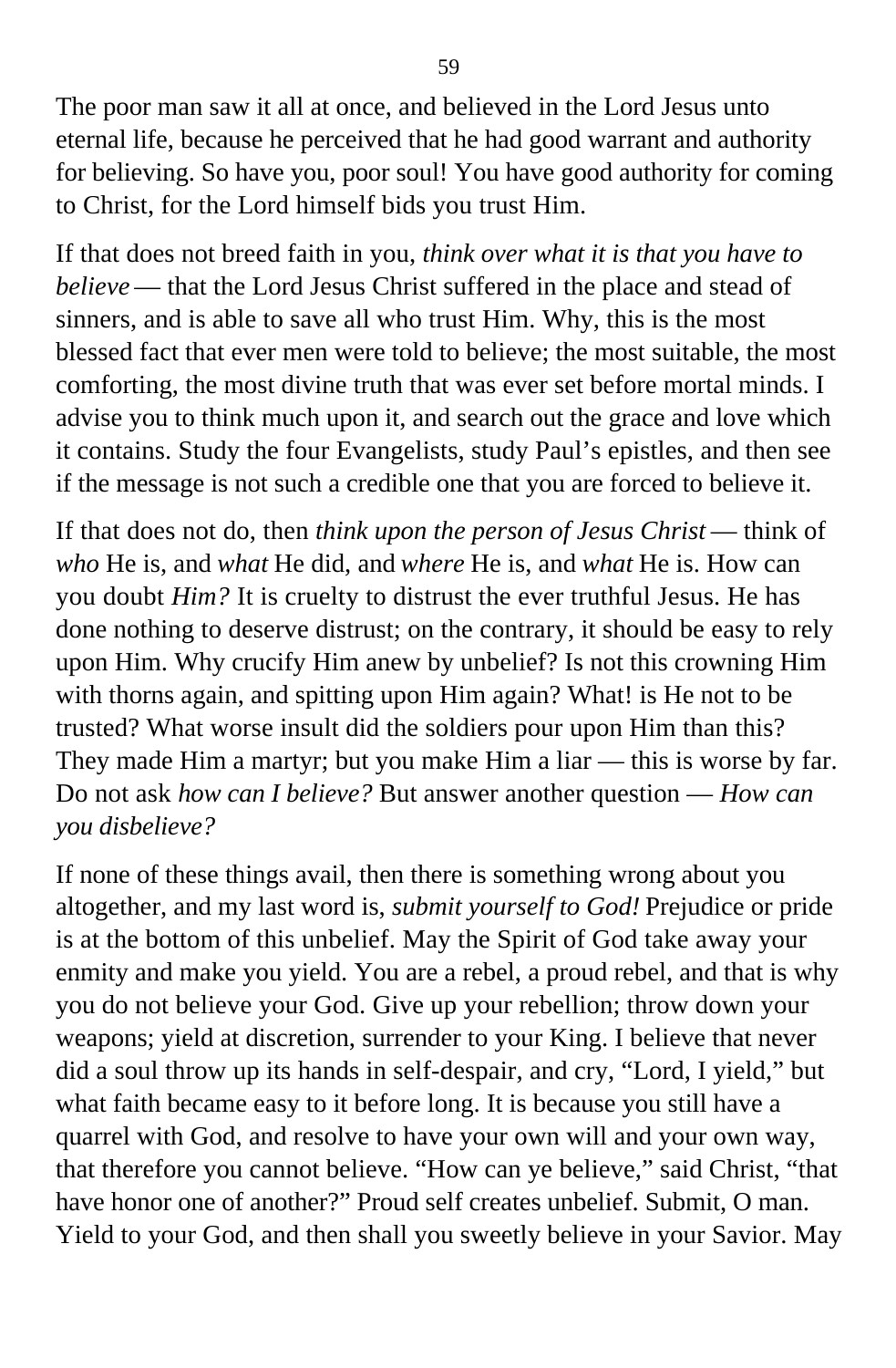the Holy Ghost now work secretly but effectually with you, and bring you at this very moment to believe in the Lord Jesus! Amen.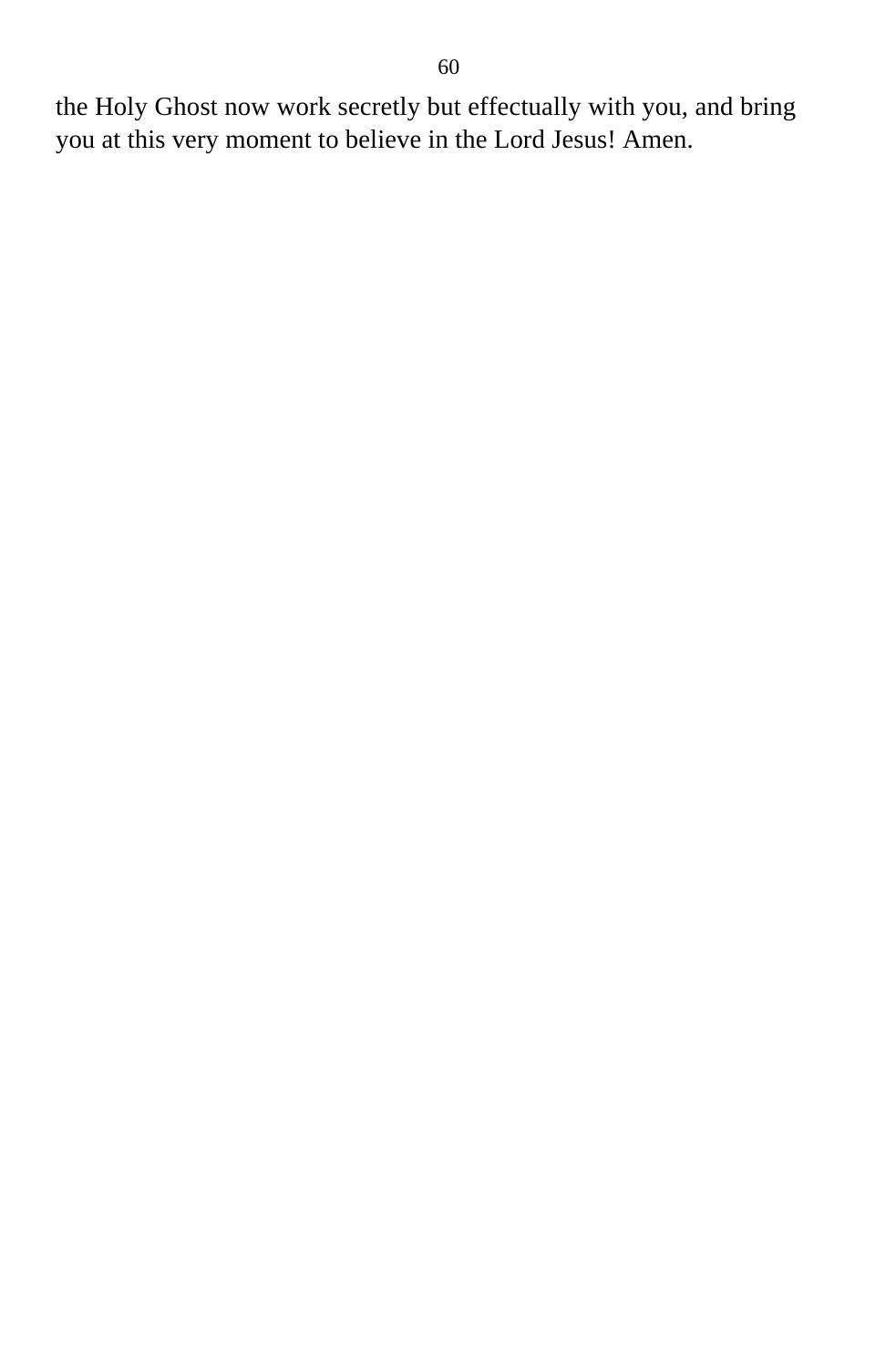## REGENERATION AND THE HOLY SPIRIT

E MUST BE BORN AGAIN." This word of our Lord Jesus has appeared to flame in the way of many, like the drawn sword of the cherub at the gate of Paradise. They have despaired, because E MUST BE BORN AGAIN." This word of our Lord Jesus has appeared to flame in the way of many, like the drawn sword of the cherub at the gate of Paradise. They have despaired, because this change is beyond their utmost effor therefore it is not in the creature's power. Now, it is far from my mind to deny, or ever to conceal, a truth in order to create a false comfort. I freely admit that the new birth is supernatural, and that it cannot be wrought by the sinner's own self. It would be a poor help to my reader if I were wicked enough to try to cheer him by persuading him to reject or forget what is unquestionably true.

But is it not remarkable that the very chapter in which our Lord makes this sweeping declaration also contains the most explicit statement as to salvation by faith? Read the third chapter of John's Gospel and do not dwell alone upon its earlier sentences. It is true that the third verse says:

#### *Jesus answered and said unto him, Verily, verily, I say unto thee, Except a man be born again, he cannot see the kingdom of God.*

But, then, the fourteenth and fifteenth verses speak:

*And as Moses lifted up the serpent in the wilderness, even so must the Son of man be lifted up: that whosoever believeth in him should not perish, but have eternal life.*

The eighteenth verse repeats the same doctrine in the broadest terms:

#### *He that believeth on him is not condemned: but he that believeth not is condemned already, because he hath not believed in the name of the only begotten Son of God.*

It is clear to every reader that these two statements must agree, since they came from the same lips, and are recorded on the same inspired page. Why should we make a difficulty where there can be none? If one statement assures us of the necessity to salvation of a something, which only God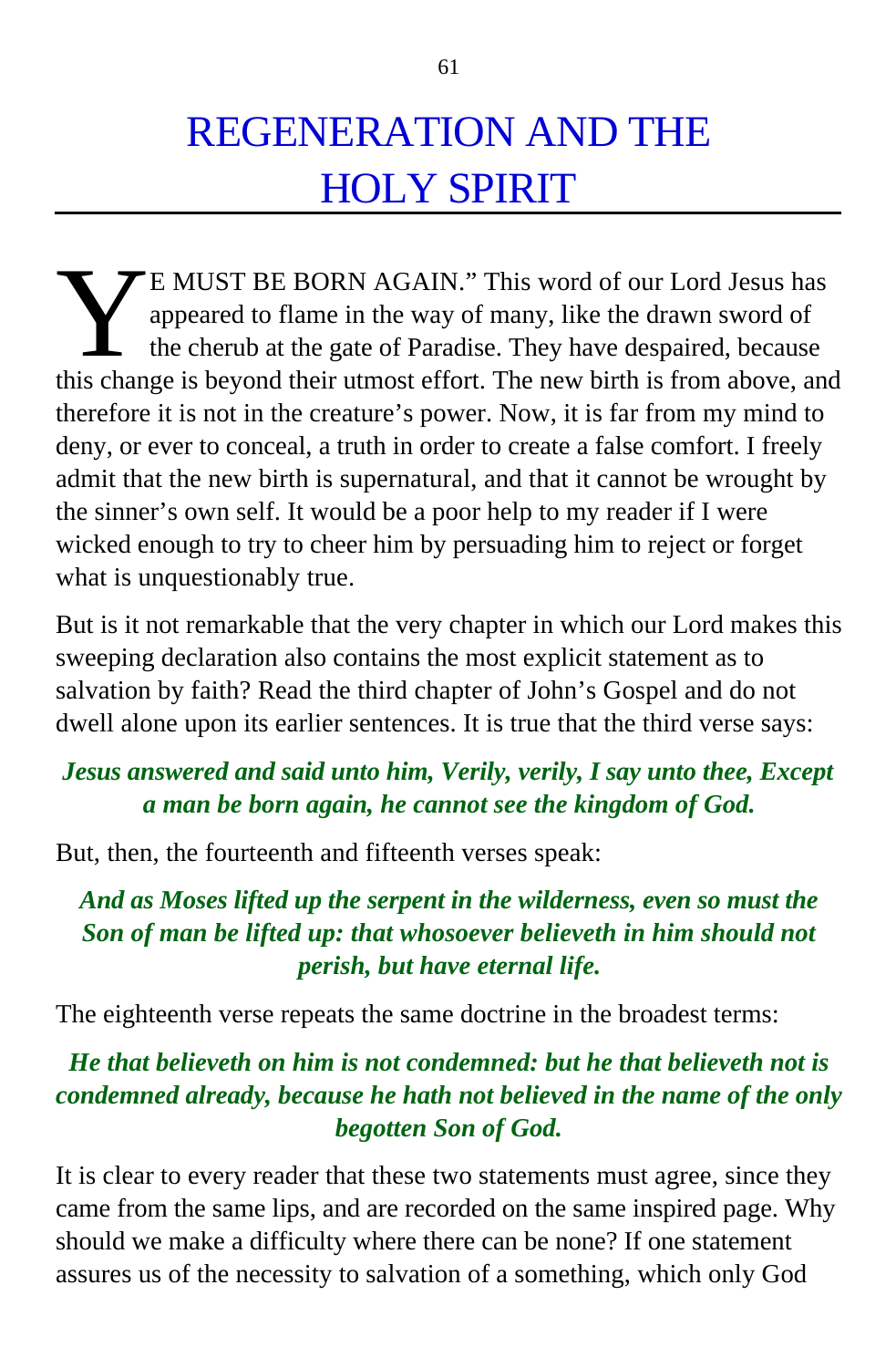can give, and if another assures us that the Lord will save us upon our believing in Jesus, then we may safely conclude that the Lord will give to those who believe all that is declared to be necessary to salvation. The Lord does, in fact, produce the new birth in all who believe in Jesus; and their believing is the surest evidence that they are born again.

We trust in Jesus for what we cannot do ourselves: if it were in our own power, what need of looking to Him? It is ours to believe, it is the Lord's to create us anew. He will not believe for us, neither are we to do regenerating work for Him. It is enough for us to obey the gracious command; it is for the Lord to work the new birth in us. He who could go so far as to die on the cross for us, can and will give us all things that are needful for our eternal safety.

"*But a saving change of heart is the work of the Holy Spirit*." This also is most true, and let it be far from us to question it, or to forget it. But the work of the Holy Spirit is secret and mysterious, and it can only be perceived by its results. There are mysteries about our natural birth into which it would be an unhallowed curiosity to pry: still more is this the case with the sacred operations of the Spirit of God. "The wind bloweth where it listeth, and thou hearest the sound thereof, but canst not tell whence it cometh, or whither it goeth; so is every one that is born of the Spirit." This much, however, we do know — the mysterious work of the Holy Spirit cannot be a reason for refusing to believe in Jesus to whom that same Spirit beareth witness.

If a man were bidden to sow a field, he could not excuse his neglect by saying that it would be useless to sow unless God caused the seed to grow. He would not be justified in neglecting tillage because the secret energy of God alone can create a harvest. No one is hindered in the ordinary pursuits of life by the fact that unless the Lord build the house they labor in vain that build it. It is certain that no man who believes in Jesus will ever find that the Holy Spirit refuses to work in him: in fact, his believing is the proof that the Spirit is already at work in his heart.

God works in providence, but men do not therefore sit still. They could not move without the divine power giving them life and strength, and yet they proceed upon their way without question; the power being bestowed from day to day by Him in whose hand their breath is, and whose are all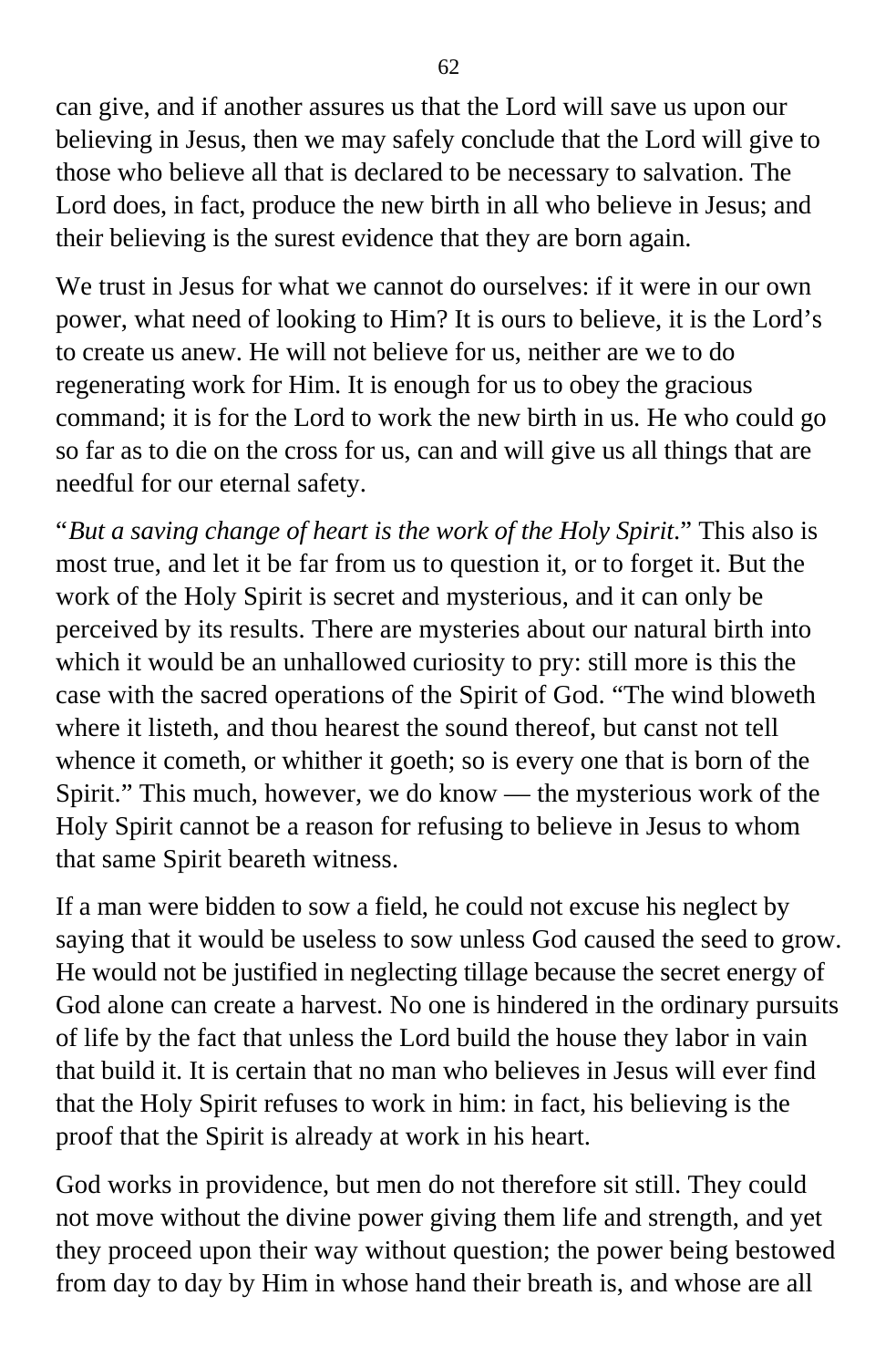their ways. So is it in grace. We repent and believe, though we could do neither if the Lord did not enable us. We forsake sin and trust in Jesus, and then we perceive that the Lord has wrought in us to will and to do of His own good pleasure. It is idle to pretend that there is any real difficulty in the matter.

Some truths which it is hard to explain in words are simple enough in actual experience. There is no discrepancy between the truth that the sinner believes, and that his faith is wrought in him by the Holy Spirit. Only folly can lead men to puzzle themselves about plain matters while their souls are in danger. No man would refuse to enter a lifeboat because he did not know the specific gravity of bodies; neither would a starving man decline to eat till he understood the whole process of nutrition. If you, my reader, will not believe till you can understand all mysteries, you will never be saved at all; and if you allow self-invented difficulties to keep you from accepting pardon through your Lord and Savior, you will perish in a condemnation which will be richly deserved. Do not commit spiritual suicide through a passion for discussing metaphysical subtleties.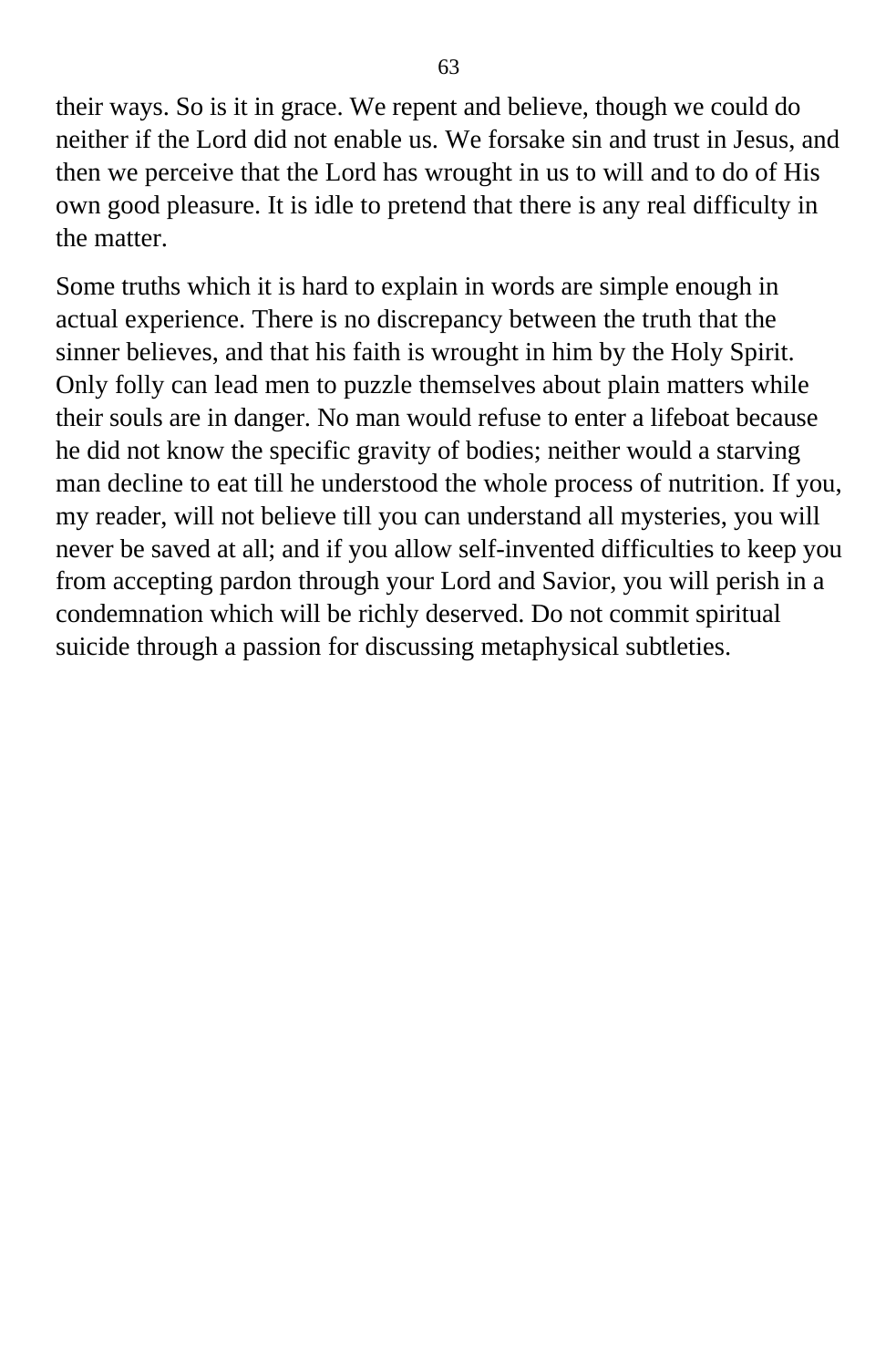### "MY REDEEMER LIVETH"

ONTINUALLY have I spoken to the reader concerning Christ crucified, who is the great hope of the guilty; but it is our wisdom to remember that our Lord has risen from the dead and lives eternally. C

You are not asked to trust in a dead Jesus, but in One who, though He died for our sins, has risen again for our justification. You may go to Jesus at once as to a living and present friend. He is not a mere memory, but a continually existent Person who will hear your prayers and answer them. He lives on purpose to carry on the work for which He once laid down His life. He is interceding for sinners at the right hand of the Father, and for this reason He is able to save them to the uttermost who come unto God by Him. Come and try this living Savior, if you have never done so before.

This living Jesus is also raised to an eminence of glory and power. He does not now sorrow as "a humble man before his foes," nor labor as "the carpenter's son"; but He is exalted far above principalities and power and every name that is named. The Father has given Him all power in Heaven and in earth, and he exercises this high endowment in carrying out His work of grace. Hear what Peter and the other apostles testified concerning Him before the high priest and the council:

#### *The God of our fathers raised up Jesus, whom ye slew and hanged on a tree. Him hath God exalted with his right hand to be a Prince and a Savior, for to give repentance to Israel, and forgiveness of sins*

(Acts 5:30, 31).

The glory which surrounds the ascended Lord should breathe hope into every believer's breast. Jesus is no mean person — He is "a Savior and a great one." He is the crowned and enthroned Redeemer of men. The sovereign prerogative of life and death is vested in Him; the Father has put all men under the mediatorial government of the Son, so that He can quicken whom He will. He openeth, and no man shutteth. At His word the soul which is bound by the cords of sin and condemnation can be unloosed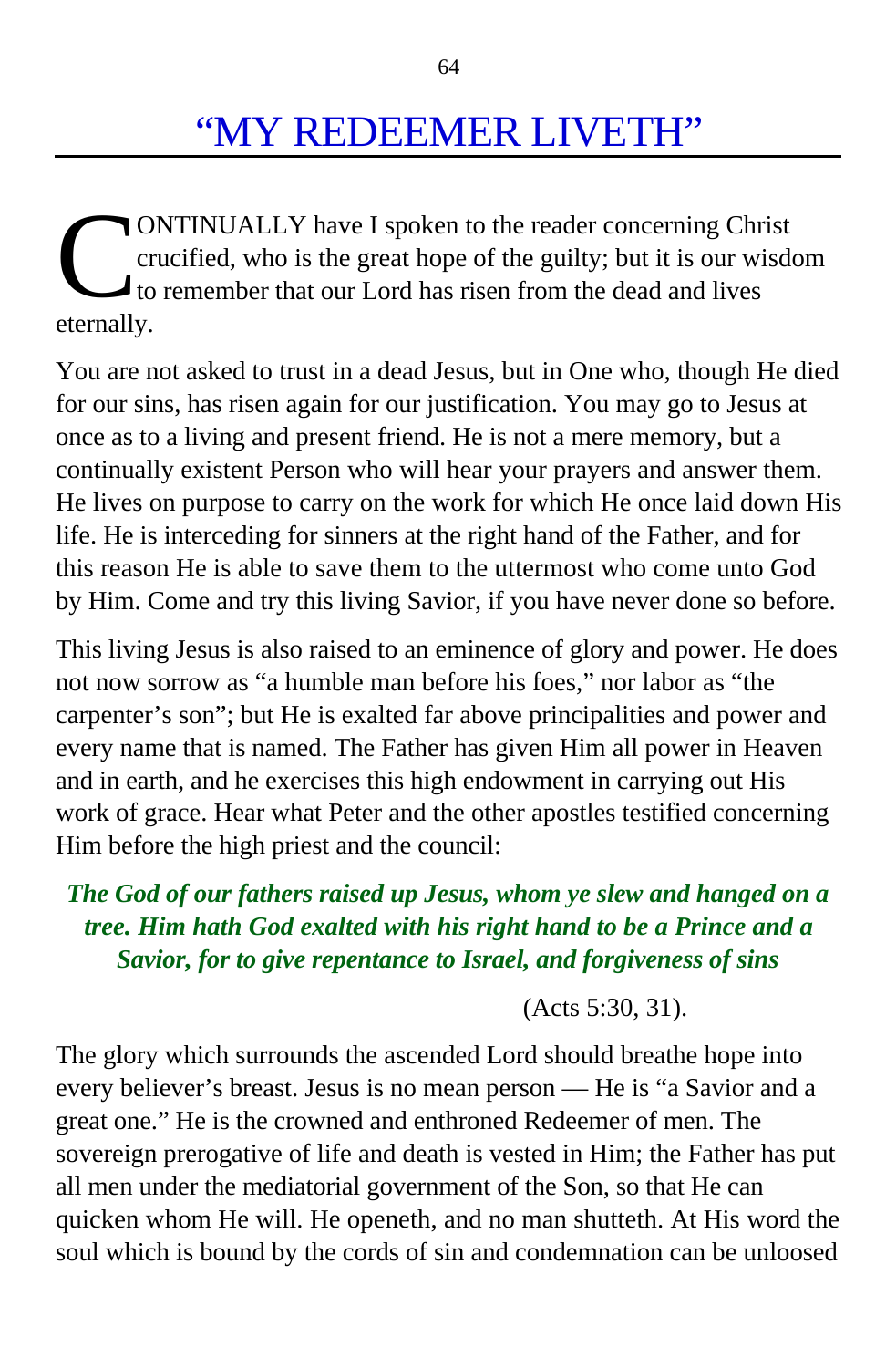in a moment. He stretches out the silver scepter, and whosoever touches it lives.

It is well for us that as sin lives, and the flesh lives, and the devil lives, so Jesus lives; and it is also well that whatever might these may have to ruin us, Jesus has still greater power to save us.

All His exaltation and ability are on our account. "He is exalted to be," and exalted "to give." He is exalted to be a Prince and a Savior, that He may give all that is needed to accomplish the salvation of all who come under His rule. Jesus has nothing which He will not use for a sinner's salvation, and He is nothing which He will not display in the aboundings of His grace. He links His princedom with His Savior-ship, as if He would not have the one without the other; and He sets forth His exaltation as designed to bring blessings to men, as if this were the flower and crown of His glory. Could anything be more calculated to raise the hopes of seeking sinners who are looking Christward?

Jesus endured great humiliation, and therefore there was room for Him to be exalted. By that humiliation He accomplished and endured all the Father's will, and therefore He was rewarded by being raised to glory. He uses that exaltation on behalf of His people. Let my reader raise his eyes to these hills of glory, whence his help must come. Let him contemplate the high glories of the Prince and Savior. Is it not most hopeful for men that a Man is now on the throne of the universe? Is it not glorious that the Lord of all is the Savior of sinners? We have a Friend at court; yea, a Friend on the throne. He will use all His influence for those who entrust their affairs in His hands. Well does one of our poets sing:

> He ever lives to intercede Before His Father's face; Give Him, my soul, Thy cause to plead, No doubt the Father's grace.

Come, friend, and commit your cause and your case to those once pierced hands, which are now glorified with the signet rings of royal power and honor. No suit ever failed which was left with this great Advocate.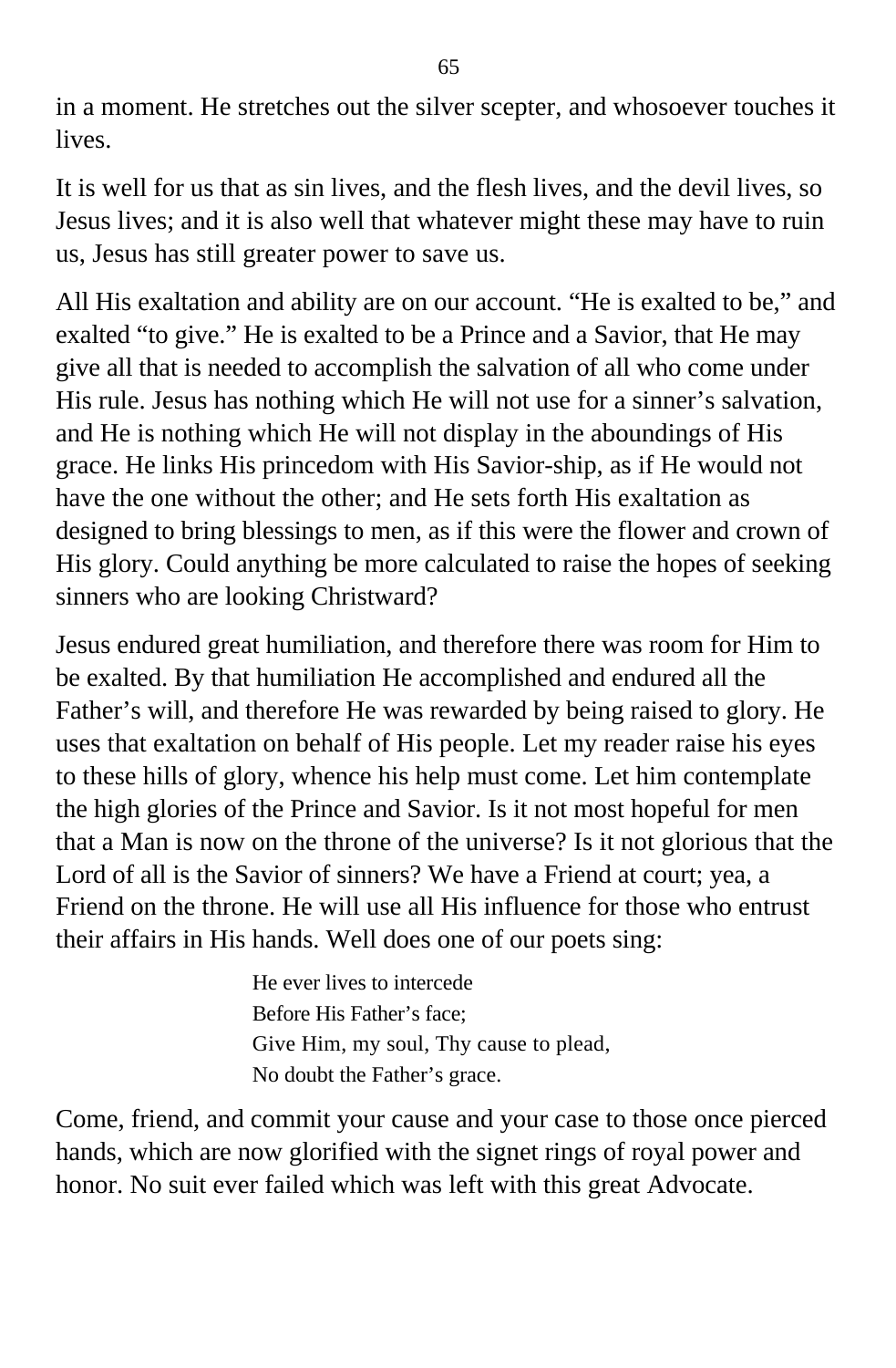### REPENTANCE MUST GO WITH FORGIVENESS

T IS CLEAR from the text which we have lately quoted that repentance is bound up with the forgiveness of sins. In Acts 5:31 we read that Jesus is "*exalted to give repentance and forgiveness of sins*." T IS CLEAR from the text which we have lately quoted that<br>repentance is bound up with the forgiveness of sins. In Acts 5:31 we<br>read that Jesus is "*exalted to give repentance and forgiveness of sins*."<br>These two blessings the tree, but is now raised to glory. Repentance and forgiveness are riveted together by the eternal purpose of God. What God hath joined together let no man put asunder.

Repentance must go with remission, and you will see that it is so if you think a little upon the matter. *It cannot be that pardon of sin should be given to an impenitent sinner;* this were to confirm him in his evil ways, and to teach him to think little of evil. If the Lord were to say, "You love sin, and live in it, and you are going on from bad to worse, but, all the same, I forgive you," this were to proclaim a horrible license for iniquity. The foundations of social order would be removed, and moral anarchy would follow. I cannot tell what innumerable mischiefs would certainly occur if you could divide repentance and forgiveness, and pass by the sin while the sinner remained as fond of it as ever. In the very nature of things, if we believe in *the holiness of God*, it must be so, that if we continue in our sin, and will not repent of it, we cannot be forgiven, but must reap the consequence of our obstinacy. According to the infinite goodness of God, we are promised that if we will forsake our sins, confessing them, and will, by faith, accept the grace which is provided in Christ Jesus, God is faithful and just to forgive us our sins, and to cleanse us from all unrighteousness. But, so long as God lives, there can be no promise of mercy to those who continue in their evil ways, and refuse to acknowledge their wrongdoing. Surely no rebel can expect the King to pardon his treason while he remains in open revolt. No one can be so foolish as to imagine that the Judge of all the earth will put away our sins if we refuse to put them away ourselves.

Moreover, it must be so for *the completeness of divine mercy*. That mercy which could forgive the sin and yet let the sinner live in it would be scant and superficial mercy. It would be unequal and deformed mercy, lame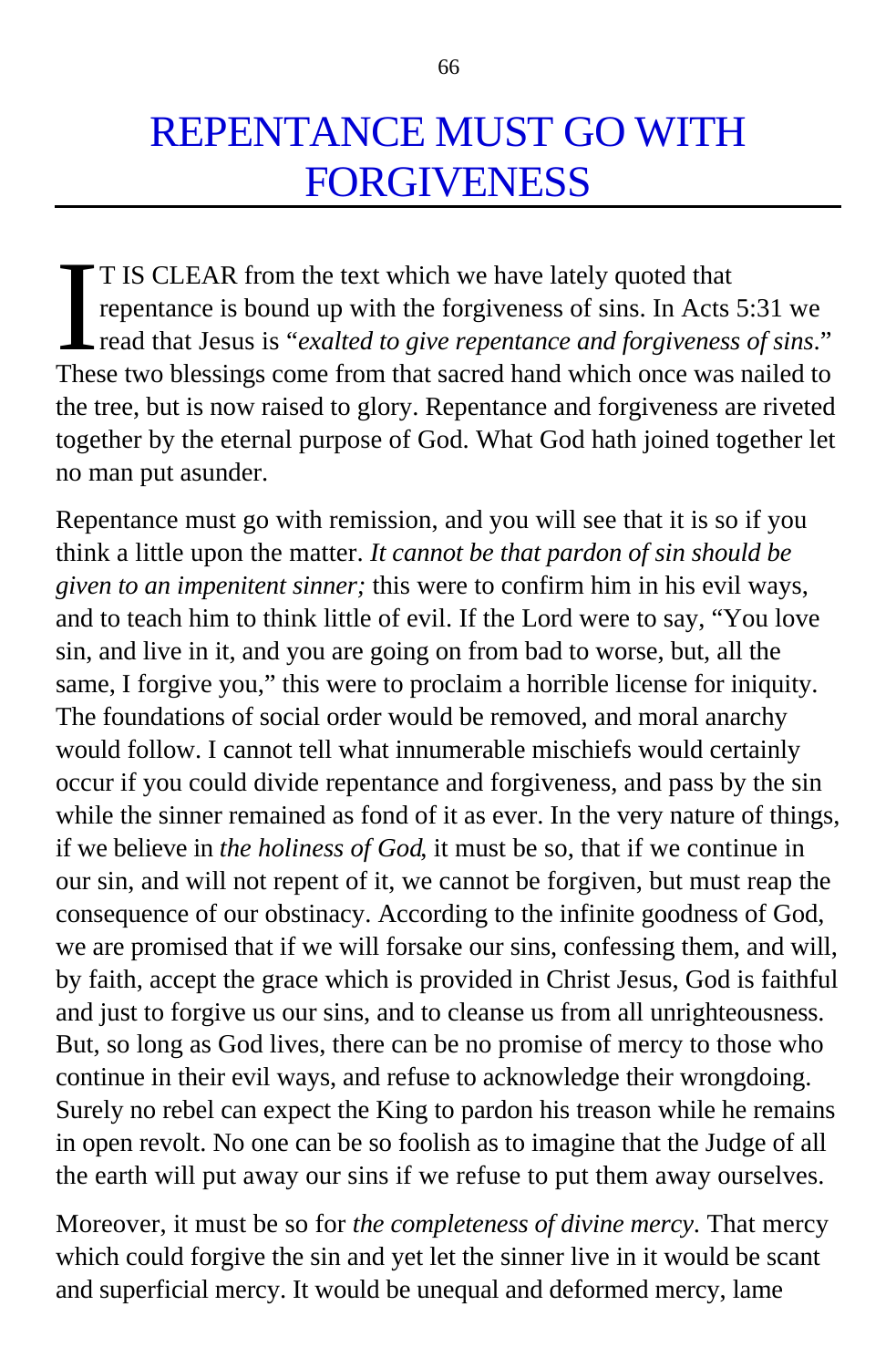upon one of its feet, and withered as to one of its hands. Which, think you, is the greater privilege, cleansing from the guilt of sin, or deliverance from the power of sin? I will not attempt to weigh in the scales two mercies so surpassing. Neither of them could have come to us apart from the precious blood of Jesus. But it seems to me that to be delivered from the dominion of sin, to be made holy, to be made like to God, must be reckoned the greater of the two, if a comparison has to be drawn. To be forgiven is an immeasurable favor. We make this one of the first notes of our psalm of praise: "Who forgiveth all thine iniquities." But if we could be forgiven, and then could be permitted to love sin, to riot in iniquity, and to wallow in lust, what would be the use of such a forgiveness? Might it not turn out to be a poisoned sweet, which would most effectually destroy us? To be washed, and yet to lie in the mire; to be pronounced clean, and yet to have the leprosy white on one's brow, would be the veriest mockery of mercy. What is it to bring the man out of his sepulcher if you leave him dead? Why lead him into the light if he is still blind? We thank God, that He who forgives our iniquities also heals our diseases. He who washes us from the stains of the past also uplifts us from the foul ways of the present, and keeps us from failing in the future. We must joyfully accept both repentance and remission; they cannot be separated. The covenant heritage is one and indivisible, and must not be parceled out. To divide the work of grace would be to cut the living child in halves, and those who would permit this have no interest in it.

I will ask you who are seeking the Lord, whether you would be satisfied with one of these mercies alone? Would it content you, my reader, if God would forgive you your sin and then allow you to be as worldly and wicked as before? Oh, no! The quickened spirit is more afraid of sin itself than of the penal results of it. The cry of your heart is not, "Who shall deliver me from punishment?" but, "O wretched man that I am! Who shall deliver me from the body of this death? Who shall enable me to live above temptation, and to become holy, even as God is holy?" Since the unity of repentance with remission agrees with gracious desire, and since it is necessary for the completeness of salvation, and for holiness' sake, rest you sure that it abides.

Repentance and forgiveness are joined together *in the experience of all believers*. There never was a person yet who did unfeignedly repent of sin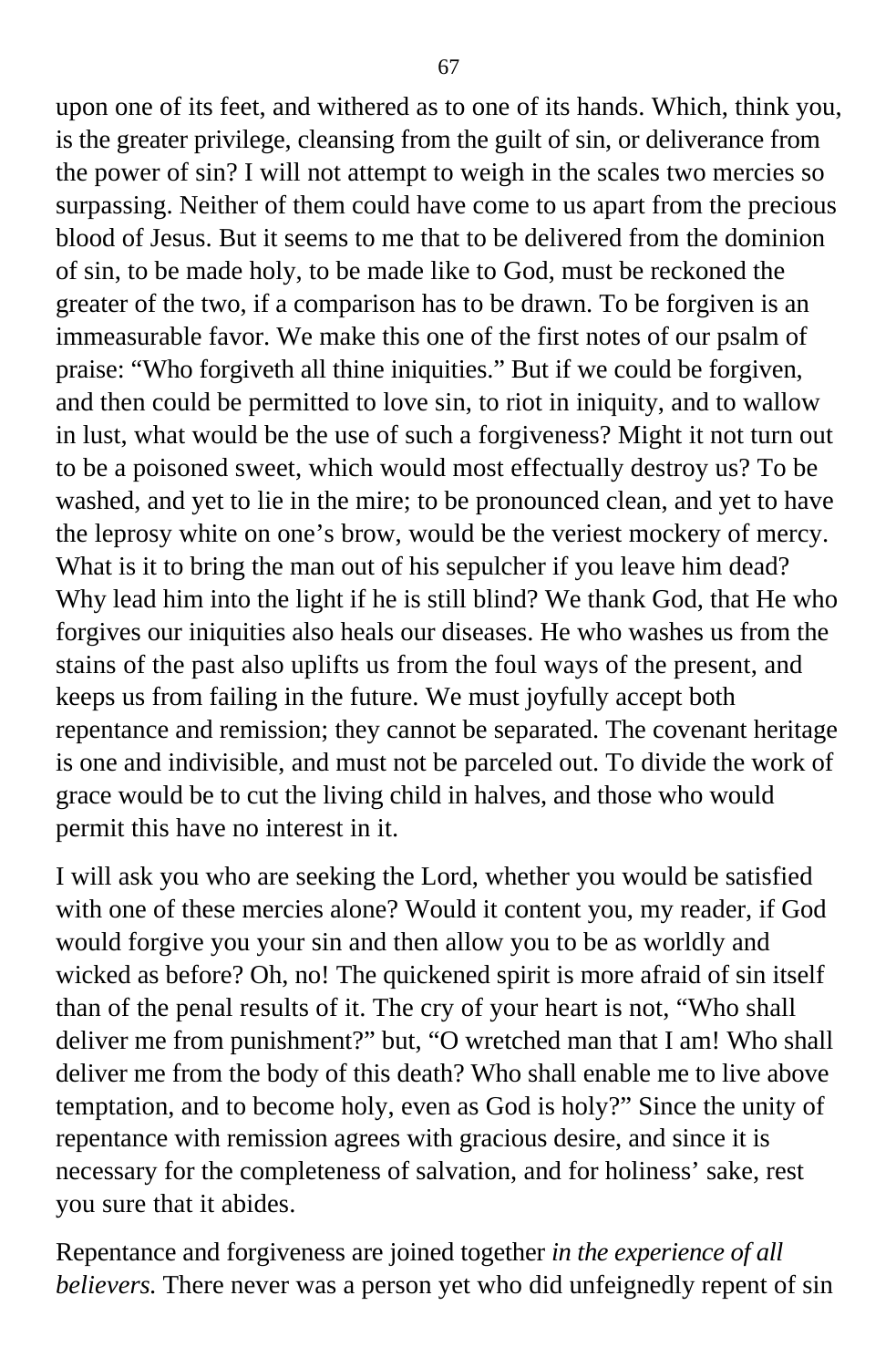with believing repentance who was not forgiven; and on the other hand, there never was a person forgiven who had not repented of his sin. I do not hesitate to say that beneath the copes of Heaven there never was, there is not, and there never will be, any case of sin being washed away, unless at the same time the heart was led to repentance and faith in Christ. Hatred of sin and a sense of pardon come together into the soul, and abide together while we live.

*These two things act and react upon each other:* the man who is forgiven, therefore repents; and the man who repents is also most assuredly forgiven. Remember first, that forgiveness leads to repentance. As we sing in Hart's words:

> Law and terrors do but harden All the while they work alone; But a sense of blood-bought pardon Soon dissolves a heart of stone.

When we are sure that we are forgiven, then we abhor iniquity; and I suppose that when faith grows into full assurance, so that we are certain beyond a doubt that the blood of Jesus has washed us whiter than snow, it is then that repentance reaches to its greatest height. Repentance grows as faith grows. Do not make any mistake about it; repentance is not a thing of days and weeks, a temporary penance to be over as fast as possible! No; it is the grace of a lifetime, like faith itself. God's little children repent, and so do the young men and the fathers. Repentance is the inseparable companion of faith. All the while that we walk by faith and not by sight, the tear of repentance glitters in the eye of faith. That is not true repentance which does not come of faith in Jesus, and that is not true faith in Jesus which is not tinctured with repentance. Faith and repentance, like Siamese twins, are vitally joined together. In proportion as we believe in the forgiving love of Christ, in that proportion we repent; and in proportion as we repent of sin and hate evil, we rejoice in the fullness of the absolution which Jesus is exalted to bestow. You will never value pardon unless you feel repentance; and you will never taste the deepest draught of repentance until you know that you are pardoned. It may seem a strange thing, but so it is — the bitterness of repentance and the sweetness of pardon blend in the flavor of every gracious life, and make up an incomparable happiness.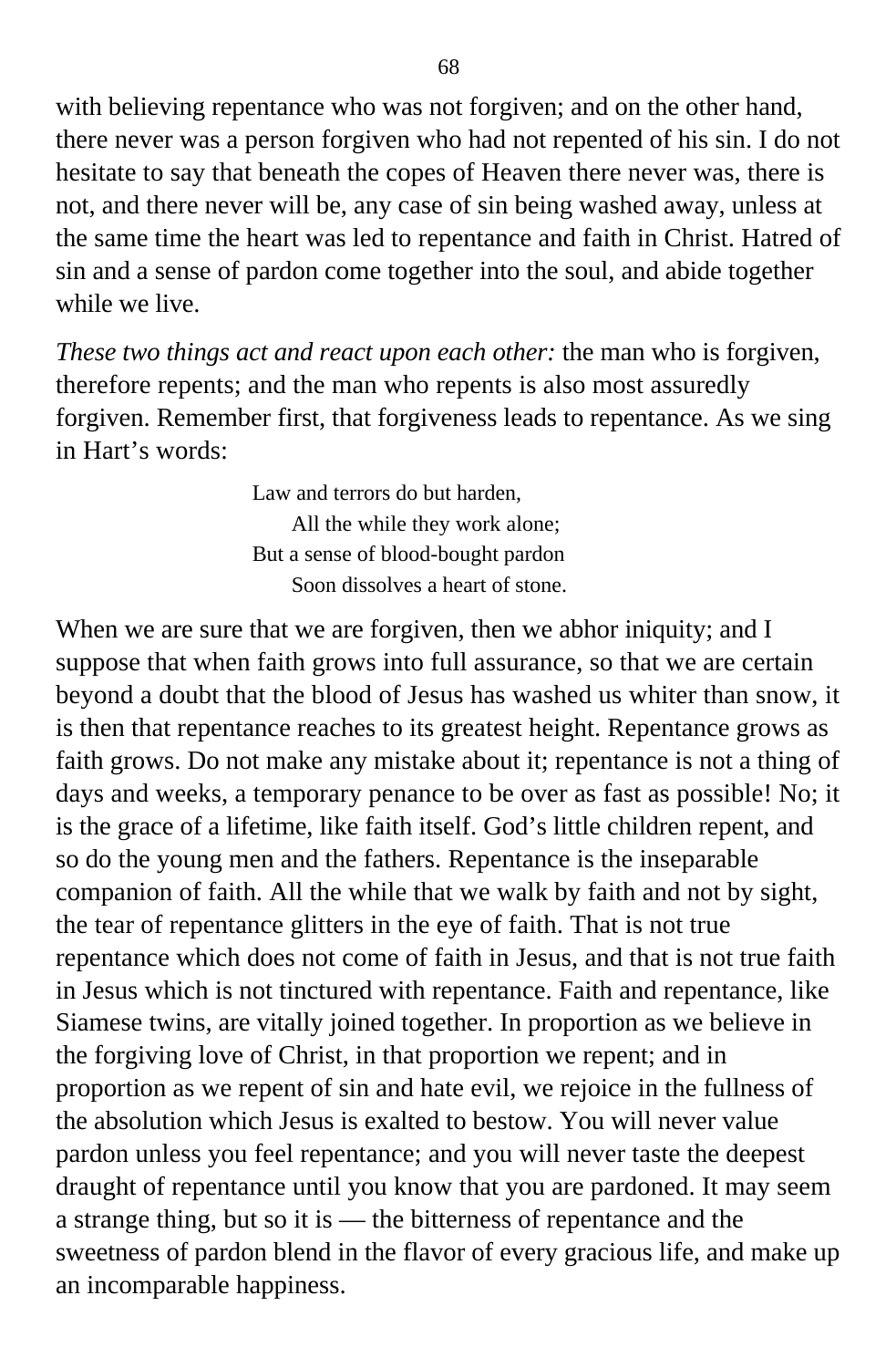These two covenant gifts are the mutual assurance of each other. If I know that I repent, I know that I am forgiven. How am I to know that I am forgiven except I know also that I am turned from my former sinful course? To be a believer is to be a penitent. Faith and repentance are but two spokes in the same wheel, two handles of the same plough. Repentance has been well described as a heart broken *for* sin, and *from* sin; and it may equally well be spoken of as turning and returning. It is a change of mind of the most thorough and radical sort, and it is attended with sorrow for the past, and a resolve of amendment in the future.

> Repentance is to leave The sins we loved before; And show that we in earnest grieve, By doing so no more.

Now, when that is the case, we may be certain that we are forgiven; for the Lord never made a heart to be broken for sin and broken from sin, without pardoning it. If, on the other hand, we are enjoying pardon, through the blood of Jesus, and are justified by faith, and have peace with God, through Jesus Christ our Lord, we know that our repentance and faith are of the right sort.

Do not regard your repentance as the cause of your remission, but as the companion of it. Do not expect to be able to repent until you see the grace of our Lord Jesus, and His readiness to blot out your sin. Keep these blessed things in their places, and view them in their relation to each other. They are the Jachin and Boaz of a saving experience; I mean that they are comparable to Solomon's two great pillars which stood in the forefront of the house of the Lord, and formed a majestic entrance to the holy place. No man comes to God aright except he passes between the pillars of repentance and remission. Upon your heart the rainbow of covenant grace has been displayed in all its beauty when the tear-drops of repentance have been shone upon by the light of full forgiveness. Repentance of sin and faith in divine pardon are the warp and woof of the fabric of real conversion. By these tokens shall you know an Israelite indeed.

To come back to the Scripture upon which we are meditating: both forgiveness and repentance flow from the same source, and are given by the same Savior. The Lord Jesus in His glory bestows both upon the same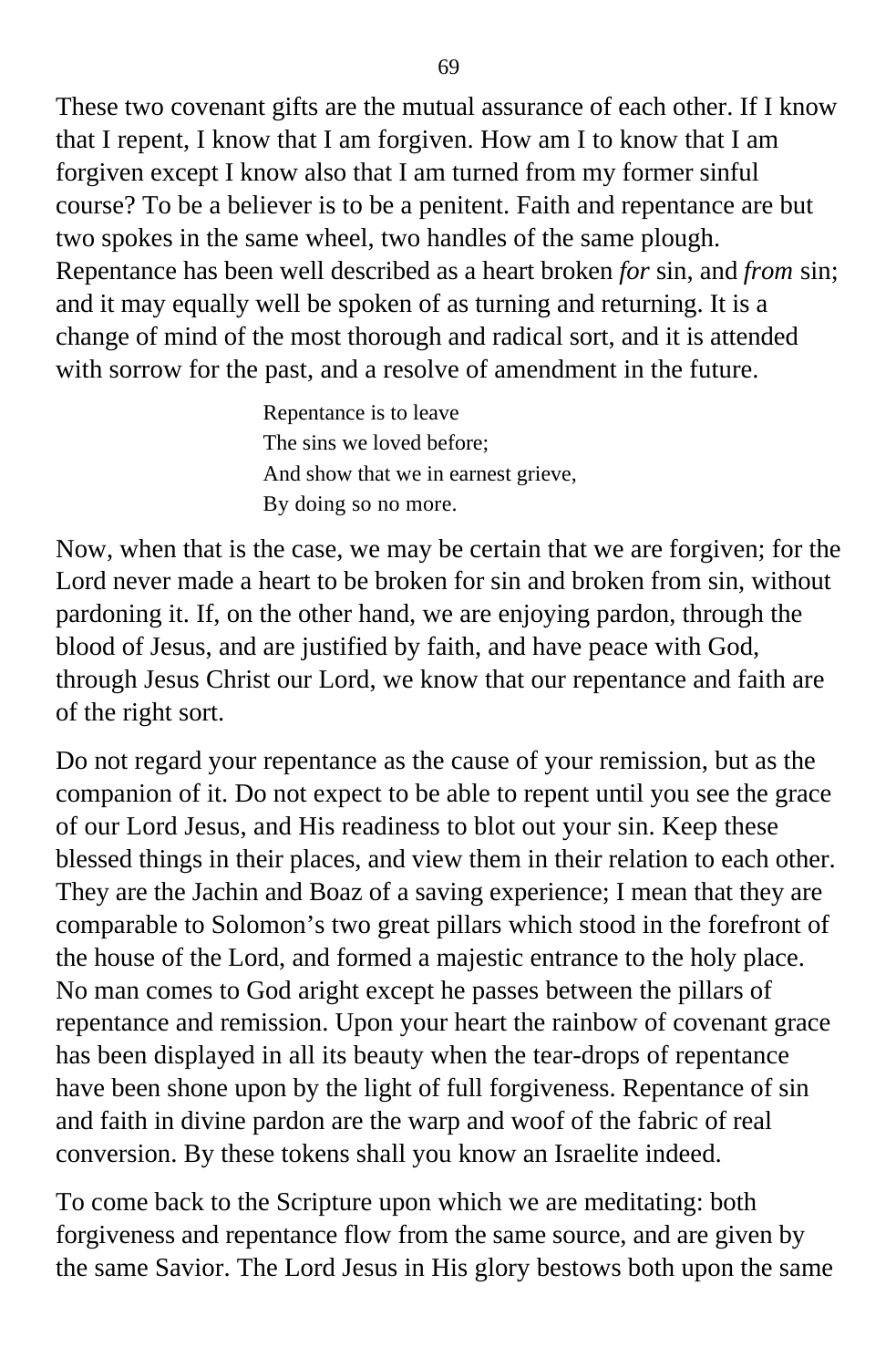persons. You are neither to find the remission nor the repentance elsewhere. Jesus has both ready, and He is prepared to bestow them now, and to bestow them most freely on all who will accept them at His hands. Let it never be forgotten that Jesus gives all that is needful for our salvation. It is highly important that all seekers after mercy should remember this. Faith is as much the gift of God as is the Savior upon whom that faith relies. Repentance of sin is as truly the work of grace as the making of an atonement by which sin is blotted out. Salvation, from first to last, is of grace alone. You will not misunderstand me. It is not the Holy Spirit who repents. He has never done anything for which He should repent. If He could repent, it would not meet the case; we must ourselves repent of our own sin, or we are not saved from its power. It is not the Lord Jesus Christ who repents. What should He repent of? We ourselves repent with the full consent of every faculty of our mind. The will, the affections, the emotions, all work together most heartily in the blessed act of repentance for sin; and yet at the back of all that is our personal act, there is a secret holy influence which melts the heart, gives contrition, and produces a complete change. The Spirit of God enlightens us to see what sin is, and thus makes it loathsome in our eyes. The Spirit of God also turns us toward holiness, makes us heartily to appreciate, love, and desire it, and thus gives us the impetus by which we are led onward from stage to stage of sanctification. The Spirit of God works in us to will and to do according to God's good pleasure. To that good Spirit let us submit ourselves at once, that He may lead us to Jesus, who will freely give us the double benediction of repentance and remission, according to the riches of His grace.

"BY GRACE ARE YE SAVED."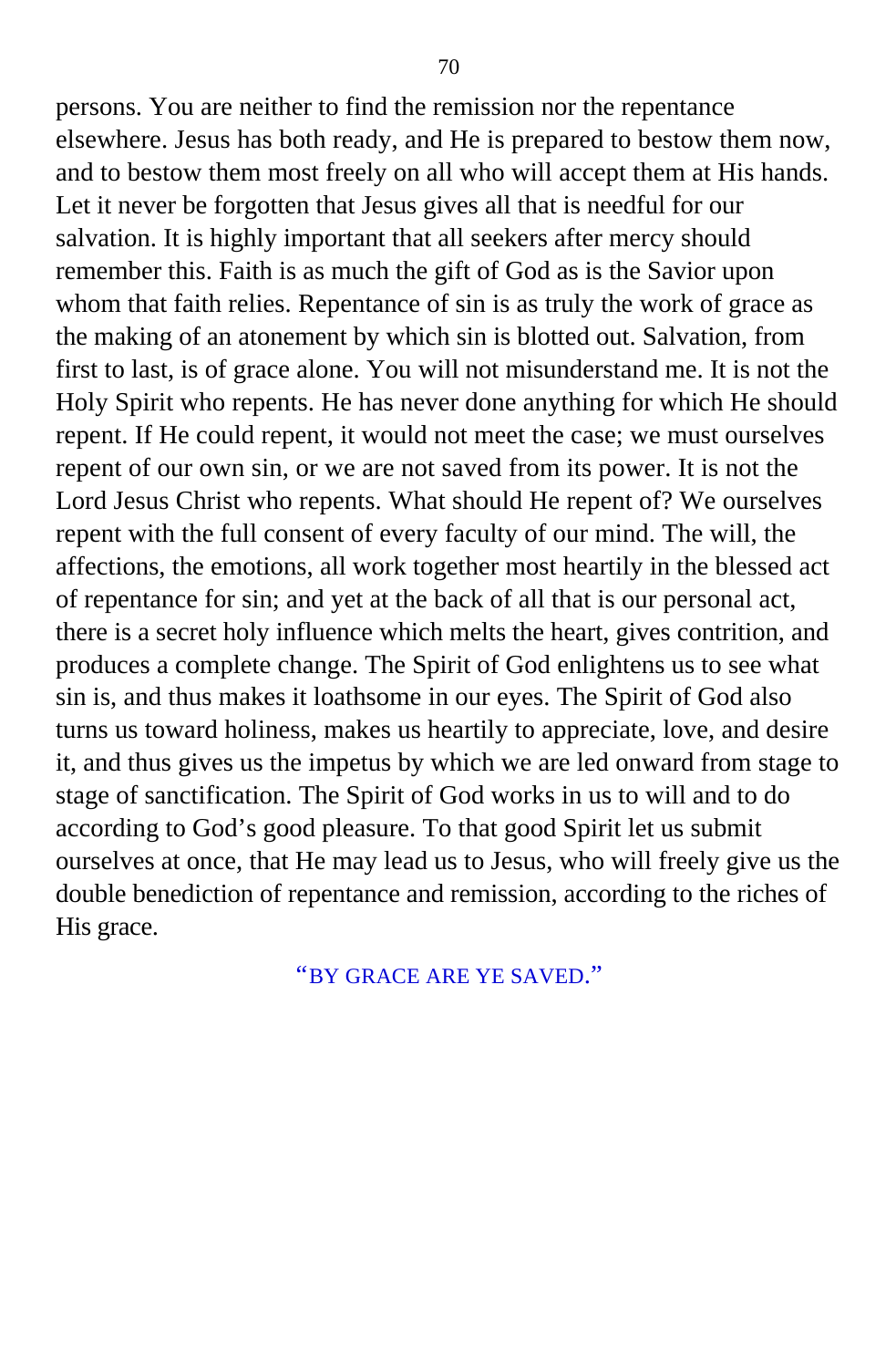## HOW REPENTANCE IS GIVEN

#### O RETURN to the grand text:  **"***Him hath God exalted with his right hand to be a Prince and a Savior, for to give repentance to Israel, and forgiveness of sins***."** T

Our Lord Jesus Christ has gone up that grace may come down. His glory is employed to give greater currency to His grace. The Lord has not taken a step upward except with the design of bearing believing sinners upward with Him. He is exalted to give repentance; and this we shall see if we remember a few great truths.

*The work which our Lord Jesus has done has made repentance possible, available, and acceptable*. The law makes no mention of repentance, but says plainly, "The soul that sinneth, it shall die." If the Lord Jesus had not died and risen again and gone unto the Father, what would your repenting or mine be worth? We might feel remorse with its horrors, but never repentance with its hopes. Repentance, as a natural feeling, is a common duty deserving no great praise: indeed, it is so generally mingled with a selfish fear of punishment, that the kindliest estimate makes but little of it. Had not Jesus interposed and wrought out a wealth of merit, our tears of repentance would have been so much water spilled upon the ground. Jesus is exalted on high, that through the virtue of His intercession repentance may have a place before God. In this respect He gives us repentance, because He puts repentance into a position of acceptance, which otherwise it could never have occupied.

When Jesus was exalted on high, *the Spirit of God was poured out to work in us all needful graces*. The Holy Ghost creates repentance in us by supernaturally renewing our nature, and taking away the heart of stone out of our flesh. Oh, sit not down straining those eyes of yours to fetch out impossible tears! Repentance comes not from unwilling nature, but from free and sovereign grace. Get not to your chamber to smite your breast in order to fetch from a heart of stone feelings which are not there. But go to Calvary and see how Jesus died. Look upward to the hills whence comes your help. The Holy Ghost has come on purpose that He may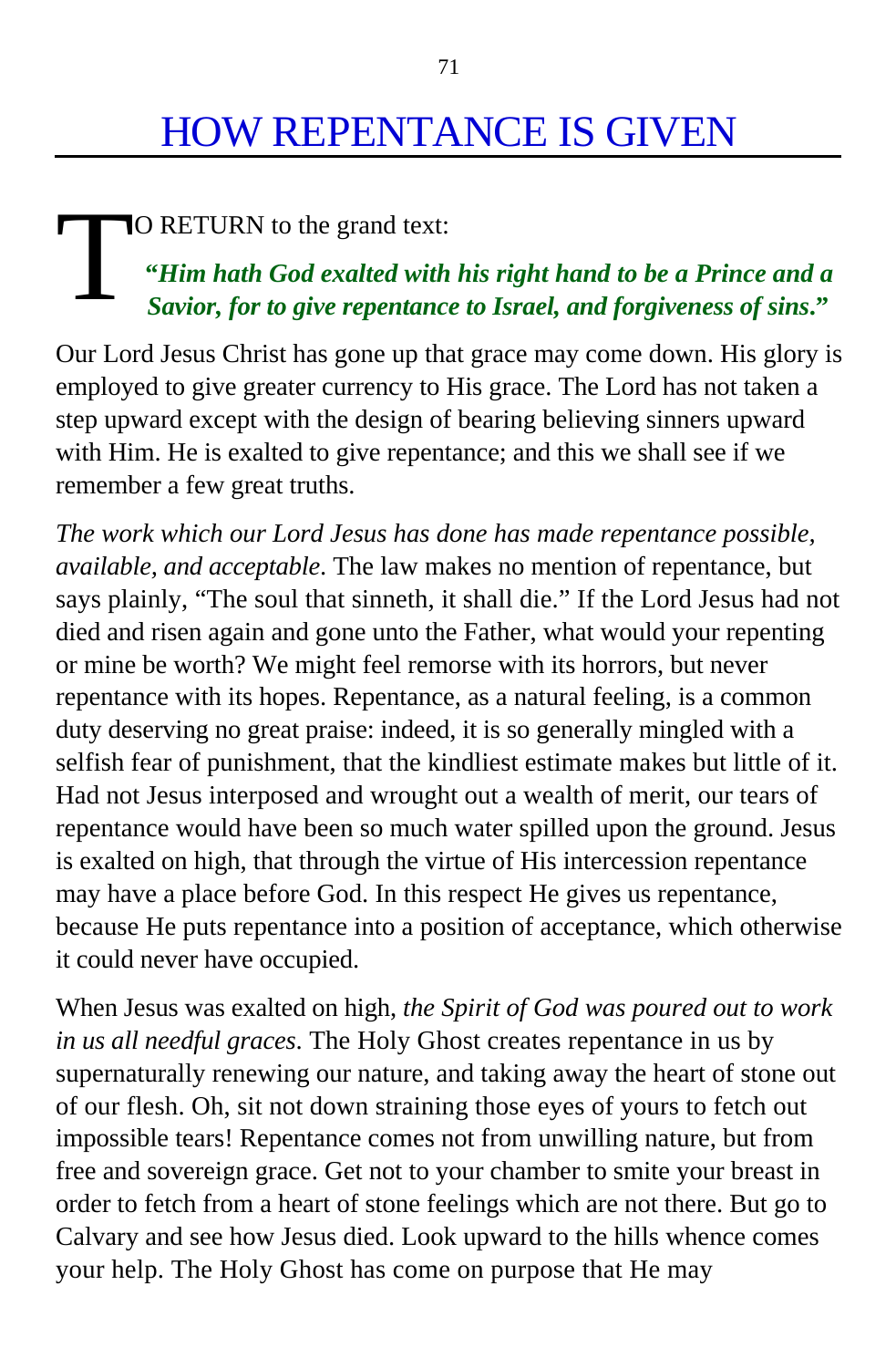overshadow men's spirits and breed repentance within them, even as once He brooded over chaos and brought forth order. Breathe your prayer to Him, "Blessed Spirit, dwell with me. Make me tender and lowly of heart, that I may hate sin and unfeignedly repent of it." He will hear your cry and answer you.

Remember, too, that when our Lord Jesus was exalted, He not only gave us repentance by sending forth the Holy Spirit, but *by consecrating all the works of nature and of providence to the great ends of our salvation*, so that any one of them may call us to repentance, whether it crow like Peter's cock, or shake the prison like the jailer's earthquake. From the right hand of God our Lord Jesus rules all things here below, and makes them work together for the salvation of His redeemed. He uses both bitters and sweets, trials a holy frame of mind to steal over you when you least look for it. Be sure of this, that He who is gone into His glory, raised into all the splendor and majesty of God, has abundant ways of working repentance in those to whom He grants forgiveness. *He is even now waiting to give repentance to you*. Ask Him for it at once.

Observe with much comfort that the *Lord Jesus Christ gives this repentance to the most unlikely people in the world*. He is exalted to give repentance to *Israel*. To Israel! In the days when the apostles thus spoke, Israel was the nation which had most grossly sinned against light and love, by daring to say, "His blood be on us and on our children." Yet Jesus is exalted to give *them* repentance! What a marvel of grace! If you have been brought up in the brightest of Christian light, and yet have rejected it, there is still hope. If you have sinned against Israel of old, softening may yet come to you, since Jesus is exalted, and clothed with boundless power. For those who went the furthest in iniquity, and sinned with special aggravation, the Lord Jesus is exalted to give to them repentance and forgiveness of sins. Happy am I to have so full a gospel to proclaim! Happy are you to be allowed to read it!

The hearts of the children of Israel had grown hard as an adamant stone. Luther used to think it impossible to convert a Jew. We are far from agreeing with him, and yet we must admit that the seed of Israel have been exceedingly obstinate in their rejection of the Savior during these many centuries. Truly did the Lord say, "Israel would none of me." "He came to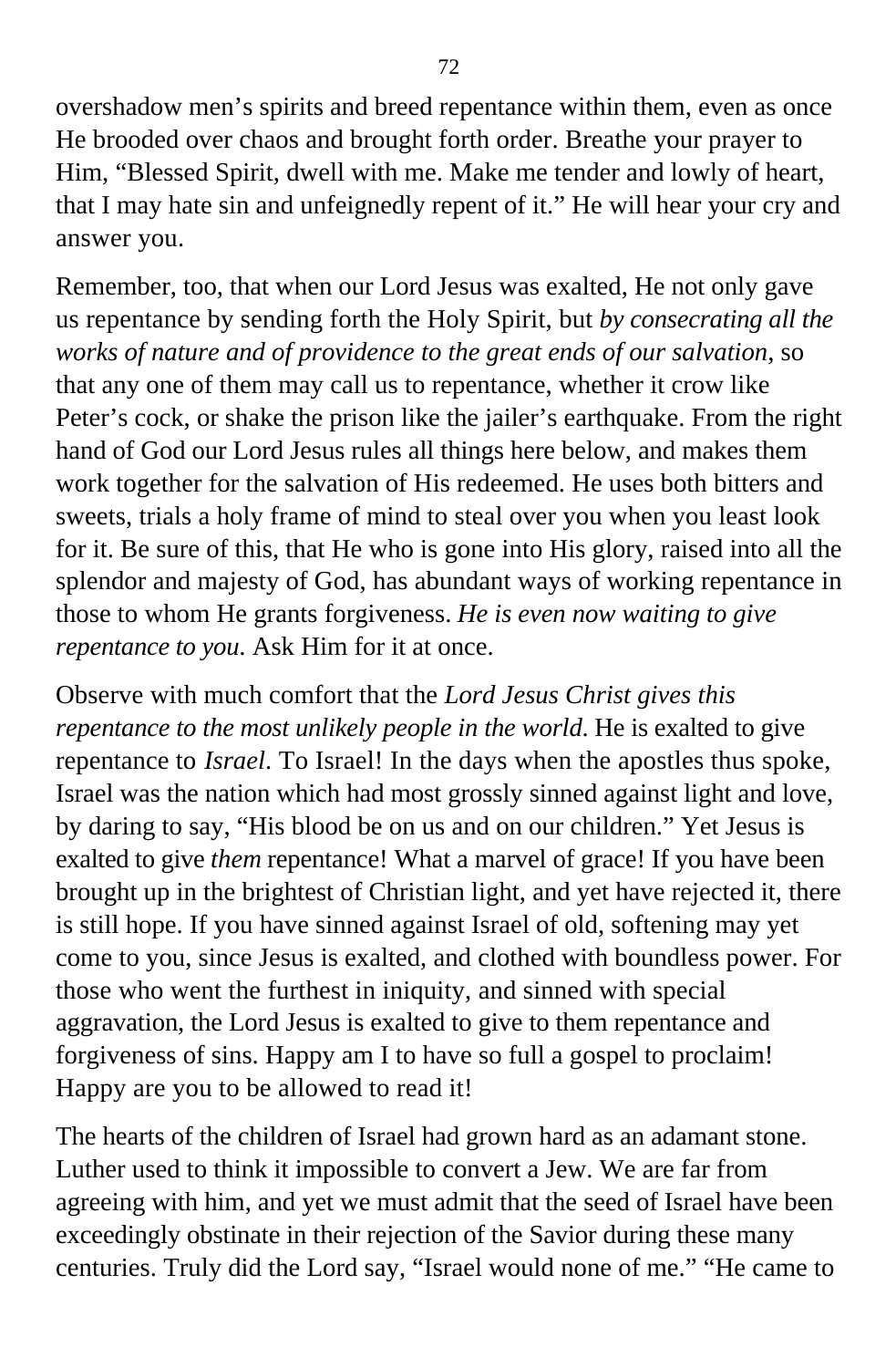his own and his own received him not." Yet on behalf of Israel our Lord Jesus is exalted for the giving of repentance and remission. Probably my reader is a Gentile; but yet he may have a very stubborn heart, which has stood out against the Lord Jesus for many years; and yet in him our Lord can work repentance. It may be that you will yet feel compelled to write as William Hone did when he yielded to divine love. He was the author of those most entertaining volumes called the "Everyday Book," but he was once a stout-hearted infidel. When subdued by sovereign grace, he wrote:

> The proudest heart that ever beat Hath been subdued in me; The wildest will that ever rose To scorn Thy cause and aid Thy foes Is quell'd my Lord, by Thee. Thy will, and not my will be done, My heart be ever Thine; Confessing Thee the mighty Word, My Savior Christ, my God, my Lord, Thy cross shall be my sign.

The Lord can give repentance to the most unlikely, turning lions into lambs, and ravens into doves. Let us look to Him that this great change may be wrought in us. Assuredly the contemplation of the death of Christ is one of the surest and speediest methods of gaining repentance. Do not sit down and try to pump up repentance from the dry well of corrupt nature. It is contrary to the laws of mind to suppose that you can force your soul into that gracious state. Take your heart in prayer to Him who understands it, and say, "Lord, cleanse it. Lord, renew it. Lord, work repentance in it." The more you try to produce penitent emotions in yourself, the more you will be disappointed; but if you believingly think of Jesus dying for you, repentance will burst forth. Meditate on the Lord's shedding His heart's blood out of love to you. Set before your mind's eye the agony and bloody sweat, the cross and passion; and, as you do this, He who was the bearer of all this grief will look at you, and with that look He will do for you what He did for Peter, so that you also will go out and weep bitterly. He who died for you can, by His gracious Spirit, make you die to sin; and He who has gone into glory on your behalf can draw your soul after Him, away from evil, and toward holiness.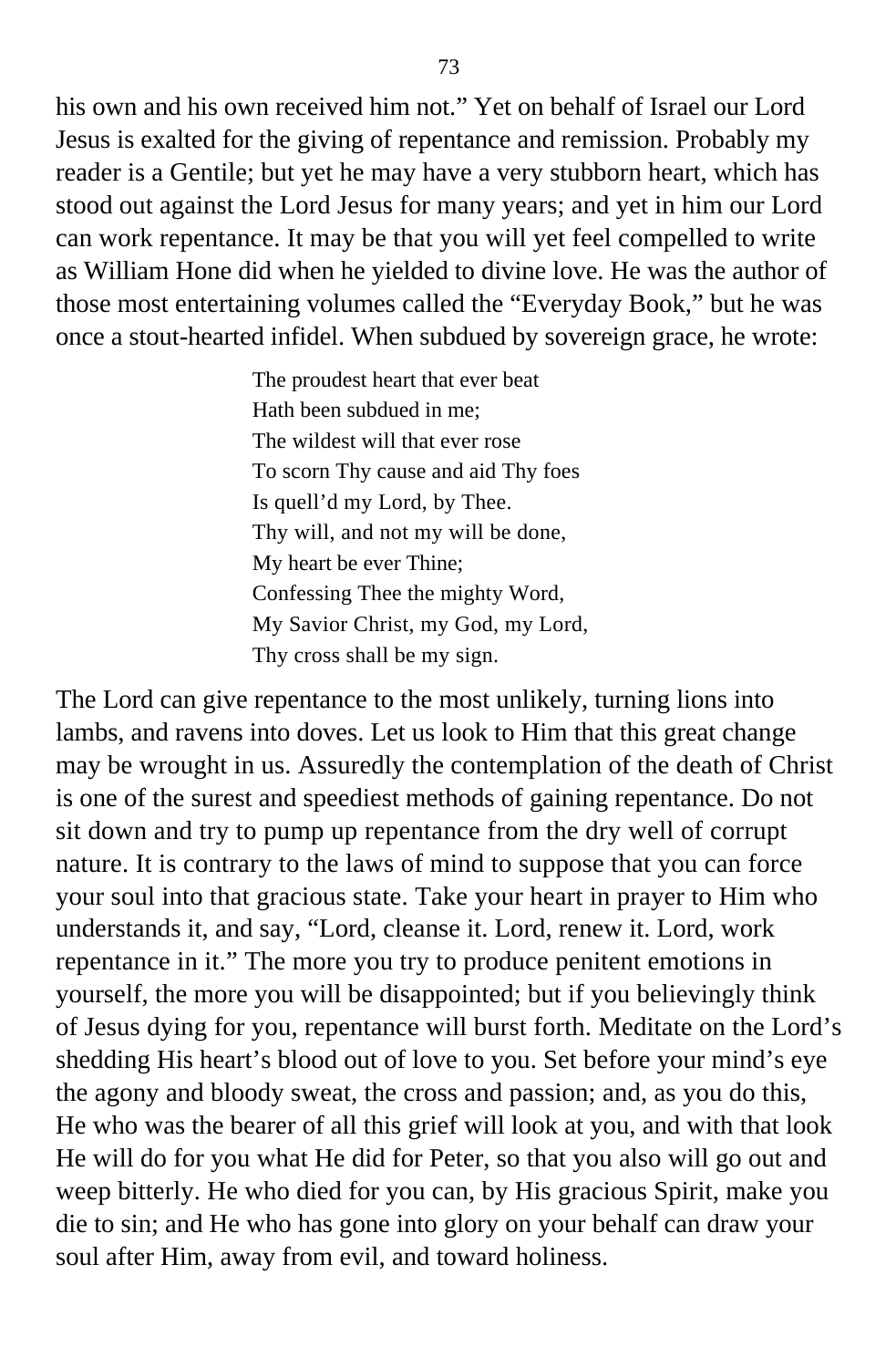I shall be content if I leave this one thought with you; look not beneath the ice to find fire, neither hope in your own natural heart to find repentance. Look to the Living One for life. Look to Jesus for all you need between Hell Gate and Heaven Gate. Never seek elsewhere for any part of that which Jesus loves to bestow; but remember,

## **CHRIST IS ALL.**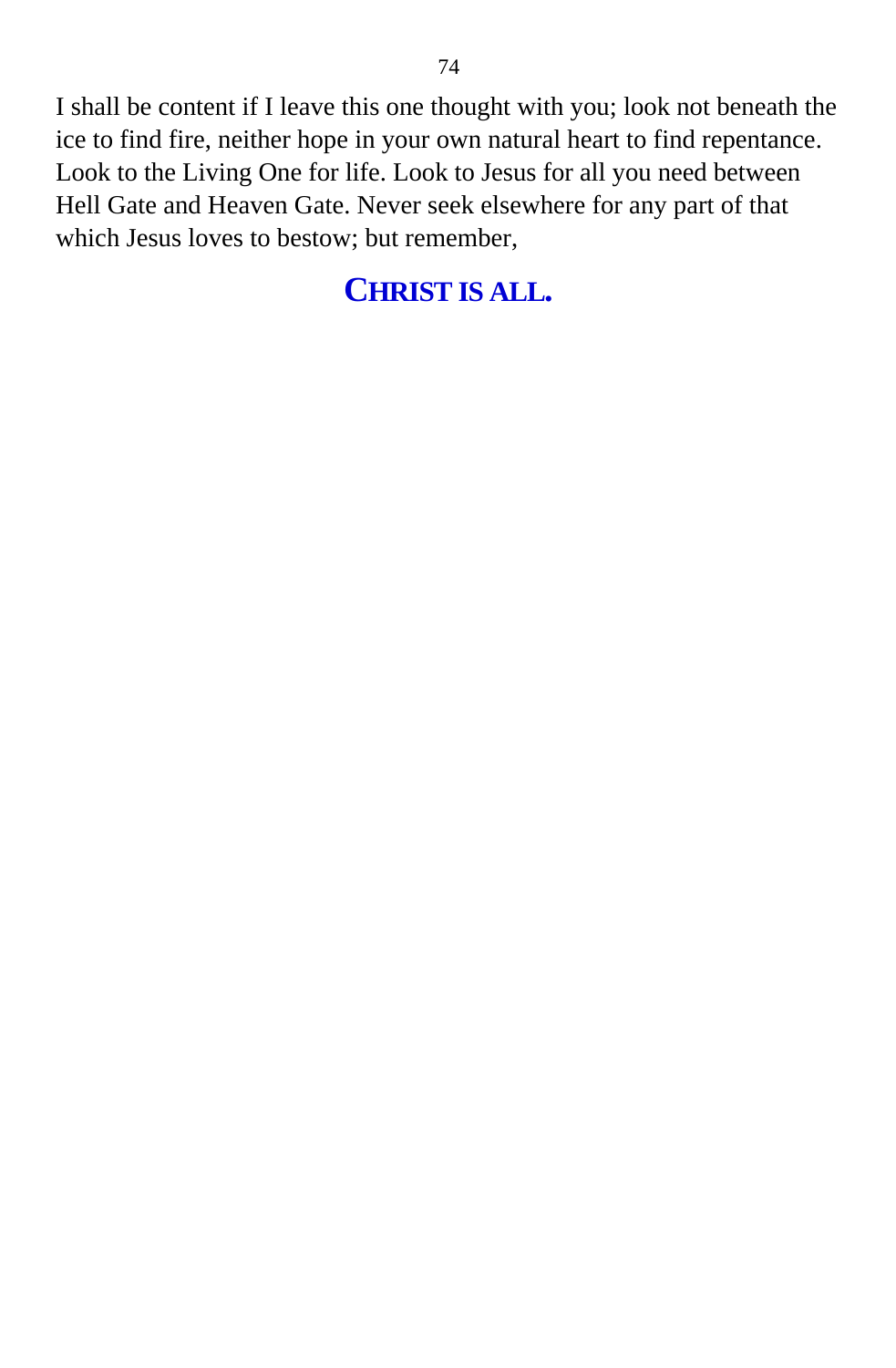# THE FEAR OF FINAL FALLING

 DARK FEAR haunts the minds of many who are coming to Christ; they are *afraid that they shall not persevere to the end*. I have heard the seeker say: "If I were to cast my soul upon Jesus, yet peradventure I should after all draw back into perdition. I have had good feelings before now, and they have died away. My goodness has been as the morning cloud, and as the early dew. It has come on a sudden, lasted for a season, promised much, and then vanished away." A

I believe that this fear is often the father of the fact; and that some who have been afraid to trust Christ for all time, and for all eternity, have failed because they had a temporary faith, which never went far enough to save them. They set out trusting to Jesus in a measure, but looking to themselves for continuance and perseverance in the heavenward way; and so they set out faultily, and, as a natural consequence, turned back before long. If we trust to ourselves for our holding on we shall *not* hold on. Even though we rest in Jesus for a part of our salvation, we shall fail if we trust to self for anything. No chain is stronger than its weakest link: if Jesus be our hope for everything, except one thing, we shall utterly fail, because in that one point we shall come to nought. I have no doubt whatever that a mistake about the perseverance of the saints has prevented the perseverance of many who did run well. What did hinder them that they should not continue to run? They trusted to themselves for that running, and so they stopped short. Beware of mixing even a little of self with the mortar with which you build, or you will make it untempered mortar, and the stones will not hold together. If you look to Christ for your beginnings, beware of looking to yourself for your endings. He is Alpha. See to it that you make Him Omega also. If you begin in the Spirit you must not hope to be made perfect by the flesh. Begin as you mean to go on, and go on as you began, and let the Lord be all in all to you. Oh, that God, the Holy Spirit, may give us a very clear idea of where the strength must come from by which we shall be preserved until the day of our Lord's appearing!

Here is what Paul once said upon this subject when he was writing to the Corinthians: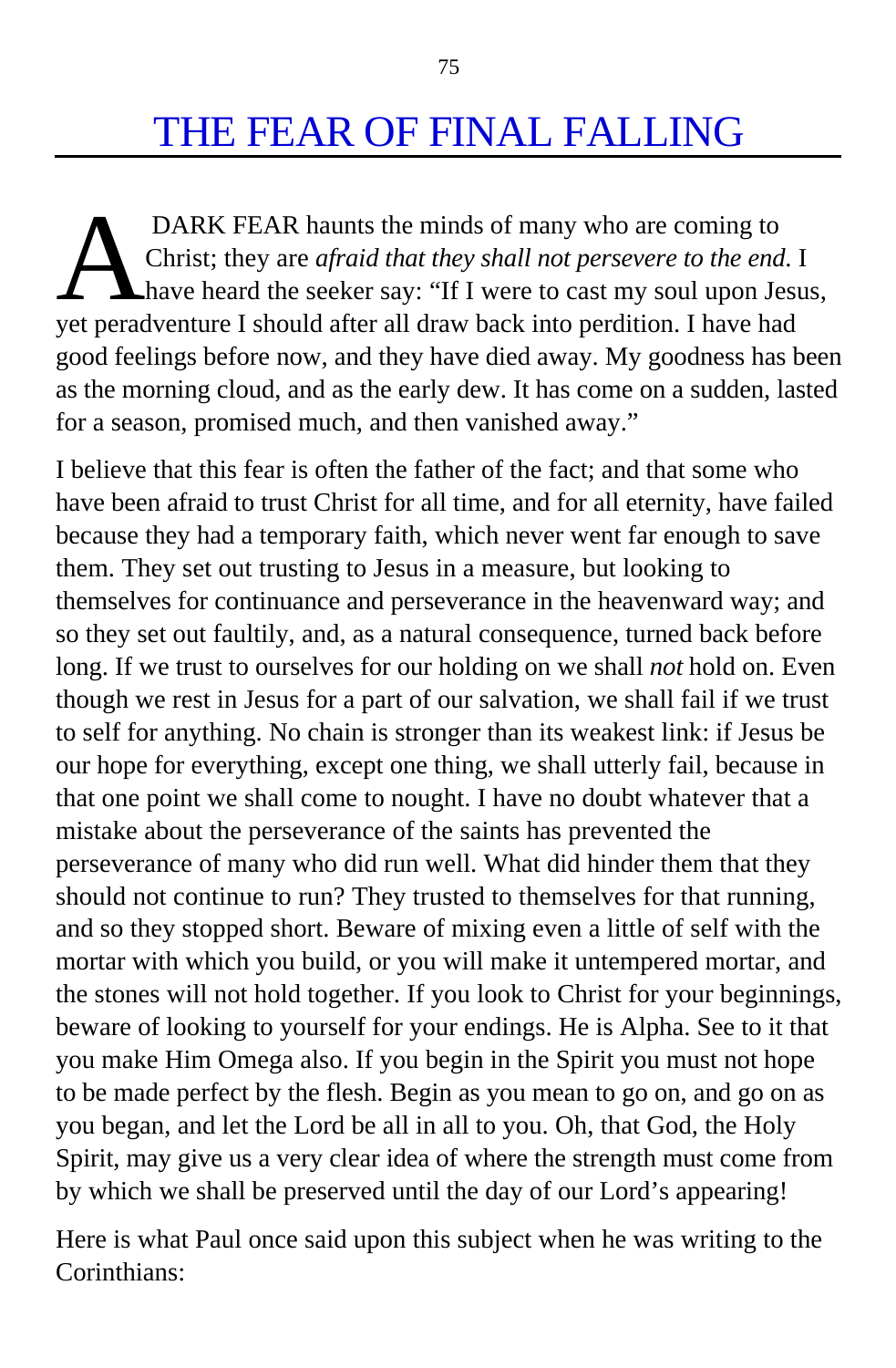*Our Lord Jesus Christ, who shall also confirm you unto the end, that ye may be blameless in the day of our Lord Jesus Christ. God is faithful,,by whom ye were called unto the fellowship of his Son Jesus Christ our Lord*

(1 Corinthians 1:8, 9).

This language silently admits a great need, by telling us how it is provided for. Wherever the Lord makes a provision, we are quite sure that there was a need for it, since no superfluities encumber the covenant of grace. Golden shields hung in Solomon's courts which were never used, but there are none such in the armory of God. What God has provided we shall surely need. Between this hour and the consummation of all things every promise of God and every provision of the covenant of grace will be brought into requisition. The urgent need of the believing soul is confirmation, continuance, final perseverance, preservation to the end. *This is the great necessity of the most advanced believers*, for Paul was writing to saints at Corinth, who were men of a high order, of whom he could say, "I thank my God always on your behalf, for the grace of God which is given you by Jesus Christ." Such men are the very persons who most assuredly feel that they have daily need of new grace if they are to hold on, and hold out, and come off conquerors at the last. If you were not saints you would have no grace, and you would feel no need of more grace; but because you are men of God, therefore you feel the daily demands of the spiritual life. The marble statue requires no food; but the living man hungers and thirsts, and he rejoices that his bread and his water are made sure to him, for else he would certainly faint by the way. The believer's personal wants make it inevitable that he should daily draw from the great source of all supplies; for what could he do if he could not resort to his God?

*This is true of the most gifted of the saints* — of those men at Corinth who were enriched with all utterance and with all knowledge. They needed to be confirmed to the end, or else their gifts and attainments would prove their ruin. If we had the tongues of men and of angels, if we did not receive fresh grace, where should we be? If we had all experience till we were fathers in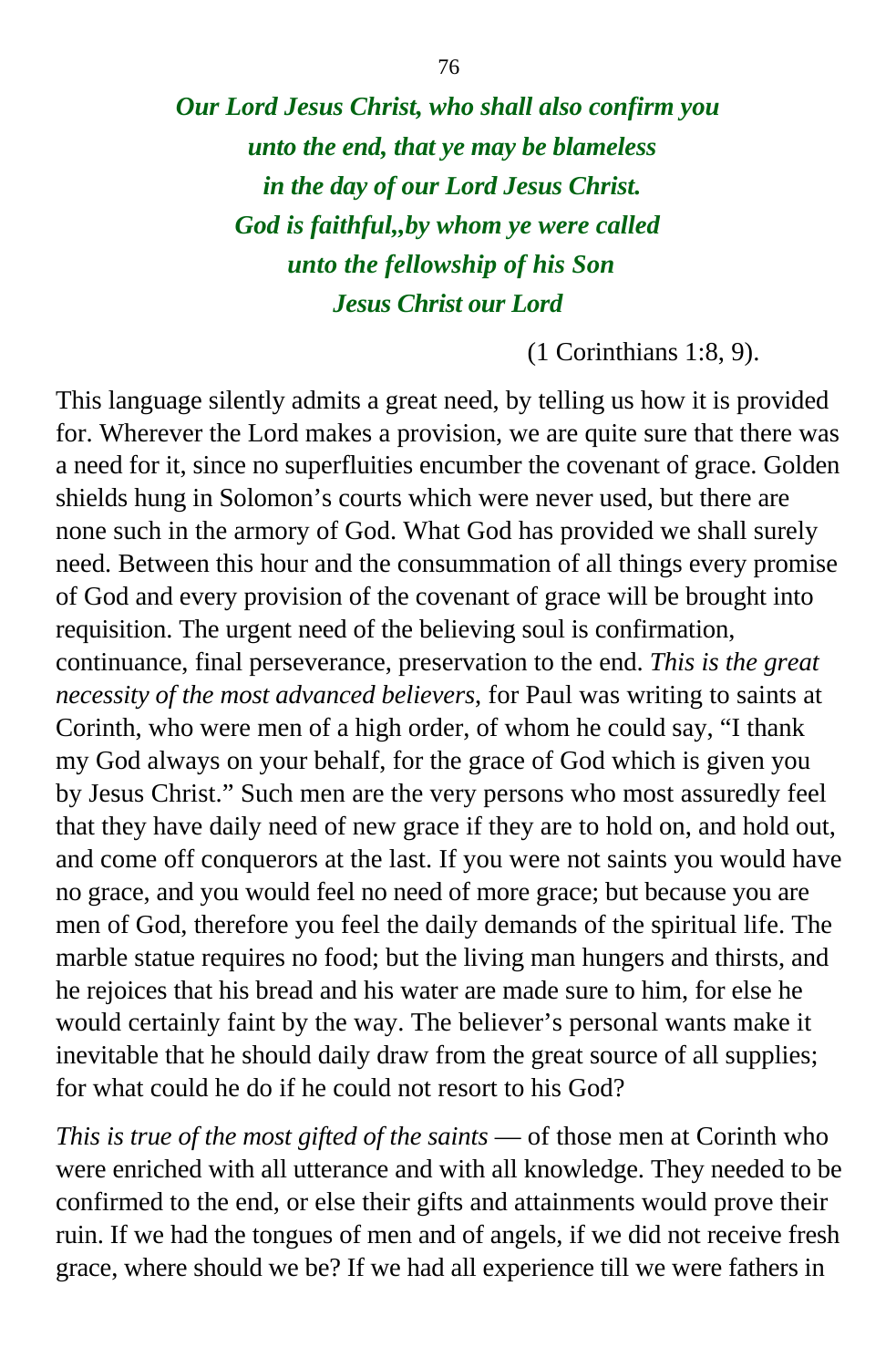the church — if we had been taught of God so as to understand all mysteries — yet we could not live a single day without the divine life flowing into us from our Covenant Head. How could we hope to hold on for a single hour, to say nothing of a lifetime, unless the Lord should hold us on? He who began the good work in us must perform it unto the day of Christ, or it will prove a painful failure.

*This great necessity arises very much from our own selves*. In some there is a painful fear that they shall not persevere in grace because they know their own fickleness. Certain persons are constitutionally unstable. Some men are by nature conservative, not to say obstinate; but others are as naturally variable and volatile. Like butterflies they flit from flower to flower, till they visit all the beauties of the garden, and settle upon none of them. They are never long enough in one place to do any good; not even in their business nor in their intellectual pursuits. Such persons may well be afraid that ten, twenty, thirty, forty, perhaps fifty years of continuous religious watchfulness will be a great deal too much for them. We see men joining first one church and then another, till they box the compass. They are everything by turns and nothing long. Such have double need to pray that they may be divinely confirmed, and may be made not only steadfast but unmoveable, or otherwise they will not be found "always abounding in the work of the Lord."

All of us, even if we have no constitutional temptation to fickleness, must feel our own weakness if we are really quickened of God. Dear reader, do you not find enough in any one single day to make you stumble? You that desire to walk in perfect holiness, as I trust you do; you that have set before you a high standard of what a Christian should be — do you not find that before the breakfast things are cleared away from the table, you have displayed enough folly to make you ashamed of yourselves? If we were to shut ourselves up in the lone cell of a hermit, temptation would follow us; for as long as we cannot escape from ourselves we cannot escape from incitements to sin. There is that within our hearts which should make us watchful and humble before God. If he does not confirm us, we are so weak that we shall stumble and fall; not overturned by an enemy, but by our own carelessness. Lord, be thou our strength. We are weakness itself.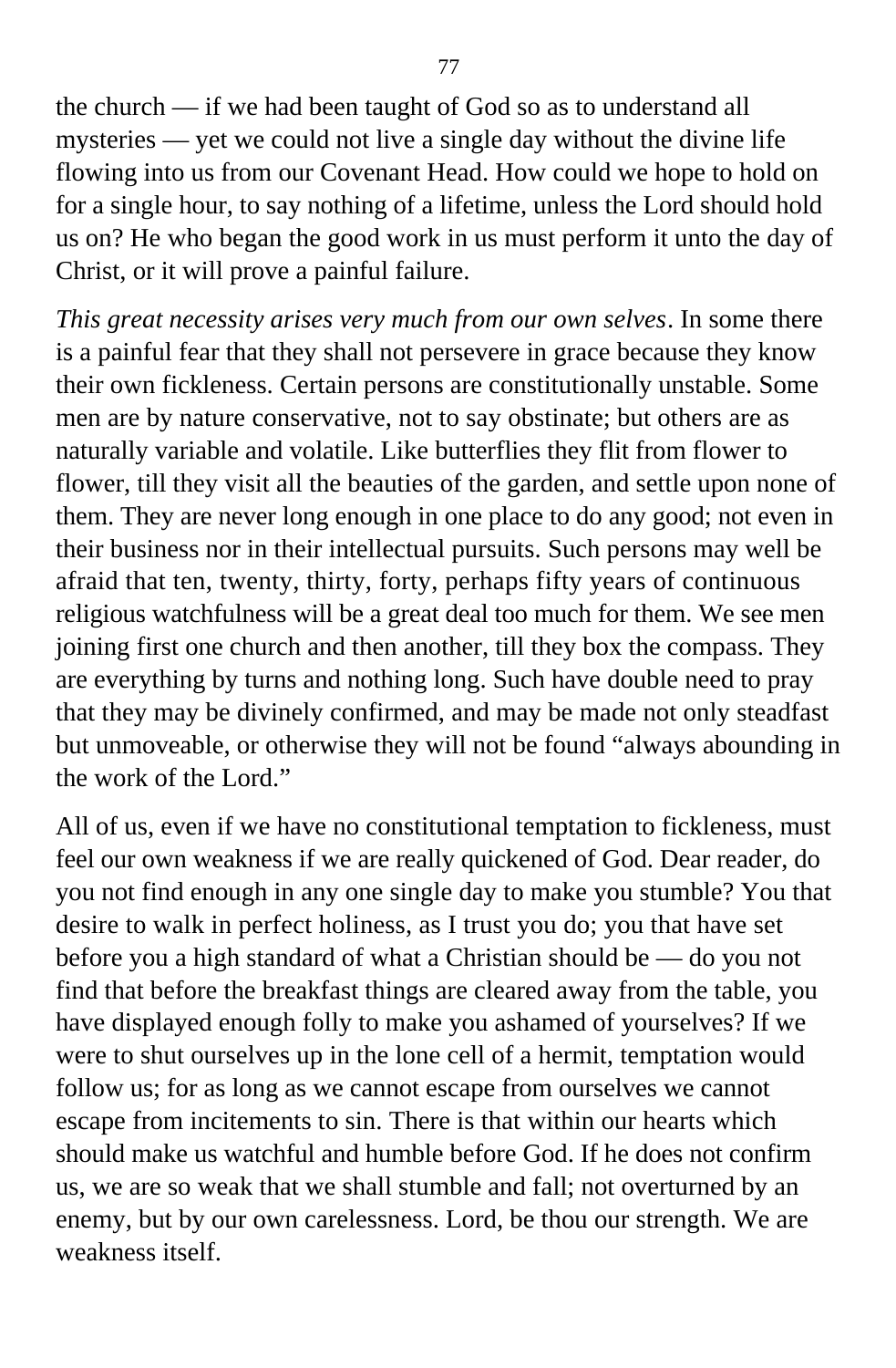Besides that, there is the *weariness which comes of a long life*. When we begin our Christian profession we mount up with wings as eagles, further on we run without weariness; but in our best and truest days we walk without fainting. Our pace seems slower, but it is more serviceable and better sustained. I pray God that the energy of our youth may continue with us so far as it is the energy of the Spirit and not the mere fermentation of proud flesh. He that has long been on the road to Heaven finds that there was good reason why it was promised that his shoes should be iron and brass, for the road is rough. He has discovered that there are Hills of Difficulty and Valleys of Humiliation; that there is a Vale of Deathshade, and, worse still, a Vanity Fair — and all these are to be traversed. If there be Delectable Mountains (and, thank God, there are,) there are also Castles of Despair, the inside of which pilgrims have too often seen. Considering all things, those who hold out to the end in the way of holiness will be "men wondered at."

"O world of wonders, I can say no less." The days of a Christian's life are like so many Koh-i-noors of mercy threaded upon the golden string of divine faithfulness. In Heaven we shall tell to angels, and principalities, and powers, the unsearchable riches of Christ which were spent upon us, and enjoyed by us while we were here below. We have been kept alive on the brink of death. Our spiritual life has been a flame burning on in the midst of the sea, a stone that has remained suspended in the air. It will amaze the universe to see us enter the pearly gate, blameless in the day of our Lord Jesus Christ. We ought to be full of grateful wonder if kept for an hour; and I trust we are.

If this were all, there would be enough cause for anxiety; but there is far more. *We have to think of what a place we live in*. The world is a howling wilderness to many of God's people. Some of us are greatly indulged in the providence of God, but others have a stern fight of it. *We* begin our day with prayer, and we hear the voice of holy song full often in our houses; but many good people have scarcely risen from their knees in the morning before they are saluted with blasphemy. They go out to work, and all day long they are vexed with filthy conversation like righteous Lot in Sodom. Can you even walk the open streets without your ears being afflicted with foul language? The world is no friend to grace. The best we can do with this world is to get through it as quickly as we can, for we dwell in an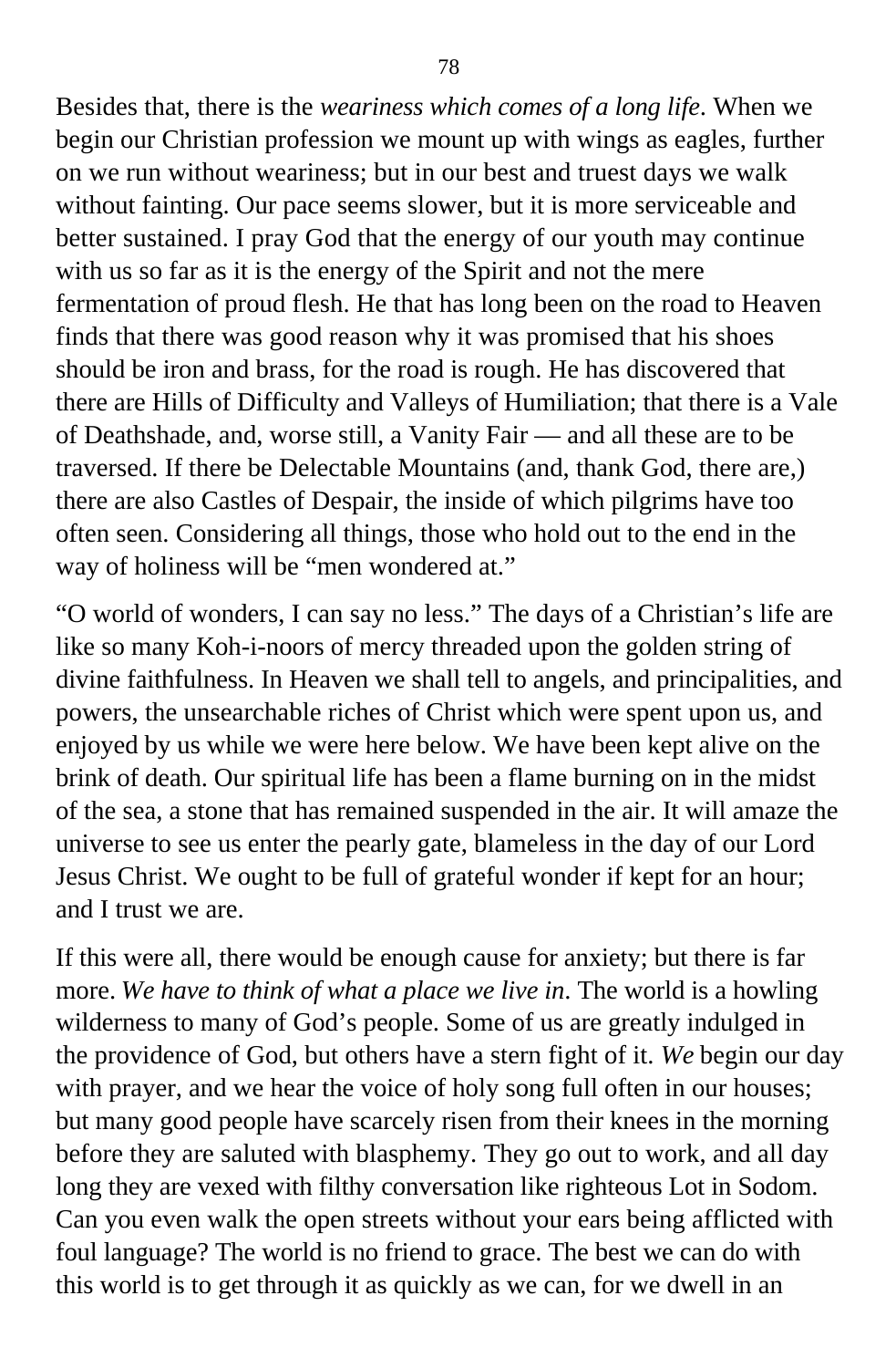enemy's country. A robber lurks in every bush. Everywhere we need to travel with a "drawn sword" in our hand, or at least with that weapon which is called *all-prayer* ever at our side; for we have to contend for every inch of our way. Make no mistake about this, or you will be rudely shaken out of your fond delusion. O God, help us, and confirm us to the end, or where shall we be?

True religion is supernatural at its beginning, supernatural in its continuance, and supernatural in its close. It is the work of God from first to last. There is great need that the hand of the Lord should be stretched out still: that need my reader is feeling now, and I am glad that he should feel it; for now he will look for his own preservation to the Lord who alone is able to keep us from failing, and glorify us with His Son.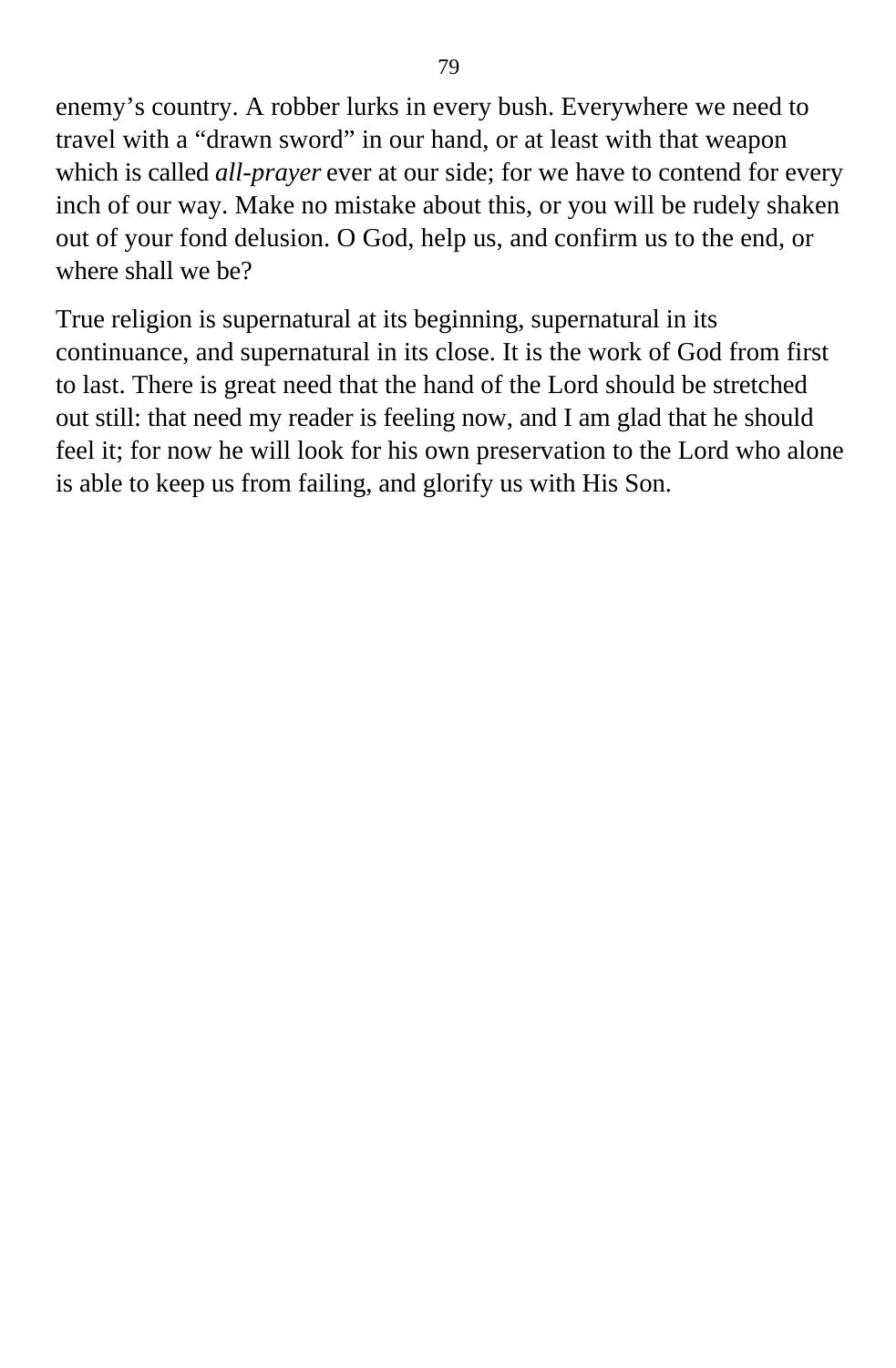# **CONFIRMATION**

WANT YOU TO NOTICE the security which Paul confidently expected for all the saints. He says — "*Who shall confirm you unto the end, that ye may be blameless in the day of our Lord Jesus Christ*." WANT YOU TO NOTICE the security which Paul confidently<br>expected for all the saints. He says — "Who shall confirm you unto<br>end, that ye may be blameless in the day of our Lord Jesus Christ."<br>This is the kind of confirmation You see it supposes that the persons are right, and it proposes to confirm them in the right. It would be an awful thing to confirm a man in ways of sin and error. Think of a confirmed drunkard, or a confirmed thief, or a confirmed liar. It would be a deplorable thing for a man to be confirmed in unbelief and ungodliness. Divine confirmation can only be enjoyed by those to whom the grace of God has been already manifested. It is the work of the Holy Ghost. He who gives faith strengthens and establishes it: He who kindles love in us preserves it and increases its flame. What He makes us to know by His first teaching, the good Spirit causes us to know with greater clearness and certainty by still further instruction. Holy acts are confirmed till they become habits, and holy feelings are confirmed till they become abiding conditions. Experience and practice confirm our beliefs and our resolutions. Both our joys and our sorrows, our successes and our failures, are sanctified to the selfsame end: even as the tree is helped to root itself both by the soft showers and the rough winds. The mind is instructed, and in its growing knowledge it gathers reasons for persevering in the good way: the heart is comforted, and so it is made to cling more closely to the consoling truth. The grip grows tighter, and the tread grows firmer, and the man himself becomes more solid and substantial.

This is not a merely natural growth, but is as distinct a work of the Spirit as conversion. *The Lord will surely give it to those who are relying upon Him for eternal life*. By His inward working He will deliver us from being "unstable as water," and cause us to be rooted and grounded. It is a part of the method by which He saves us — this building us up into Christ Jesus and causing us to abide in Him. Dear reader, you may daily look for this; and you shall not be disappointed. He whom you trust will make you to be as a tree planted by the rivers of waters, so preserved that even your leaf shall not wither.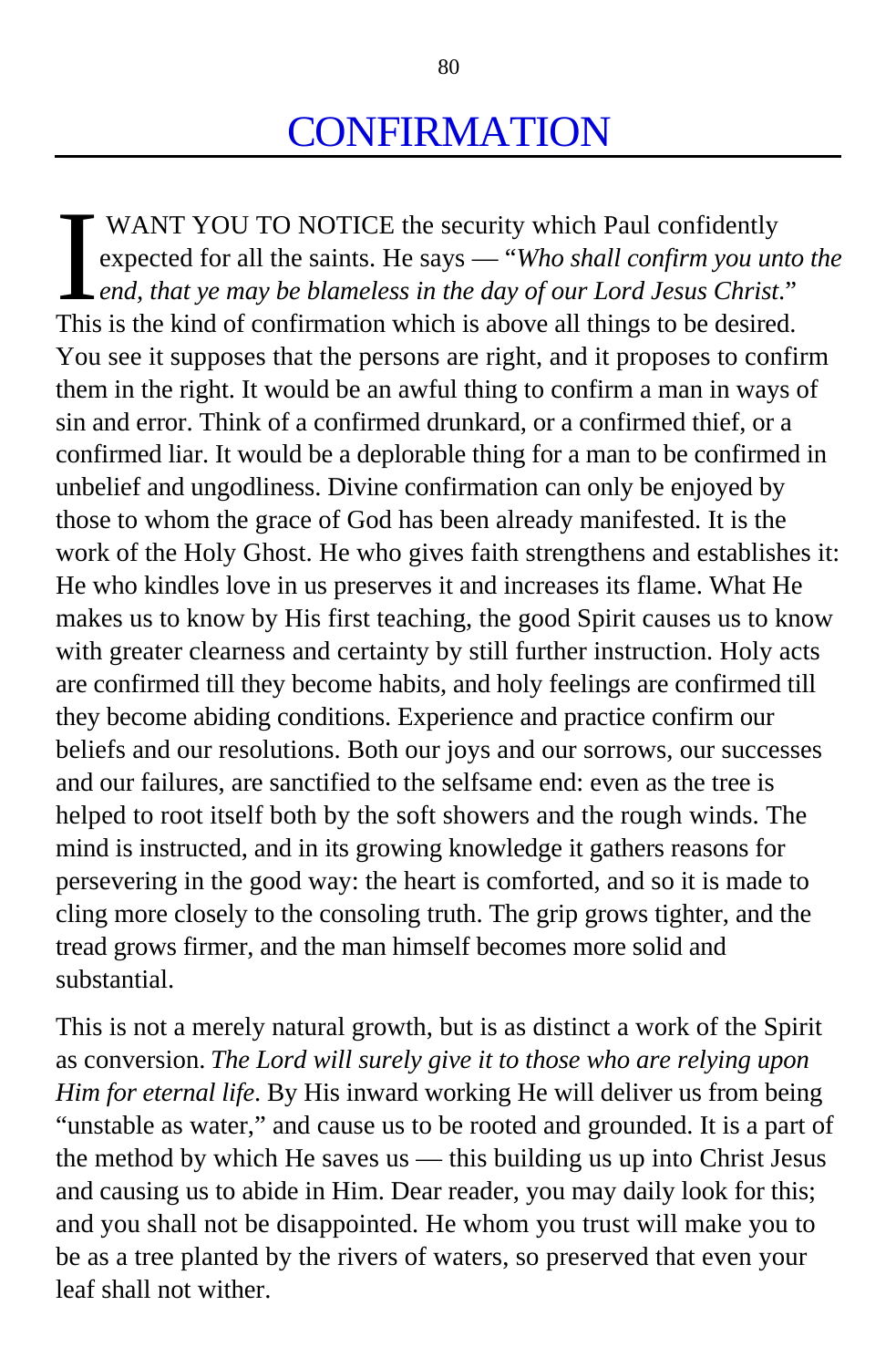What a strength to a church is a confirmed Christian! He is a comfort to the sorrowful, and a help to the weak. Would you not like to be such? Confirmed believers are pillars in the house of our God. These are not carried away by every wind of doctrine, nor overthrown by sudden temptation. They are a great stay to others, and act as anchors in the time of church trouble. You who are beginning the holy life hardly dare to hope that you will become like them. But you need not fear; the good Lord will work in you as well as in them. One of these days you who are now a "babe" in Christ shall be a "father" in the church. Hope for this great thing; but hope for it as a gift of grace, and not as the wages of work, or as the product of your own energy.

The inspired apostle Paul speaks of these people as to be confirmed *unto the end*. He expected the grace of God to preserve them personally to the end of their lives, or till the Lord Jesus should come. Indeed, he expected that the whole church of God in every place and in all time would be kept to the end of the dispensation, till the Lord Jesus as the Bridegroom should come to celebrate the wedding-feast with his perfected Bride. All who are in Christ will be confirmed in Him till that illustrious day. Has He not said, "Because I live ye shall live also"? He also said, "I give unto my sheep eternal life; and they shall never perish, neither shall any man pluck them out of my hand." He that hath begun a good work in you will confirm it unto the day of Christ. The work of grace in the soul is not a superficial reformation; the life implanted as the new birth comes of a living and incorruptible seed, which liveth and abideth for ever; and the promises of God made to believers are not of a transient character, but involve for their fulfillment the believer's holding on his way till he comes to endless glory. We are kept by the power of God, through faith unto salvation. "The righteous shall hold on his way." Not as the result of our own merit or strength, but as a gift of free and undeserved favor those who believe are "preserved in Christ Jesus." Of the sheep of His fold Jesus will lose none; no member of His Body shall die; no gem of His treasure shall be missing in the day when He makes up His jewels. Dear reader, the salvation which is received by faith is not a thing of months and years; for our Lord Jesus hath "obtained *eternal* salvation for us," and that which is eternal cannot come to an end.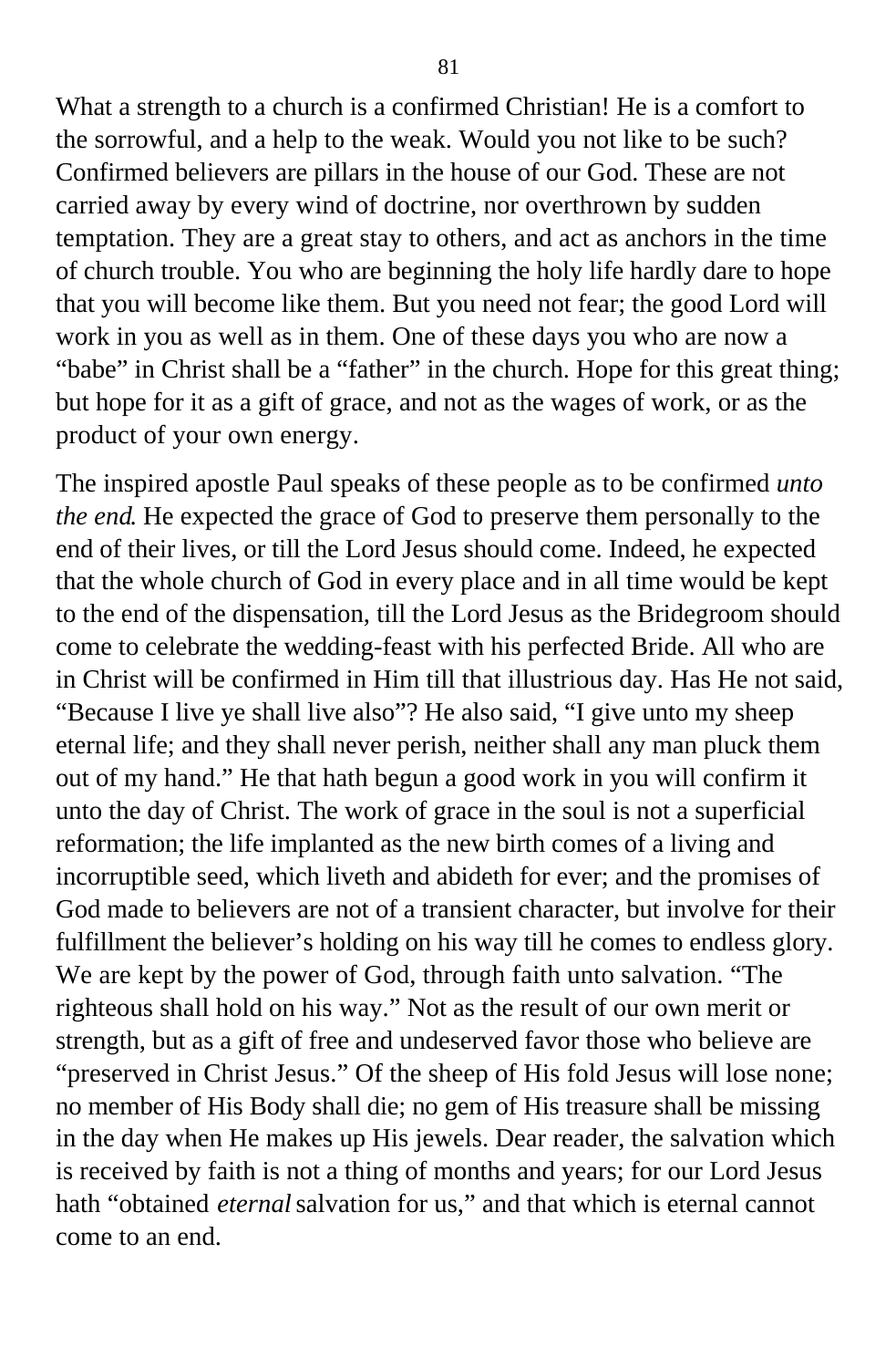Paul also declares his expectation that the Corinthian saints would be "Confirmed to the end *blameless*." This blamelessness is a precious part of our keeping. To be kept holy is better than merely to be kept safe. It is a dreadful thing when you see religious people blundering out of one dishonor into another; they have not believed in the power of our Lord to make them blameless. The lives of some professing Christians are a series of stumbles; they are never quite down, and yet they are seldom on their feet. This is not a fit thing for a believer; he is invited to walk with God, and *by faith he can attain to steady perseverance in holiness; and he ought to do so*. The Lord is able, not only to save us from hell, but to keep us from falling. We need not yield to temptation. Is it not written, "Sin shall not have dominion over you?" The Lord is able to keep the feet of His saints; and He will do it if we will trust Him to do so. We need not defile our garments, we may by His grace keep them unspotted from the world; we are bound to do this, "for without holiness no man shall see the Lord."

The apostle prophesied for these believers, that which he would have us seek after — that we may be preserved, *blameless unto the day of our Lord Jesus Christ*." The revised version has "*unreproveable*," instead of "blameless." Possibly a better rendering would be "unimpeachable." God grant that in that last great day we may stand free from all charge, that none in the whole universe may dare to challenge our claim to be the redeemed of the Lord. We have sins and infirmities to mourn over, but these are not the kind of faults which would prove us to be out of Christ; we shall be clear of hypocrisy, deceit, hatred, and delight in sin; for these things would be fatal charges. Despite our failings, the Holy Spirit can work in us a character spotless before men; so that, like Daniel, we shall furnish no occasion for accusing tongues, except in the matter of our religion. Multitudes of godly men and women have exhibited lives so transparent, so consistent throughout, that none could gainsay them. The Lord will be able to say of many a believer, as he did of Job, when Satan stood before Him, "Hast thou considered my servant, a perfect and an upright man, one that feareth God and escheweth evil?" This is what my reader must look for at the Lord's hands. This is the triumph of the saints — to continue to follow the Lamb whithersoever He goeth, maintaining our integrity as before the living God. May we never turn aside into crooked ways, and give cause to the adversary to blaspheme. Of the true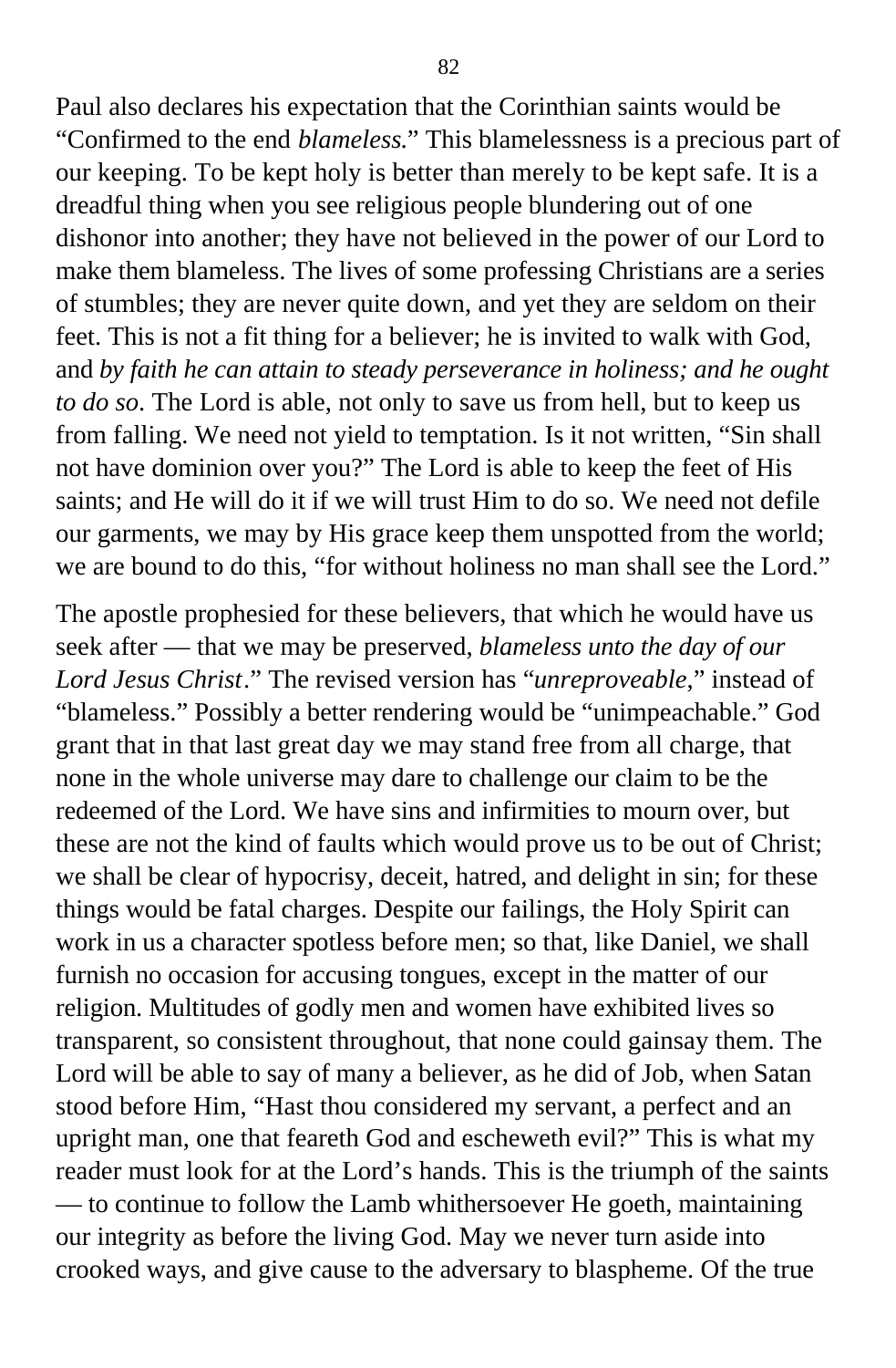believer it is written, "He keepeth himself, and that wicked one toucheth him not." May it be so written concerning us!

Friend just beginning in the divine life, the Lord can give you an irreproachable character. Even though in your past life you may have gone far into sin, the Lord can altogether deliver you from the power of former habits, and make you an example of virtue. He can not only make you moral, but He can make you abhor every false way and follow after all that is saintly. Do not doubt it. The chief of sinners need not be a whit behind the purest of the saints. Believe for this, and according to your faith shall it be unto you.

Oh, what a joy it will be to be found blameless in the day of judgment! We sing not amiss, when we join in that charming hymn:

> Bold shall I stand in that great day, For who aught to my charge shall lay; While through Thy blood absolved I am, From sin's tremendous curse and shame?

What bliss it will be to enjoy that dauntless courage, when heaven and earth shall flee away from the face of the Judge of all! This bliss shall be the portion of everyone who looks alone to the grace of God in Christ Jesus, and in that sacred might wages continual war with all sin.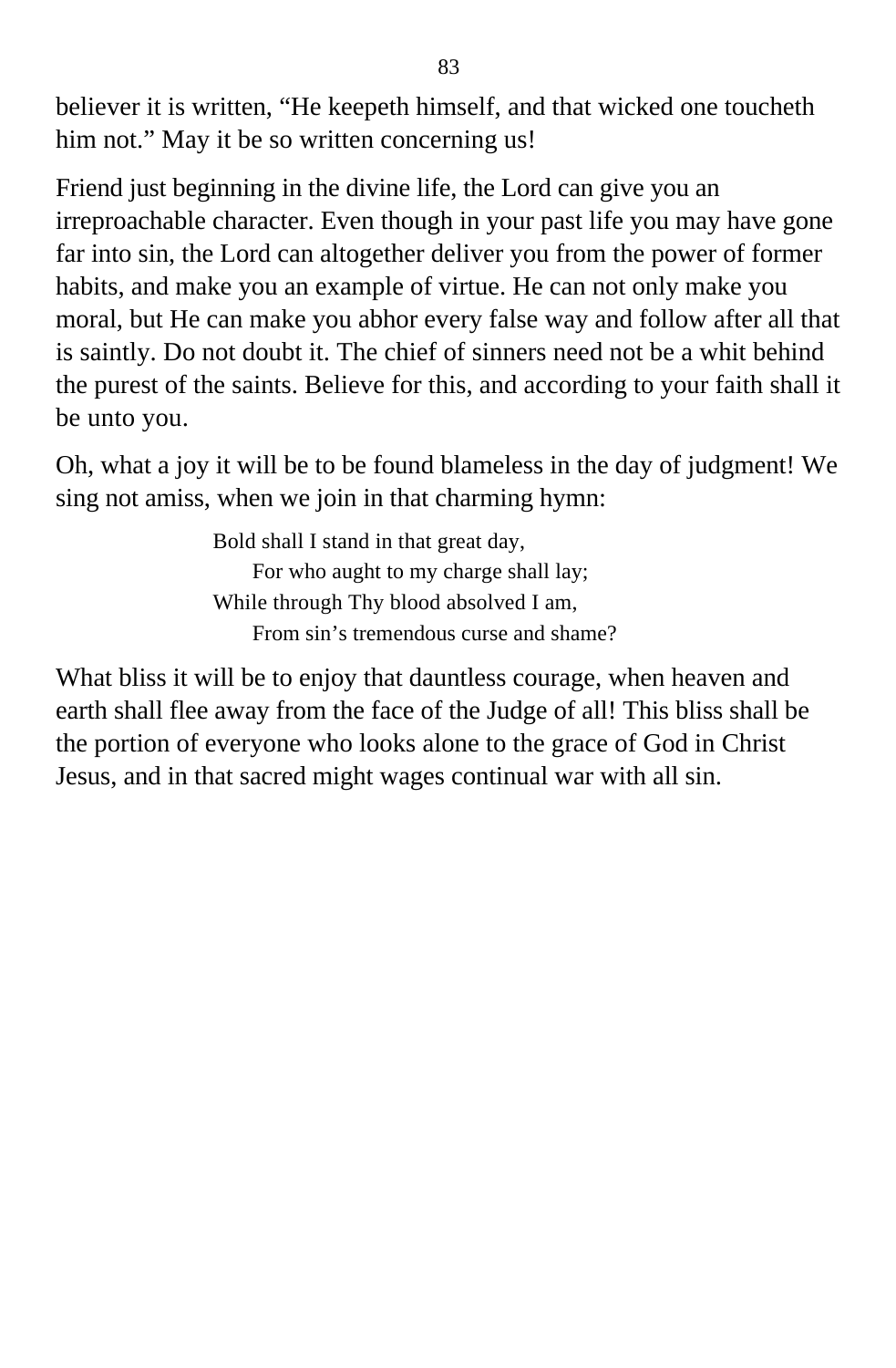# WHY SAINTS PERSEVERE

**HE HOPE** which filled the heart of Paul concerning the Corinthian brethren we have already seen to be full of comfort to those who trembled as to their future. But why was it that he believed that the brethren would be confirmed unto the end? T

I want you to notice that he gives his reasons. Here they are:

*God is faithful, by whom ye were called unto the fellowship of His Son Jesus Christ*

(1 Corinthians 1:9).

The apostle does not say, "*You* are faithful." Alas! the faithfulness of man is a very unreliable affair; it is mere vanity. He does not say, "You have faithful ministers to lead and guide you, and therefore I trust you will be safe." Oh, no! if we are kept by men we shall be but ill kept. He puts it, "God is faithful." If we are found faithful, it will be because God is faithful. On the faithfulness of our covenant God the whole burden of our salvation must rest. On this glorious attribute of God the matter hinges. We are variable as the wind, frail as a spider's web, weak as water. No dependence can be placed upon our natural qualities, or our spiritual attainments; but God abideth faithful. He is faithful in His love; He knows no variableness, neither shadow of turning. He is faithful to His purpose; He doth not begin a work and then leave it undone. He is faithful to His relationships; as a Father He will not renounce His children, as a friend He will not deny His people, as a Creator He will not forsake the work of His own hands. He is faithful to His promises, and will never allow one of them to fail to a single believer. He is faithful to His covenant, which He has made with us in Christ Jesus, and ratified with the blood of His sacrifice. He is faithful to His Son, and will not allow His precious blood to be spilled in vain. He is faithful to His people to whom He has promised eternal life, and from whom He will not turn away.

This faithfulness of God is the foundation and cornerstone of our hope of final perseverance. The saints shall persevere in holiness, because God perseveres in grace. He perseveres to bless, and therefore believers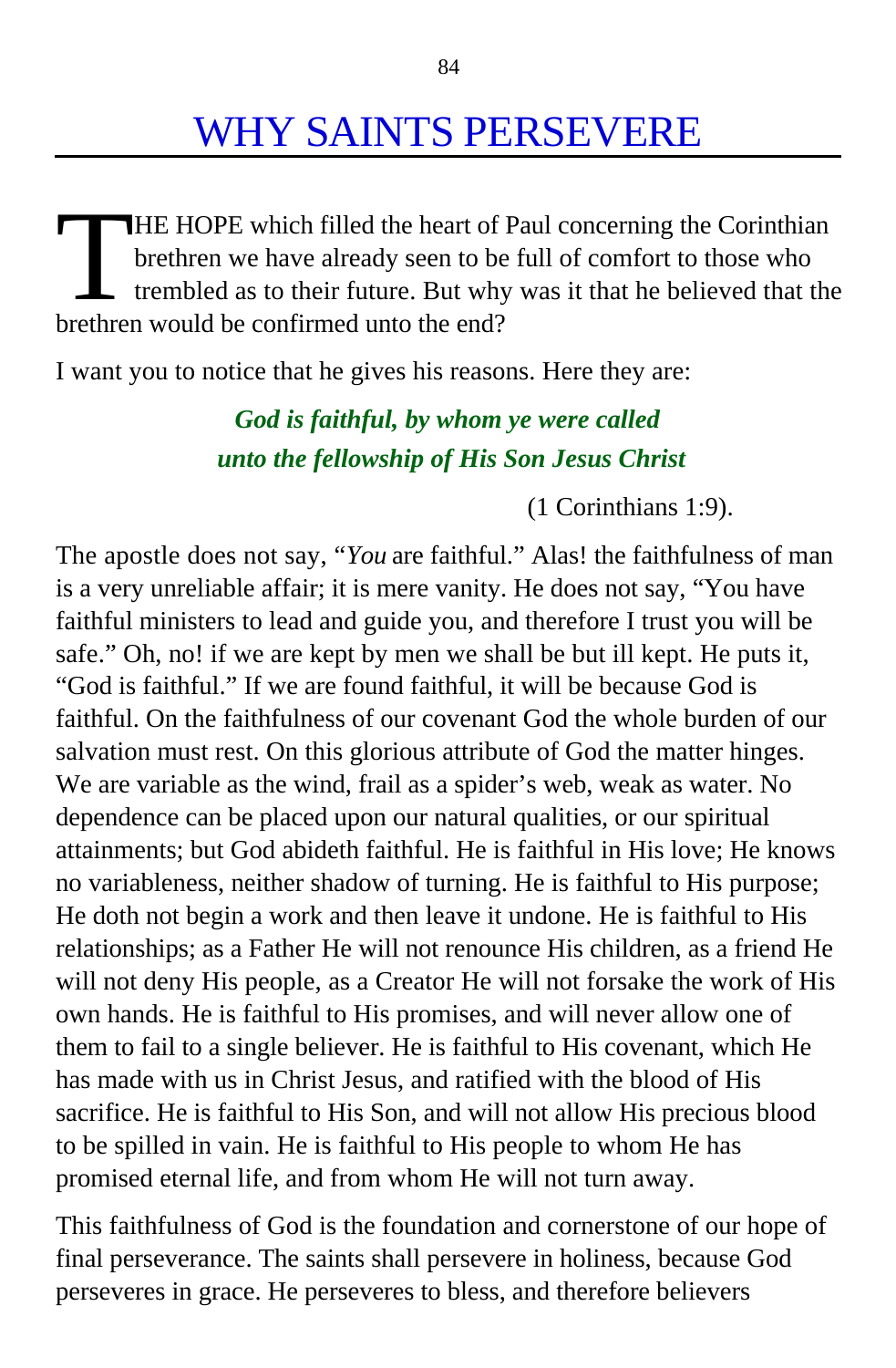persevere in being blessed. He continues to keep His people, and therefore they continue to keep His commandments. This is good solid ground to rest upon, and it is delightfully consistent with the title of this little book, "ALL OF GRACE." Thus it is free favor and infinite mercy which ring in the dawn of salvation, and the same sweet bells sound melodiously through the whole day of grace.

You see that the only reasons for hoping that we shall be confirmed to the end, and be found blameless at the last, are found in our God; but in Him these reasons are exceedingly abundant.

They lie first, *in what God has done*. He has gone so far in blessing us that it is not possible for Him to run back. Paul reminds us that He has "called us into the fellowship of his Son Jesus Christ." Has he called us? Then the call cannot be reversed; for, "the gifts and calling of God are without repentance." From the effectual call of His grace the Lord never turns. "Whom he called them he also justified, and whom he justified them he also glorified:" this is the invariable rule of the divine procedure. There is a common call, of which it is said, "Many are called, but few are chosen," but this of which we are now thinking is another kind of call, which betokens special love, and necessitates the possession of that to which we are called. In such a case it is with the called one even as with Abraham's seed, of whom the Lord said, "I have called thee from the ends of the earth, and said unto thee, Thou art my servant; I have chosen thee, and not cast thee away."

In what the Lord has done, we see strong reasons for our preservation and future glory, because the Lord has called us *into the fellowship of His Son Jesus Christ*. It means into partnership with Jesus Christ, and I would have you carefully consider what this means. If you are indeed called by divine grace, you have come into fellowship with the Lord Jesus Christ, so as to be joint-owner with Him in all things. Henceforth you are one with Him in the sight of the Most High. The Lord Jesus bare your sins in His own body on the tree, being made a curse for you; and at the same time He has become your righteousness, so that you are justified in Him. You are Christ's and Christ is yours. As Adam stood for his descendants, so does Jesus stand for all who are in Him. As husband and wife are one, so is Jesus one with all those who are united to Him by faith; one by a conjugal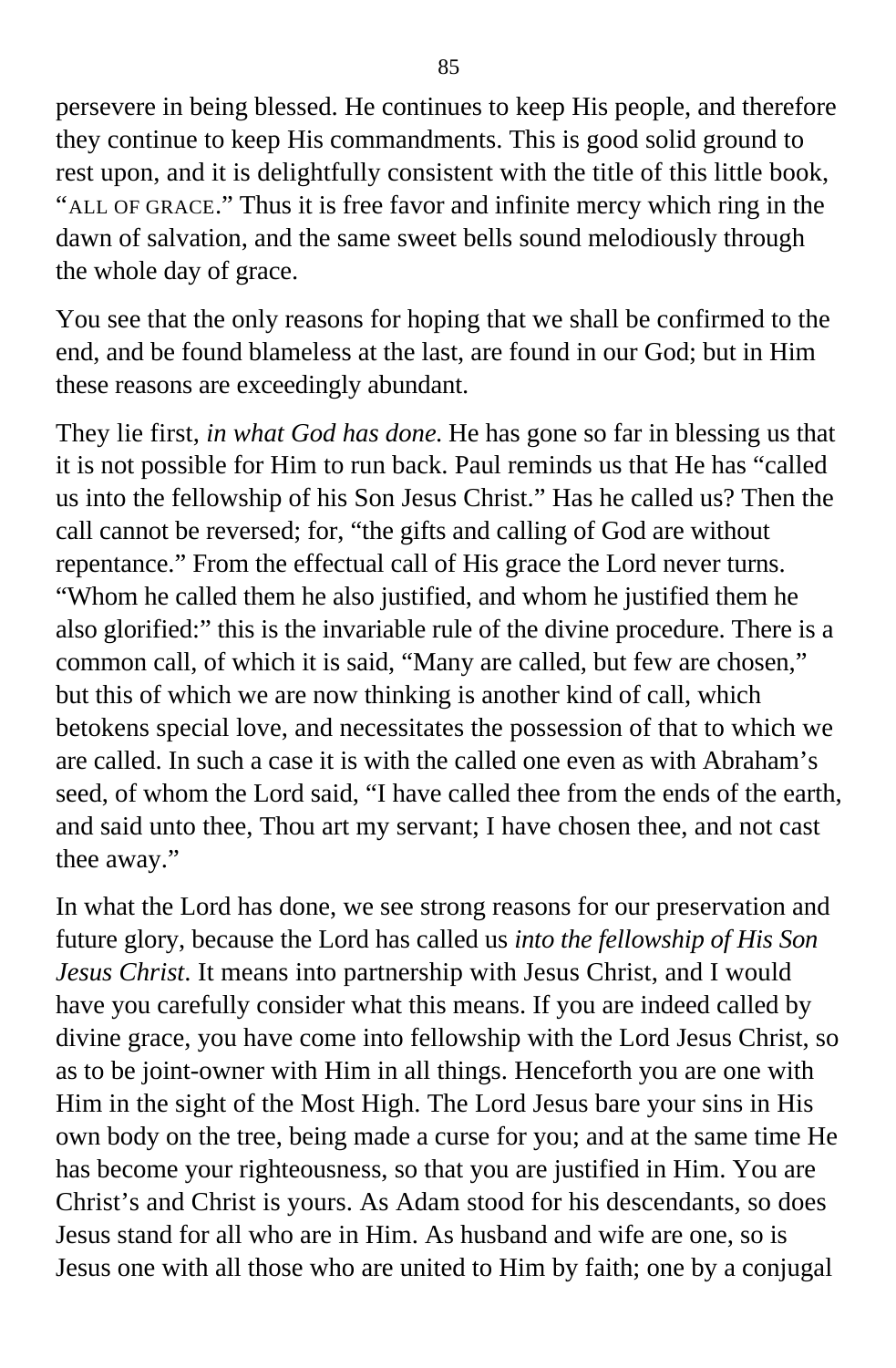union which can never be broken. More than this, believers are members of the Body of Christ, and so are one with Him by a loving, living, lasting union. God has called us into this union, this fellowship, this partnership, and by this very fact He has given us the token and pledge of our being confirmed to the end. If we were considered apart from Christ we should be poor perishable units, soon dissolved and borne away to destruction; but as one with Jesus we are made partakers of His nature, and are endowed with His immortal life. Our destiny is linked with that of our Lord, and until *He* can be destroyed it is not possible that we should perish.

Dwell much upon this partnership with the Son of God, unto which you have been called: for all your hope lies there. You can never be poor while Jesus is rich, since you are in one firm with Him. Want can never assail you, since you are joint-proprietor with Him who is Possessor of Heaven and earth. You can never fail; for though one of the partners in the firm is as poor as a church mouse, and in himself an utter bankrupt, who could not pay even a small amount of his heavy debts, yet the other partner is inconceivably, inexhaustibly rich. In such partnership you are raised above the depression of the times, the changes of the future, and the shock of the end of all things. The Lord has called you into the fellowship of His Son Jesus Christ, and by that act and deed He has put you into the place of infallible safeguard.

If you are indeed a believer you are one with Jesus, and therefore you are secure. Do you not see that it must be so? You must be confirmed to the end until the day of His appearing, if you have indeed been made one with Jesus by the irrevocable act of God. Christ and the believing sinner are in the same boat: unless Jesus sinks, the believer will never drown. Jesus has taken His redeemed into such connection with himself, that He must first be smitten, overcome, and dishonored, ere the least of His purchased ones can be injured. His name is at the head of the firm, and until it can be dishonored we are secure against all dread of failure.

So, then, with the utmost confidence let us go forward into the unknown future, linked eternally with Jesus. If the men of the world should cry, "Who is this that cometh up from the wilderness, leaning upon her Beloved?" we will joyfully confess that we do lean on Jesus, and that we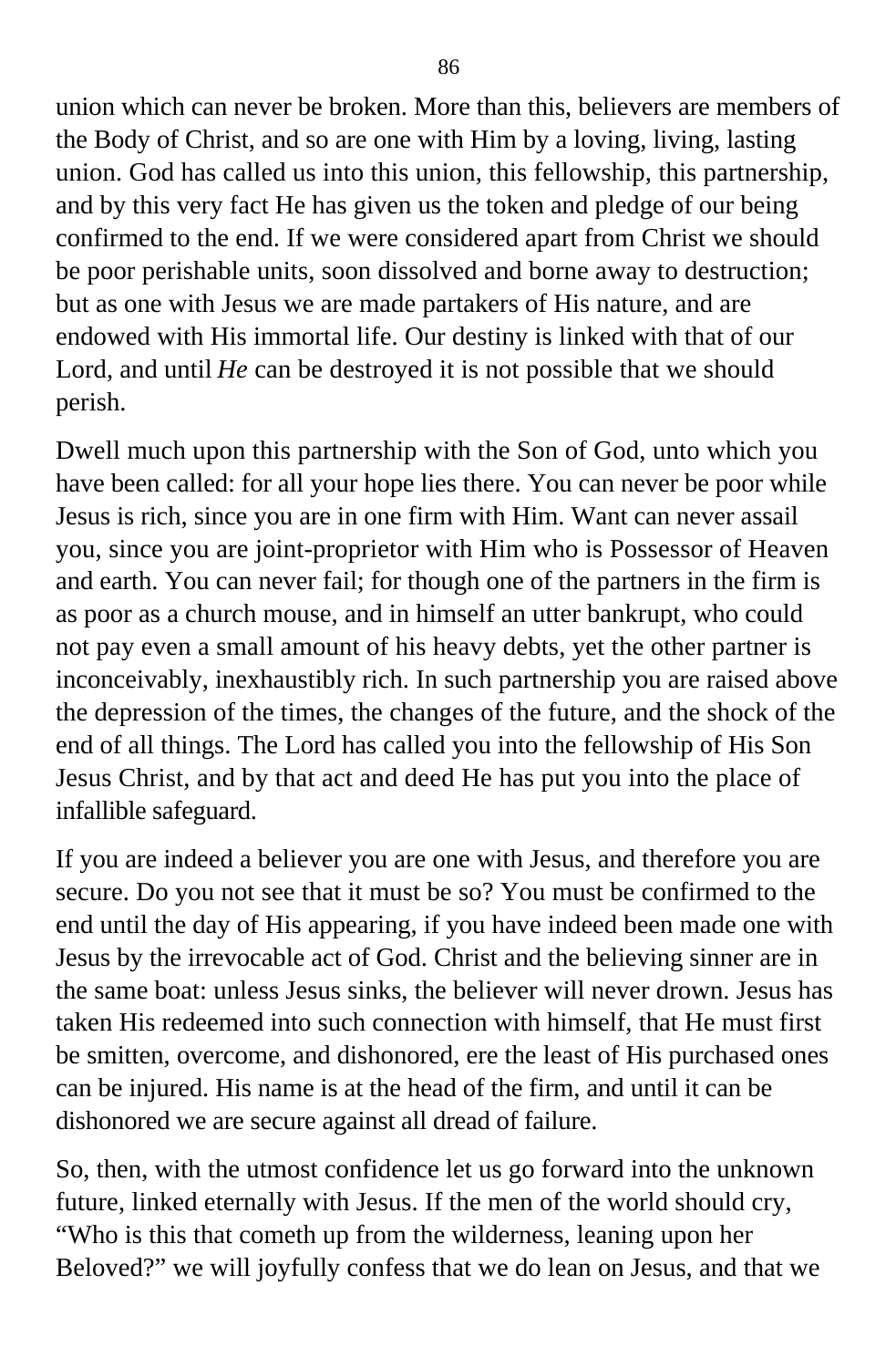mean to lean on Him more and more. Our faithful God is an everflowing well of delight, and our fellowship with the Son of God is a full river of joy. Knowing these glorious things we cannot be discouraged: nay, rather we cry with the apostle,

**"***Who shall separate us from the love of God which is in Christ Jesus our Lord?***"**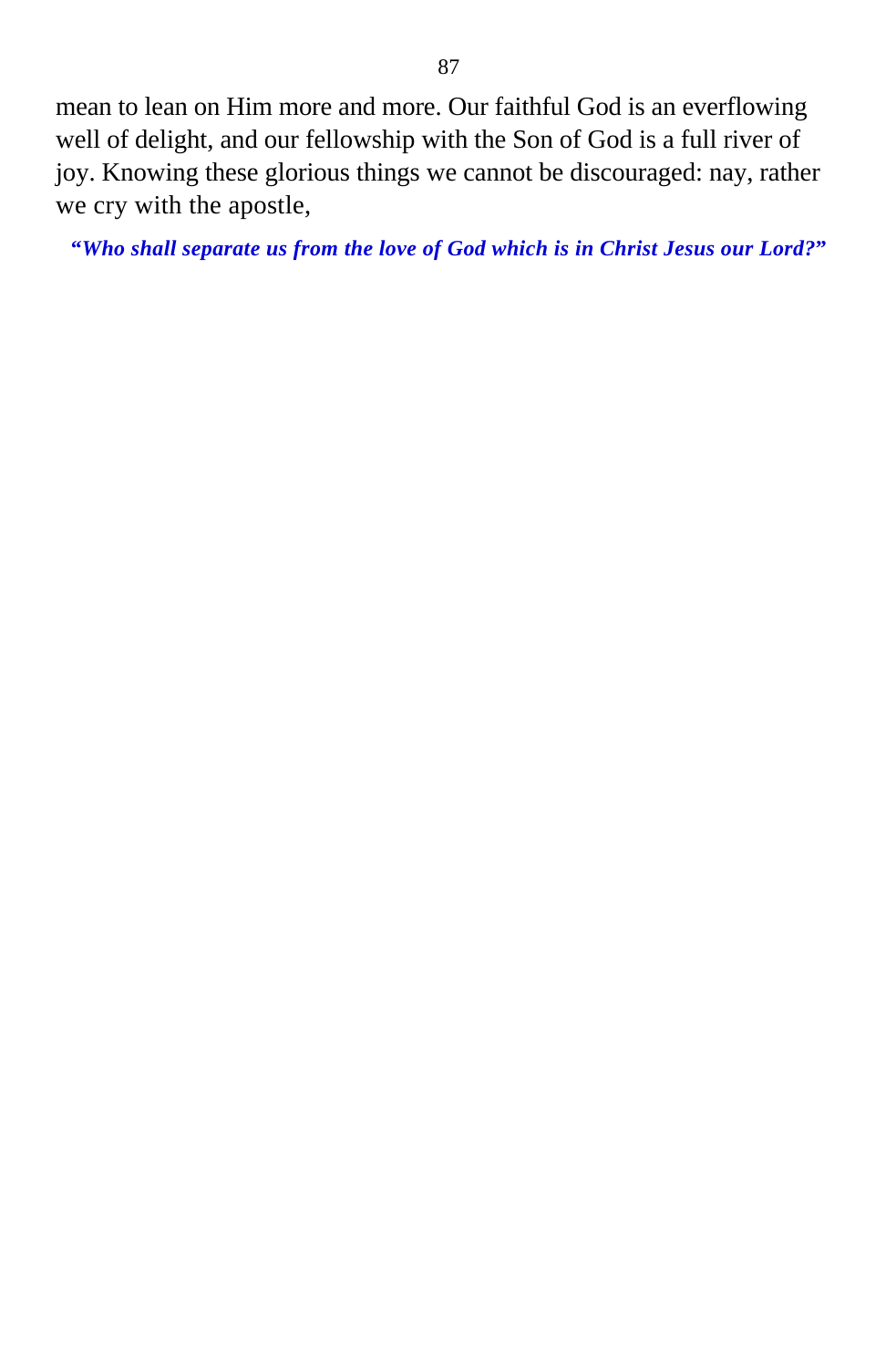## CLOSE

F MY READER has not followed me step by step as he has read my pages, I am truly sorry. Book-reading is of small value unless the truths which pass before the mind are grasped, appropriated, and F MY READER has not followed me step by step as he has read my pages, I am truly sorry. Book-reading is of small value unless the truths which pass before the mind are grasped, appropriated, and carried out to their practi shop and yet remained hungry, for want of personally eating some. It is all in vain, dear reader, that you and I have met, unless you have actually laid hold upon Christ Jesus, my Lord. On my part there was a distinct desire to benefit you, and I have done my best to that end. It pains me that I have not been able to do you good, for I have longed to win that privilege. I was thinking of you when I wrote this page, and I laid down my pen and solemnly bowed my knee in prayer for everyone who should read it. It is my firm conviction that great numbers of readers will get a blessing, even though *you* refuse to be of the number. But why should *you* refuse? If you do not desire the choice blessing which I would have brought to you, at least do me the justice to admit that the blame of your final doom will not lie at my door. *When we two meet before the great white throne you will not be able to charge me with having idly used the attention which you were pleased to give me while you were reading my little book*. God knoweth I wrote each line for your eternal good. I now in spirit take you by the hand. I give you a firm grip. Do you feel my brotherly grasp? The tears are in my eyes as I look at you and say, *Why will you die?* Will you not give your soul a thought? Will you perish through sheer carelessness? Oh, do not so; but weigh these solemn matters, and make sure work for eternity! Do not refuse Jesus, His love, His blood, His salvation. Why should you do so? Can you do it?

## *I beseech you, Do not turn away from your Redeemer!*

If, on the other hand, my prayers are heard, and you, my reader, have been led to trust the Lord Jesus and receive from Him salvation by grace, then keep you ever to this doctrine, and this way of living. Let Jesus be your all in all, and let free grace be the one line in which you live and move. There is no life like that of one who lives in the favor of God. To receive all as a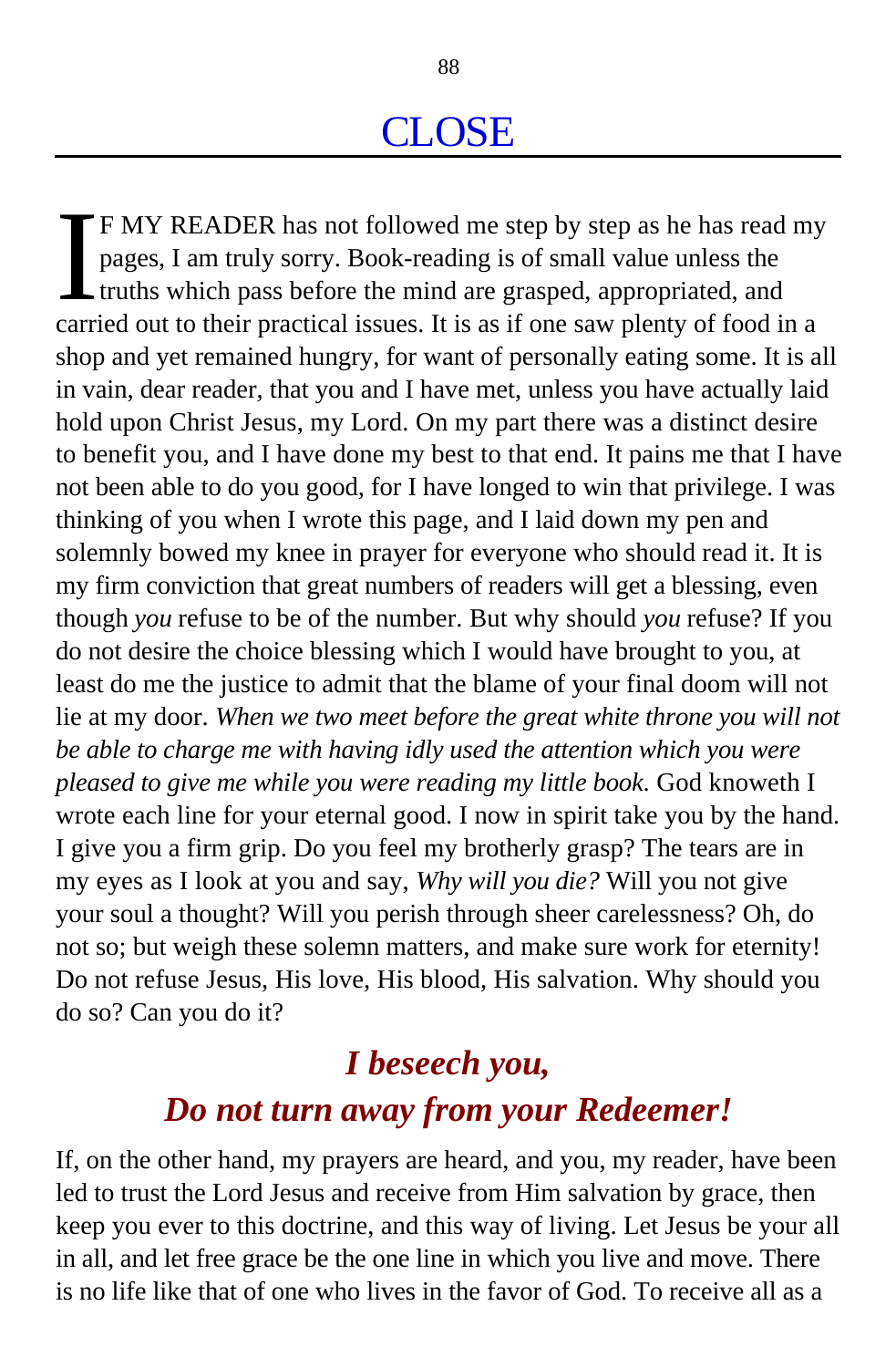free gift preserves the mind from self-righteous pride, and from self-accusing despair. It makes the heart grow warm with grateful love, and thus it creates a feeling in the soul which is infinitely more acceptable to God than anything that can possibly come of slavish fear. Those who hope to be saved by trying to do their best know nothing of that glowing fervor, that hallowed warmth, that devout joy in God, which come with salvation freely given according to the grace of God. The slavish spirit of self-salvation is no match for the joyous spirit of adoption. There is more real virtue in the least emotion of faith than in all the tuggings of legal bond-slaves, or all the weary machinery of devotees who would climb to Heaven by rounds of ceremonies. Faith is spiritual, and God who is a spirit delights in it for that reason. Years of prayer-saying, and church-going, or chapel-going, and ceremonies, and performances, may only be an abomination in the sight of Jehovah; but a glance from the eye of true faith is spiritual and it is therefore dear to Him. "The Father seeketh such to worship him." Look you first to the inner man, and to the spiritual, and the rest will then follow in due course.

*If you are saved yourself, be on the watch for the souls of others*. Your own heart will not prosper unless it is filled with intense concern to bless your fellow men. The life of your soul lies in faith; its health lies in love. He who does not pine to lead others to Jesus has never been under the spell of love himself. Get to the work of the Lord — the work of love. Begin at home. Visit next your neighbors. Enlighten the village or the street in which you live. Scatter the word of the Lord wherever your hand can reach.

### **READER, MEET ME IN HEAVEN!**

#### *Do not go down to hell***.**

There is no coming back again from that abode of misery. Why do you wish to enter the way of death when Heaven's gate is open before you? Do not refuse the free pardon, the full salvation which Jesus grants to all who trust Him. Do not hesitate and delay. You have had enough of resolving, come to action. Believe in Jesus now, with full and immediate decision. Take with you words and come unto your Lord this day, even this day. Remember, O soul, it may be

### **NOW OR NEVER**